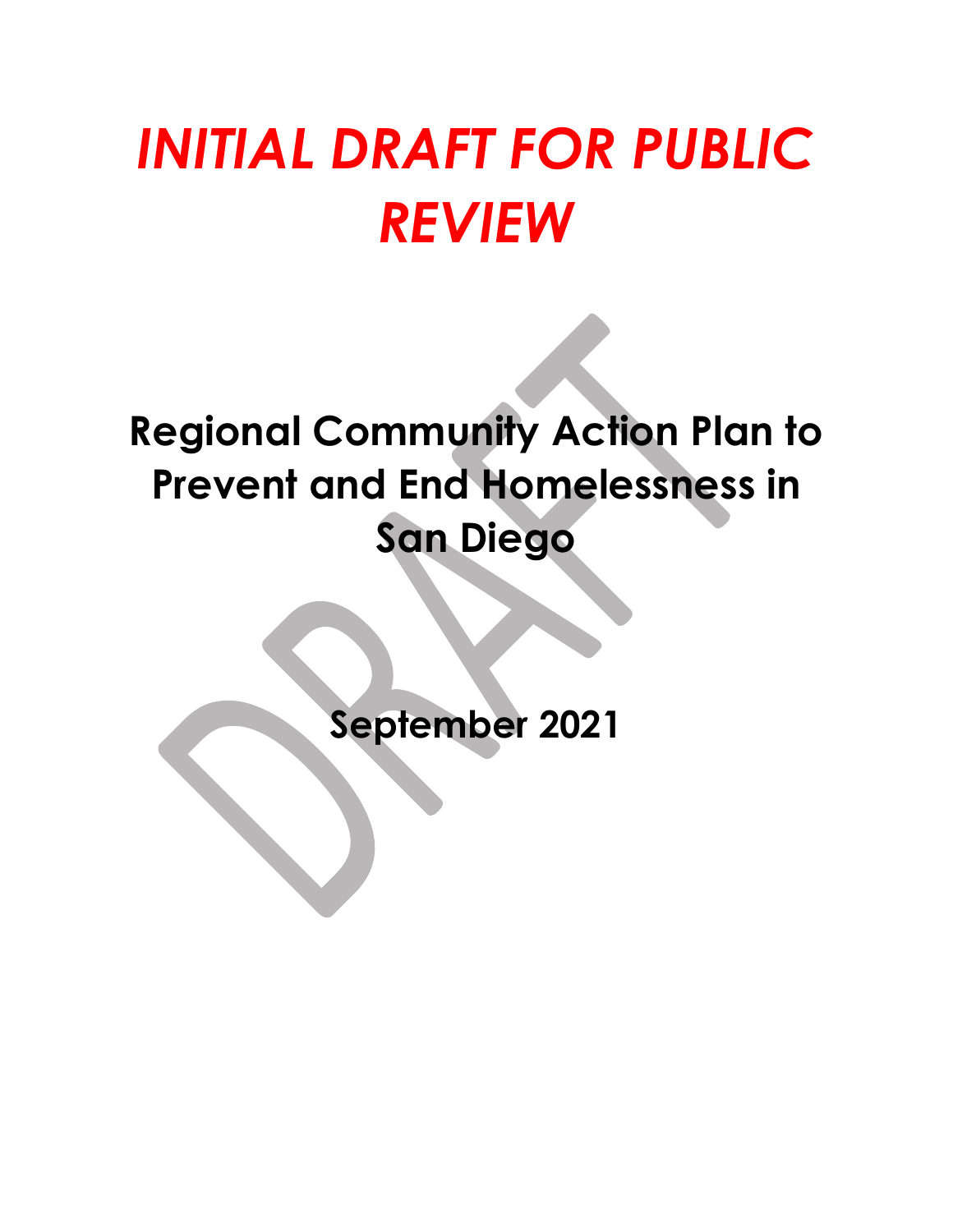## **Homelessness is UNACCEPTABLE in San Diego.**

**Homelessness is a SOLVABLE problem in San Diego.** 

## **San Diego is committed to ENDING HOMELESSNESS.**

"**Housing ENDS homelessness.** While it's a complex and layered issue, if we start every conversation about homelessness with the truism that if a person has a home, they are no longer homeless, other aspects can fall into their proper place."

Tamera Kohler, CEO Regional Task Force on Homelessness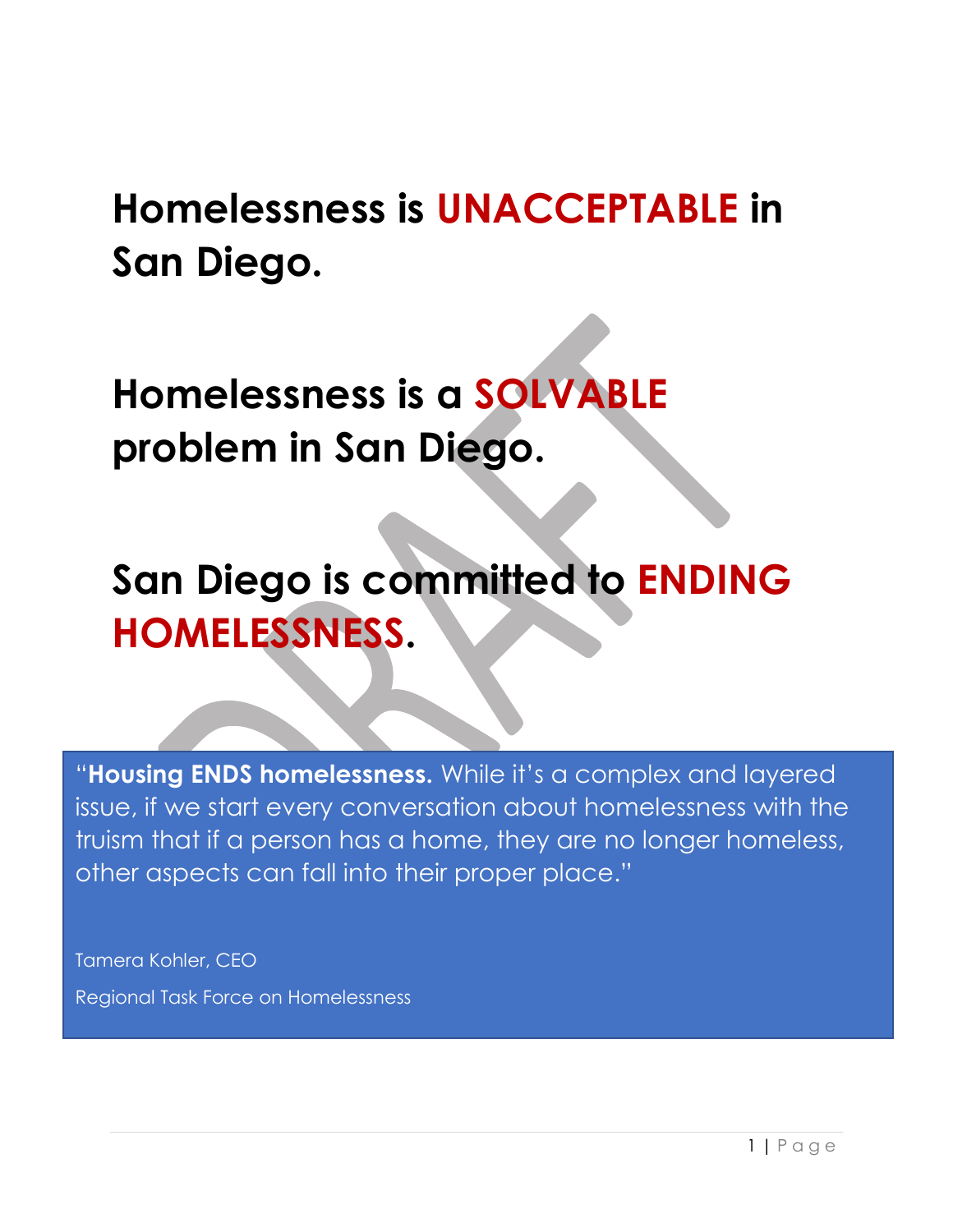## **Acknowledgements**

(To be completed after the public comment as part of final draft)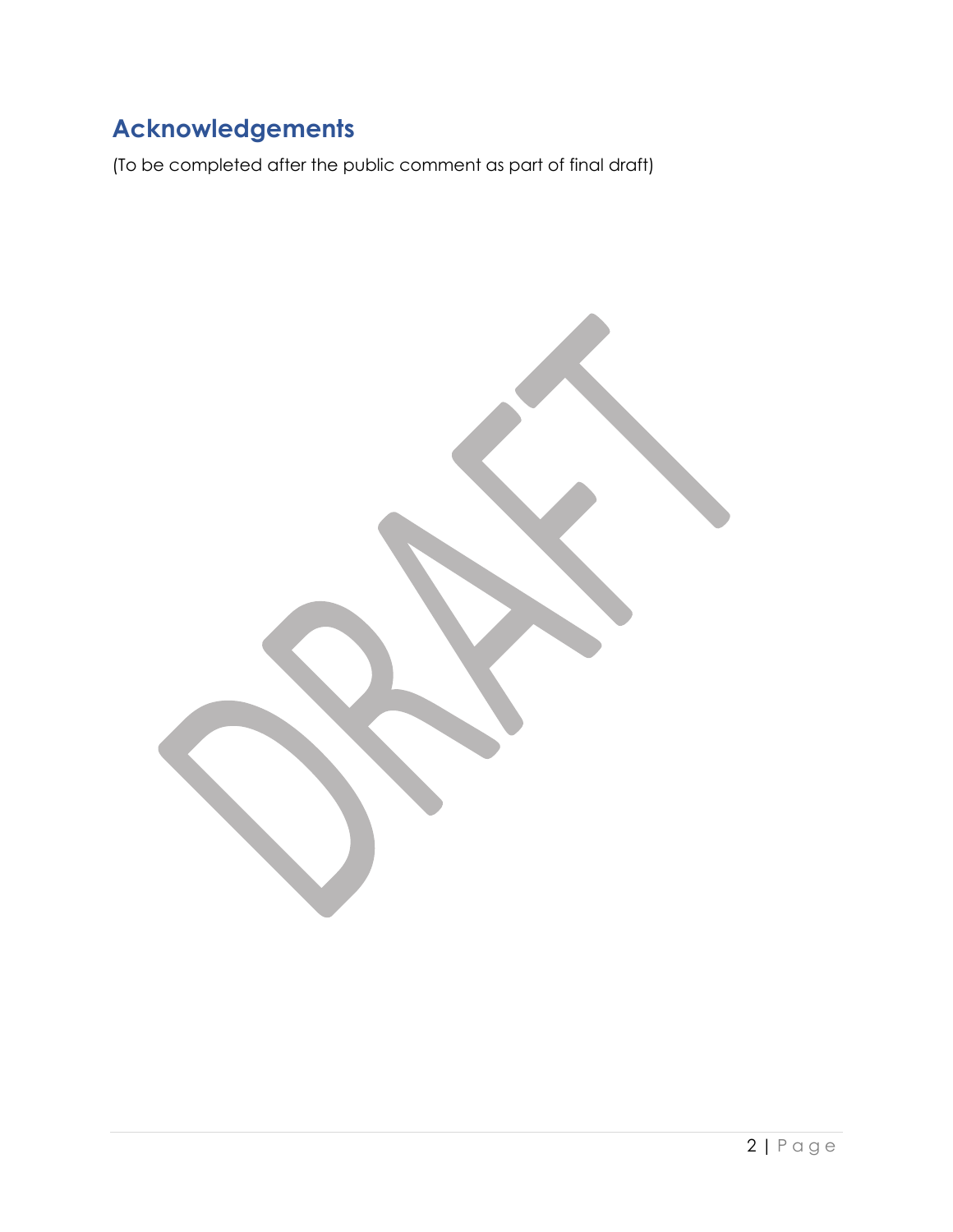## **Contents**

| Background and Evolution of the San Diego Region's Response and Remaining Gaps 10         |  |
|-------------------------------------------------------------------------------------------|--|
|                                                                                           |  |
|                                                                                           |  |
|                                                                                           |  |
|                                                                                           |  |
| Aligned Principles, Goals, and Strategies Across All Existing Plans  18                   |  |
|                                                                                           |  |
| Part 1: The Crisis Response System and Regional and Sub-Regional Gaps and Needs  20       |  |
|                                                                                           |  |
|                                                                                           |  |
|                                                                                           |  |
|                                                                                           |  |
|                                                                                           |  |
| Part 2: Regional Vision, Guiding Principles, Shared Goals, and Foundational Strategies 27 |  |
|                                                                                           |  |
|                                                                                           |  |
| Regional Sub-Population Goals and Priorities for the Next Five Years  29                  |  |
|                                                                                           |  |
|                                                                                           |  |
|                                                                                           |  |
|                                                                                           |  |
|                                                                                           |  |
|                                                                                           |  |
|                                                                                           |  |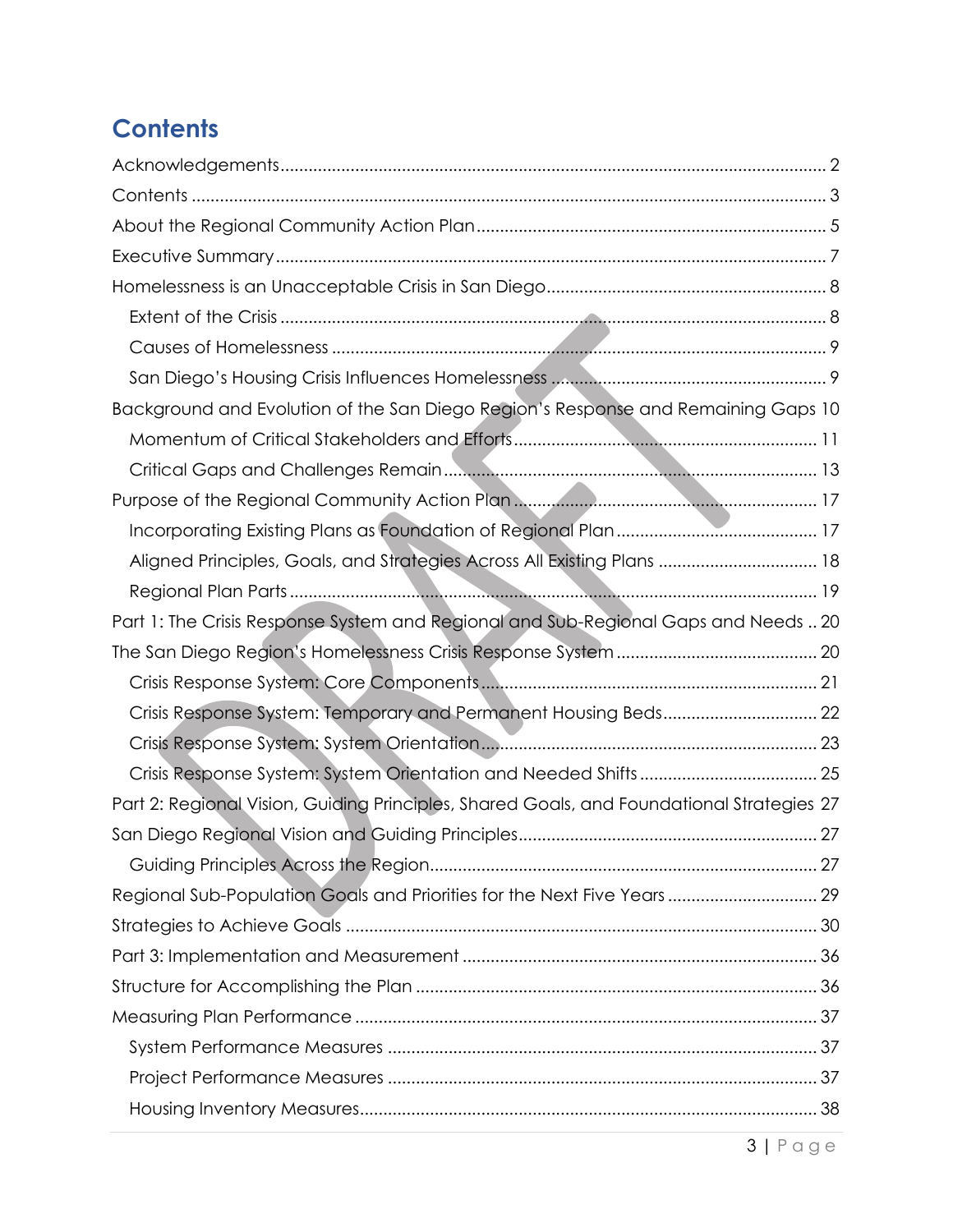| Appendix A: San Diego Regional Housing Needs Assessment Allocation 2021-2029  40 |  |
|----------------------------------------------------------------------------------|--|
| Appendix B: Summary of National, State, and Local Frameworks and Plans  41       |  |
|                                                                                  |  |
|                                                                                  |  |
| Appendix E: Crisis Response System: Innovative Housing Strategies  59            |  |
|                                                                                  |  |
|                                                                                  |  |
|                                                                                  |  |
|                                                                                  |  |
|                                                                                  |  |
|                                                                                  |  |
|                                                                                  |  |
|                                                                                  |  |
|                                                                                  |  |
|                                                                                  |  |
|                                                                                  |  |
|                                                                                  |  |
|                                                                                  |  |
|                                                                                  |  |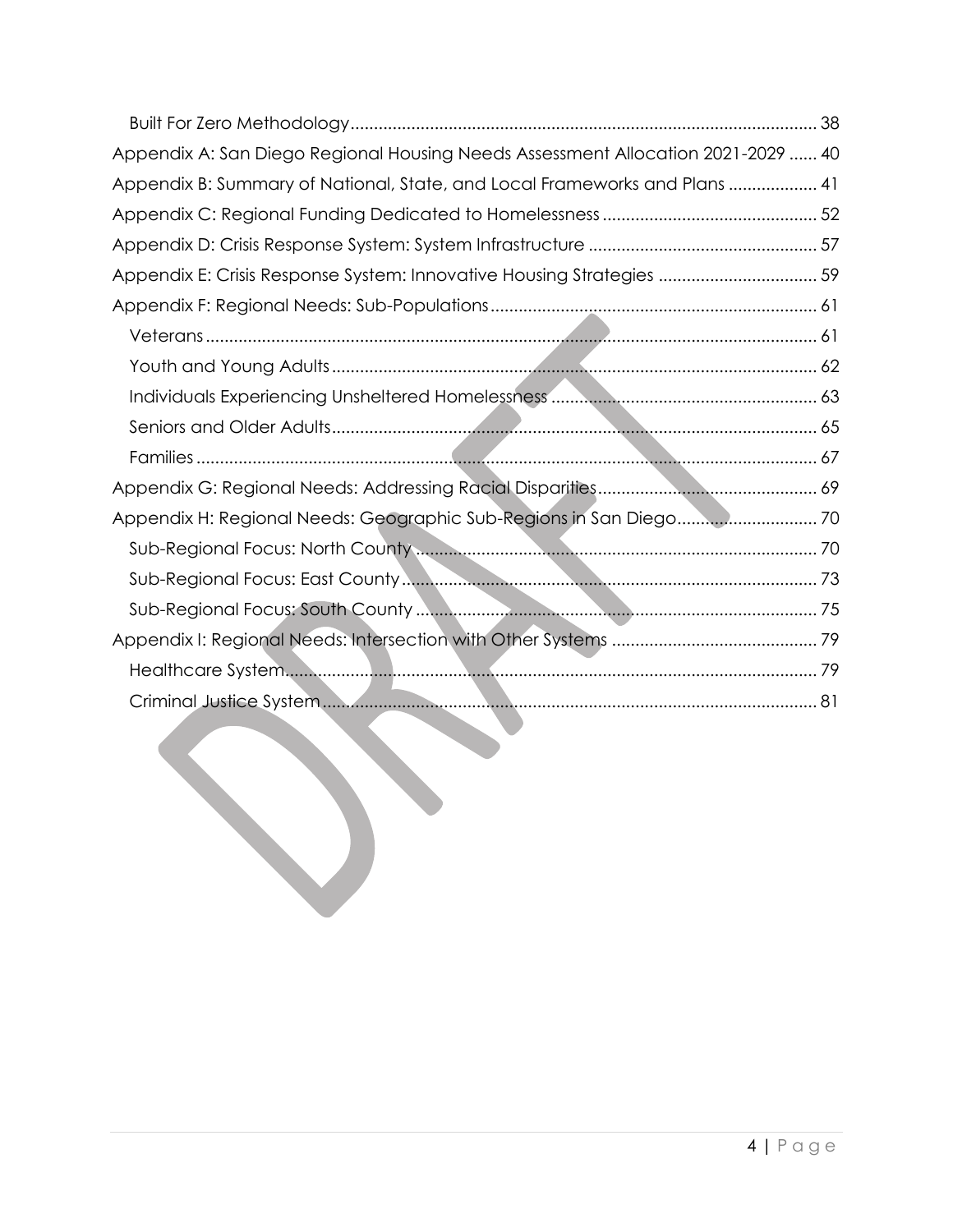## **About the Regional Community Action Plan**

This Regional Community Action Plan sets forth a shared vision, principles and foundation for ending homelessness throughout the San Diego region over the next five years. The plan promotes evidence-based approaches and embraces the truth that HOUSING ends homelessness and EVERYONE can thrive in HOUSING with appropriate SUPPORT as needed.

Ending homelessness does not mean there will never be another person who will face a housing crisis in San Diego. Rather, it means San Diego will have a robust coordinated system in place to prevent housing loss, and when not prevented, to respond with urgency, compassion, and eagerness to engage people in a meaningful way, to connect them to permanent housing as quickly as possible, and to provide stabilizing community supports. **San Diego embraces the vision of making homelessness rare, brief, and one-time.** 

It is an unprecedented time to address homelessness in San Diego. Though COVID-19 exacerbated the housing and homelessness problem, it also forced rapid planning and response, collaboration across sectors, stimulated more federal and state funding for solutions than ever before, and catalyzed political will, leadership, and momentum to end homelessness. San Diego is ready to act now.

The San Diego Continuum of Care (CoC), the county-wide regional body designated by the U.S. Department of Housing and Urban Development (HUD) is tasked with bringing together stakeholders who have a common goal to end homelessness and develop and implement a regional plan to achieve this goal. The Regional Task Force on Homelessness (RTFH), serves as the lead agency for the San Diego CoC and embodies a Collective Impact Framework that includes a diverse group of stakeholders: elected officials (Federal, state, and local), government agencies – including the U.S. Department of Veterans Affairs, County of San Diego, and cities – homeless services providers, faith-based organizations, law enforcement, healthcare partners, the education sector, philanthropy, business partners, persons with lived experience, advocates, and others.

It is the responsibility of the San Diego CoC and its diverse, invested partners to implement and be accountable for the outcomes in this plan. RTFH serves as the "backbone" organization helping to operationalize the Collective Impact framework and support the implementation of this plan with all partners.

This Regional Plan is a dynamic document intended to be updated and adjusted as the local context changes, new resources are made available, and the data points to new strategies. As the plan changes, the commitments embodied in the plan stay the same:

HOUSING is a basic human right that should be afforded to ALL San Diegans.

Housing is a key social determinant of HEALTH and improves the well-being of people and communities.

Homelessness is both an UNACCEPTABLE and SOLVABLE problem in San Diego.

San Diego is committed to ENDING HOMELESSNESS. The time to act is now.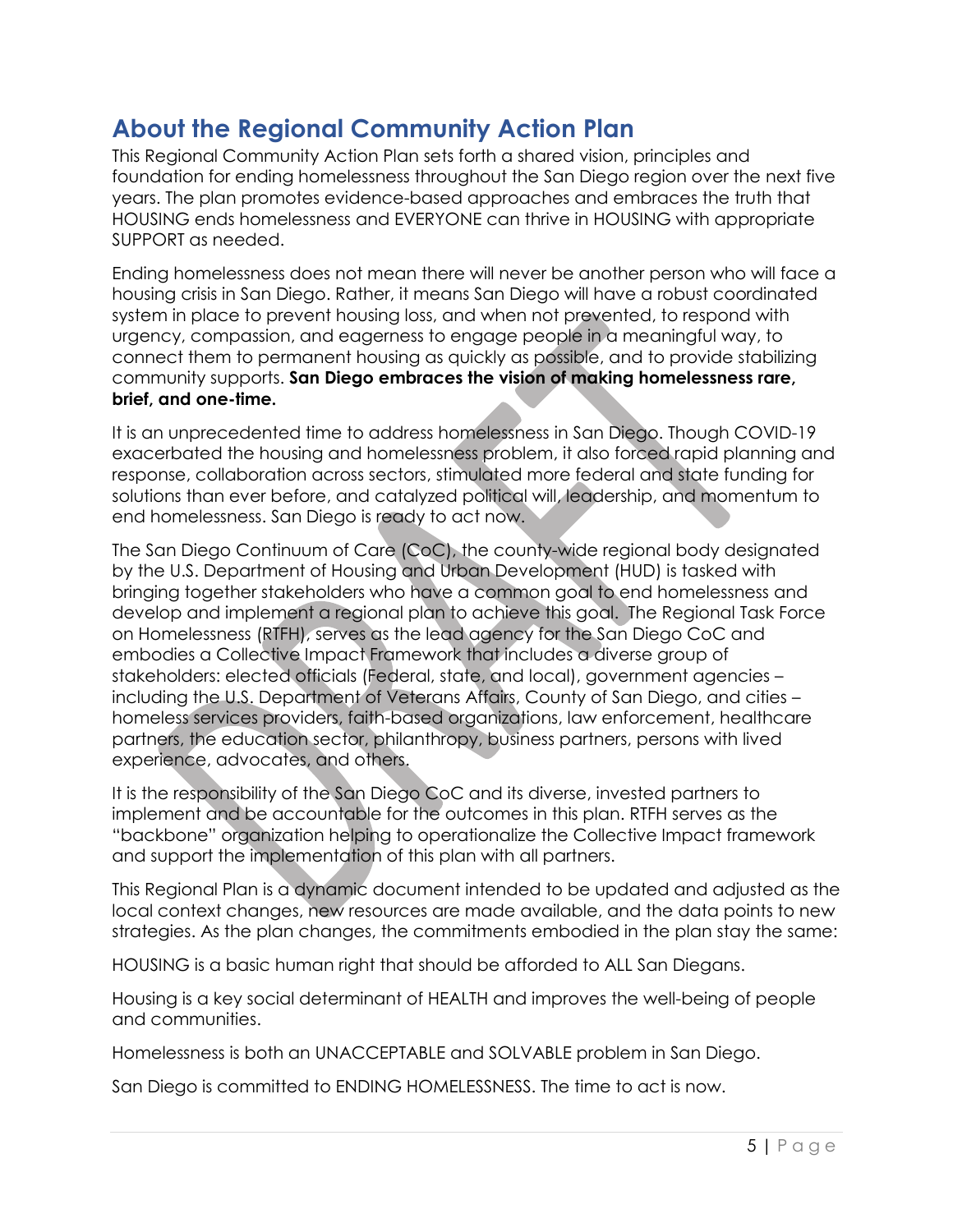## This is a **CALL TO ACTION.**

## This is a **REGIONAL PLAN** for all of San Diego County.

This is **OUR** Community Action Plan.

Together San Diego will **END HOMELESSNESS**.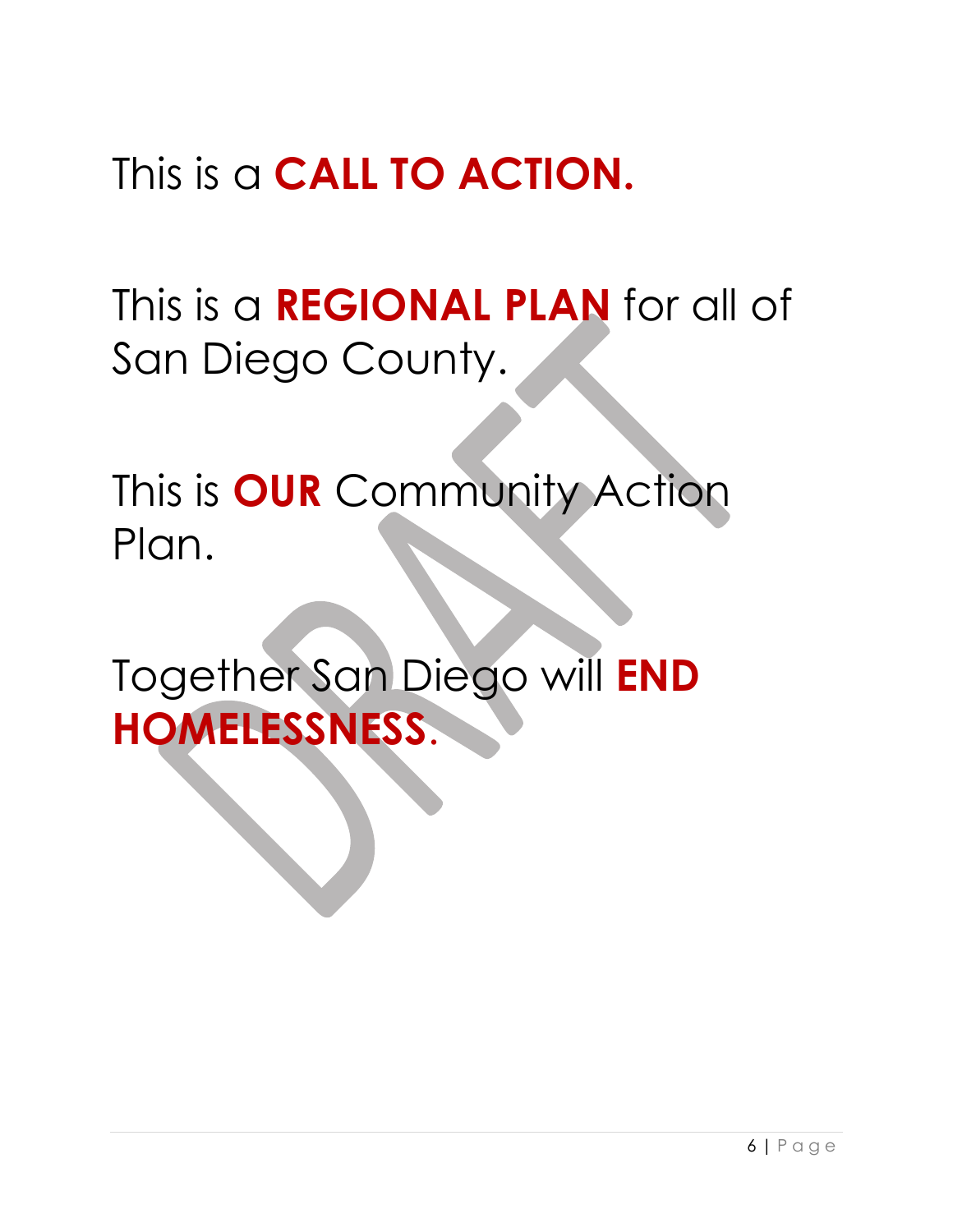## **Executive Summary**

(To be completed after all of the public comment has been incorporated as part of the final draft)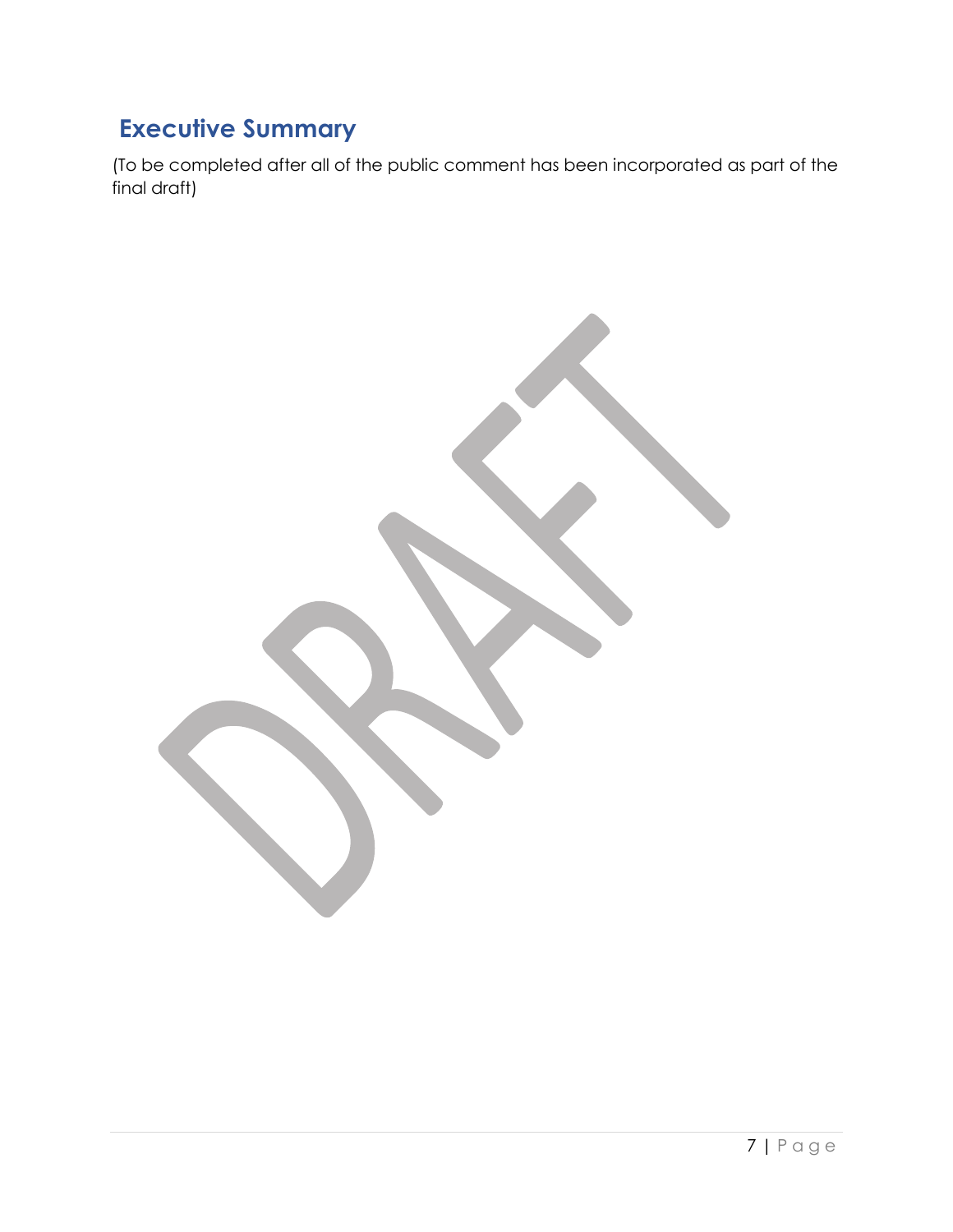## **Homelessness is an Unacceptable Crisis in San Diego**

Homelessness is an unacceptable crisis across the San Diego region. It is an extremely traumatic situation for those who experience it. For children, it can impede success in adulthood; for seniors it can exacerbate serious health conditions; and for those most vulnerable and living on our streets, it can end in death.

Homelessness impacts both unhoused and housed neighbors, businesses, schools and every community across the region. People are calling for action. Elected officials, government officials, homeless services providers, and leaders across various sectors are committed to creating a systems-level response across the San Diego region to make the experience of homelessness a rare circumstance, brief in duration, and a one-time occurrence when it happens.

#### **Extent of the Crisis**

 $\overline{\phantom{a}}$ 

San Diego has consistently ranked among the top communities in the nation with the highest numbers of people experiencing homelessness.

According to the 2020 Point-In-Time (PIT) Count there were a minimum of 7,638 people experiencing homelessness on a single night in January 2020 (prepandemic), with just over half living unsheltered. The region did not conduct an unsheltered PIT count in 2021 due to COVID-19, but determined there were 4,143 people living in shelter on a single night in January 2021, representing a 12% increase in persons in shelter from 2020.

While the PIT represents a one-night snapshot, in 2020 the homelessness crisis response system served just over 38,000 unduplicated people across all

At least **7,638** people experienced homelessness on a single night in January 2020. Just over half were unsheltered.

In 2020, the homeless crisis response system assisted over **38,000** people.

interventions from homelessness prevention through permanent supportive housing, according to data collected by homeless services providers in the Homeless Management Information System (HMIS). This figure includes a record number 8,687 single adults and 643 families served in emergency shelters and over 14,000 people served through street outreach.

The flow of people into homelessness is troubling. In 2020, just over 4,000 people entered homelessness for the first time, a significant increase from prior years and likely attributable to the pandemic. <sup>1</sup> <sup>2</sup> And for those who had previously exited to permanent housing, about a quarter of those returned to homelessness two years later. A major challenge is that the inflow of people into the homeless system, whether for the first time, returning after being successful, or churning unsuccessfully through programs

<sup>1</sup> HUD defines a person as being homeless for the first time if they have not received any housing or services that are documented in HMIS within the past 24 months.

<sup>2</sup> Regional Task Force on Homelessness (2021) Homeless Crisis Response System: 2020 Data and Performance; https://www.rtfhsd.org/wp-content/uploads/RTFH-2020-Homeless-Response-System-Report.pdf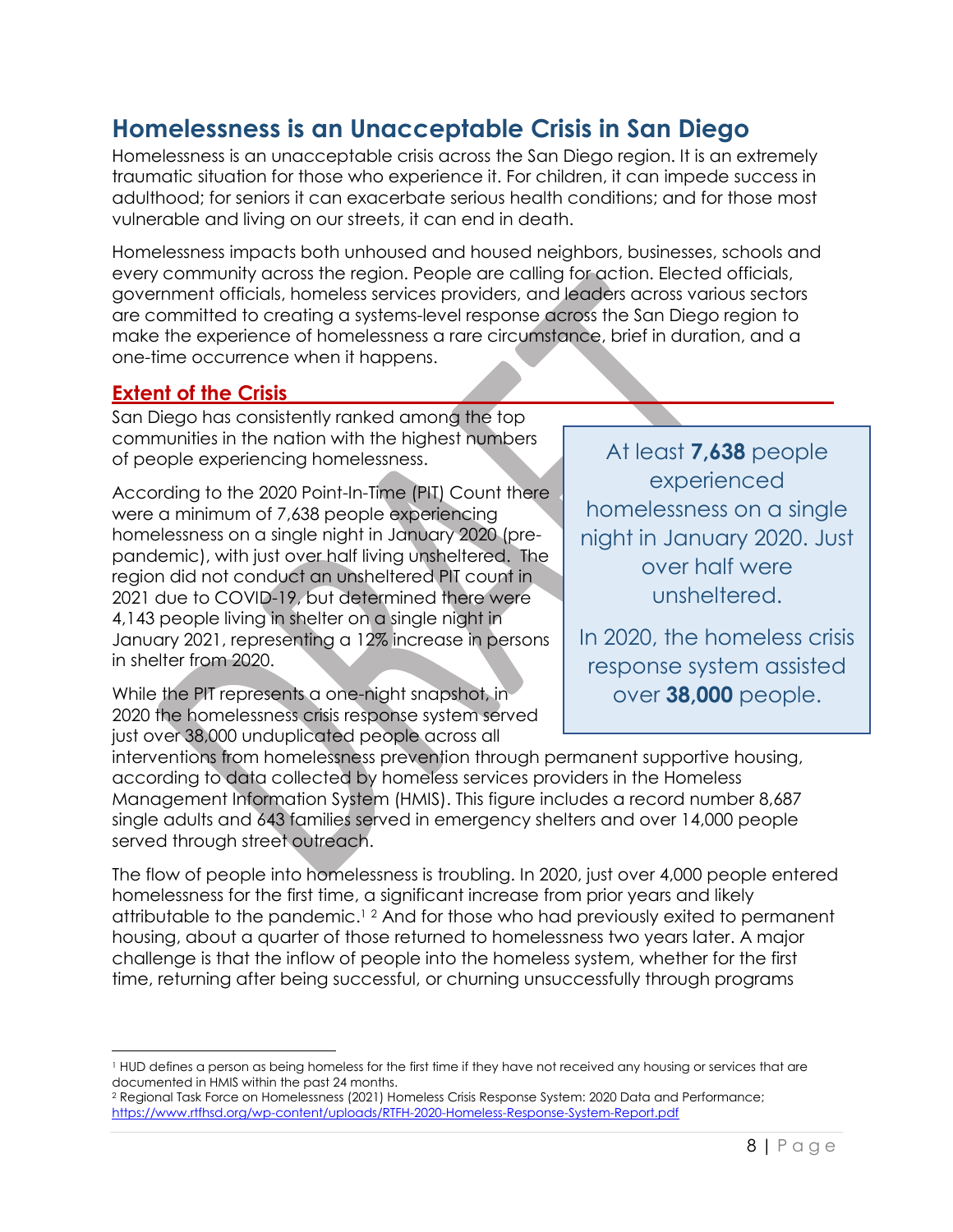and/or institutions, outpaces the number of people exiting homelessness to permanent housing each month.

Lastly, stark racial disparities exist within San Diego's homeless population, especially among Black people. In San Diego, Black people make up 5.5% of the general population but represent 21% of those living unsheltered and 30%<sup>3</sup> of people living in shelter. For the San Diego region to achieve a racially equitable community it must simultaneously address the homelessness and housing crisis and dismantle longstanding racist systems and policies that are the root causes of racial inequity.

#### **Causes of Homelessness\_\_\_\_\_\_\_\_\_\_\_\_\_\_\_\_\_\_\_\_\_\_\_\_\_\_\_\_\_\_\_\_\_\_\_\_\_\_\_\_\_\_\_\_\_\_\_\_**

Homelessness is not a new phenomenon in the United States nor is it new in San Diego. The causes of homelessness are complex. What we know today is that a convergence of macro and micro forces has fueled the homelessness crisis. Since the 1980's, the crisis has been fueled by significant loss of affordable housing, wages and public assistance that have not kept up with the cost of living, the deinstitutionalization of state psychiatric institutions, and the rapid growth of income inequality especially within major urban markets like San Diego.<sup>45</sup> It is also known that micro-level forces – such as health, mental health, substance use, early childhood trauma, economic forces such as job loss or living on a fixed income, domestic violence, and others – play a role and are prevalent in San Diego's homeless population. It is the convergence of these macro and micro forces that largely leads to homelessness and is what is playing out in San Diego. People with multiple or acute micro-level vulnerabilities are more susceptible to macro-level forces and end up experiencing homelessness at higher rates than other San Diegans. This is evident in the growing number of seniors facing housing loss and homelessness due limited financial resources, young adults who have had difficult childhood situations and lack strong social supports, families and women that have fled domestic violence situations, and the many single adults struggling with mental and behavioral health issues who are experiencing unsheltered homelessness.

### In 2019, 211 San Diego found that **1 in 4 callers** who were housed and asking for help **became homeless 4 months later.**

Those that become homeless were more likely to be Black, had lower education levels, were unemployed, and over a quarter were age 60 or older with various health conditions.

Source: 211 San Diego (2019) Housing Instability in San Diego; Policy Brief Series

#### **San Diego's Housing Crisis Influences Homelessness\_\_\_\_\_\_\_\_\_\_\_\_\_\_\_\_\_\_\_\_\_\_**

 $\overline{\phantom{a}}$ <sup>3</sup> Figures are from the 2020 San Diego Point-In-Time Count

<sup>4</sup> United States Interagency Council on Homelessness (2015) Opening Doors: Federal Strategic Plan to Prevent and End Homelessness - Amended

<sup>5</sup> Lee, Barret, Shinn, Marybeth, and Culhane, Dennis (2021) Homelessness as a Moving Target; The Annals of the American Academy of Political and Social Science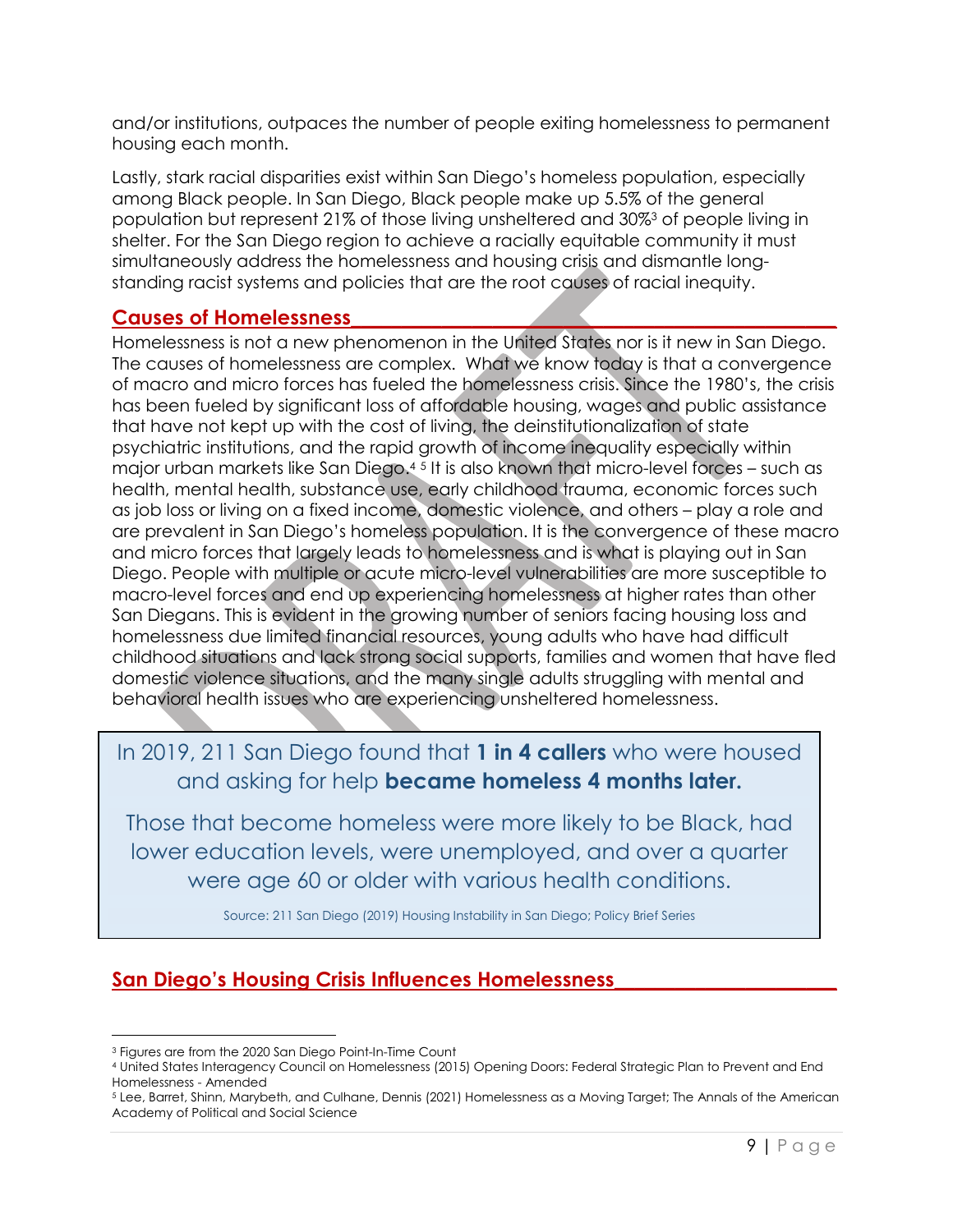The housing crisis in San Diego is due to extremely high home prices, high rental costs, and low vacancy rates. Recent data has ranked San Diego as the 8<sup>th</sup> most expensive rental market in the country only slightly behind other California cities such as San Francisco, San Jose, Oakland, and Los Angeles, and East Coast cities such as New York, Washington DC, and Boston. And while COVID-19 impacted the housing market, rents in San Diego remained the same while other California cities experienced decreases. 6

Housing affordability significantly contributes to homelessness. Rates of homelessness in communities rise when rental costs begin exceeding 32% of the median income.<sup>7</sup> It is estimated that over half of San In 2021, it is estimated that a person needs to make almost **\$32 an hour** to afford a one-bedroom apartment in San Diego

National Low-Income Housing Coalition Out of Reach 2021

Diego renters spend more than a third of their income on rent and 81% of extremely low-income households (households earning less than 30% of the Area Median Income) pay more than half of their income on rent. A staggering 132,298 low-income renter households (households that earn less than 50% of AMI) do not have access to an affordable home.<sup>8</sup>

To meet the housing demand for the region, over 171,000 new housing units are needed over the next ten years (2021-2029) according to the most recent Regional Housing Needs Assessment (RHNA) prepared by the San Diego Association of Governments (SANDAG). This includes 26,627 low-income and 42,332 very low-income units. All cities and the unincorporated county have unit targets to be reached at each income level as part of the RHNA plan (See Appendix A for San Diego RHNA Allocation for all jurisdictions).

## **Background and Evolution of the San Diego Region's Response and Remaining Gaps**

Right now, there is more political will, leadership, and momentum in the San Diego region to do something significant and move forward on a strategic approach to address homelessness than ever before. Much of this leadership is centered around the CoC with the Advisory Board, membership, and committees. The CoC embodies the collective impact framework of bringing together cross-sector stakeholders – elected officials, government agencies, homeless services providers, healthcare, law enforcement, education, business, persons with lived experience, advocates, and others - with a common vision and shared measures to END HOMELESSNESS.

This growth in leadership was intentional from the beginning. In 2014, after successful local initiatives such as Registry Week and Blitz Week (local adaptations of Community Solutions' national 100,000 Homes Campaign), Project 25 - a frequent user pilot led by the United Way, Father Joes Villages, the San Diego Housing Commission (SDHC), and

 $\overline{a}$ 

<sup>6</sup> CalMatters (April 2021) Californian's: Here's Why Your Housing Costs are so High

<sup>7</sup> Glynn, Chris, Byrne, Thomas, and Culhane, Dennis (2020) Inflection Points In Community-Level Homeless Rates

<sup>8</sup> California Housing Partnership (2021) San Diego County 2021 Affordable Housing Needs Report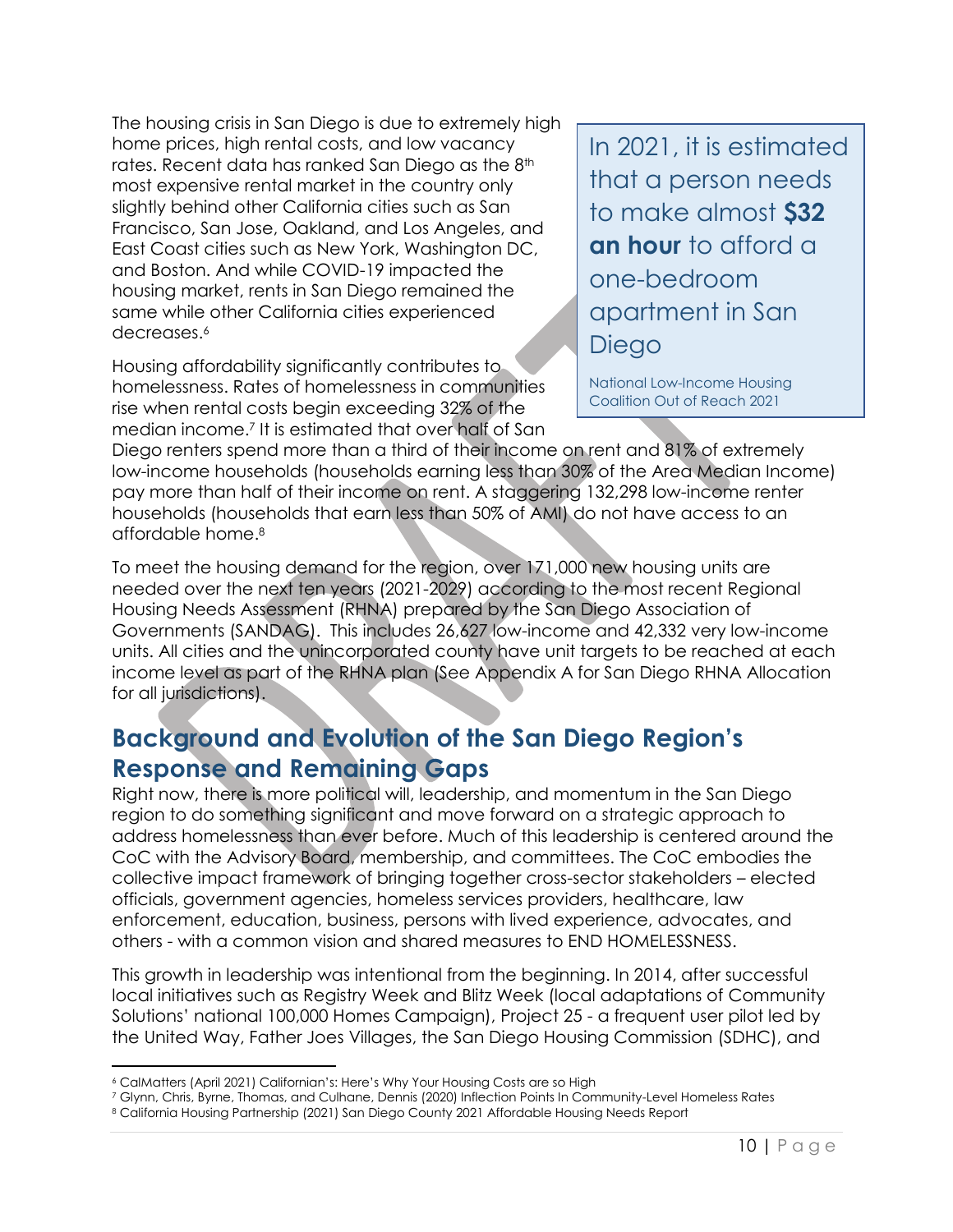the County of San Diego that embraced a Housing First approach, and populationbased efforts like the national 25 Cities initiative led by the VA and Community Solutions focused on Veteran homelessness, the CoC Board reconvened as a high-level leadership body to move the needle on homelessness. This reconfiguration of the CoC was also heavily influenced by federal policy shifts and requirements in the Homelessness Emergency and Rapid Transition to Housing (HEARTH) Act and the subsequent CoC Interim Rule. While the CoC Board was seated with all of the key stakeholders, there was no backbone organization with capacity and expertise to provide the regional strategy and coordination needed to operationalize the work of the CoC.

#### **Momentum of Critical Stakeholders and Efforts**

#### *CoC Board and the Regional Task Force on Homelessness*

In 2017, the CoC Board acted to build out the role of the RTFH, a nonprofit corporation, to serve as the backbone entity for the CoC. Previously, RTFH had only served the role of the collaborative applicant to HUD for CoC funding, organized the annual Point-In-Time (PIT) Count, and administered the region's homeless data system – the Homeless Management Information System (HMIS). With this shift, the RTFH was empowered to provide regional leadership, planning, policy direction, performance monitoring, and coordination of the homelessness crisis response system. While the CoC was reorganizing itself and building capacity of both the board and the RTFH to take on this new role, other community partners in the CoC were also gaining strength.

#### *City and County of San Diego*

The City of San Diego and the San Diego Housing Commission (SDHC) adopted a Community Action Plan on Homelessness in 2019, and the City recently created the Department of Homelessness Strategies and Solutions. These person-centered and systems level efforts support and solidify previous City efforts like SDHC's Housing First San Diego plan initially adopted in 2014, the creation of new bridge shelters, new coordinated outreach approaches and centralized shelter intake, the implementation of the City and SDHC's Homelessness Response Center, and standing up new supportive housing units including the recent purchase of hotels through the State's Project Homekey program.

The County of San Diego has also reorganized its structure to tackle homelessness starting with the creation of the Office of Integrative Services in 2014 and recently establishing a Department of Homelessness Solutions and Equitable Communities with an Office of Homeless Solutions to help lead efforts. This new infrastructure will enable the County to deepen its role and help scale successful past efforts such as Project One For All (POFA), Whole Person Wellness, and to coordinate various County departments that interact with people experience homelessness such as Behavioral Health Services, Child-Welfare, Housing and Community Development Services, and Probation.

#### *Sub-Regional Efforts and Cities in the County*

Sub-regional efforts have emerged across San Diego County with representation from elected officials, cities, service providers, business, and other partners. In North County, elected leaders created a framework for addressing homelessness in the region, local city staff focused on homelessness are meeting, and efforts are building on the long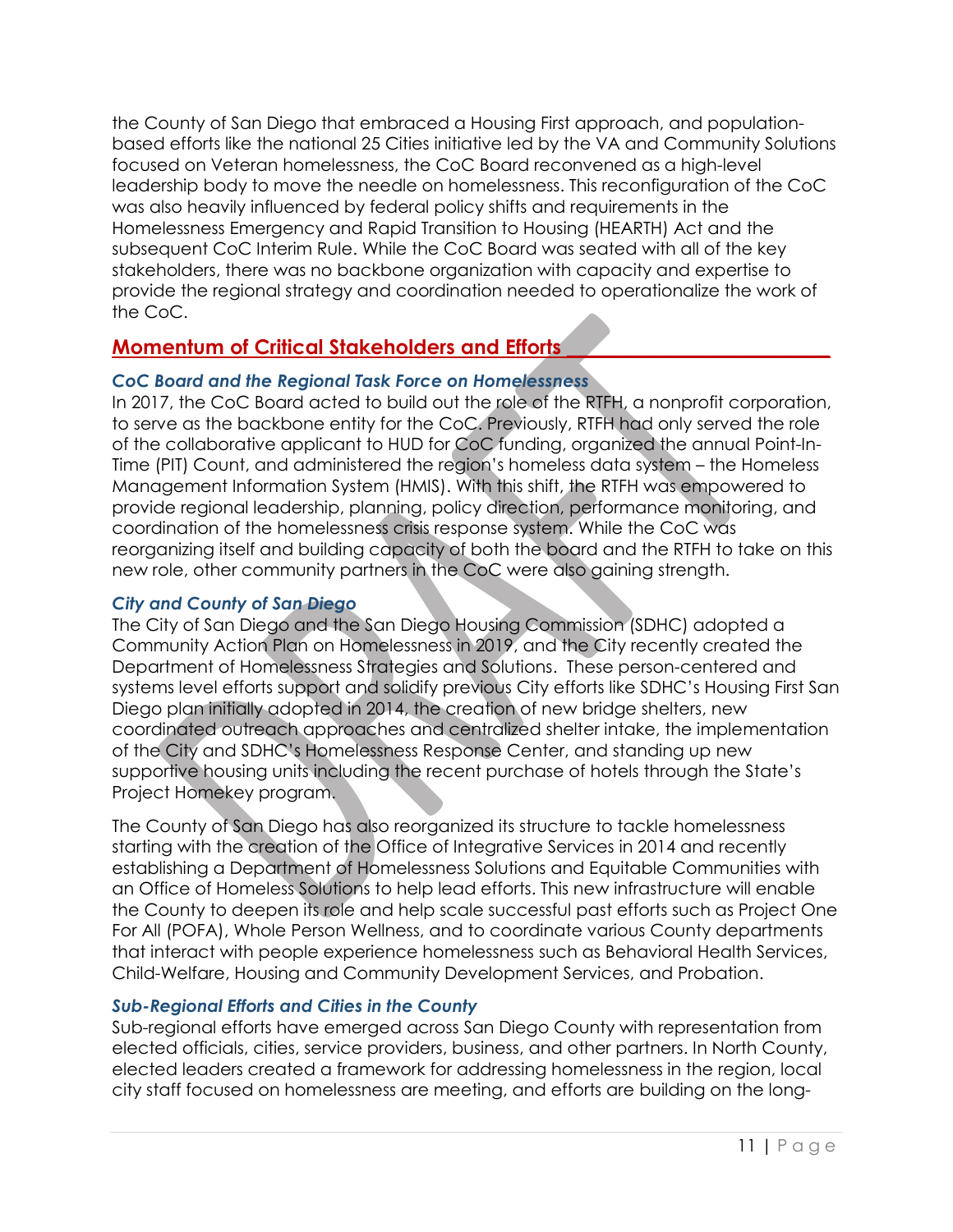time work of the Alliance for Regional Solutions (ARS) that brings together diverse stakeholders especially local services providers. The East County Homeless Task Force (ECHTF), a leadership body convened under the East County Chamber of Commerce, has developed an action plan for addressing homelessness in East County communities. The South Region Homeless Alliance has identified strategies to serve communities in South County.

Cities across the region have also stepped up significantly. Carlsbad, Encinitas, Escondido, La Mesa, Oceanside, and Vista have adopted homeless plans in recent years and are actively taking steps to help homeless residents in need. Regardless of adopted plans or size, all cities are creating partnerships, aligning resources, and standing up programs to better serve individuals and families experiencing homelessness in their cities and in neighboring cities.

#### *Dedicated Network of Homeless Services Providers*

Ending homelessness in San Diego depends on the dedicated network of homeless services providers. Their sense of urgency and commitment were never more apparent than during the recent COVID-19 crisis with outreach workers, shelter staff, and housing services staff risking their personal health and the health of their families to provide critical support during the pandemic.

The homeless service system had been building capacity and strengthening performance long before the crisis. There has been an expansion of street outreach services in all areas of the county with teams using a housing-focused approach and coordinating more than ever before. Emergency shelter providers are deploying lowbarrier, housing-focused models and incorporating diversion techniques. Rapid rehousing partners continue to learn and refine this model to move people into housing faster and to maintain stability. And permanent supportive housing providers are embracing Housing First concepts such as Harm Reduction, incorporating peer advocates into their models, and creating strong partnerships with health and behavioral health services.

#### *Persons with Lived Experience*

More and more, the expertise of people with lived or living experiences of homelessness is being considered actionable data in program design and policy-making. Groups such as the Voices of Our City Choir, the Youth Action Board (YAB), and the San Diego Housing Federation's Homeless-Experienced Advocacy and Leadership (HEAL) Network actively weigh in on local, state, and federal policy and programs and there is commitment across the region to include people with lived experience in advisory and decision-making bodies.

#### *Private Sector Engagement*

Over the past several years the private sector has been more actively engaged in ending homelessness. Leaders with the Lucky Duck Foundation have helped shape direction on the issue and have used their philanthropic resources to partner with the public sector on strategies such as the creation of the Bridge Shelters that brought on hundreds of new low-barrier shelter beds in downtown San Diego. Other private organizations, such as Funders Together to End Homelessness San Diego, a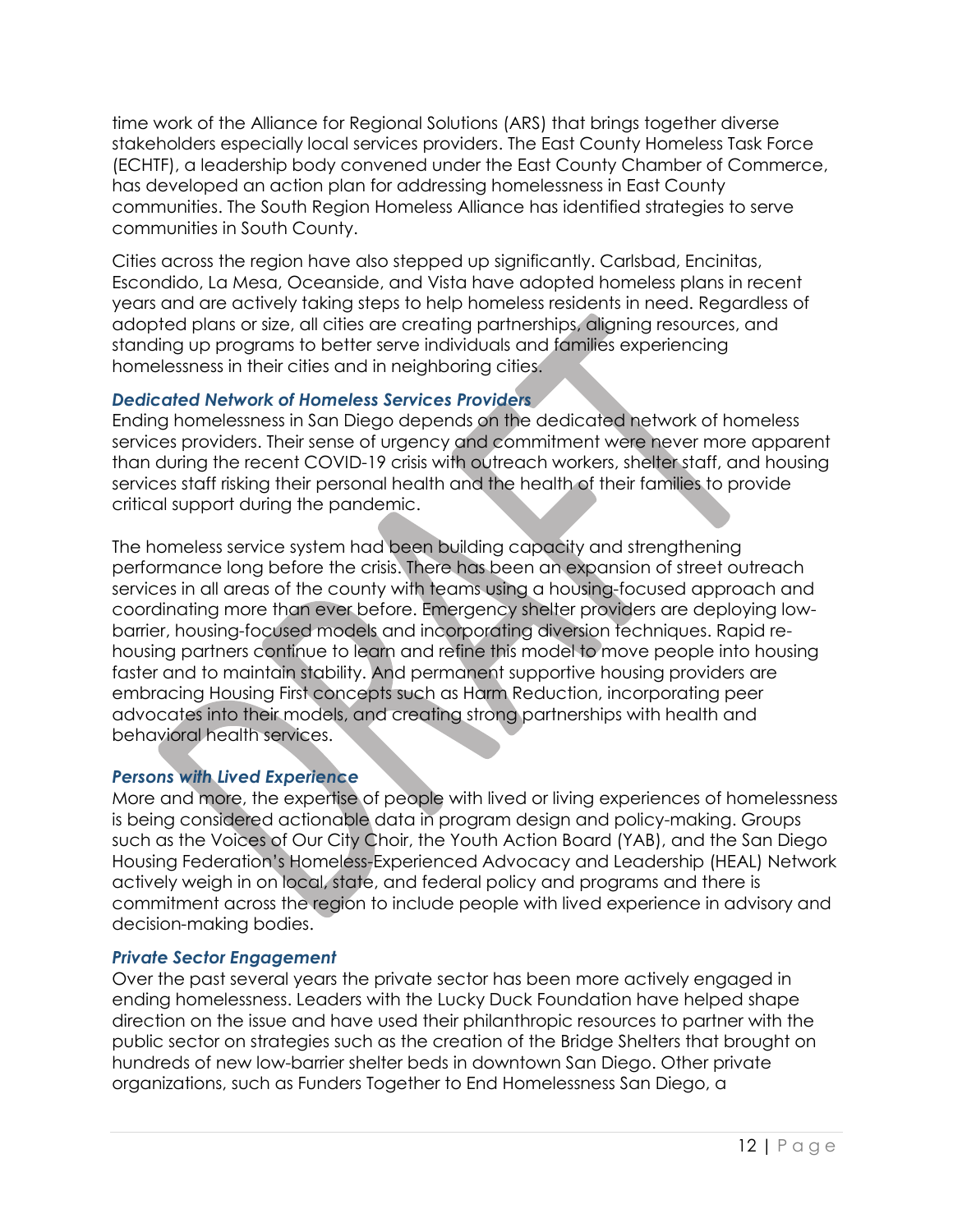collaborative of philanthropic funders, have been convening and combining their funds to invest in impactful and innovative solutions to homelessness across the region.

#### *New Funding – New Collaboration*

Lastly, new funding has galvanized a shared commitment to end homelessness. In 2018, the CoC was awarded the largest HUD Youth Homelessness Demonstration Program (YHDP) grant in the country. This two-year funding spurred the creation of the region's Coordinated Community Plan to End Youth Homelessness that identified the goal of ending youth homelessness by 2024. Additionally, the State's Homeless Emergency Aid Program (HEAP) helped fund new homeless assistance programs in the City of San Diego and throughout the larger region through the CoC, and the ensuing Homeless Housing Assistance Program (HHAP) is continuing some of the HEAP projects and requires that the City, County, and CoC coordinate and align their HHAP funds. HEAP and HHAP brought new partners such as different cities in the region to the table to receive funds administered through the CoC. The federal government has also released an unprecedented level of resources in response to the pandemic to tackle the issue of homelessness such as the new Emergency Housing Voucher's (EHV's) and funds through the HOME program, and stakeholders from across the region have convened to act on these new investments.



## *The Time to Act Is Now*

While these catalyzing events and enhancements to our system are noteworthy and have undoubtedly helped thousands of San Diegans find a home, our region still faces a large and growing population of people experiencing or at risk of homelessness. We must act now.

#### **Critical Gaps and Challenges Remain \_\_\_\_\_\_\_\_\_\_\_\_\_\_\_\_\_\_\_\_\_\_\_\_\_\_\_\_\_\_\_\_\_\_\_**

While the system is stronger and there is more leadership, momentum, and funding to address homelessness than ever before, critical gaps and challenges remain in San Diego.

- **1. Fragmented Leadership, Vision, and Lack of Regional Coordination and Funding Alignment**
	- While there is more leadership on the issue of homelessness than ever before, there are still gaps in committed, aligned, and bold leadership across the region. Deeper coordination across government agencies, homeless services providers, and key stakeholders at sub-regional levels is improving but needs remain.
	- The region has not adopted a common understanding of the problem nor agreement on solutions. Public messaging and education on the issue still needs work. And while the Housing First approach is well-known and commonly referred to, it is not fully embraced and operationalized to fidelity.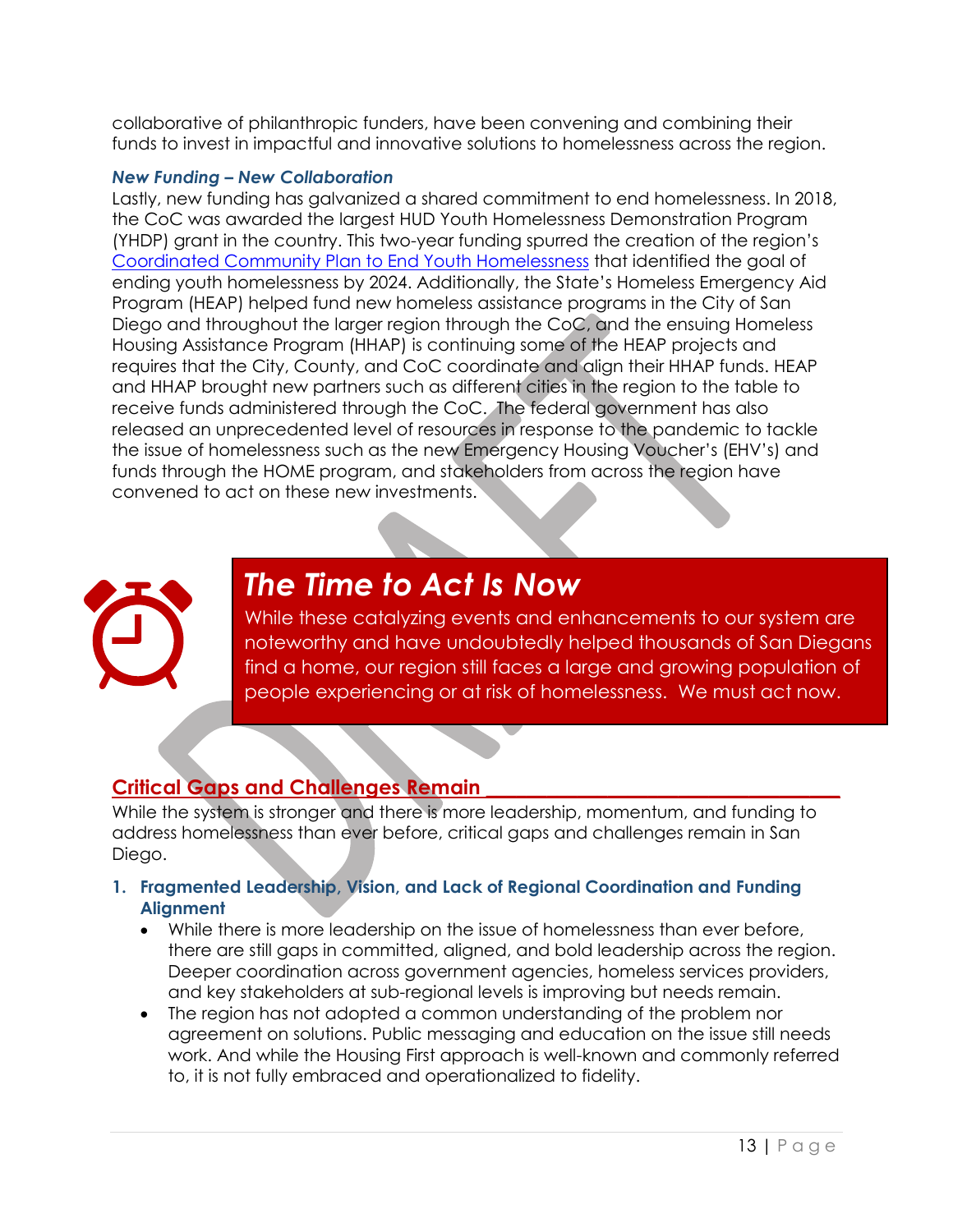- There has been a lack of overall systems planning to address homelessness at a regional level. The county is a large geographic area with diverse sub-regions, communities, and needs.
- COVID-19, State funding, and new federal resources such as EHV's have forced sectors to coordinate funding however there is a need for greater regional investment planning, and future efforts cannot solely focus on specific funding streams or one-time opportunities. Coordination with private sector funders must continue to strengthen to fill gaps in public funds.
- Often public funds to address homelessness and housing go underutilized or are not pursued across the region. It is imperative that leadership and public funders ensure adequate utilization of resources such as shelter beds, rapid re-housing rental assistance, and vouchers, pursue all funding opportunities, and expend funds for impact.

#### **2. Significant Disparities Exist**

- Addressing homelessness cannot happen without addressing and undoing existing racist policies and practices. Though racial disparities among homeless San Diegans are well-known and well-documented, these disparities have not been widely discussed nor adequately addressed in strategies to end homelessness. The CoC has an active committee on addressing homelessness among Black San Diegans whose forthcoming recommendations need to be heard and implemented.
- Resources are distributed unequally within the region leaving certain parts of the county with little in the way of housing and services. While this is improving, adopting a regional investment strategy that serves all parts of the county will better address the disparities in sub-regional resources. This should include expanding the capacity for the homeless services provider network to provide robust services in all areas of the county.

#### **3. Authentically Incorporating the Voices of People with Lived Experience**

- While there are more efforts to include and empower persons with lived experience in policy and program planning, much more needs to be done to truly embrace authentic engagement.
- There is no formal forum or structure for people with lived experience to provide regular ongoing feedback and for the input to drive change.
- Efforts such as the Voices of Our City Choir and the HEAL Network are notable, but not sufficient and need to be expanded

#### **4. Homeless System Infrastructure Refinement**

- The Coordinated Entry System (CES) must continue to improve and evolve to quickly connect people with housing services.
- The use of data to drive decision making is growing, but there is a lack of regular reporting on system and program performance. There is also no formal existing infrastructure to act on the data to promote systems change and make course corrections. The Built for Zero (BFZ) model will aid in this challenge but currently is only focused on Veterans and youth.

#### **5. Significant Shortage of Housing that is Affordable and Willingness to Address**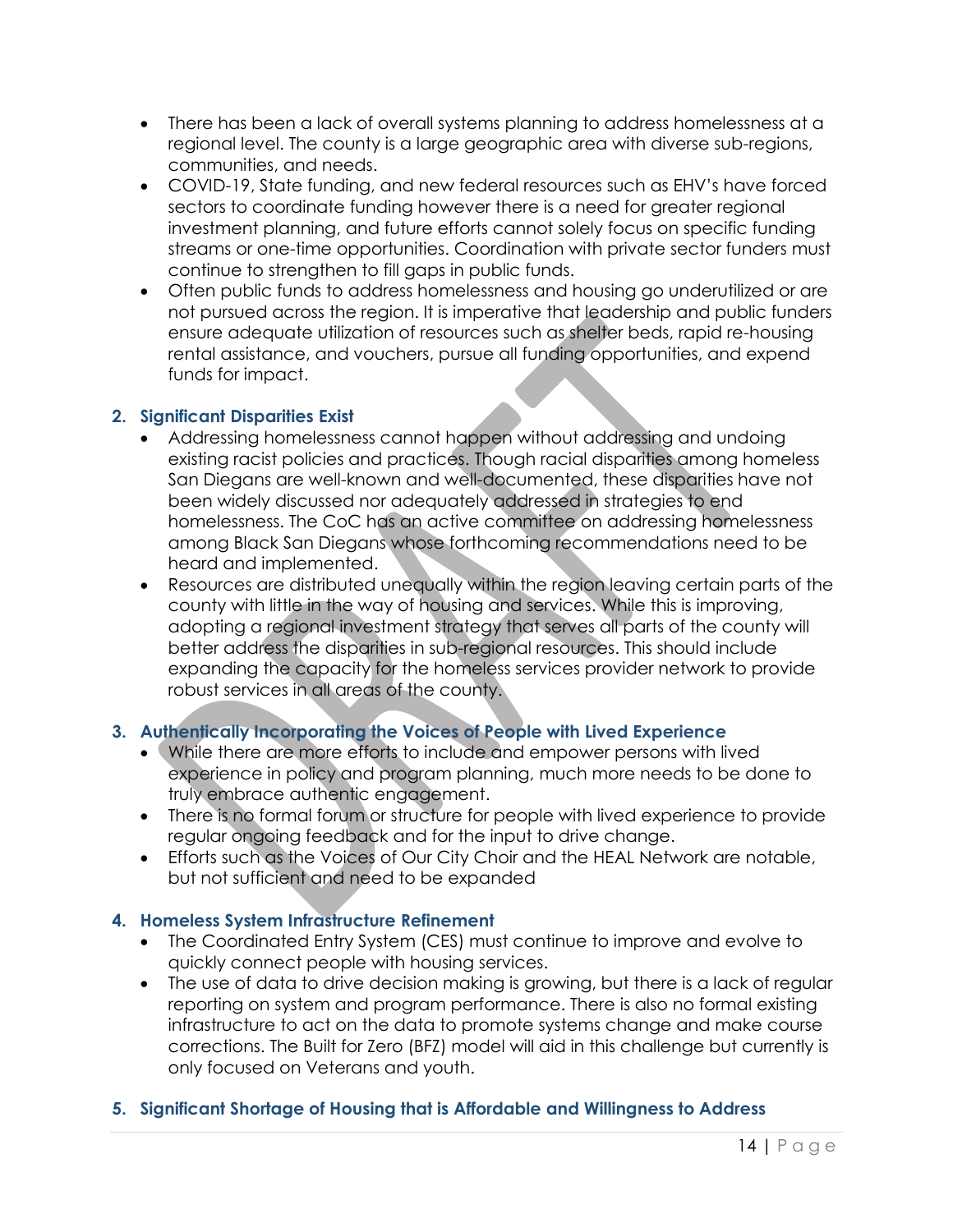- There is little urgency to expand the existing housing supply in the region, especially housing for low or extremely low incomes. Leaders must aggressively pursue new housing and stand strong in the face of public opposition to affordable housing.
- Creating housing in San Diego cannot solely be focused on new development, which often times take years. Creativity with developing housing needs to be prioritized and scaled including the use of Accessory Dwelling Units (ADUs), prefab or module developments, tiny homes, and others.
- While housing units remain in short supply, the region also is undersupplied in rental assistance programs such as rapid re-housing, permanent supportive housing, and new innovations like shallow subsidies to meet the demand.
- Housing is a critical gap in San Diego but the rental vacancy rate is not zero. Leadership must immediately prioritize strategies to better use the existing rental market, scale successful models such as the Flexible Housing Pool and similar strategies, strengthen the culture of using a shared housing approach, and master lease units.
- The number of households exiting to permanent housing is not keeping pace with the number of people entering homelessness. A significant increase in housing placements is needed to bend the curve on homelessness.

#### **6. Responding to Unsheltered Homelessness**

- Although efforts have been made to reduce the criminalization of homelessness among people living unsheltered, including a priority to use non-law enforcement personnel to provide outreach, the region and various local governments continue to criminalize homelessness and use enforcement strategies to mitigate those living outside and in encampments. These efforts continue to erode trust in the system for people living unsheltered, which creates barriers to receiving and engaging in services and exiting homelessness.
- Regional outreach coordination is improving and needs to continue to strengthen and build capacity to respond efficiently and effectively.
- The use of non-law enforcement staff to provide outreach needs to continue to be front and center in the approach to support and engage those living unsheltered. At the same time, ensuring that compassionate, housing focused, and trained staff are on the front lines cannot effectively move people off the streets if there are no viable housing options that people are willing to accept (both temporary or permanent) for people to go to.

#### **7. Lack of available Low-Barrier Shelter Options**

- Outside the City of San Diego there is a dearth of low-barrier shelter options available to all populations. And even within the City of San Diego, there are not enough options to meet the demand.
- Many shelters in the region still operate using a high-barrier model both for entering shelter and remaining in shelter ongoing. This makes many people hesitant to enter shelter and accept a bed, causing those with the greatest needs to remain on the streets.
- At the same time, many shelters are not equipped to take on individuals with high needs who may have complex health and behavioral health challenges.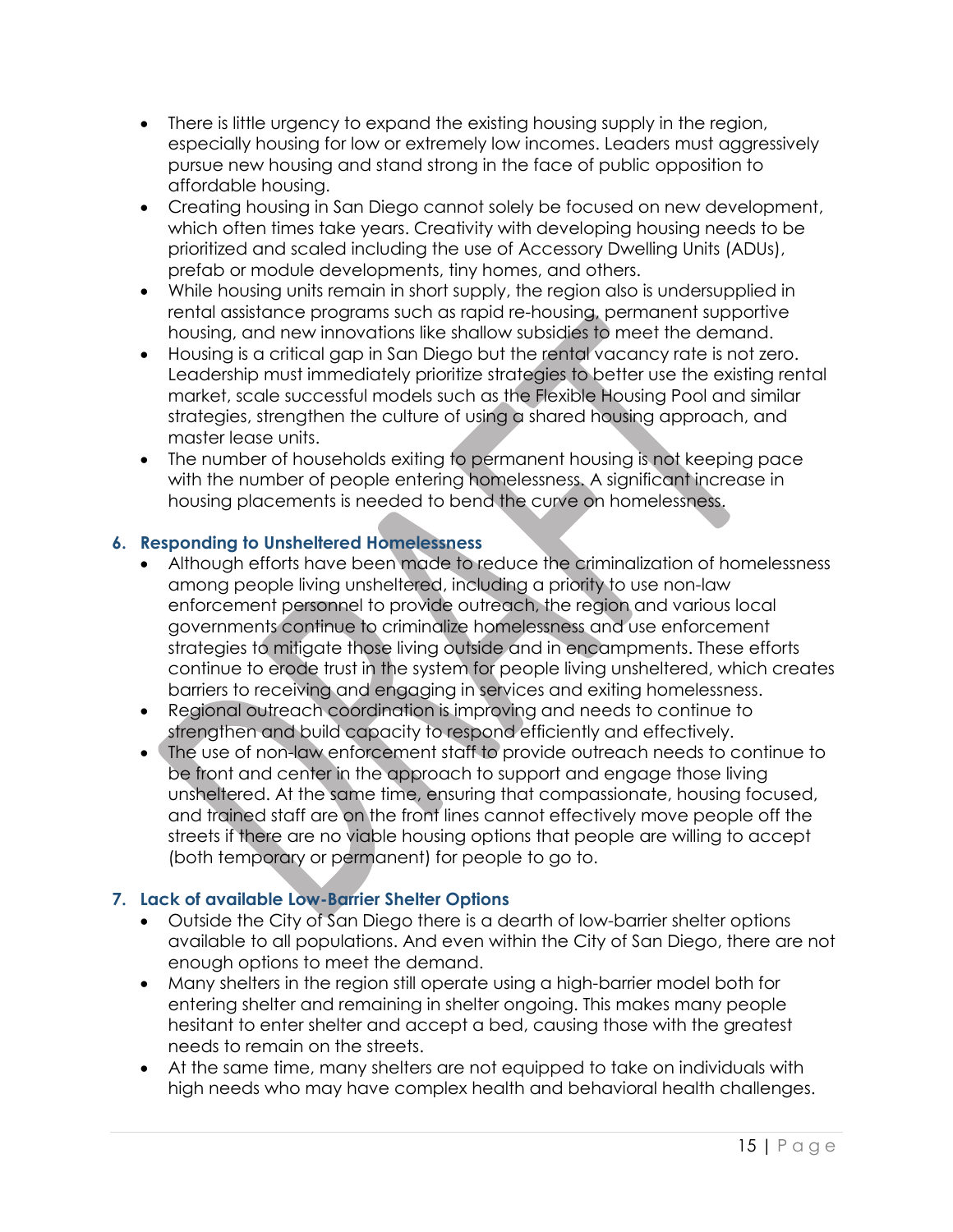• There is very little system coordination for shelter intake. People experiencing homelessness are often on multiple waiting lists, have to call multiple agencies, and travel long distances to access a shelter bed.

#### **8. Need for More Health and Behavioral Health Services and Partnerships**

- Many people experiencing homelessness, especially unsheltered homelessness struggle with health and behavioral health needs. Healthcare services need to be able to meet people where they are and be easily accessible.
- The County of San Diego must continue build on its successes to strengthen and expand access to behavioral health services for individuals and families experiencing homelessness.
- There is no coordinated system for discharging people experiencing homelessness from hospitals or other institutional settings to an appropriate housing setting.
- There is a need to deepen partnerships between the housing and healthcare system, especially with Medi-Cal Managed Care Plans, hospitals, and Federally Qualified Health Centers (FQHC's).

#### **9. Increase Focus on Preventing Homelessness and Targeting Resources**

- COVID-19 has elevated the need to have a robust system to prevent homelessness, however much of the homelessness prevention resources are currently uncoordinated and not targeted.
- People seeking homelessness prevention assistance often have to call multiple organizations to find support, which may deter people who are most at risk of becoming homeless.

#### **10. Trained Workforce**

• Ending homelessness requires an adequate workforce to provide housing and services. Homeless services providers consistently struggle to hire and retain qualified staff to deliver housing and services. With new federal and state funding, it will be imperative that the region consider strategies to create and sustain a trained and steady workforce.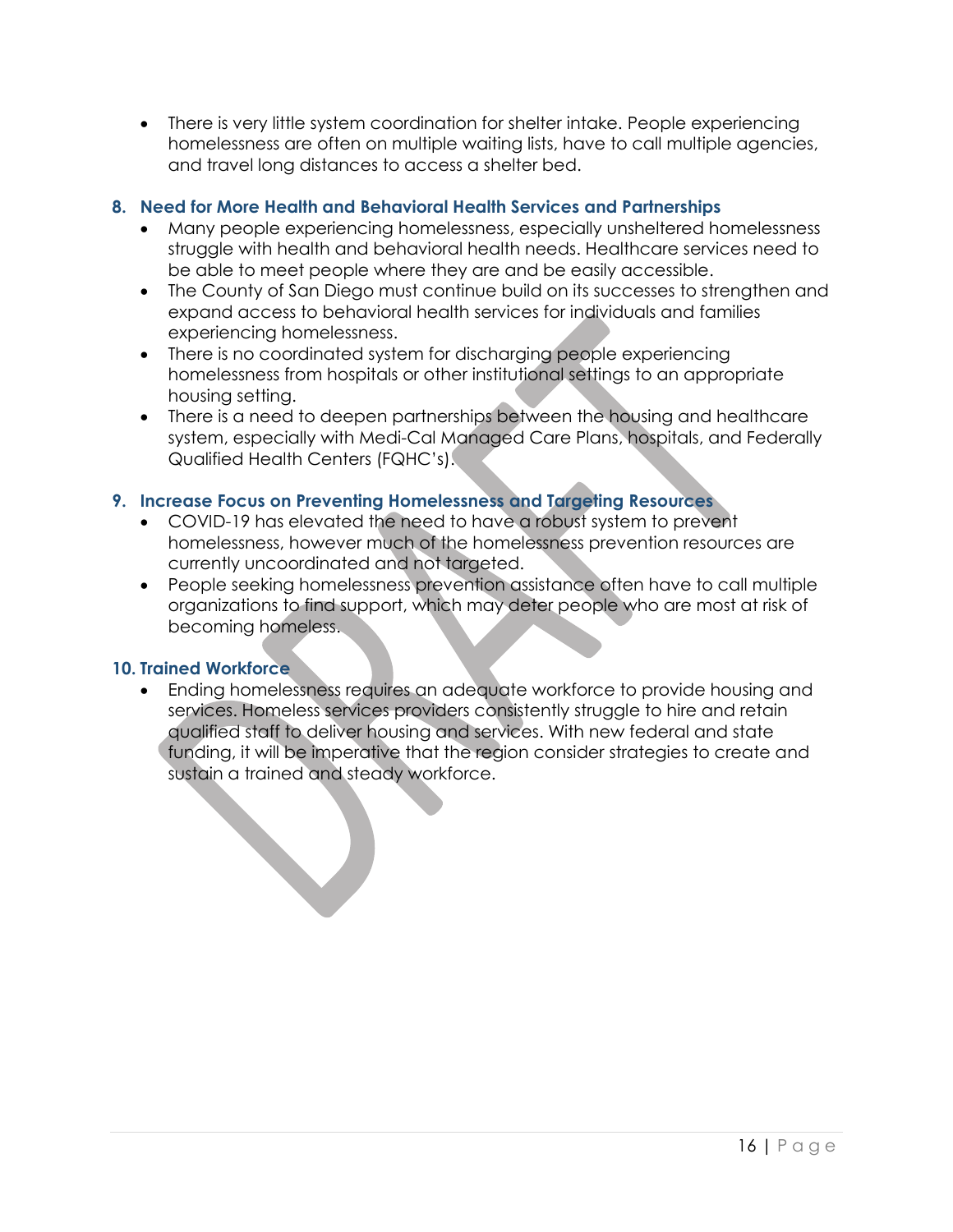## **Purpose of the Regional Community Action Plan**

The Regional Community Action Plan to Prevent and End Homelessness in San Diego (the "Regional Plan") aligns stakeholders around a shared vision, common principles, clear goals and priorities, and core strategies that will move the region forward. The Regional Plan informs and guides regional policy, funding, and action, identifies shared measures to evaluate performance, and identifies where additional infrastructure is needed to implement Plan goals.

The Regional Plan was crafted and informed by existing plans and frameworks at federal and state levels, and particularly all of the local plans and frameworks where much energy and time, engagement, and discussion have already taken place. The Regional Plan, essentially a "Plan of Plans," builds on the commitments, direction, and action already taking place in San Diego.

Therefore, while the plan is regional in scope, it recognizes that San Diego County is a significantly large geographic region with a mix of urban, suburban, and rural areas each with their own unique challenges and seeks to support and augment localized efforts, initiatives, and partnerships. The plan respects the critical need to have flexibility for local adaptations, creativity, and implementation.

It is important to note that the Regional Plan focuses on the role of the homelessness crisis response system in ending homelessness and does not address larger societal issues such as poverty. As noted earlier, homelessness is a symptom of economic, housing, and social challenges, and people experiencing homelessness are a subset of a larger population living in poverty. The homelessness response system, however, is not equipped to tackle all of these issues. Instead, the Regional Plan focuses on addressing a person or family's housing crisis and ending their homeless experience.

#### **Incorporating Existing Plans as Foundation of Regional Plan\_\_\_\_\_\_\_\_\_\_\_\_\_\_\_**

The Regional Plan builds on past and current frameworks, federal and state plans, as well as local plans. First, it incorporates the work that Focus Strategies conducted in 2017 with creating a Strategic Framework for a System to Effectively End Homelessness in San Diego County for the CoC leadership and regional stakeholders. The Strategic Framework set a foundation for a system-based model of planning, implementation, and evaluation to improve the region's response to homelessness with a vision that:

- All parts of the system work together toward a common goal
- Continuous data collection and analysis about system performance and housing retention inform system decisions
- There is accountability between leaders and funders of the system and agencies delivering services

The Strategic Framework identified five key areas of work for the San Diego region. And while there has been much improvement in these areas since 2017, gaps still remain as identified above.

- Unified Leadership, Effective Governance, and Aligned Funding
- System access/entry: Outreach, Coordinated Entry, and Diversion
- Emergency Responses: Shelter, Transitional Housing, and Interim Housing
- System Exits: Housing Interventions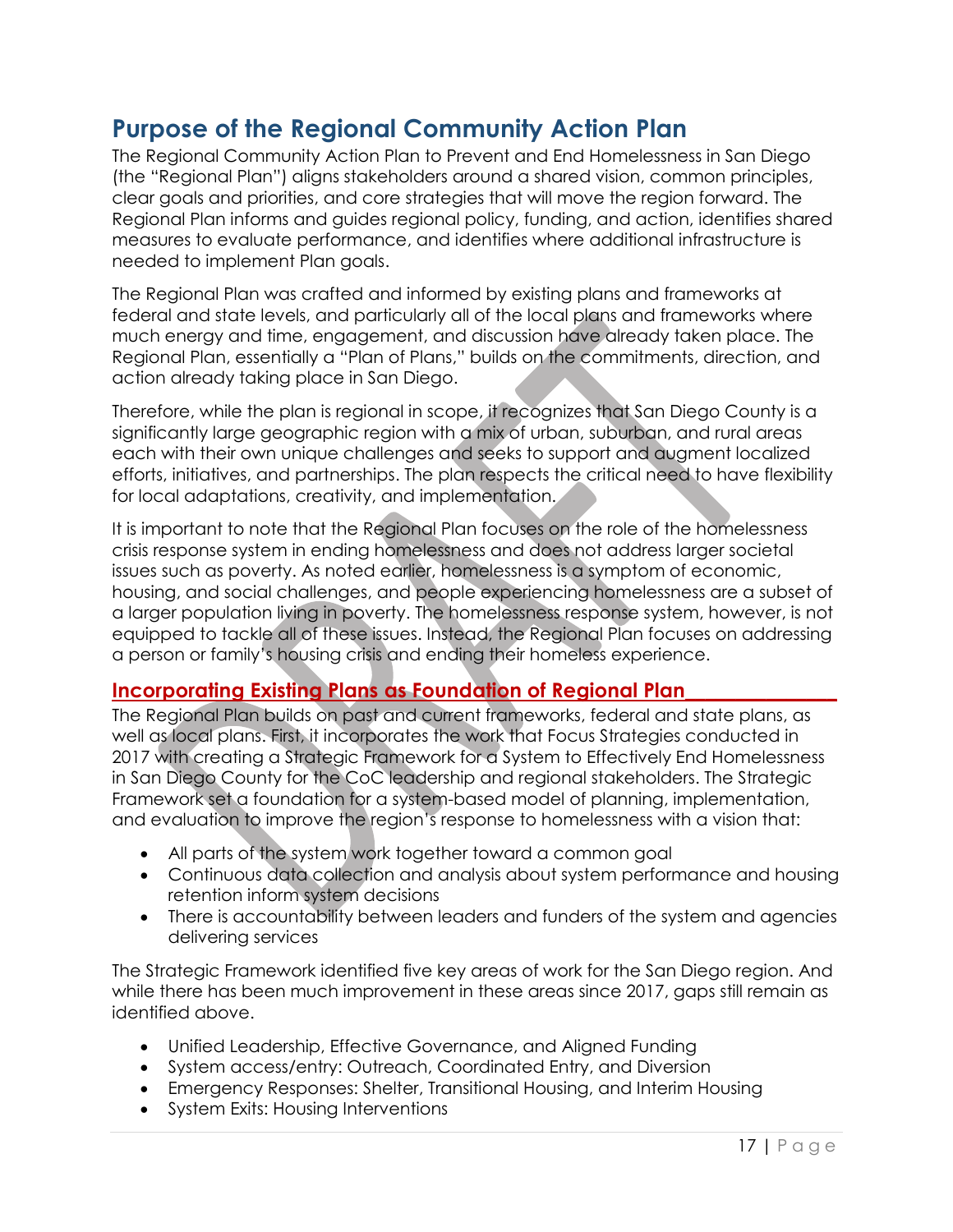• System Infrastructure: Data, Evaluation, Training, Capacity Building

The plan also incorporates existing federal, state, and local homeless frameworks and plans as outlined in Figure 1 below. (See appendix B for a detailed summary of plans used to create the Regional Plan)

#### **Figure 1. Existing National, State, and Local Plans and Frameworks Used to Create the Basis for the Regional Plan**

|                                                               | <b>National Frameworks and Plans</b>                                                                                                                                                                                                                                                                                                                                                                                                                                                                                                                                                                                                                             |  |  |
|---------------------------------------------------------------|------------------------------------------------------------------------------------------------------------------------------------------------------------------------------------------------------------------------------------------------------------------------------------------------------------------------------------------------------------------------------------------------------------------------------------------------------------------------------------------------------------------------------------------------------------------------------------------------------------------------------------------------------------------|--|--|
| $\bullet$<br>$\bullet$<br>$\bullet$<br>$\bullet$              | United States Interagency Council on Homelessness - Home Together: The Federal<br>Strategic Plan to Prevent and End Homelessness<br>Veteran's Health Administration - Homeless Programs Office, Strategic Plan 2021-2025<br>National Alliance to End Homelessness, Center on Budget and Policy Priorities,<br>National Low-Income Housing Coalition, National Healthcare for the Homeless<br>Council - The Framework for an Equitable COVID-19 Homelessness Response<br>United States Department of Housing and Urban Development - Annual CoC Notice<br>of Funding Availability - Homeless Policy Priorities<br>Community Solutions - Built for Zero Initiative |  |  |
|                                                               | <b>State of California Frameworks and Plans</b>                                                                                                                                                                                                                                                                                                                                                                                                                                                                                                                                                                                                                  |  |  |
| $\bullet$<br>$\bullet$                                        | California Homeless Coordinating and Financing Council - Action Plan for Preventing<br>and Ending Homelessness in California<br>Policy Priorities within State Funding Sources such as the Homeless Emergency Aid<br>Program (HEAP) and Homeless Housing Assistance and Prevention (HHAP) program                                                                                                                                                                                                                                                                                                                                                                |  |  |
|                                                               | <b>Local: Regional and Sub-Regional Plans</b>                                                                                                                                                                                                                                                                                                                                                                                                                                                                                                                                                                                                                    |  |  |
| $\bullet$<br>$\bullet$                                        | Coordinated Community Plan to End Youth Homelessness<br>Regional Policy Guidelines for Addressing Unsheltered Homelessness and<br>Encampments<br>East County Homeless Task Force Goals<br>North County Homeless Action Plan<br>South Region Homeless Alliance Action Plan                                                                                                                                                                                                                                                                                                                                                                                        |  |  |
|                                                               | <b>Local: City Plans</b>                                                                                                                                                                                                                                                                                                                                                                                                                                                                                                                                                                                                                                         |  |  |
| $\bullet$<br>$\bullet$<br>$\bullet$<br>$\bullet$<br>$\bullet$ | City of Carlsbad - Homeless Response Plan<br>City of Encinitas - Homeless Action Plan<br>City of Escondido - Strategy for Addressing Homelessness and Transiency<br>City of La Mesa - Homeless Action Plan<br>City of Oceanside - Comprehensive Homeless Strategy<br>City of San Diego - Community Action Plan on Homelessness<br>City of Vista - Strategic Plan to Address Homelessness                                                                                                                                                                                                                                                                         |  |  |

#### **Aligned Principles, Goals, and Strategies Across All Existing Plans\_\_\_\_\_\_\_\_\_**

The following principles, goals, and strategies are common across the national, state, and local plans referenced above. At a high-level, all plans describe the need for:

- Enhancing coordination across programs and with the broader regional system.
- Reducing unsheltered homelessness, enhance outreach services, and refine responses for people staying in encampment areas.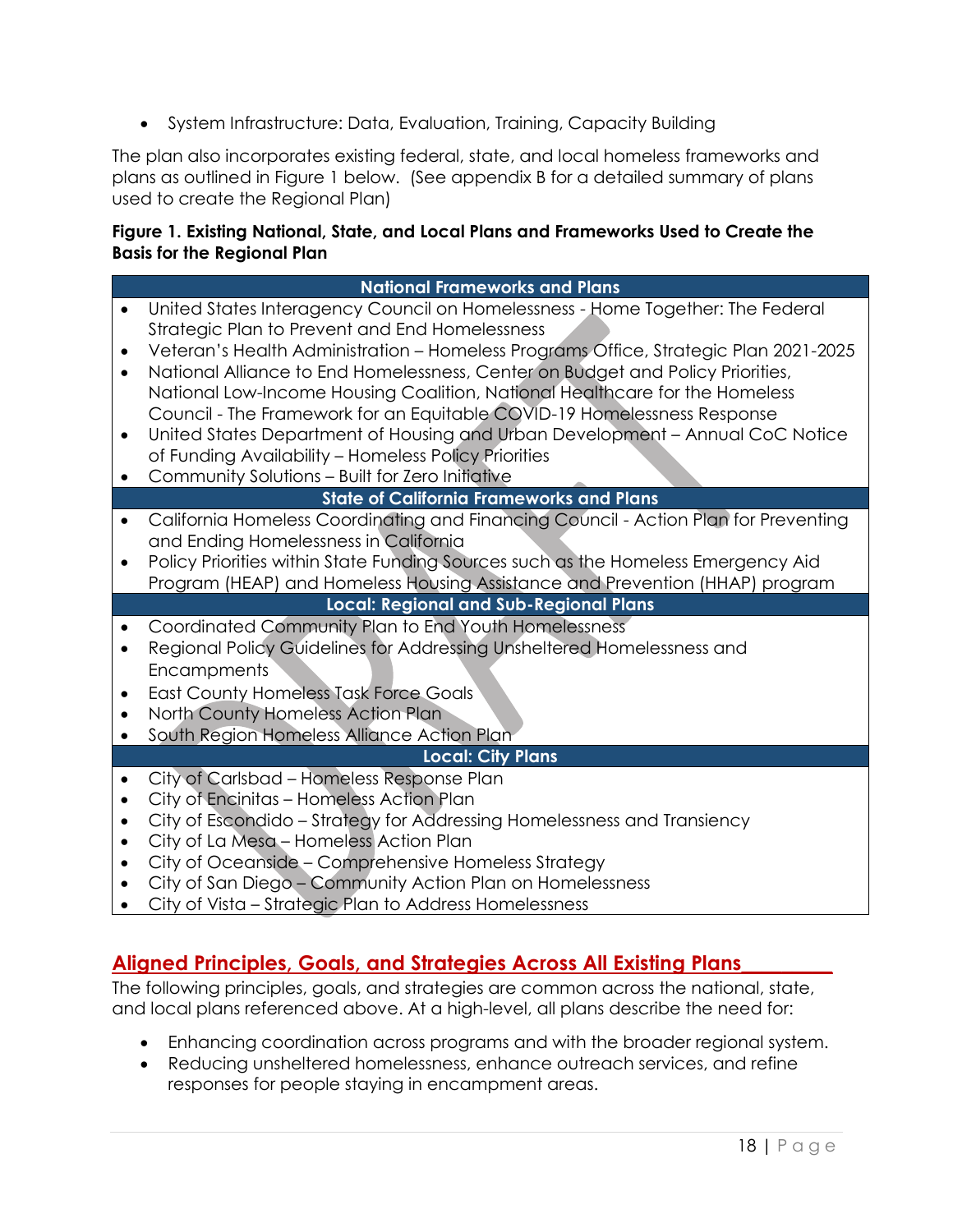- Expanding interim housing inventory, particularly low barrier programs and programs in areas without existing shelter availability.
- Increasing the availability of permanent housing solutions for people experiencing homelessness.
- Increasing funding and capacity building to better respond to needs of people at-risk of and experiencing homelessness.

#### **Figure 2. Summary of Aligned Guiding Principles, Goals, and Strategies within Existing Federal, State, and Local Plans that are Incorporated into the Regional Plan**

|           | <b>Aligned Guiding Principles</b> | <b>Shared Goals</b>        | <b>Aligned Strategies/Actions</b>             |
|-----------|-----------------------------------|----------------------------|-----------------------------------------------|
|           | Political will and alignment      | End Veteran<br>$\bullet$   | Increase leadership and funding               |
|           | of leadership                     | homelessness,              | alignment                                     |
|           | Collaboration,                    | End youth                  | Use proven practices that end<br>$\bullet$    |
|           | coordination, and                 | homelessness               | homelessness                                  |
|           | partnerships                      | Reduce unsheltered         | Strengthen the crisis response<br>$\bullet$   |
|           | Accountability and                | homelessness and           | system                                        |
|           | transparency                      | encampments                | Create cross-sector partnerships<br>$\bullet$ |
|           | Housing First/Housing             | End homelessness for       | such as healthcare                            |
|           | focused orientation               | families                   | Increase permanent housing                    |
|           | Equity at the center and          | Address aging<br>$\bullet$ | options - affordable housing,                 |
|           | focused on social justice         | homeless population        | permanent supportive housing,                 |
|           | Incorporate a Person-             | End chronic                | rental assistance, and the pace at            |
|           | Centered and Trauma-              | homelessness               | which these resources are realized            |
|           | Informed service delivery         | End homelessness for       | Increase low-barrier temporary<br>$\bullet$   |
|           | system                            | all single adults          | shelter                                       |
| $\bullet$ | Data-driven                       |                            | Coordinate and enhance street                 |
| $\bullet$ | Informed by those with            |                            | outreach services and lead with               |
|           | lived experience                  |                            | non-law enforcement outreach                  |
|           | Housing is healthcare             |                            | workers                                       |
|           |                                   |                            | Develop diversion and discharge<br>$\bullet$  |
|           |                                   |                            | <b>Strategies</b>                             |
|           |                                   |                            | Prevent homelessness<br>$\bullet$             |
|           |                                   |                            | Create employment opportunities               |
|           |                                   |                            | and career pathways                           |

#### **Regional Plan Parts\_\_\_\_\_\_\_\_\_\_\_\_\_\_\_\_\_\_\_\_\_\_\_\_\_\_\_\_\_\_\_\_\_\_\_\_\_\_\_\_\_\_\_\_\_\_**

There are four parts to the Regional Plan. The first three are included within this document while the fourth, an implementation plan, will be completed in a forthcoming accompanying document.

#### **Part 1 – The Crisis Response System and Regional and Sub-Regional Gaps and**

**Needs:** Provides an overview of San Diego's homelessness crisis response system and core components, system infrastructure, and orientation and approaches. In addition, Part 1 includes Appendices F through I which identify gaps and needs for sub-populations, funding to the region, racial equity, sub-regional efforts and gaps, and other sectors that overlap homelessness.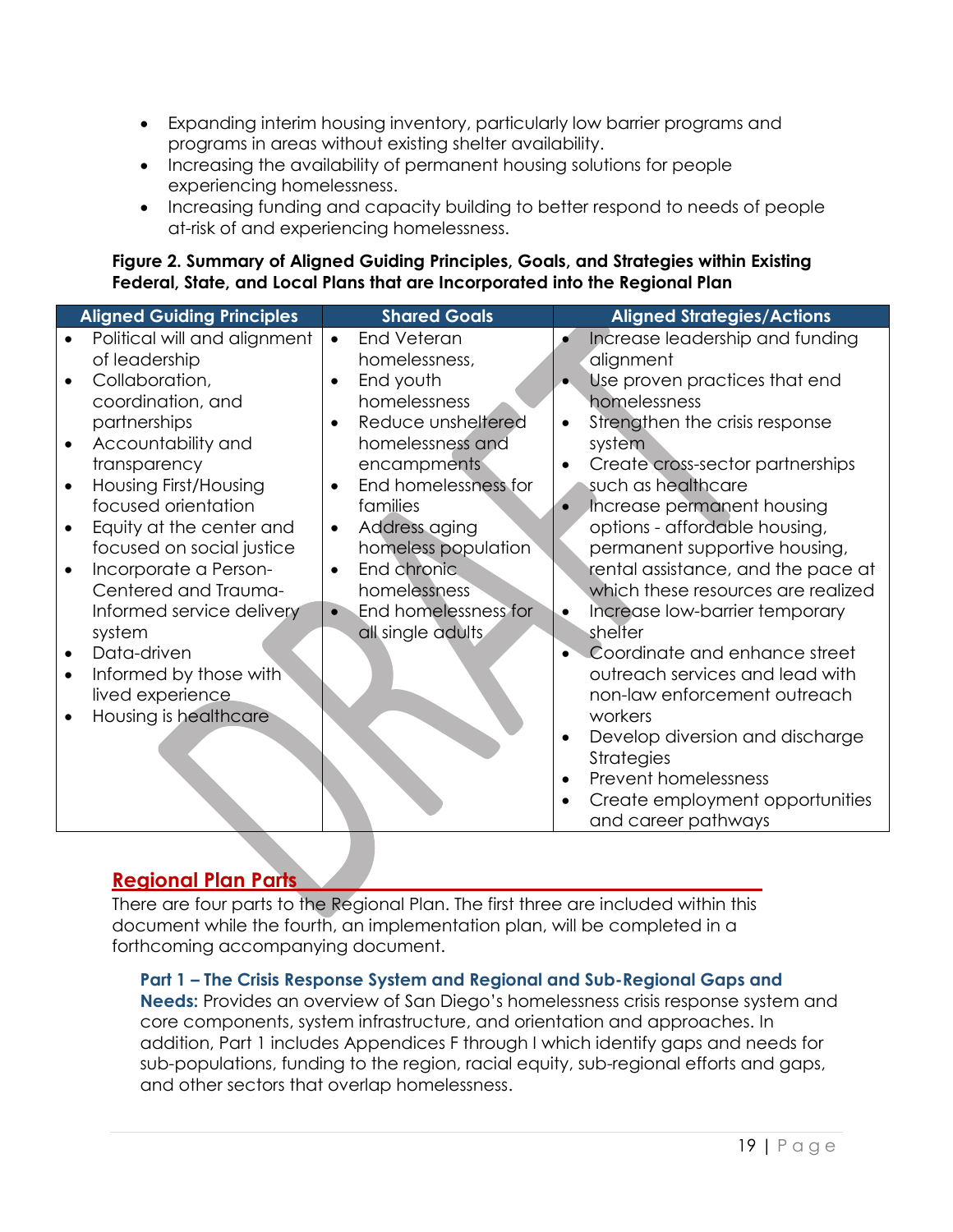**Part 2 – Regional Vision, Guiding Principles, Shared Goals, and Foundational Strategies:** Outlines a shared regional vision, guiding principles and five subpopulation goals. It also sets five foundational strategies and related actions.

**Part 3 – Implementation and Measurement:** Identifies core entities responsible for plan implementation centering around the role of the CoC. It also identifies specific indicators for measuring the performance of plan implementation.

#### **Part 4 – Regional and Sub-Regional Homeless Intervention Needs and**

**Implementation Strategy:** Will provide an overview of the specific housing and homeless intervention needs such as the number of low-barrier shelter beds, rapid re-housing slots, and permanent supportive housing units to meet the needs at both a regional level and sub-regional levels. This part will also include a detailed implementation plan with specific actions, responsible partners, and timelines. The implementation will align with existing implementation strategies already underway.

## **Part 1: The Crisis Response System and Regional and Sub-Regional Gaps and Needs**

This section provides a brief, high-level overview of the homelessness crisis response system including key components, system infrastructure, and available resources. It also includes regional gaps that are outlined in Appendices F through I that look at subpopulations (Veterans, youth, unsheltered persons, older adults, and families), racial disparities, sub-regional gaps and needs, and needs for partnering sectors that overlap homelessness such as healthcare and the criminal justice system.

## **The San Diego Region's Homelessness Crisis Response System**

The homelessness crisis response system is the network of stakeholders working in coordination to end homelessness. The system includes homelessness prevention, outreach, shelter, and permanent housing programs – rapid re-housing and permanent supportive housing (Figure 3 provides an overview of the system).

The homelessness crisis response system is intended to quickly address each person's housing crisis and effectively end their homelessness through the provision of housing and services that best meets their needs. The system does not address poverty. Most households who exit homelessness will likely remain in poverty and be extremely rent burdened (like many San Diegans).

#### **Figure 3. Overview of the Homelessness Crisis Response System**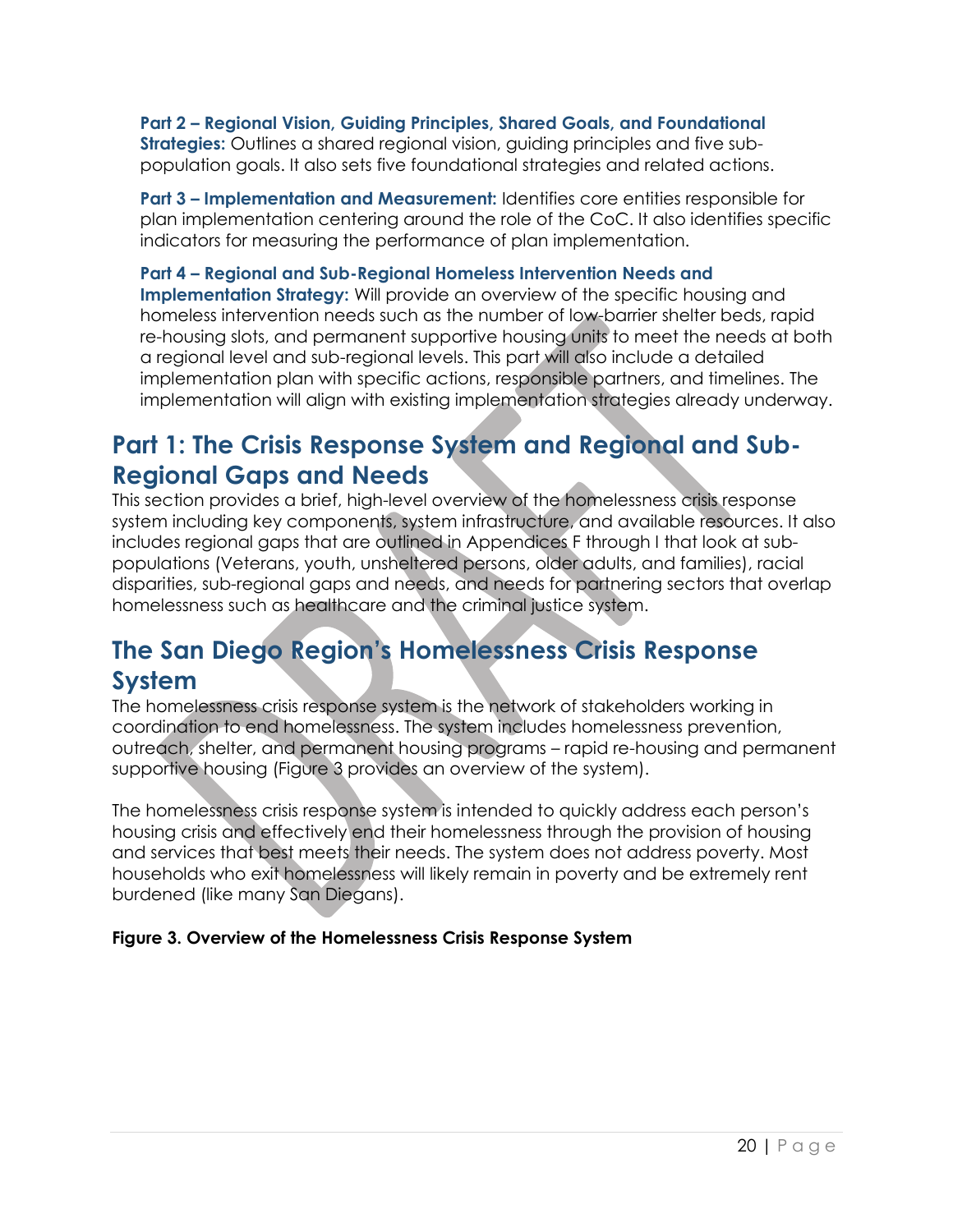

Funding for the homelessness crisis response system comes from various sources, however significant funding comes from the federal and state government and is directed to various public entities such as the County of San Diego, the CoC, and cities in the region. (For a summary of the various funding sources that come to the San Diego region please Appendix C.)

#### **Crisis Response System: Core Components \_\_\_\_\_\_\_\_\_\_\_\_\_\_\_\_\_\_\_\_\_\_\_\_\_\_\_\_\_**

The core system components identified in figure 1 are described as follows:



*Homelessness Prevention:* Intervention targeted to households at imminent risk of homelessness. Services include financial assistance; landlord mediation and supportive services/housing supports.

*Street Outreach:* Intervention targeted to households living unsheltered focused on building trust and rapport, connecting to emergency services, and moving towards permanent housing.

*Day Center/Shelter:* A low-barrier walk-in location where individuals can generally access basic needs services such as restrooms, showers, laundry and mail, receive information and referrals to various services, socialize with others, and start the engagement and process towards housing.

*Diversion:* An approach and set of services to rapidly assist households to return to safe permanent housing quickly. Diversion services can be implemented within different interventions such as an access site, outreach, shelter, and other housing supports.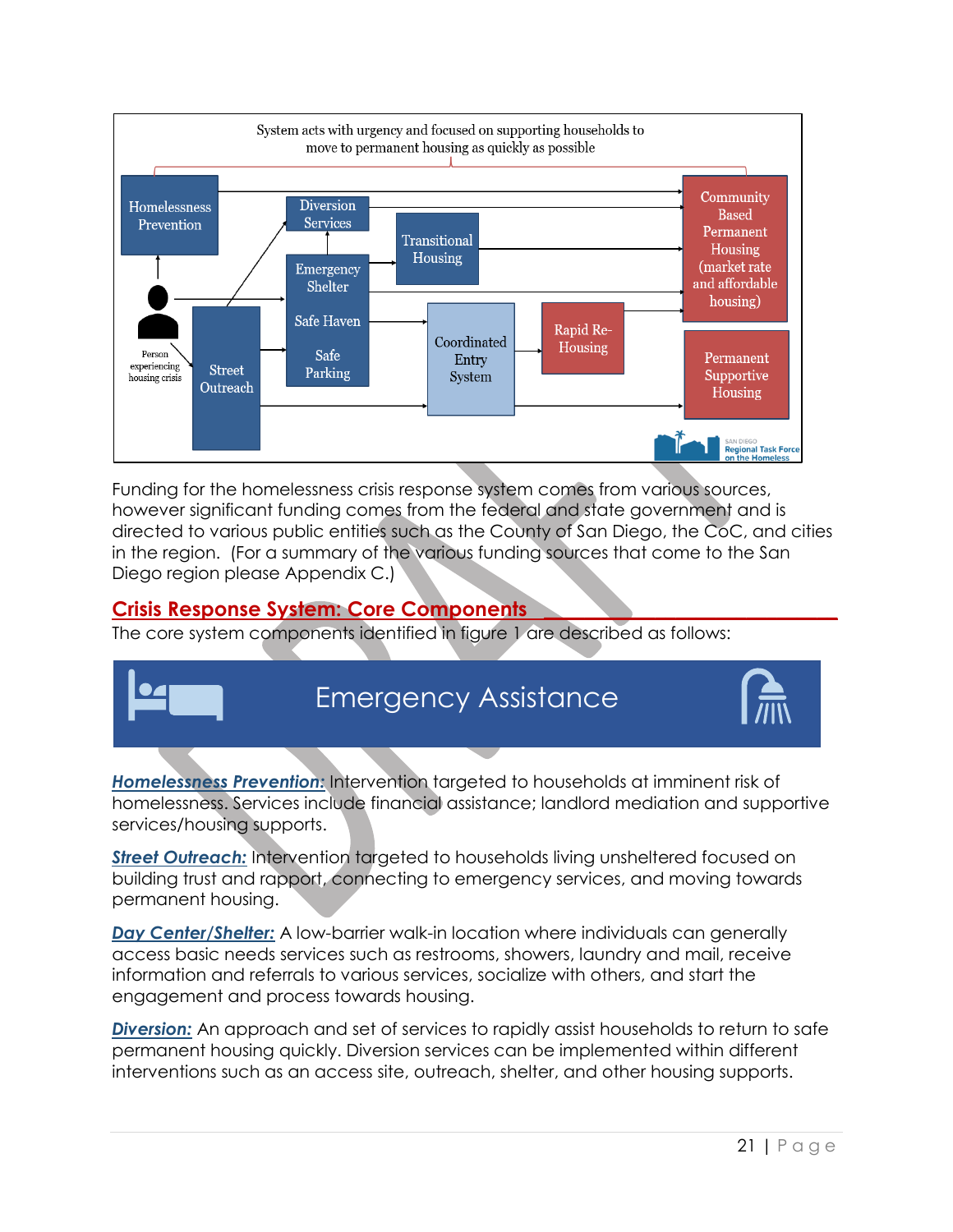*Emergency Shelter:* A safe, secure, and stable temporary housing environment to assist households to access permanent housing. Ideally emergency shelters operate using a low-barrier approach.

*Safe Havens:* Provide low-barrier temporary housing with private/semi-private accommodations with behavioral health supports. Targeted to individuals with high needs, specifically those with mental illness. Although temporary shelter, individuals can remain there for an indefinite amount of duration.

*Transitional Housing:* Temporary housing that provides services for up to 24 months to stabilize and transition to permanent housing.



## Permanent Housing

*Rapid Re-Housing:* Intervention targeted to medium acuity households that provides short to medium-term rental assistance paired with housing-based case management. Rapid Re-Housing is focused on helping households increase their income to take on the rent over time and ensure housing stability.

*Permanent Supportive Housing:* Intervention targeted to high acuity households with a disability that provides subsidized affordable housing paired with intense wrap-around supportive services focused on housing stability, addressing health and behavioral health challenges, and overall wellness.

**Other Permanent Housing:** Intervention similar to permanent supportive housing, in that it provides affordable permanent housing dedicated for a homeless population, however it does not have the requirement that households must have a disability and the services may not be as intense as supportive housing.

#### **Crisis Response System: Temporary and Permanent Housing Beds\_\_\_ \_\_\_\_\_**

San Diego's dedicated homeless resources, specifically temporary housing and permanent housing resources, have been shifting. Figure 2 highlights trends for the entire region from 2015 through 2021 for HUD's Housing Inventory Count (HIC). Since 2015, emergency shelter, rapid re-housing, permanent supportive housing, and other permanent housing has been increasing, while the number of transitional housing beds has been decreasing. (While it appears that CoC housing resources have been increasing, at sub-regional levels these figures look different. This is discussed further in Appendix H in the Sub-Regional Needs).

#### **Figure 4. CoC Housing Inventory Count 2015-2021**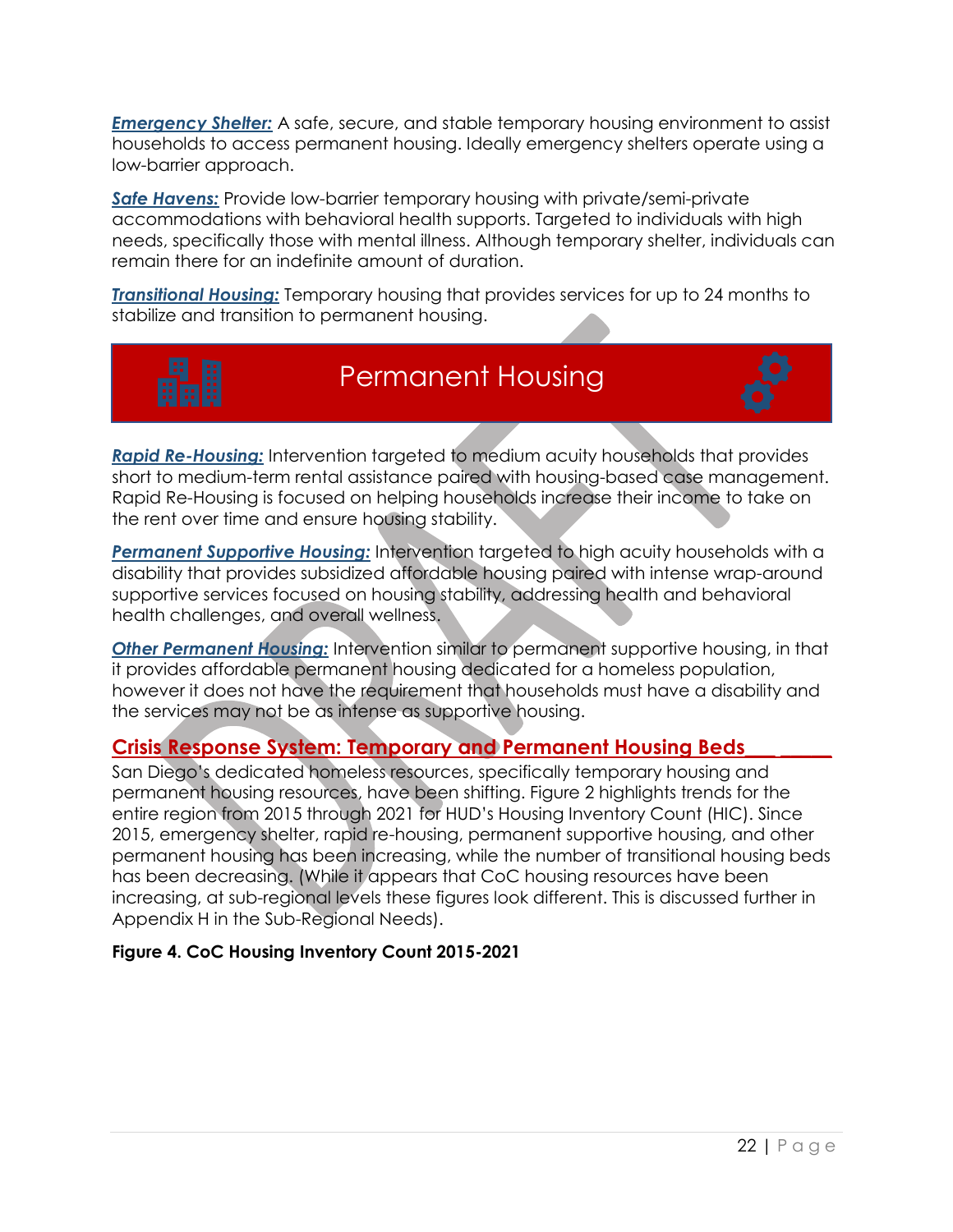

While the HIC is the most comprehensive source of data on the number of resources in San Diego, it only includes programs that report information to the RTFH. There are some faith-based and other organizations that may operate homeless housing interventions that are not captured in the HIC, as well as other programming such as sober living homes, independent living facilities, and others that may provide housing but not dedicated to serving a homeless population.

#### **Crisis Response System: System Orientation\_\_ \_\_\_\_\_\_\_\_\_\_\_\_\_\_\_\_\_\_\_\_\_\_\_\_\_\_**

The Regional Plan envisions a person-centered orientation for the San Diego region's homelessness crisis response system that:

- Places the person at the center of their own care and in making decisions about their life
- Considers a person's life experience, age, gender, culture, language, beliefs, and identity
- Requires flexible services and support to suit the person's wishes and priorities
- Is strengths-based, where people are acknowledged as the experts in their life with a focus on what they can do first, and any help they need second
- Includes the person's support networks as partners

Four bedrock frameworks promote a true person-centered orientation – 1) Housing First, 2) Centering Racial Equity and Social Justice 3) Progressive Engagement and 4) Trauma-Informed Care

#### *Housing First*

Housing First is an evidenced-based practice that prioritizes rapid placement and stabilization in permanent housing without service participation requirements or preconditions for entry (such as sobriety, minimum income requirements, criminal record, completion of treatment, participation in services or other conditions that create barriers to entry). Supportive services are offered to maximize housing stability and prevent returns to homelessness. Participation in these services is voluntary and based on the needs and desires of each person.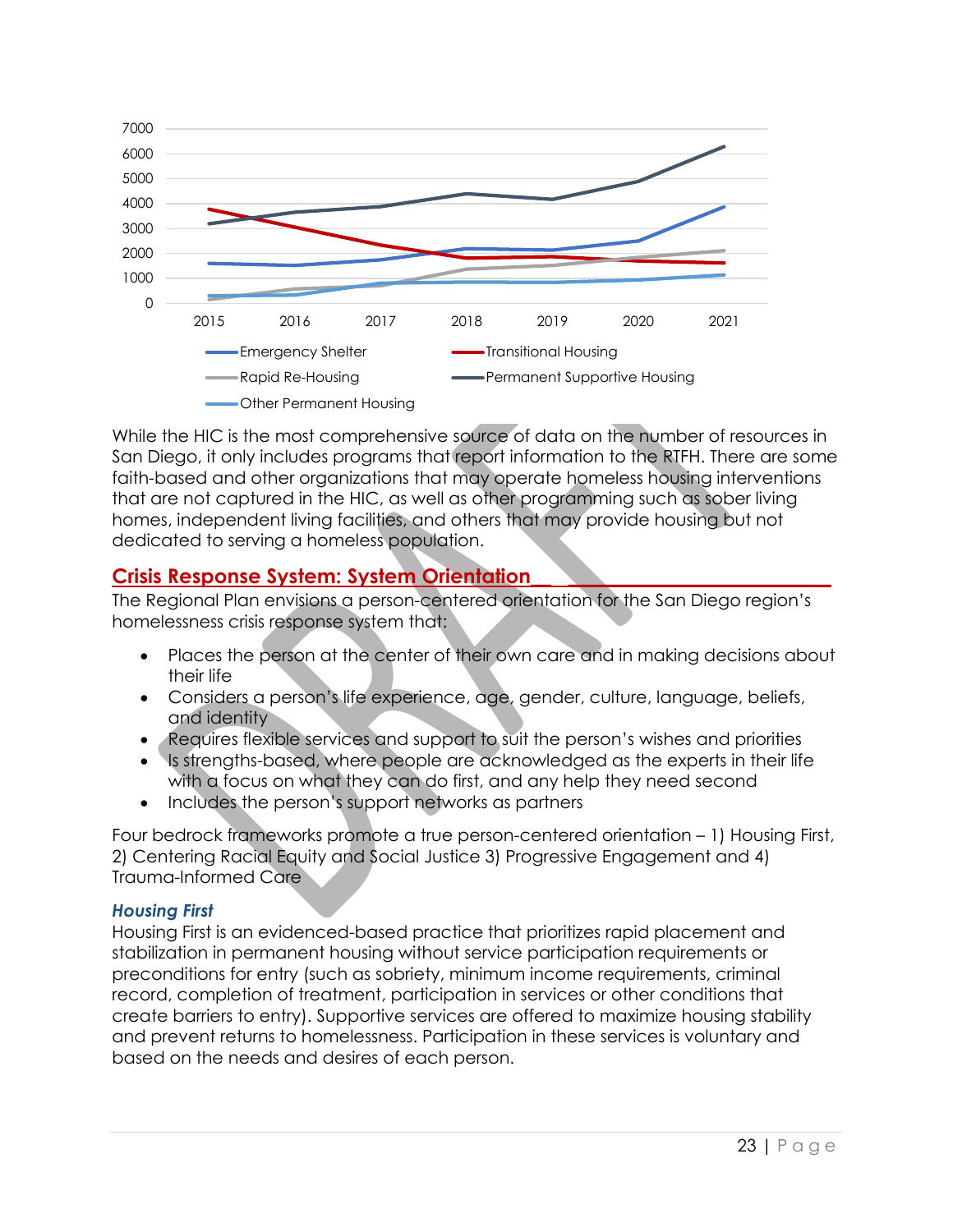Housing First incorporates other best practices including harm reduction - a public health framework that seeks to minimize the harm of a given behavior if the individual is not willing to abstain. Housing First also removes unnecessary barriers and assumes that supportive services are more effective in addressing needs when an individual or family is housed and not managing the daily stress of homelessness.

Housing First can and is recommended to be used in all phases of the homeless housing and services system, including homelessness prevention, street outreach, emergency shelter, transitional housing, rapid re-housing, and permanent supportive housing.

In San Diego, Housing First is a key system standard in our CoC Community Standards, is expected of all programs receiving CoC and ESG funding, and strongly encouraged for all programs. Additionally, SB 1380, signed into law by Governor Jerry Brown in 2016, requires that providers receiving State of California funds to provide housing or housingrelated services to people experiencing homelessness adopt guidelines and regulations to include Housing First policies.

#### *Centering Racial Equity and Social Justice*

The homelessness response system must ensure equity. Different than equality, which seeks to give everyone the same thing, equity recognizes that not everyone starts from the same place and the system must intentionally seek to ensure that each person gets what they need. San Diego needs to better understand where the homelessness crisis response system may be producing different outcomes for different people along racial, class, and gender lines, and seek to remedy these circumstances. Additionally San Diego must also better understand other sectors that overlap homelessness and how these sectors are also contributing to racial disparities within people experiencing homelessness.

Lastly, we must acknowledge that addressing homelessness is part of a larger social justice movement. The homelessness crisis response system will never effectively end homelessness if the system is not simultaneously confronting racism and changing the terms of participation in society for historically excluded and marginalized people.

#### *Progressive Engagement*

Progressive engagement recognizes that each person has unique needs and should receive the right support at the right time to meet their needs – some people will need minimal support while others will need more. Progressive engagement also acknowledges that a system's resources are finite and must be used efficiently. The National Alliance to End Homelessness (NAEH) has described a progressive engagement orientation as:

*Flexible:* A progressive engagement approach recognizes that each household's strengths and needs can change over time.

*Targeted:* Each person experiencing homelessness faces different needs and obstacles. A progressive engagement approach targets resources to each household's needs, and flexes up supports as greater needs are identified.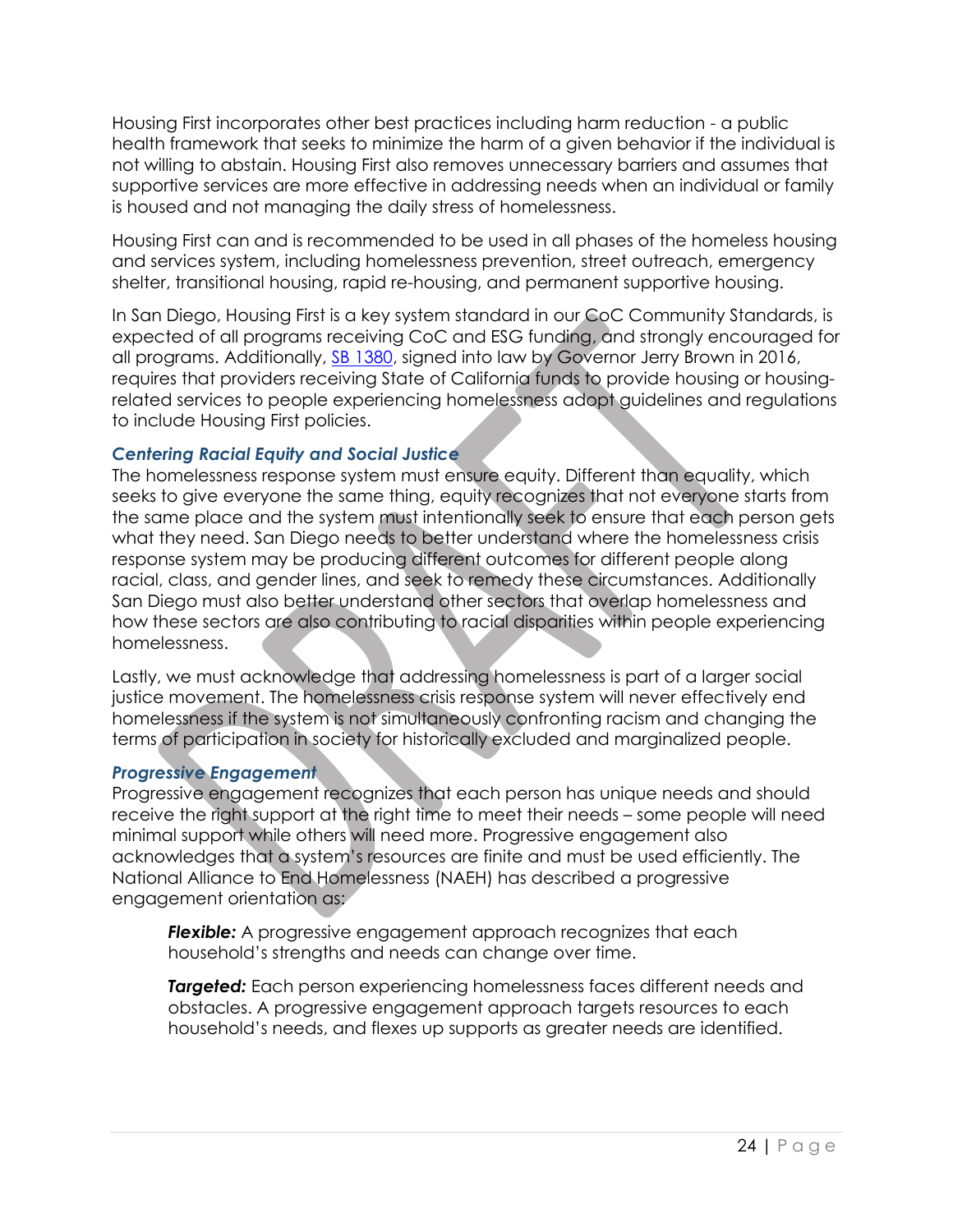*Efficient:* Every crisis response system needs more resources. Progressive engagement ensures that the most intensive-and costly-resources remain available to those with the greatest needs.<sup>9</sup>

#### *Trauma Informed Care*

It is known that the majority of people experiencing homelessness have also experienced some form of trauma in their lives. This may include childhood trauma, domestic violence and other forms of abuse, death of loved ones, and other traumatic life circumstances. Homelessness, including living unsheltered, in and of itself is a traumatic experience. It is also known that a history of trauma impacts one's behavior and response to and participation in services and supports. To meet the needs of people experiencing homelessness, the San Diego homelessness crisis response system must ensure a trauma-informed care approach. The U.S. Department of Health and Human Services (HHS) Substance Abuse and Mental Health Services Administration (SAMHSA) provides the following framework for the provision of trauma-informed care:

*A program, organization, or system that is trauma-informed realizes the widespread impact of trauma and understands potential paths for recovery; recognizes the signs and symptoms of trauma in clients, families, staff, and others involved with the system; and responds by fully integrating knowledge about trauma into policies, procedures, and practices, and seeks to actively resist retraumatization.<sup>10</sup>*

Both Trauma Informed Care and Housing First use engagement strategies such as Motivational Interviewing, progressive engagement, and other person-centered techniques.

#### **Crisis Response System: System Orientation and Needed Shifts \_\_\_\_\_\_\_\_\_\_\_**

The San Diego homelessness crisis response system is in flux. Much of the shift is the result of federal policies that promote a more efficient homelessness response system that seeks to end someone's homelessness quickly, a focus on measuring performance of the entire homeless system working together, a national call for social justice, and better coordination of various federal, state, and local funding streams.

| <b>System Moving From</b>                                                                                              | <b>System Transitioning To</b>                                                                                                                                                                     |
|------------------------------------------------------------------------------------------------------------------------|----------------------------------------------------------------------------------------------------------------------------------------------------------------------------------------------------|
| <b>Housing readiness.</b> Supporting people to<br>address all of their barriers so they can be<br>"ready" for housing. | <b>Housing First.</b> Focusing on supporting<br>people to access housing immediately<br>without pre-conditions and providing<br>flexible, person-centered services to ensure<br>housing stability. |
| Being complacent on racial disparities and<br>how issues of race influence the system                                  | Actively addressing disparities. Being<br>overtly anti-racist, and promoting social<br>justice                                                                                                     |

 $\overline{\phantom{a}}$ <sup>9</sup> https://endhomelessness.org/what-is-progressive-engagement/

<sup>10</sup> Substance Abuse and Mental Health Services Administration. SAMHSA's Concept of Trauma and Guidance for a Trauma-Informed Approach. HHS Publication No. (SMA) 14-4884. Rockville, MD: Substance Abuse and Mental Health Services Administration, 2014, page 9.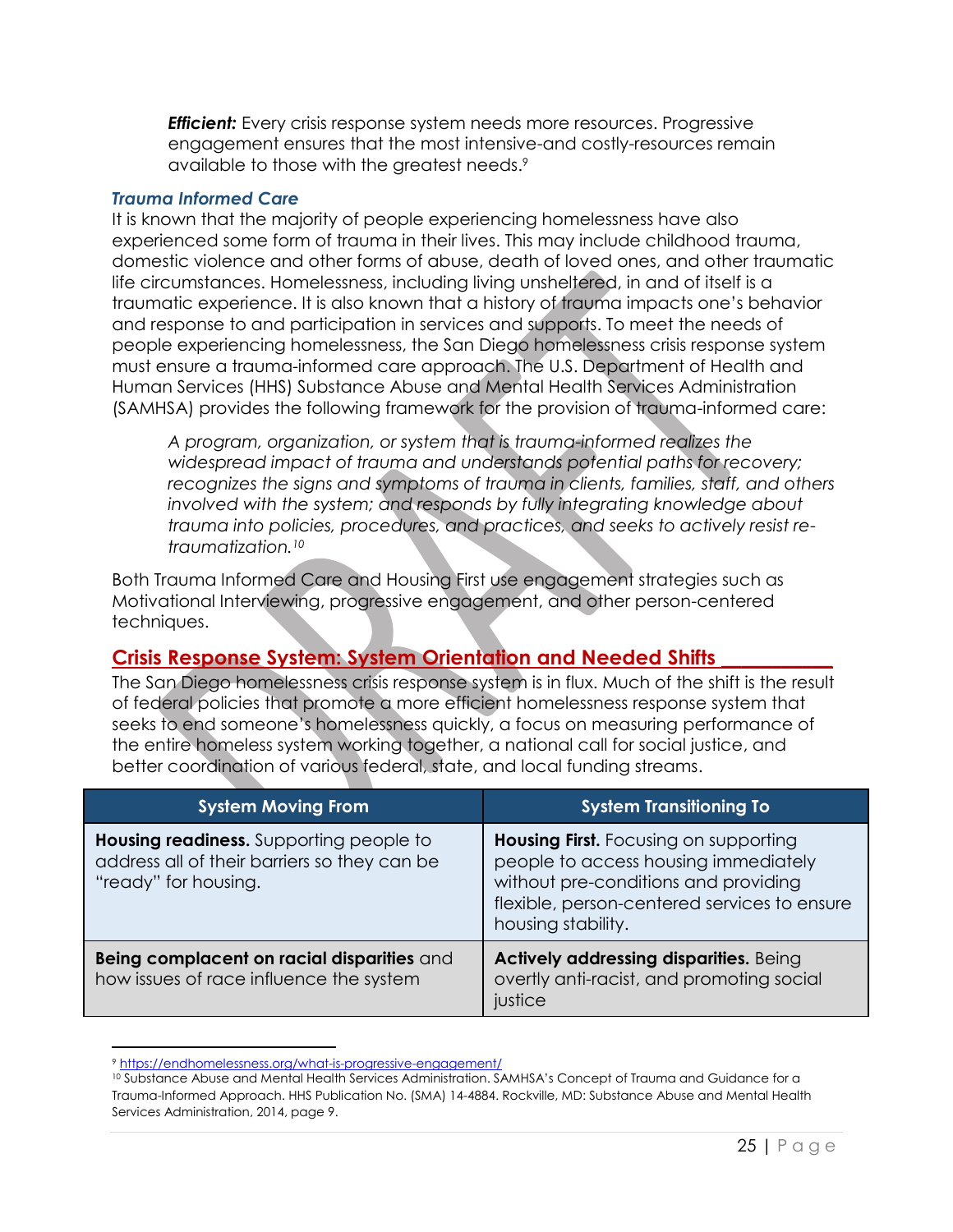| Regional system action planning and<br>working collaboratively. Planning together<br>with the focus on "Our system and our<br>clients," and using a person-centered<br>approach. This also includes planning and<br>implementing across sectors.                                                                                                                                                                                 |
|----------------------------------------------------------------------------------------------------------------------------------------------------------------------------------------------------------------------------------------------------------------------------------------------------------------------------------------------------------------------------------------------------------------------------------|
| <b>Coordinated Entry System and coordinated</b><br>shelter intake. CES ensures a standardized<br>process for all households to access<br>housing resources. CES ensure that the<br>system is prioritizing and serving the most<br>vulnerable/most in need. Additionally,<br>shelters in the City of San Diego are working<br>together to coordinate intake into shelter<br>beds which is an approach to be scaled<br>regionally. |
| <b>System performance.</b> Analyzing how well<br>the system and network of programs are<br>working together and achieving progress<br>as whole. Looks at the interconnectedness<br>of programs, organizations, and results.                                                                                                                                                                                                      |
| Data-driven decision making. Using data<br>as the core for all decision making across<br>all homeless strategies and coordination<br>between stakeholders to create best<br>impact.                                                                                                                                                                                                                                              |
|                                                                                                                                                                                                                                                                                                                                                                                                                                  |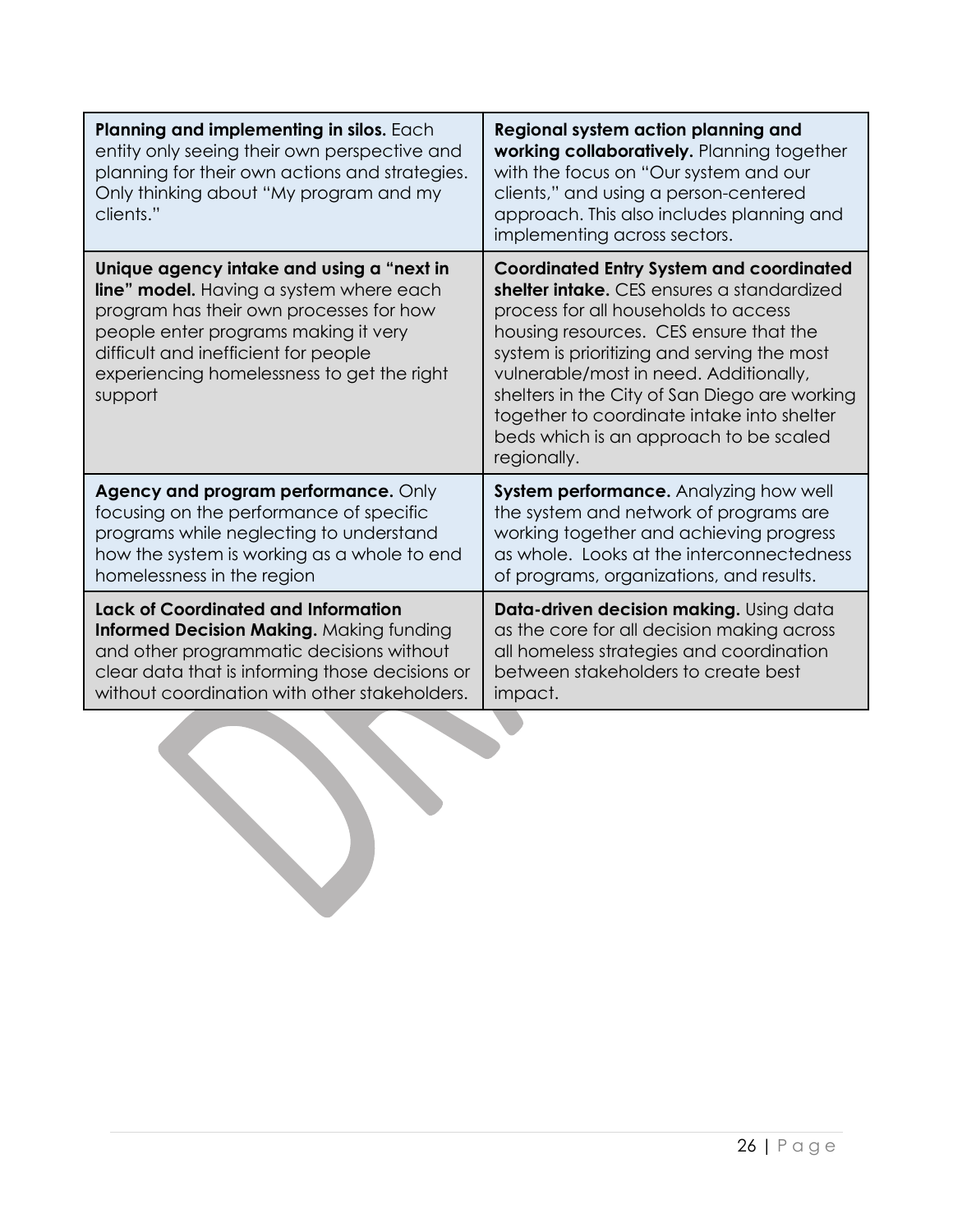## **Part 2: Regional Vision, Guiding Principles, Shared Goals, and Foundational Strategies**

Part two lays out a regional vision, guiding principles, shared goals, and foundational strategies for all invested stakeholders to adopt in their discussions, decision-making, and actions to address homelessness in San Diego. This is the culture of "how" we work together and "what" we need to do to end homelessness in the region.

## **San Diego Regional Vision and Guiding Principles**

It is critical for all stakeholders and the community to align under a shared vision for ending homelessness. Our vision in San Diego is:

## **Regional Vision to End Homelessness in San Diego**

**We will end homelessness throughout San Diego using a housingfocused, equity driven, and person-centered system approach, prevented whenever possible, and if experienced, homelessness is rare, brief, and one-time**

#### **Guiding Principles Across the Region\_\_\_\_\_\_\_\_\_\_\_\_\_\_\_\_\_\_\_\_\_\_\_\_\_\_\_\_\_\_\_\_\_\_\_\_**

To achieve the community vision for ending homelessness, all stakeholders will commit to the following principles:

- **1. Act with Urgency, Compassion, and Eagerness:** Homelessness is a crisis for each San Diegan who experiences it. The system and key stakeholders must act with urgency to advance bold solutions; with compassion to see every person as a human being with strengths; and with an eagerness to engage immediately to leverage existing political will and unprecedented levels of resources to house people now. We cannot wait.
- **2. Unified and Committed Leadership:** Collective and coordinated regional efforts will have greater impact than those of any one entity or organization. Leaders across the region must stand united in their commitment to a common vision, goals, and strategies. This includes elected officials across all levels of local, state, and federal government.
- **3. Commitment to Housing as the Solution:** Housing is a basic human right and a key social determinant of health. While safe shelter and supportive services can help improve well-being, housing ultimately ends homelessness. Every person should have access to a safe, secure, and affordable home to ensure personal and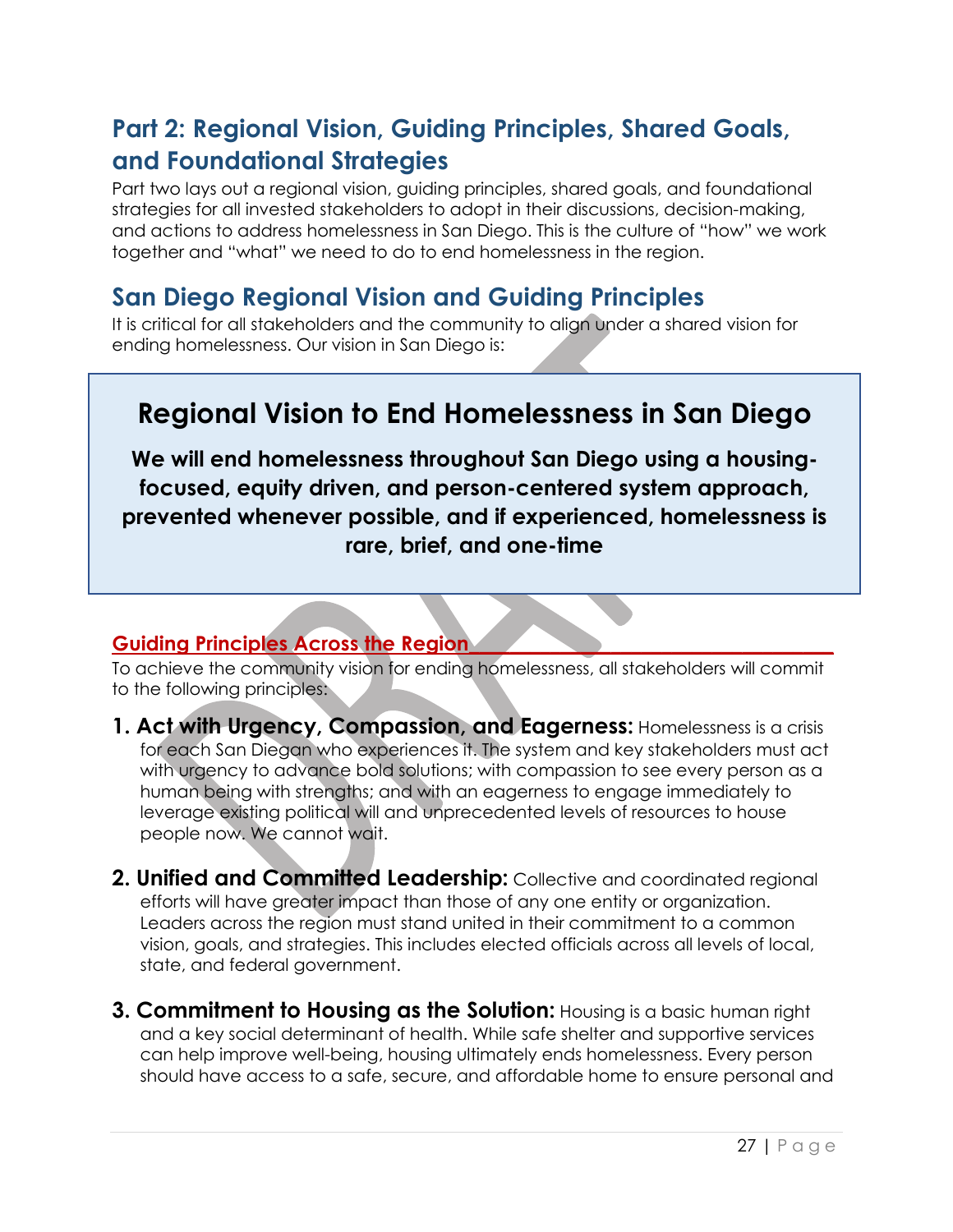community health and wellness. This includes a commitment to a Housing First approach.

- **4. Centering Racial Equity and Social Justice:** We cannot end homelessness without addressing racist policies and systems that have historically removed people of color from their homes, excluded them from neighborhoods, and denied them access to wealth-building opportunities. The homeless system of care will center equity, address racial disparities, dismantle racist policies, and ensure an equitable response to those experiencing homelessness.
- **5. Include and Value the Voices of those with Lived Experience:** The people closest to the problem are often closest to the solution. To build a system more responsive to current needs, we will authentically engage and empower people with lived experience at all levels of planning, decision-making, and implementation.
- **6. Shared Accountability, Responsibility, and Transparency**: We will share data about our system, be honest and vulnerable about limitations, failures, and successes and will prioritize programs and projects that demonstrate reductions in homelessness.
- **7. Promote a Person-Centered Homelessness Response System:** Each person experiencing homelessness has their own unique story, needs, and strengths. The homelessness crisis response system will be flexible and recognize each person experiencing homelessness is the expert in finding the right solution to end their homelessness. A person-centered system incorporates approaches including Housing First, progressive engagement, trauma informed care, and harm reduction.
- **8. Value the Critical Role of Homeless Services Providers:** The work to end homelessness cannot happen without dedicated service providers. We will listen to and value the input, voice, and perspective of homeless services providers from agency leadership to front line staff. We will also ensure our region can maintain a highly skilled workforce.
- **9. Data Must Drive Decision Making:** We will identify shared measures, implement Continuous Quality Improvement practices, and build capacity where needed. High quality data will help inform decisions, funding, and midcourse adjustments. Local data will shape service delivery, prioritization, and local initiatives.
- **10. Collaboratively Seek Funding to Achieve Goals:** We will work together to fund the goals and strategies in this plan from various sources.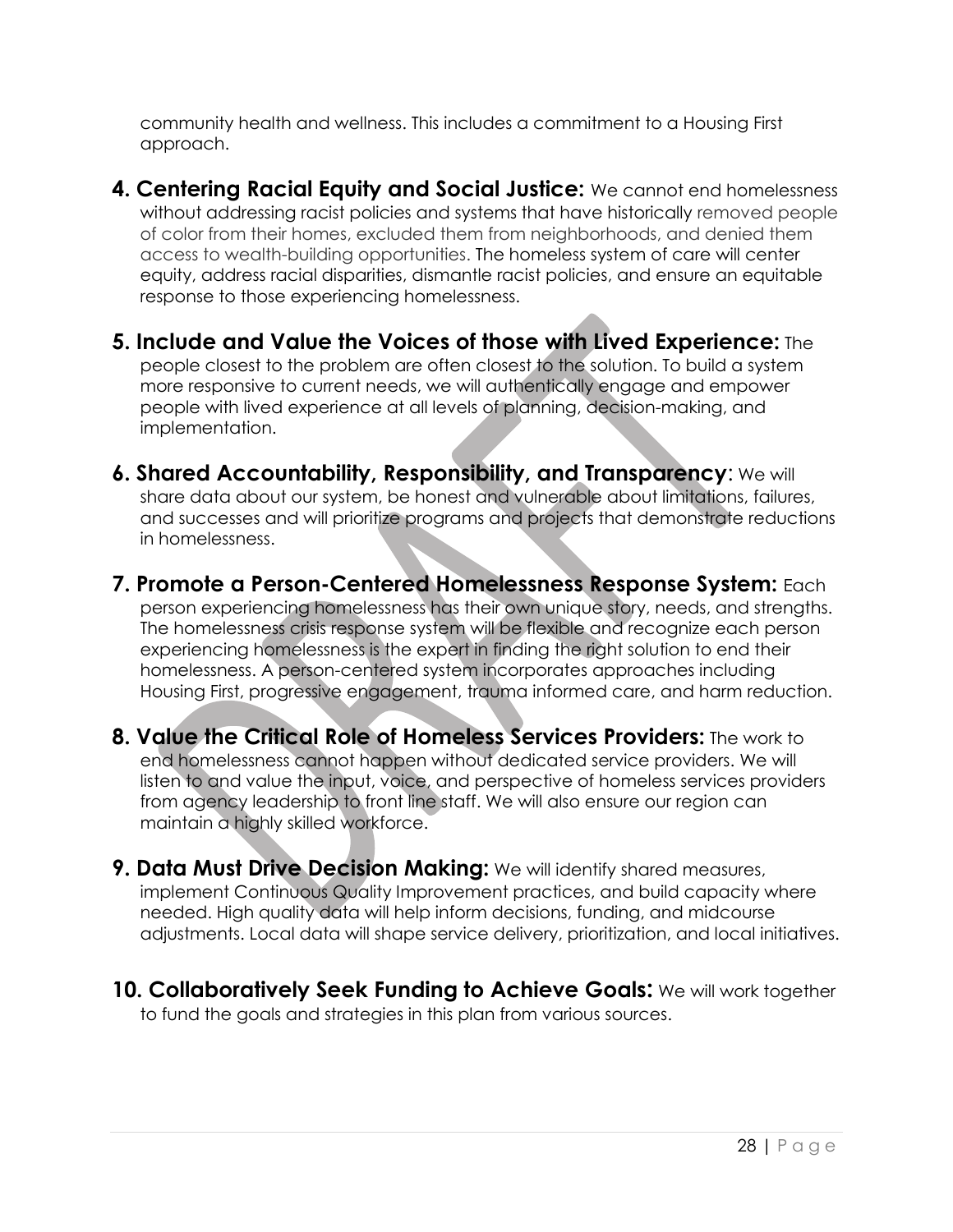## **Regional Sub-Population Goals and Priorities for the Next Five Years**

The vision and guiding principles set the direction for ending homelessness among all people in the San Diego region, however, the community can effectively end or significantly reduce homelessness for the following populations in the next five years. These goals are ordered by the ability to achieve the goal with existing or forthcoming resources and are not ordered by importance.

### **1. End Veteran Homelessness Across San Diego County**

Ending Veteran homelessness was identified as a key federal goal with the adoption of the first federal plan to prevent and end homelessness in 2010. Veteran homelessness has steadily declined in San Diego since 2015, and the City of San Diego has committed to ending Veteran homelessness within three years. Local leadership at the VA Healthcare System, Veteran services providers, and other key stakeholders have committed to this goal. With support from Kaiser Permanente, regional San Diego stakeholders are actively engaged with Community Solutions and the national Built For Zero (BFZ) movement to drive an end to homelessness in the City of San Diego, and with the adoption of this goal will scale the BFZ movement to end Veteran homelessness throughout San Diego County by 2025.

## **2. End Youth Homelessness**

Embrace and commit to the goal of ending youth homelessness by 2024 as outlined in the CCP and adopted by the City of San Diego. Ending youth homelessness is also a preventative measure to reduce the number of young people aging into chronic homelessness. BFZ methodologies will be used to drive and measure month over month reductions in the number of youth experiencing homelessness.

## **3. Reduce Unsheltered Homelessness by 50%**

The City of San Diego has committed to a goal of reducing unsheltered homelessness by 50% in 3 years and sub-regional and other city plans have adopted similar goals. The region will place a strong focus on significantly reducing unsheltered homelessness through housing focused engagement, coordination with health and behavioral health partners, and ultimately invest in solutions that provide housing options for people living unsheltered. Addressing unsheltered homelessness will simultaneously address chronic homelessness.

## **4. Prevent and Reduce Homelessness Among Older Adults**

Older adults have been identified as a priority population within the CoC. It is critical for the region to address older adult homelessness as it is both a human issue as well as a financial issue. Serving Seniors is in the process of finalizing a comprehensive needs assessment that will outline key strategies to prevent and reduce homelessness among the aging homeless population. This needs assessment should inform CoC strategies on how to move forward with preventing and reducing homelessness among older adults.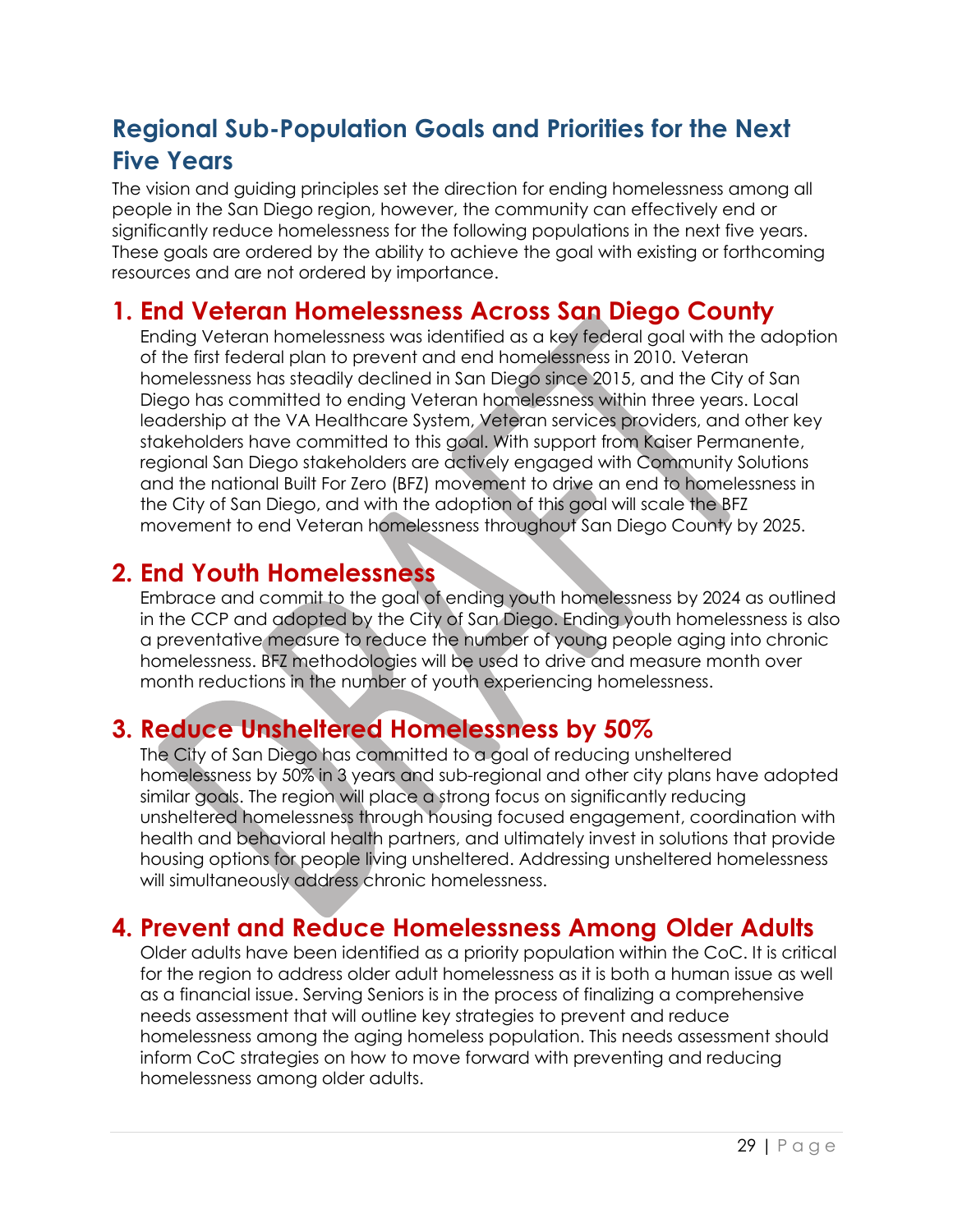## **5. End Family Homelessness**

The State of California has expressed the desire to provide adequate funding to end homelessness among families in five years. San Diego will embrace this challenge head on and ensure all families have access to stable affordable housing where they can raise their children and feel safe and secure.

## **Strategies to Achieve Goals**

The following five foundational strategies can move the system forward to address all people experiencing homelessness in San Diego, regardless of sub-population goals. Each strategy includes priorities and actions.

|                                                 | <b>Strategy 1: Create a Strong and Equitable</b><br><b>Regional System to End Homelessness</b>                                                                                                                                                                                                                                                                                                                                                                                                                                                                                                                                                                                                                                                                                               |
|-------------------------------------------------|----------------------------------------------------------------------------------------------------------------------------------------------------------------------------------------------------------------------------------------------------------------------------------------------------------------------------------------------------------------------------------------------------------------------------------------------------------------------------------------------------------------------------------------------------------------------------------------------------------------------------------------------------------------------------------------------------------------------------------------------------------------------------------------------|
| <b>Priorities</b>                               | <b>Actions</b>                                                                                                                                                                                                                                                                                                                                                                                                                                                                                                                                                                                                                                                                                                                                                                               |
| A. Strengthen<br>Coordination                   | Enhance the impact of the CoC including board, membership, and<br>committees and ensure diverse representation across stakeholders.<br>Enhance coordination across all public sector entities. Use the RTFH<br>Intergovernmental Council and Roundtable consisting of elected officials.<br>Strengthen relationships, partnerships, and coordination across homeless<br>$\bullet$<br>services providers and public agencies.<br>• Enhance sub-regional infrastructure to better implement sub-regional<br>strategies.<br>• Engage all cities in the region and align and coordinate city responses.<br>Engage tribal nations in efforts to end homelessness among indigenous<br>populations in the region.<br>• Increase partnerships with school districts and post-secondary institutions. |
| <b>B.</b> Educate the<br>Community              | • Develop campaigns to educate the public, local governments, and<br>partners on the causes of homelessness and best practices to end it.<br>Develop and implement communication strategy for the CoC to reach<br>$\bullet$<br>broad audiences.<br>Implement FTEHSD Messaging Campaign strategies.                                                                                                                                                                                                                                                                                                                                                                                                                                                                                           |
| C. Mobilize diverse<br>stakeholders             | Leverage political will across all federal, state, and local elected officials<br>and ensure alignment with regional plan.<br>• Advocate on policy issues, equity issues, funding, and solutions to<br>homelessness.<br>• Leverage the resources of the faith community and their congregations.<br>Communicate regularly with the private business sector on the issue of<br>homelessness and determine opportunities for continued partnerships.                                                                                                                                                                                                                                                                                                                                           |
| D. Build equity and<br>inclusion into<br>system | • Adopt, and implement recommendations from the Ad Hoc Committee on<br>Addressing Homelessness Among Black San Diegans.<br>• Center the voices of persons with lived experience in all aspects of policy,<br>program, and decision making.<br>• Advance equity in all decision making and system building.                                                                                                                                                                                                                                                                                                                                                                                                                                                                                   |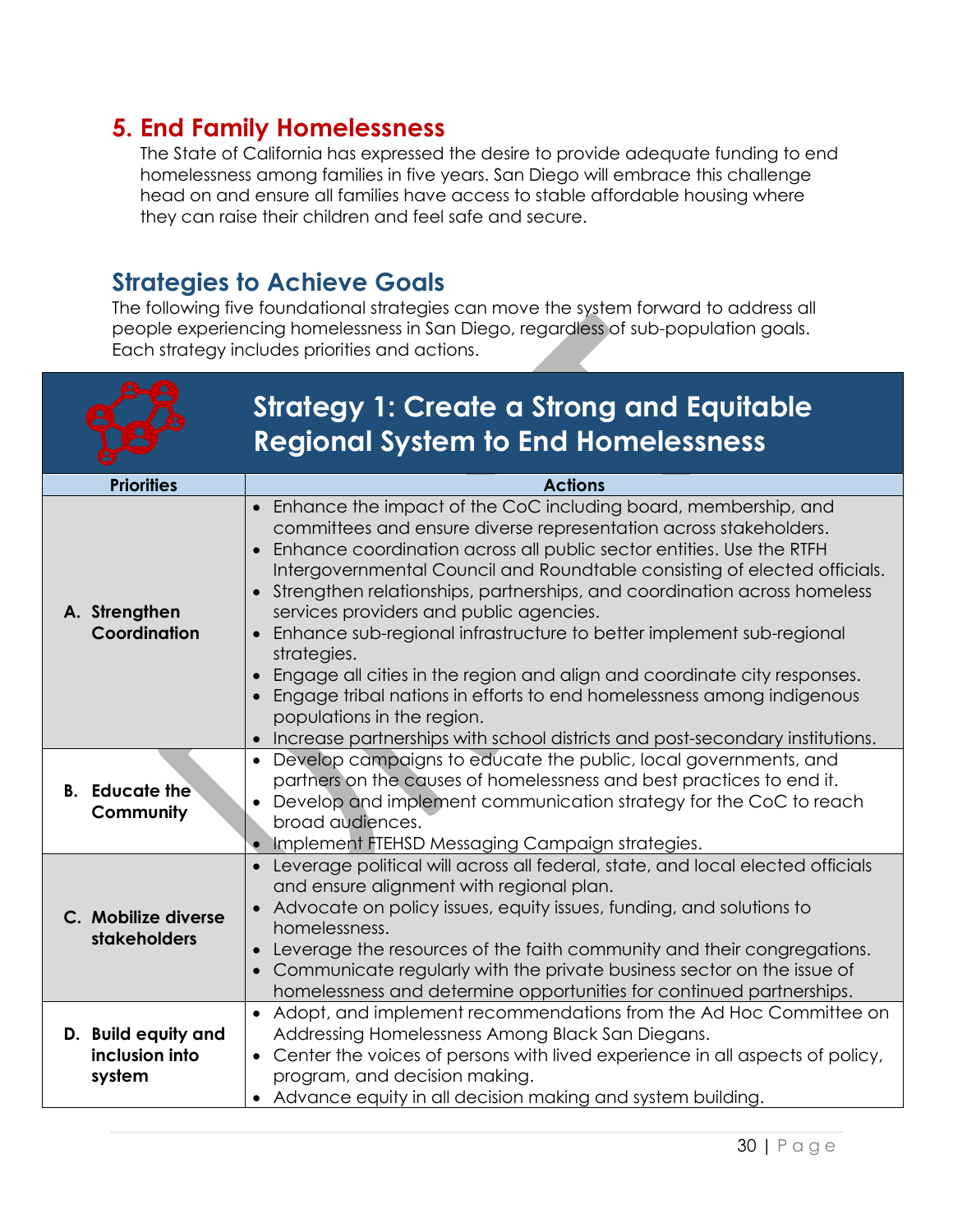|                                                                    | • Ensure the needs of LGBTQ persons experiencing homelessness, particularly<br>youth, are met throughout the system.                                                                                                                                                                                                                                                                                                                                                                                                                                                                                                                                                                                                                                                                                                                                                                                                                                                                                                                                                                                                          |
|--------------------------------------------------------------------|-------------------------------------------------------------------------------------------------------------------------------------------------------------------------------------------------------------------------------------------------------------------------------------------------------------------------------------------------------------------------------------------------------------------------------------------------------------------------------------------------------------------------------------------------------------------------------------------------------------------------------------------------------------------------------------------------------------------------------------------------------------------------------------------------------------------------------------------------------------------------------------------------------------------------------------------------------------------------------------------------------------------------------------------------------------------------------------------------------------------------------|
|                                                                    | Diversify homeless response system leadership and staff to be reflective of<br>people experiencing homelessness.                                                                                                                                                                                                                                                                                                                                                                                                                                                                                                                                                                                                                                                                                                                                                                                                                                                                                                                                                                                                              |
| E. Align funding                                                   | • Align funding and strategies across all public sector entities with the goals<br>and strategies of this plan.<br>Grow and leverage commitment of private-sector funders and align<br>investments to fill gaps, spur innovation, and create impact.<br>Bring together the public and private sectors to discuss funding needs,<br>strategies, and partnerships.<br>Align funding across sectors such as healthcare and criminal justice.<br>Engage each of these systems to understand and align funding with<br>homeless/housing system resources.                                                                                                                                                                                                                                                                                                                                                                                                                                                                                                                                                                          |
| <b>Enhance</b><br>F.<br>capacity of<br>homeless<br>services system | Ensure all programs regardless of funding sources align with the<br>expectations within the CoC Community Standards.<br>Support homeless services providers in building capacity through training,<br>technical assistance, and learning collaboratives. Develop a homelessness<br>101 training for all new staff to gain a foundational knowledge on<br>homelessness and best practices.<br>Improve the Coordinated Entry System and key components including<br>access, assessment, prioritization, and referral. Incorporate a strong case<br>conferencing component within CES.<br>Convene an annual summit on homelessness to share national best<br>practices and local learnings, and expand the network of peers.<br>• Fully utilize 211's CIE to coordinate care and partner across sectors.<br>Build the workforce to effectively provide homeless assistance, ensure<br>adequate and sustained staffing, and reduce turnover.                                                                                                                                                                                      |
| G. Use data to<br>evaluate and<br>improve<br>performance           | • Report progress on key system performance measures using public data<br>dashboards and regular public reports to key stakeholders.<br>Report on key data indicators at sub-regional and city levels, including<br>street outreach engagements and encampment resolutions.<br>Ensure data and key performance indicators can be analyzed through a<br>racial equity lens and performance data is disaggregated by race.<br>Reconvene the CoC Evaluation Committee to oversee plan<br>implementation, analyze system and project performance, and drive<br>improvements (More in Plan Structure in Part 3).<br>Continue to improve and refine the PIT count and ensure solid sub-<br>population counts such as the Youth Count.<br>• Use Built For Zero model to build quality by name lists for all populations<br>and track inflow and outflow month over month.<br>Use cross-sector data such as the CIE to identify gaps, measure<br>performance of cross-sector partnerships, and identify opportunities for<br>coordination.<br>Partner with local universities to support research and evaluation to inform<br>policy. |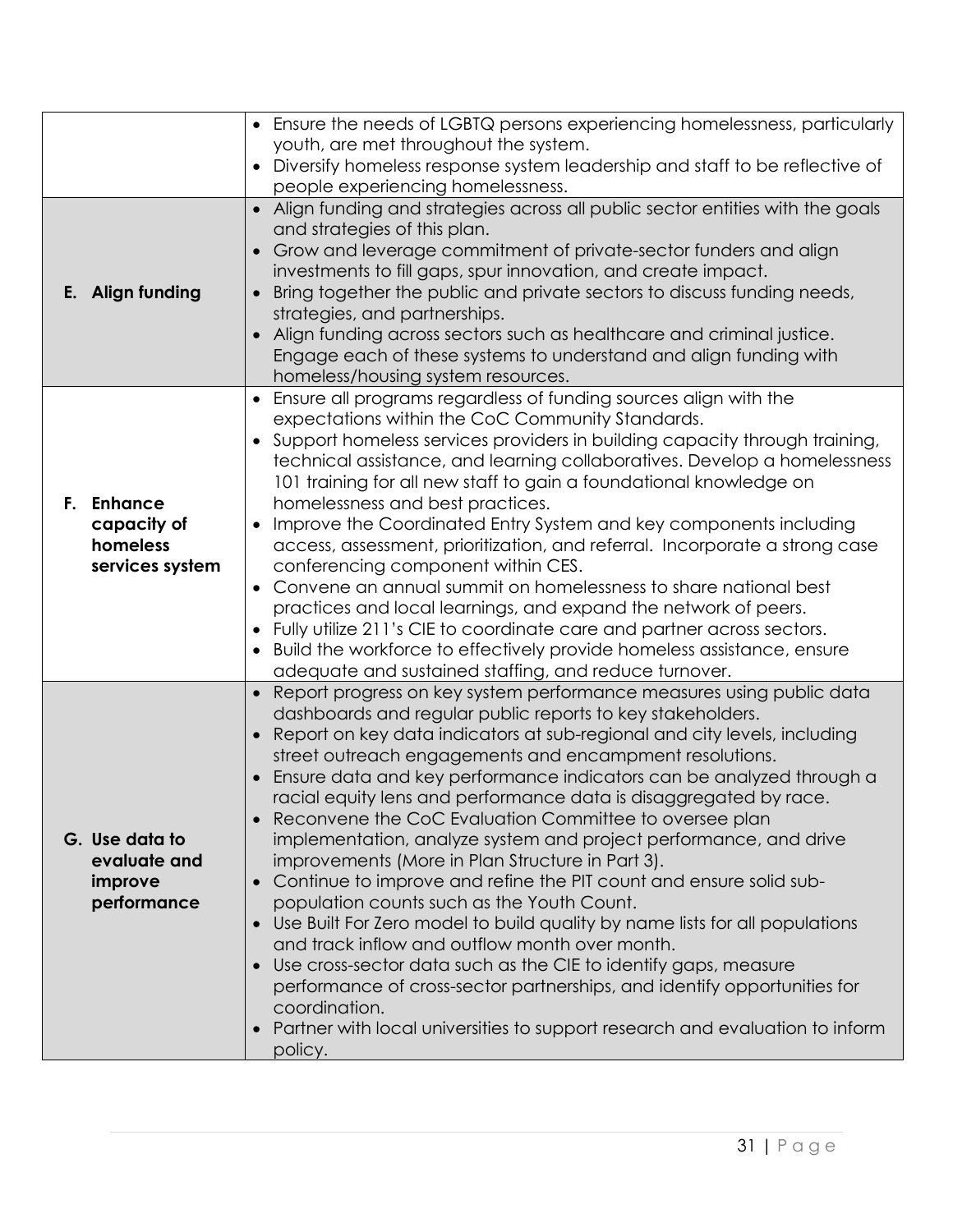|                                                                  | <b>Strategy 2: Aggressively Expand Permanent</b><br><b>Housing Options</b>                                                                                                                                                                                                                                                                                                                                                                                                                                                                                                                                                                                                                                                                                                                                                                                                                                                                                                                                                                                              |
|------------------------------------------------------------------|-------------------------------------------------------------------------------------------------------------------------------------------------------------------------------------------------------------------------------------------------------------------------------------------------------------------------------------------------------------------------------------------------------------------------------------------------------------------------------------------------------------------------------------------------------------------------------------------------------------------------------------------------------------------------------------------------------------------------------------------------------------------------------------------------------------------------------------------------------------------------------------------------------------------------------------------------------------------------------------------------------------------------------------------------------------------------|
| <b>Priorities</b>                                                | <b>Actions</b>                                                                                                                                                                                                                                                                                                                                                                                                                                                                                                                                                                                                                                                                                                                                                                                                                                                                                                                                                                                                                                                          |
| A. Develop new<br>affordable and<br>supportive housing<br>units  | Evaluate all parcels of land regionwide available for housing development<br>- public (federal, state, and local) and private (private owned, non-profit<br>owned, and faith-based).<br>Build capacity within smaller cities to develop housing, specifically<br>permanent supportive housing.<br>Take full advantage of new federal and state funding for housing<br>development. Increase applications for state Project Homekey funds.<br>Advocate for dedicated local, state, and federal funding to build new<br>affordable housing.<br>Support innovative development strategies to bring housing online faster<br>and cheaper. May include modular/pre-fabricated, shipping containers,<br><b>Accessory Dwelling Units.</b><br>Combat neighborhood opposition through education.<br>Review underutilized Transitional Housing programs to determine if they<br>$\bullet$<br>can be converted to permanent housing.<br>Align the work of the CoC and homeless system with housing system<br>partners such as the San Diego Housing Federation and its membership. |
| <b>B.</b> Maximize<br>utilization of<br>existing rental<br>stock | Increase tenant-based rental assistance models specifically Permanent<br>Supportive Housing and Rapid Re-Housing.<br>Optimize utilization rates of permanent housing resources such as tenant-<br>based vouchers for homeless populations (i.e. HUD VASH program).<br>• Promote regional landlord engagement strategies. Expand and scale the<br>regional Flexible Housing Pool (FHP) to work with additional populations<br>and increase the number of units to be secured region-wide.<br>Work with all PHA's to align housing application and processes. Review<br>and address all requirements that may act as barriers for households<br>experiencing homelessness.<br>. Build a shared housing culture and incorporate shared housing strategies<br>at a system level.<br>Expand use of shallow subsidies for households who only need a small<br>amount to afford the rent.<br>Preserve existing affordable and supportive housing units in the community                                                                                                        |
| C. Pair housing with<br>supportive services<br>for stability     | • Ensure adequate level of supportive services for households in permanent<br>supportive housing. Caseload ratios need to be small (i.e. 1 to 15 or less).<br>Services need to be voluntary, housing first oriented, trauma-informed and<br>incorporate harm reduction principles.<br>Work with Medi-Cal Managed Care Plans to implement CalAIM<br>specifically Enhanced Care Management (ECM) and In Lieu of Services                                                                                                                                                                                                                                                                                                                                                                                                                                                                                                                                                                                                                                                  |

(ILOS) components.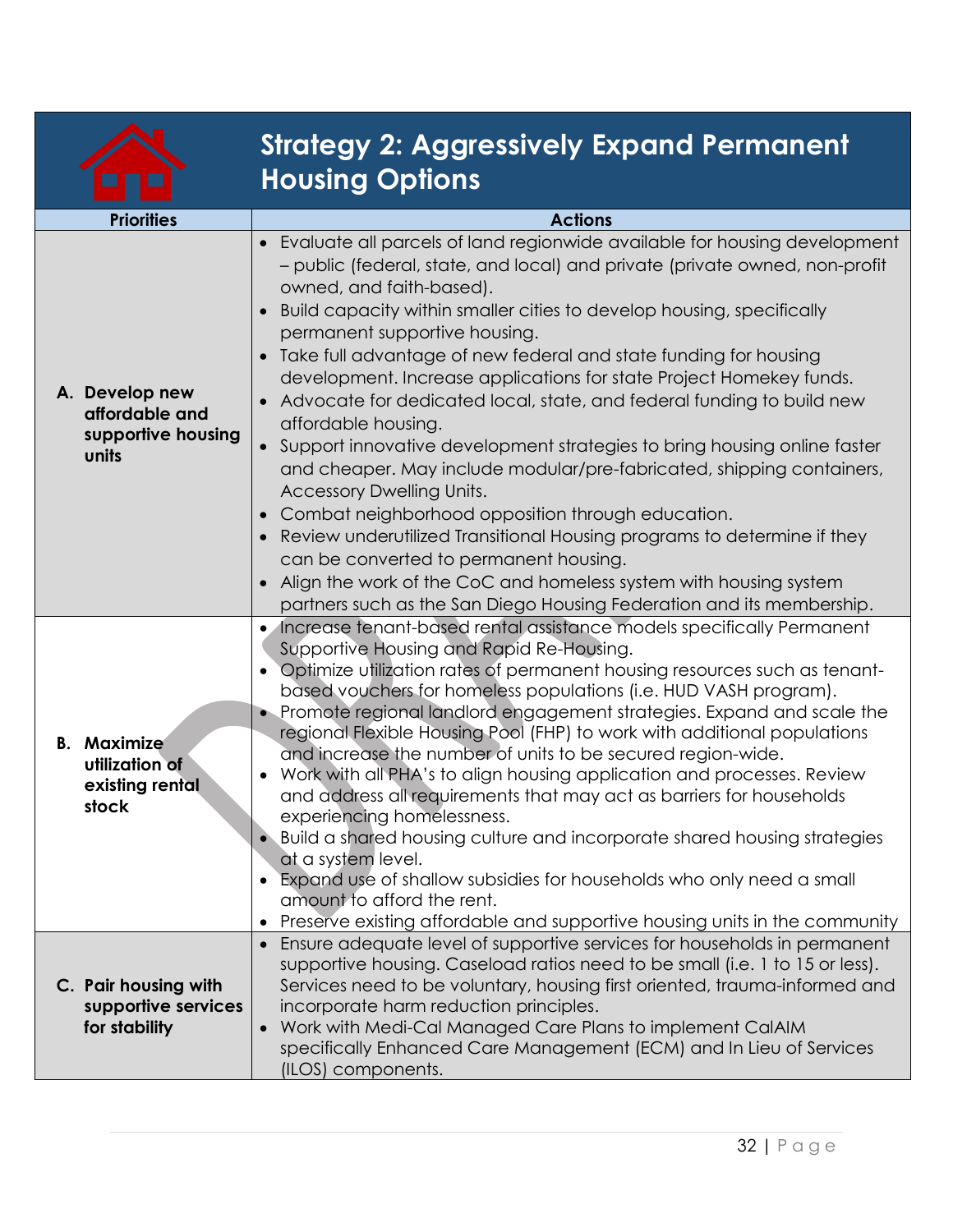| • Determine how Medi-Cal funded services such as Housing Transition and<br>Housing Tenancy Supports can pair with mainstream housing resources.<br>• Continue to partner with County Behavioral Health Services on permanent<br>supportive housing models and work with County to pair other wrap-<br>around services with housing resources.<br>• Implement the requirements within the CoC adopted Rapid Re-Housing<br>operating standards and continue training and learning collaboratives.<br>• Build partnerships and incorporate strategies to increase household<br>income through employment and/or benefits (i.e. SOAR model).<br>• Expand "Move-On" strategies for individuals who no longer need the |
|------------------------------------------------------------------------------------------------------------------------------------------------------------------------------------------------------------------------------------------------------------------------------------------------------------------------------------------------------------------------------------------------------------------------------------------------------------------------------------------------------------------------------------------------------------------------------------------------------------------------------------------------------------------------------------------------------------------|
| supportive services in permanent supportive housing, freeing up units for<br>those currently homeless                                                                                                                                                                                                                                                                                                                                                                                                                                                                                                                                                                                                            |

|                                                                                            | <b>Strategy 3: Meet the Needs of People</b><br><b>Experiencing Unsheltered Homelessness</b>                                                                                                                                                                                                                                                                                                                                                                                                                                                                                                                                                                                                                                                                                                                                                                                                                                                                                                                                       |
|--------------------------------------------------------------------------------------------|-----------------------------------------------------------------------------------------------------------------------------------------------------------------------------------------------------------------------------------------------------------------------------------------------------------------------------------------------------------------------------------------------------------------------------------------------------------------------------------------------------------------------------------------------------------------------------------------------------------------------------------------------------------------------------------------------------------------------------------------------------------------------------------------------------------------------------------------------------------------------------------------------------------------------------------------------------------------------------------------------------------------------------------|
| <b>Priorities</b>                                                                          | <b>Actions</b>                                                                                                                                                                                                                                                                                                                                                                                                                                                                                                                                                                                                                                                                                                                                                                                                                                                                                                                                                                                                                    |
| A. End the<br>criminalization of<br>homelessness                                           | Implement the CoC adopted Regional Guidance for Addressing<br>Unsheltered Homelessness and Encampments.<br>Educate the community on the impacts of criminalization. Collectively<br>advocate against all activities in the region that may criminalize<br>homelessness.<br>Work with cities and other local government entities to ensure appropriate<br>responses to persons experiencing unsheltered homelessness and<br>encampments that are compassionate and move towards a housing<br>resolution.<br>Pilot innovative options for people who may not opt into traditional shelter<br>but are willing to engage in services (safe camping, tiny homes).<br>Ensure people living outside have adequate access to basic needs such<br>as clean restrooms, showers, food, and other services.<br>Work with cities and other local government entities to ensure appropriate<br>responses to persons living in vehicles and ensure adequate safe zones for<br>people to park and receive services while working towards housing. |
| <b>B.</b> Continue to build<br>the practice of<br>high-quality street<br>outreach services | Implement CoC Street Outreach Standards and train street outreach<br>programs in the standards.<br>Ensure regional coverage of non-law enforcement housing-focused street<br>outreach.<br>Build outreach coordination infrastructure in each sub-region.<br>Build a true "street to home" strategy and model. The system should be<br>able to support someone to move from the streets directly to a permanent<br>home, without having to use shelter in between.<br>Promote the use of targeted sub-population street outreach services for<br>$\bullet$<br>enhanced engagement.<br>Increase coordination with health and behavioral health services in street<br>outreach. Consider expansion of street health programs or other outreach                                                                                                                                                                                                                                                                                       |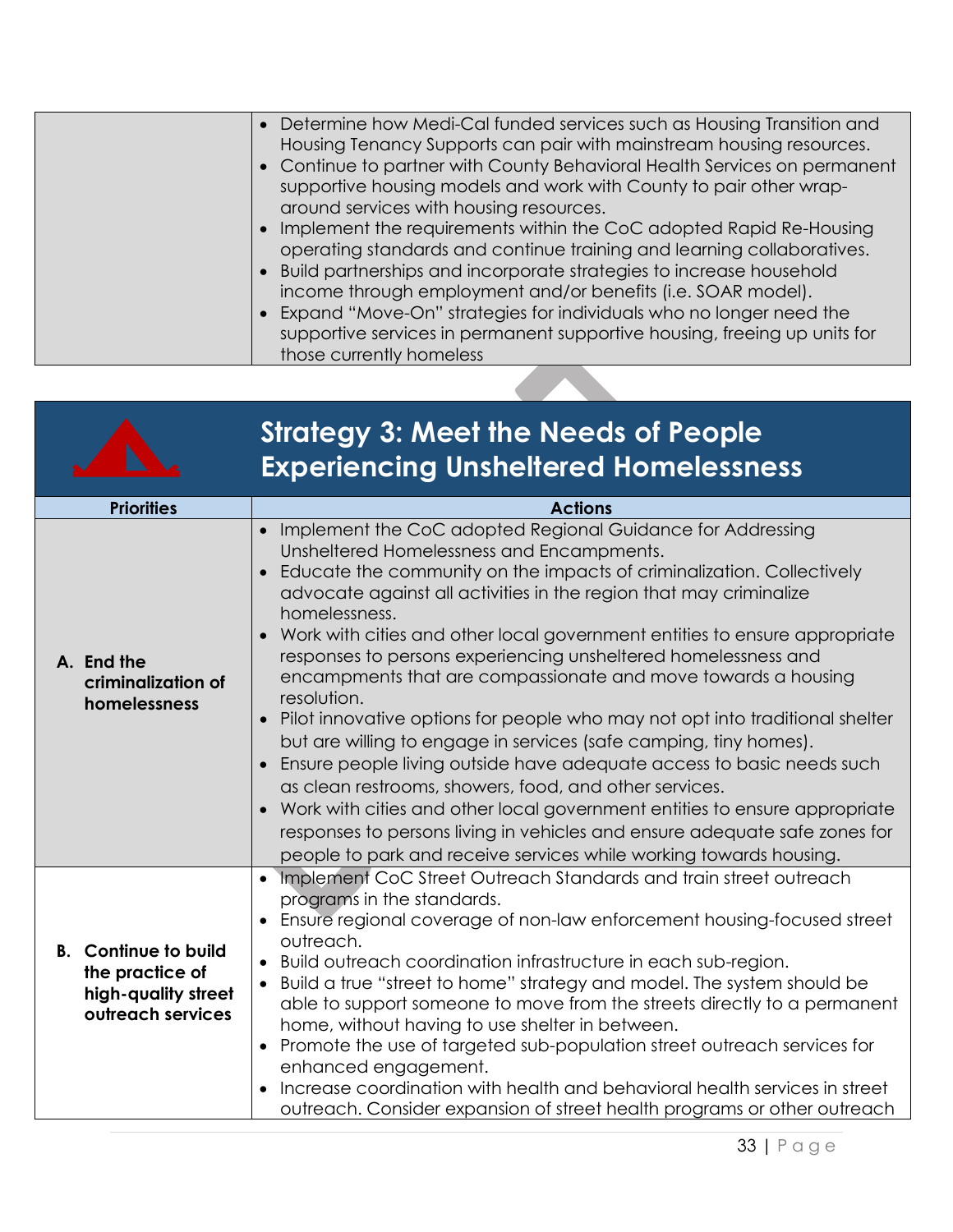|                                                                                                    | strategies to address substance use. Incorporate street-based Medication<br>Assistance Treatment (MAT) models.<br>Utilize crisis response teams to address mental health needs in coordination<br>$\bullet$<br>with 911 dispatch.<br>Implement technology to enhance outreach coordination and document<br>$\bullet$<br>where people are being engaged and the locations of encampments.                                                                                                                                                                                                                                                                                                                                                                                                           |
|----------------------------------------------------------------------------------------------------|----------------------------------------------------------------------------------------------------------------------------------------------------------------------------------------------------------------------------------------------------------------------------------------------------------------------------------------------------------------------------------------------------------------------------------------------------------------------------------------------------------------------------------------------------------------------------------------------------------------------------------------------------------------------------------------------------------------------------------------------------------------------------------------------------|
| C. Implement a<br>regional<br>clearance with<br>support framework<br>for addressing<br>encampments | Identify and prioritize encampments for engagement and resolution.<br>$\bullet$<br>Pilot clearance and support framework with targeted encampments and<br>$\bullet$<br>use pilots to continue to learn and refine approach.<br>Ensure non-law enforcement street outreach teams are leading and<br>$\bullet$<br>coordinating encampment resolutions.<br>Ensure street outreach teams have ample time and available resources to<br>$\bullet$<br>engage with individuals in encampments prior to resolution.<br>Coordinate encampment resolutions across all involved stakeholders - law<br>$\bullet$<br>enforcement, public works, code enforcement, Caltrans, Riverpark<br>Foundation, and others.<br>Make temporary housing immediately available as part of encampment<br>resolution processes. |

|                                                                                          | <b>Strategy 4: Create Safe, Low Barrier, and</b><br><b>Housing-Focused Shelter</b>                                                                                                                                                                                                                                                                                                                                                                                                                                                                                                                                                                                                                                                                                                                                                                                                               |
|------------------------------------------------------------------------------------------|--------------------------------------------------------------------------------------------------------------------------------------------------------------------------------------------------------------------------------------------------------------------------------------------------------------------------------------------------------------------------------------------------------------------------------------------------------------------------------------------------------------------------------------------------------------------------------------------------------------------------------------------------------------------------------------------------------------------------------------------------------------------------------------------------------------------------------------------------------------------------------------------------|
| <b>Priorities</b>                                                                        | <b>Actions</b>                                                                                                                                                                                                                                                                                                                                                                                                                                                                                                                                                                                                                                                                                                                                                                                                                                                                                   |
| A. Increase the<br>number of low-<br>barrier, housing-<br>focused shelter<br><b>beds</b> | Increase the number of low-barrier emergency shelter beds in all parts of<br>$\bullet$<br>the County.<br>Evaluate all parcels of land - public - federal, state, and local, private,<br>faith-based to be used as shelter.<br>Diversify the types of shelter.<br>$\bullet$<br>Evaluate the use of underutilized hotels/motels for non-congregate shelter<br>Evaluate the need for specific shelter for sub-populations including older<br>adults, youth, LGBTQ persons, and others.<br>Ensure adequate staffing levels to operate low-barrier housing focused<br>shelters so they can be successful. This may include having staff trained in<br>clinical services such as mental health and substance use disorder services.<br>Create new Medical Respite/Recuperative Care beds. Pursue funding<br>through Medi-Cal, hospitals, or other healthcare systems to support<br>ongoing operations. |
| <b>B.</b> Coordinate<br>temporary housing<br>intake                                      | Expand coordinated shelter intake strategies regionwide to ensure optimal<br>$\bullet$<br>use of emergency shelter beds.<br>Prioritize shelter beds for the most vulnerable people coming from<br>unsheltered locations.                                                                                                                                                                                                                                                                                                                                                                                                                                                                                                                                                                                                                                                                         |
|                                                                                          | Incorporate Diversion strategies throughout all shelter programs in the<br>region.                                                                                                                                                                                                                                                                                                                                                                                                                                                                                                                                                                                                                                                                                                                                                                                                               |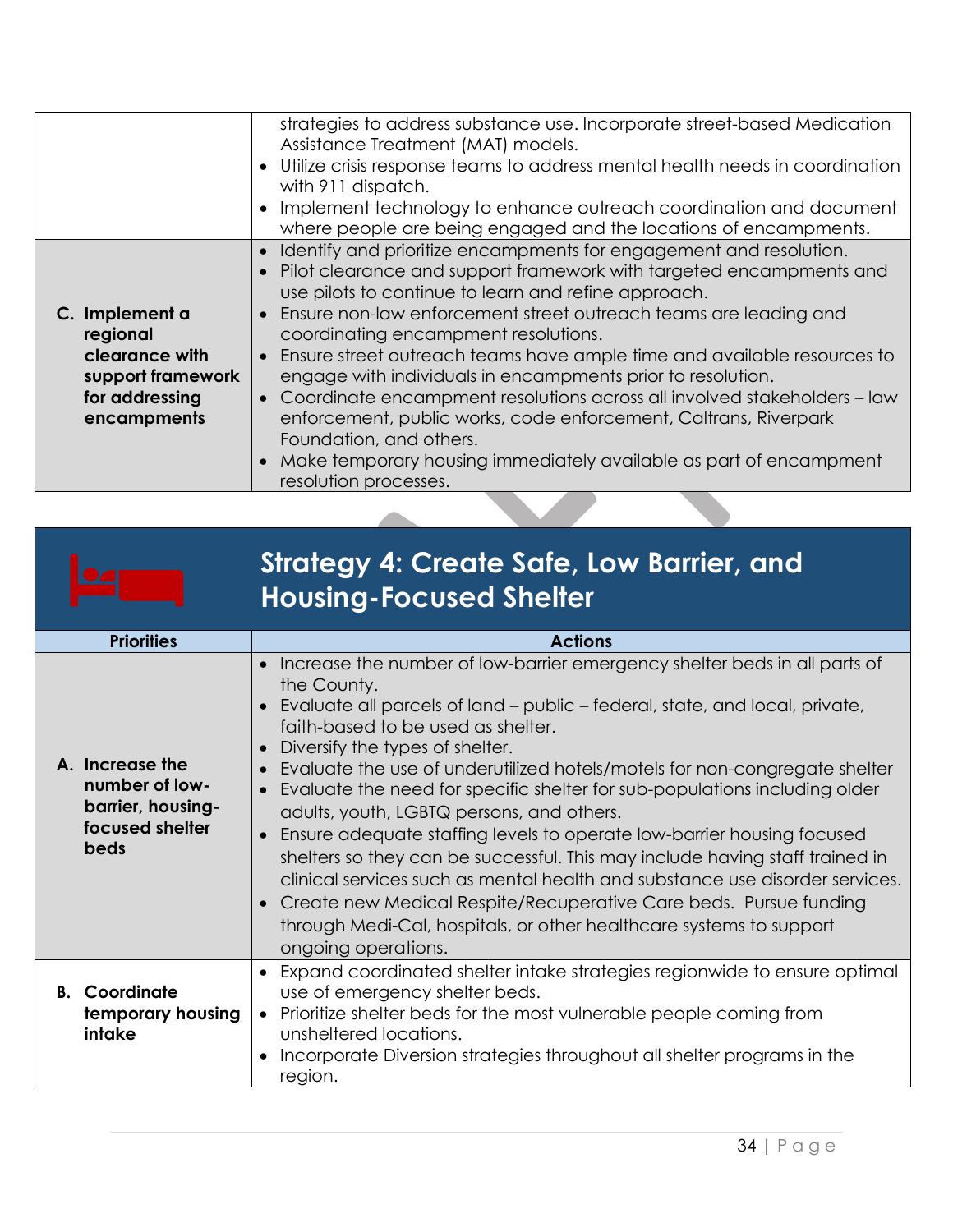|                                                                                             | • Coordinate intake into Transitional Housing using CES to increase utilization<br>of Transitional Housing beds.                                                                                                                                                                                                                                                                                                                                                                            |
|---------------------------------------------------------------------------------------------|---------------------------------------------------------------------------------------------------------------------------------------------------------------------------------------------------------------------------------------------------------------------------------------------------------------------------------------------------------------------------------------------------------------------------------------------------------------------------------------------|
| C. Implement a Low-<br><b>Barrier Model and</b><br><b>Make Services</b><br><b>Available</b> | • Implement and operationalize the requirements within the CoC Standards<br>for Emergency Shelter and Transitional Housing Programs.<br>• Provide training opportunities to ensure a housing first/housing-focused,<br>harm reduction, and trauma-informed approach for shelter programming.<br>• Ensure shelters allow for individuals to bring their pets and have storage<br>space for their possessions.<br>• Provide or make easily available physical and behavioral health services. |

|                                                                                | <b>Strategy 5: Reduce the Flow of People Entering</b><br><b>Homelessness</b>                                                                                                                                                                                                                                                                                                                                                                                                                                                                                                                                                                                                                                           |
|--------------------------------------------------------------------------------|------------------------------------------------------------------------------------------------------------------------------------------------------------------------------------------------------------------------------------------------------------------------------------------------------------------------------------------------------------------------------------------------------------------------------------------------------------------------------------------------------------------------------------------------------------------------------------------------------------------------------------------------------------------------------------------------------------------------|
| <b>Priorities</b>                                                              | <b>Actions</b>                                                                                                                                                                                                                                                                                                                                                                                                                                                                                                                                                                                                                                                                                                         |
| A. Develop a<br>coordinated<br>system for<br>homelessness<br>prevention        | • Educate community and stakeholders on the difference between<br>homelessness prevention, eviction prevention, diversion, and rent relief<br>programs.<br>• Create an easily accessible regional coordinated system that includes<br>screening, assessment, and referral for homelessness prevention services.<br>• Streamline coordination among all homelessness prevention programs.<br>Implement and operationalize the requirements within the CoC Standards<br>for Homelessness Prevention programs.<br>• Coordinate with eviction prevention legal services and other services to<br>keep people in their housing such as utility assistance programs, rent relief<br>programs, and others.                    |
| <b>B.</b> Work across<br>sectors to prevent<br>discharges into<br>homelessness | • Improve hospital discharge planning for patients experiencing<br>homelessness.<br>• Coordinate with the criminal justice to improve discharge planning with<br>homeless service providers.<br>Ensure youth aging out of foster care have adequate housing options and<br>that parents involved in the Child Welfare System have access to housing<br>to support family reunification.<br>• Determine the role of the Flexible Housing Pool with supporting strategies to<br>house populations connected to the healthcare system, individuals re-<br>entering from jails or prisons, and families in the Child Welfare System.<br>• Use 211's CIE to support cross-sector discharge processes and track<br>outcomes. |
| C. Prevent returns to<br>homelessness                                          | • Analyze local data to understand "who" is returning to homelessness and<br>why.<br>• Develop strategies to address returns to homelessness such as shallow<br>subsidies, strengthened connections to mainstream services, and others.                                                                                                                                                                                                                                                                                                                                                                                                                                                                                |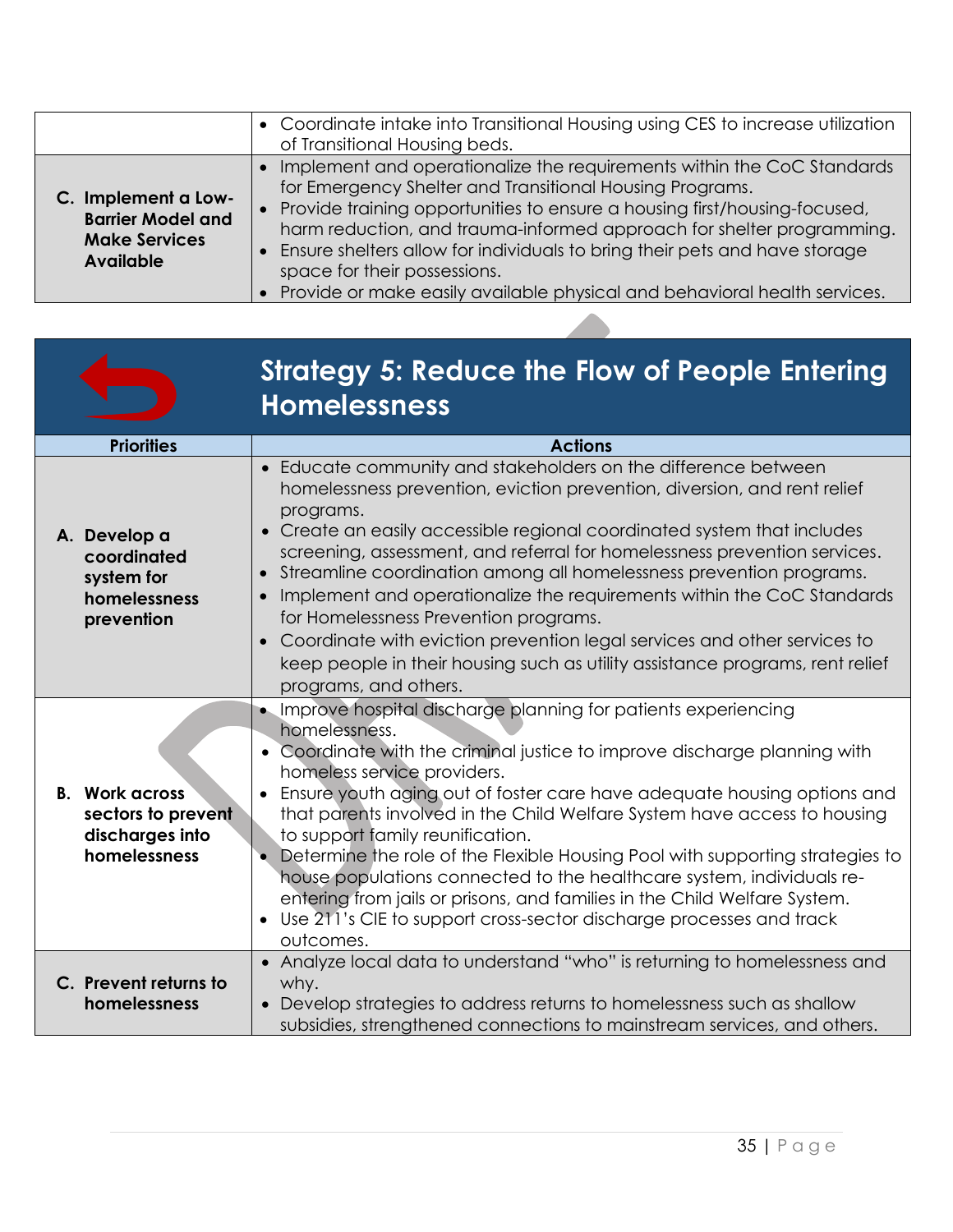# **Part 3: Implementation and Measurement**

Part three of the plan describes the structure for implementing the plan and shared measures for evaluating progress on plan goals and strategies.

# **Structure for Accomplishing the Plan**

The key bodies identified below will have both authority and specific ownership of plan goals and strategies. This is neither an exhaustive list of stakeholders in the region nor a detailed implementation plan. RTFH will work with key stakeholders to develop an implementation plan with activities, responsible entities, funding, and timelines.

| <b>Entity/Body</b>                                                                                                                    | <b>Community Plan Role</b>                                                                                                                                                                                                                                                                                                                                                                                                                                                                                                                                                                           |  |  |
|---------------------------------------------------------------------------------------------------------------------------------------|------------------------------------------------------------------------------------------------------------------------------------------------------------------------------------------------------------------------------------------------------------------------------------------------------------------------------------------------------------------------------------------------------------------------------------------------------------------------------------------------------------------------------------------------------------------------------------------------------|--|--|
| <b>CoC Advisory Board</b>                                                                                                             | Serve as the region's Collective Impact body on homelessness.<br>$\bullet$<br>Help educate the broader community and general public on the plan<br>$\bullet$<br>Support, influence and advocate for goals and strategies in the plan.<br>$\bullet$<br>Work with elected officials at all levels to support the plan.<br>Align the plan with cross-sector systems represented by the board -<br>$\bullet$<br>healthcare, law enforcement, business, education, and employment.<br>Monitor plan implementation and performance.<br>$\bullet$                                                           |  |  |
| <b>CoC Committees</b>                                                                                                                 | The CoC Evaluation Committee will serve as the regional leadership<br>$\bullet$<br>committee for implementing the plan and will oversee plan goals,<br>strategies, actions, and performance. The Evaluation Committee will<br>report back to the CoC Board and other key stakeholders.<br>Other CoC Committees: Support policy and planning for plan strategies<br>and implementation. Work with the Evaluation Committee to<br>operationalize the goals, strategies, and actions in the plan.<br>Make recommendations to the CoC Advisory Board to better achieve<br>plan goals over the long term. |  |  |
| <b>Regional Task Force on</b><br><b>Homelessness</b>                                                                                  | Serve as the backbone organization for the region's Collective Impact<br>$\bullet$<br>framework and as the lead agency for the San Diego CoC.<br>Support day to day work implementing and operationalizing the goals,<br>$\bullet$<br>strategies, and actions with all partners.<br>Use various tools including HMIS to measure the performance of the plan.<br>$\bullet$<br>Align CoC funding with plan goals and strategies.<br>$\bullet$                                                                                                                                                          |  |  |
| <b>Sub-Regional</b><br><b>Efforts/Bodies</b>                                                                                          | Support plan education and advocacy in sub-regions.<br>$\bullet$<br>Use plan to inform sub-regional plans and goals. Ensure alignment of sub-<br>regional strategies to the plan.                                                                                                                                                                                                                                                                                                                                                                                                                    |  |  |
| <b>Government Agencies</b><br>- Cities and County                                                                                     | Adopt the plan within government structure.<br>$\bullet$<br>Align city/county plans with regional plan.<br>$\bullet$<br>Align funding to plan and implement goals, strategies, and actions.<br>Be responsible for identifying, citing, and development steps to build new<br>affordable/supportive housing and/or low-barrier shelter and other<br>services for those experiencing homelessness.                                                                                                                                                                                                     |  |  |
| <b>Homeless Services</b><br><b>Providers and CoC</b><br><b>Membership including</b><br><b>Persons with Lived</b><br><b>Experience</b> | Provide robust housing and services as part of the plan implementation.<br>$\bullet$<br>Provide ongoing feedback on challenges, successes, and<br>$\bullet$<br>implementation needs from the provider perspective.<br>Provide perspective of those who are/have experienced the system and<br>recommend implementation changes and direction                                                                                                                                                                                                                                                         |  |  |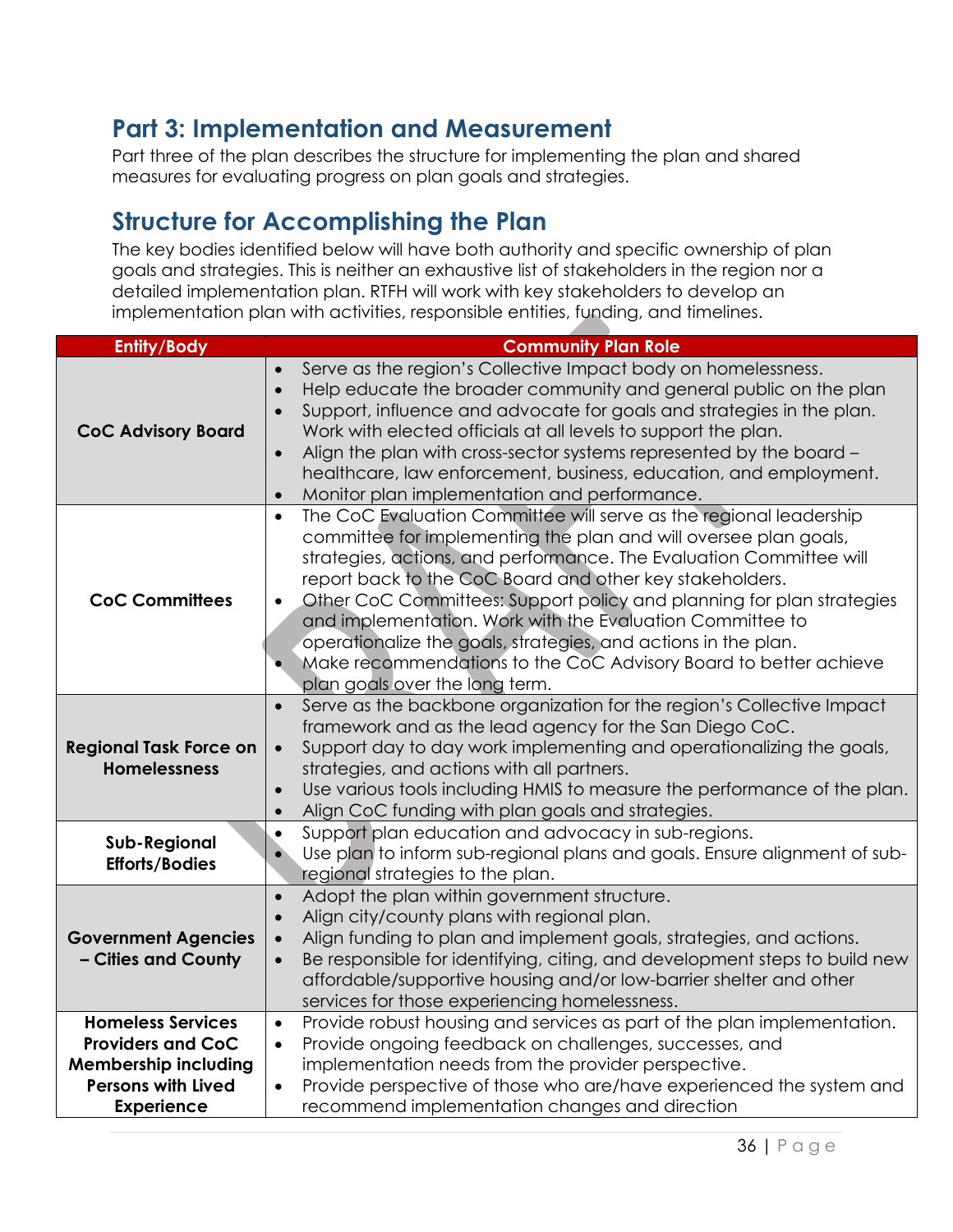# **Measuring Plan Performance**

RTFH, as the HMIS lead for the CoC, will collect data and provide regular performance updates to the community.

Plan performance will be measured using different approaches. System performance will be measured using HUD System Performance Measures. The performance of specific project types will be monitored using HMIS Annual Performance Report (APR tools). The HUD Housing Inventory Count (HIC) will measure changes in homeless housing resources and emergency shelter. The Built for Zero methodology will be used to track inflow and outflow across specific sub-populations – Veterans, youth, families, and seniors - and in time, among all households experiencing homelessness.

To ensure a focus on equity, the measures below will also be disaggregated by race, ethnicity, gender, and age.

Both System Performance Measures and Built for Zero rely on HMIS data. To that end data quality will be measured as a part of the plan.

## **System Performance Measures\_\_\_\_\_\_\_\_\_\_\_\_\_\_\_\_\_\_\_\_\_\_\_\_\_\_\_\_\_\_\_\_\_\_\_\_\_\_\_\_\_\_**

The following include a subset of HUD's core system performance measures. HMIS is the source for this data.

| <b>System Performance Measure</b>                  | <b>Tools to Measure</b>            |
|----------------------------------------------------|------------------------------------|
| Decrease the Length of Time Persons Remain         |                                    |
| <b>Homeless</b>                                    |                                    |
| 2. Decrease Returns to Homelessness (6, 12, and 24 | Various HUD reporting tools - SPM  |
| months)                                            | Report, Longitudinal Systems       |
| 3. Point-In-Time Count                             | Analysis, Stella, and others.      |
| 4. Decrease the Number of Persons who Become       |                                    |
| Homeless for the First time                        | <b>RTFH Public Data Dashboards</b> |
| 5. Permanent Housing Placements/Retention in       |                                    |
| Permanent Housing. Includes successful             |                                    |
| placements from Street Outreach                    |                                    |

## **Project Performance Measures\_\_\_\_\_\_\_\_\_\_\_\_\_\_\_\_\_\_\_\_\_\_\_\_\_\_\_\_\_\_\_\_\_\_\_\_\_\_\_\_\_\_**

The following include measures for each project type. HMIS is the source for this data.

| <b>Project Performance Measure</b>                   | <b>Tools to Measure</b>            |
|------------------------------------------------------|------------------------------------|
| <b>Homelessness Prevention</b>                       |                                    |
| Number of Persons and Households Served<br>$\bullet$ | Annual Performance Reports         |
| Length of Time in Program<br>$\bullet$               | and other HMIS tools               |
| • Permanent Housing Placements                       | <b>RTFH Public Data Dashboards</b> |
| <b>Street Outreach</b>                               |                                    |
| Number of Persons and Households Served<br>$\bullet$ | Annual Performance Reports         |
| Length of Time in Program<br>$\bullet$               | and other HMIS tools               |
| • Permanent Housing Placements                       | <b>RTFH Public Data Dashboards</b> |
| <b>Emergency Shelters</b>                            |                                    |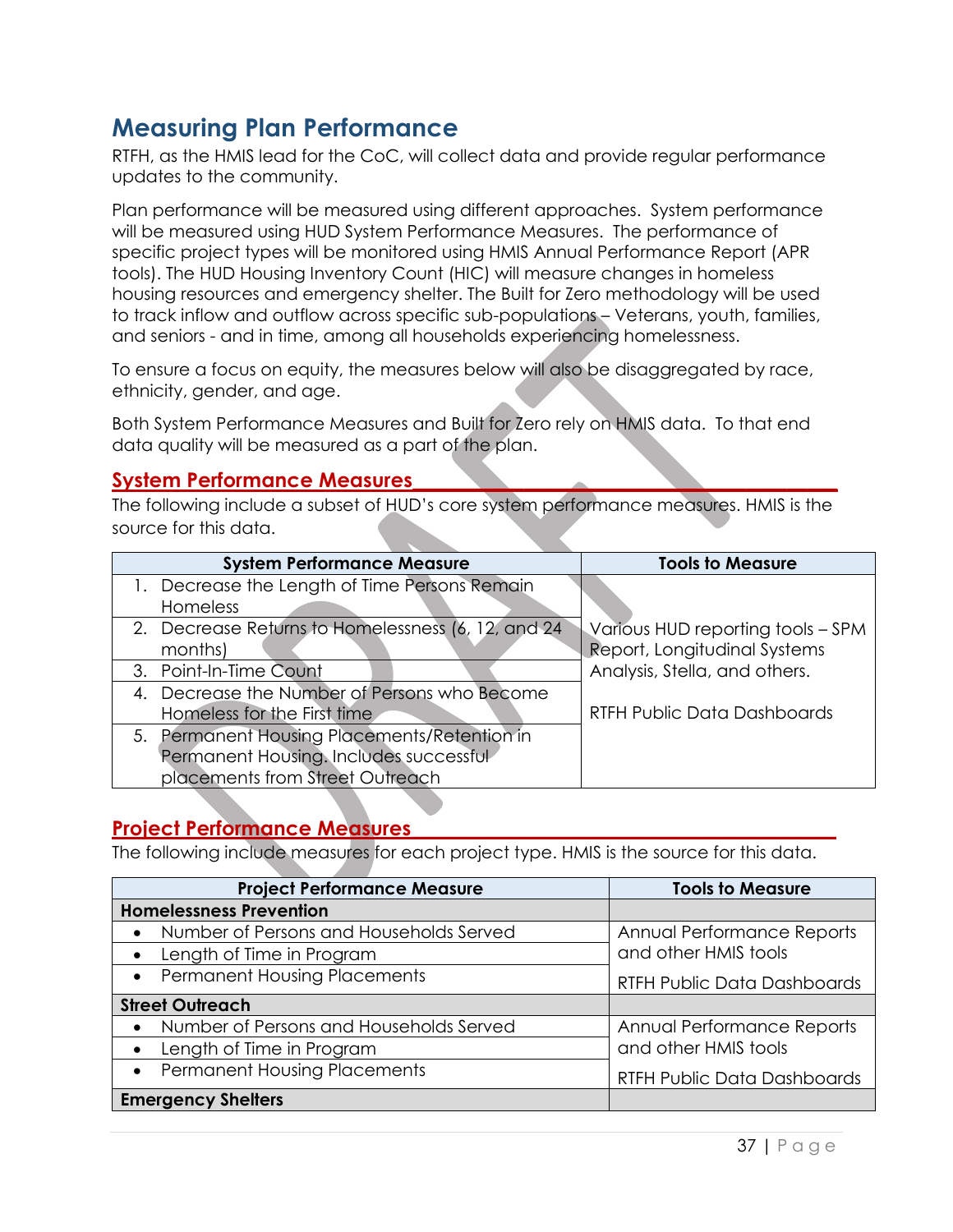| Number of Persons and Households Served              | Annual Performance Reports         |  |
|------------------------------------------------------|------------------------------------|--|
| Length of Time in Program                            | and other HMIS tools               |  |
| Occupancy Rate                                       | RTFH Public Data Dashboards        |  |
| <b>Permanent Housing Placements</b>                  |                                    |  |
| <b>Transitional Housing</b>                          |                                    |  |
| Number of Persons and Households Served              | Annual Performance Reports         |  |
| Length of Time in Program                            | and other HMIS tools               |  |
| Occupancy Rate                                       | <b>RTFH Public Data Dashboards</b> |  |
| <b>Permanent Housing Placements</b>                  |                                    |  |
| <b>Rapid Re-Housing</b>                              |                                    |  |
| Number of Persons and Households Served              | Annual Performance Reports         |  |
| Length of Time in Program                            | and other HMIS tools               |  |
| <b>Permanent Housing Placements</b><br>$\bullet$     | <b>RTFH Public Data Dashboards</b> |  |
| <b>Permanent Supportive Housing</b>                  |                                    |  |
| Number of Persons and Households Served              | Annual Performance Reports         |  |
| Length of Time in Program                            | and other HMIS tools               |  |
| Occupancy Rate<br>$\bullet$                          | <b>RTFH Public Data Dashboards</b> |  |
| Retention of or successful exit to permanent housing |                                    |  |

## **Housing Inventory Measures\_\_\_\_\_\_\_\_\_\_\_\_\_\_\_\_\_\_\_\_\_\_\_\_\_\_\_\_\_\_\_\_\_\_\_\_\_**

The following measures are a part of the annual HUD Housing Inventory Count. The RTFH is responsible for working with partners annually to complete the report and send to HUD. It includes all programs regardless of funding sources.

| <b>Housing Inventory Measure</b>                     | <b>Tools to Measure</b>                                   |
|------------------------------------------------------|-----------------------------------------------------------|
| 1. Total number of Emergency Shelter Beds            |                                                           |
| 2. Total number of Transitional Housing Beds         | <b>Annual Housing Inventory</b>                           |
| 3. Total number of Rapid Re-Housing Slots            | Count Report. Performance<br>measured for region and sub- |
| 4. Total number of Permanent Supportive Housing Beds | regions                                                   |
| 5. Total number of Other Permanent Housing Beds      |                                                           |

## **Built For Zero Methodology\_\_\_\_\_\_\_\_\_\_\_\_\_\_\_\_\_\_\_\_\_\_\_\_\_\_\_\_\_\_\_\_\_\_\_\_\_\_\_\_\_\_\_\_\_\_**

The BFZ methodology developed by Community Solutions uses data to understand who is currently experiencing homelessness and who entered and exited homelessness each month. BFZ primarily relies on HMIS however other data can be incorporated. The methodology measures specific sub-populations – single adults, families, and youth. Veterans and seniors can be measured as a subset of the single adult population.

| <b>BFZ Measure</b>                                    | <b>Tools to Measure</b>    |
|-------------------------------------------------------|----------------------------|
| Total active people experiencing homelessness each    | BFZ By Name List Reporting |
| month                                                 | tools for specific sub-    |
| Total number of persons entering homeless each month  | populations                |
| Total number of persons exiting to housing each month | BFZ data dashboards        |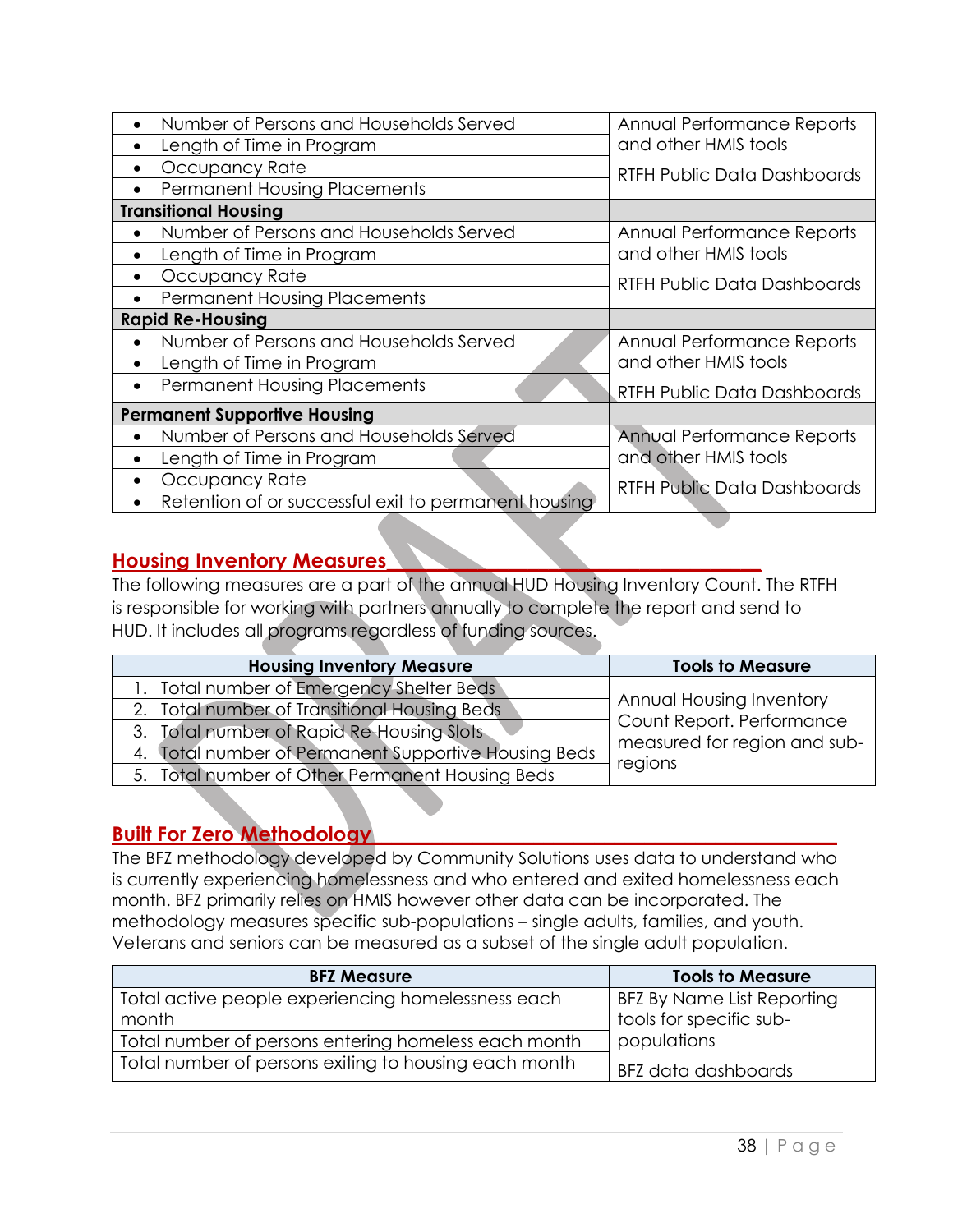# **San Diego is committed to ENDING HOMELESSNESS.**

**Homelessness is UNNACCEPTABLE in San Diego.** 

**Homelessness is a SOLVABLE problem in San Diego.**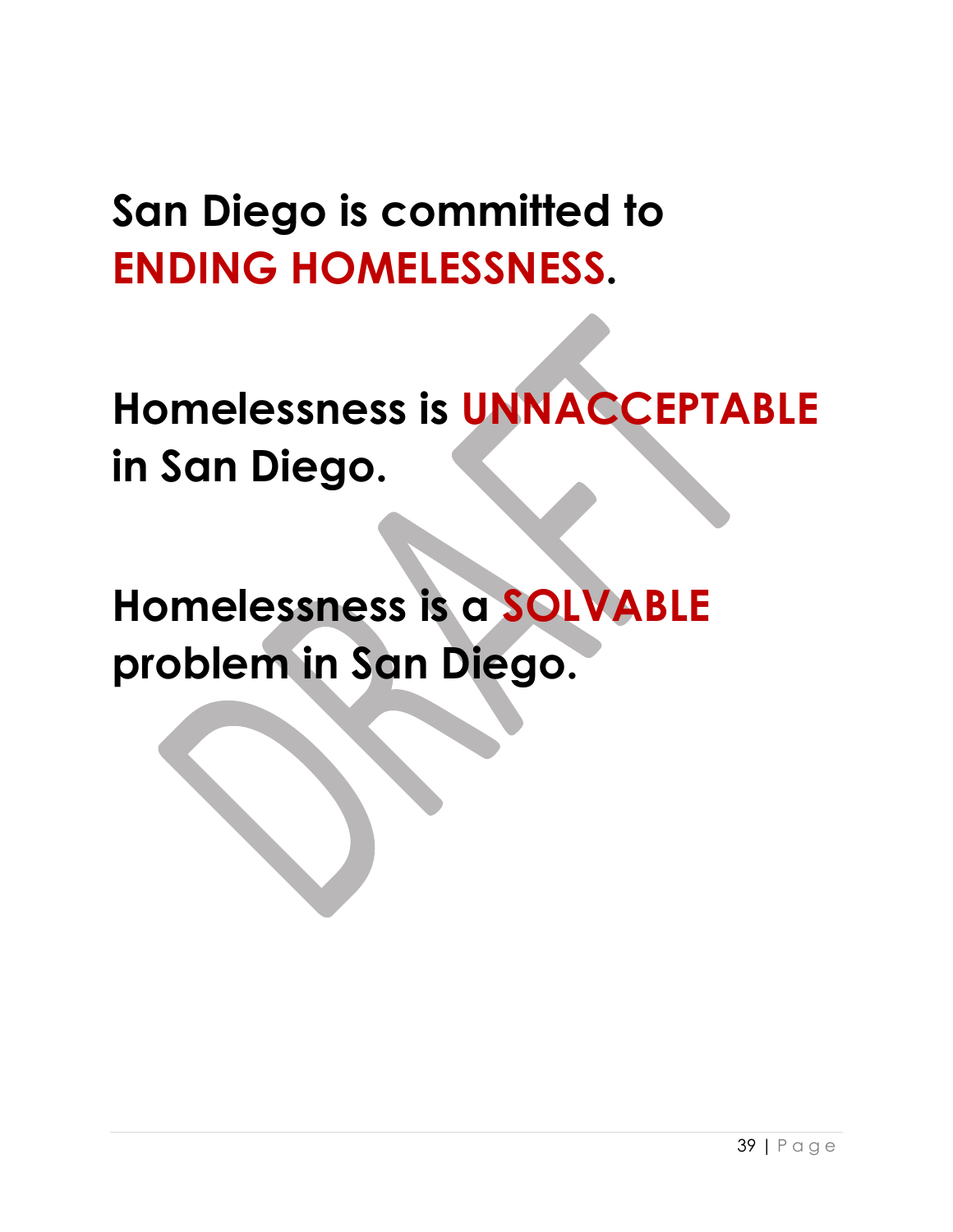# **Appendix A: San Diego Regional Housing Needs Assessment Allocation 2021-2029**

| <b>Jurisdiction</b>      | <b>Very-Low</b> | Low    | <b>Moderate</b> | Above<br><b>Moderate</b> | <b>Total Allocation</b> |
|--------------------------|-----------------|--------|-----------------|--------------------------|-------------------------|
| Carlsbad                 | 1,311           | 784    | 749             | 1,029                    | 3,873                   |
| Chula Vista              | 2,750           | 1,777  | 1,911           | 4,667                    | 11,105                  |
| Coronado                 | 312             | 169    | 159             | 272                      | 912                     |
| Del Mar                  | 37              | 64     | 31              | 31                       | 163                     |
| El Cajon                 | 481             | 414    | 518             | 1,867                    | 3,280                   |
| Encinitas                | 469             | 369    | 308             | 408                      | 1,554                   |
| Escondido                | 1,864           | 1,249  | 1,527           | 4,967                    | 9,607                   |
| Imperial Beach           | 225             | 123    | 183             | 798                      | 1,329                   |
| La Mesa                  | 859             | 487    | 577             | 1,874                    | 3,797                   |
| Lemon Grove              | 295             | 166    | 193             | 705                      | 1,359                   |
| <b>National City</b>     | 645             | 506    | 711             | 3,575                    | 5,437                   |
| Oceanside                | 1,268           | 718    | 883             | 2,574                    | 5,443                   |
| Poway                    | 468             | 268    | 241             | 342                      | 1,319                   |
| San Diego                | 27,549          | 17,331 | 19,319          | 43,837                   | 108,036                 |
| San Marcos               | 728             | 530    | 542             | 1,316                    | 3,116                   |
| Santee                   | 406             | 200    | 88              | 425                      | 1,219                   |
| Solana Beach             | 316             | 159    | 160             | 240                      | 875                     |
| Unincorporated<br>County | 1,834           | 992    | 1,165           | 2,709                    | 6,700                   |
| Vista                    | 515             | 321    | 369             | 1,356                    | 2,561                   |
| <b>Region (Totals)</b>   | 42,332          | 26,627 | 29,734          | 72,992                   | 171,685                 |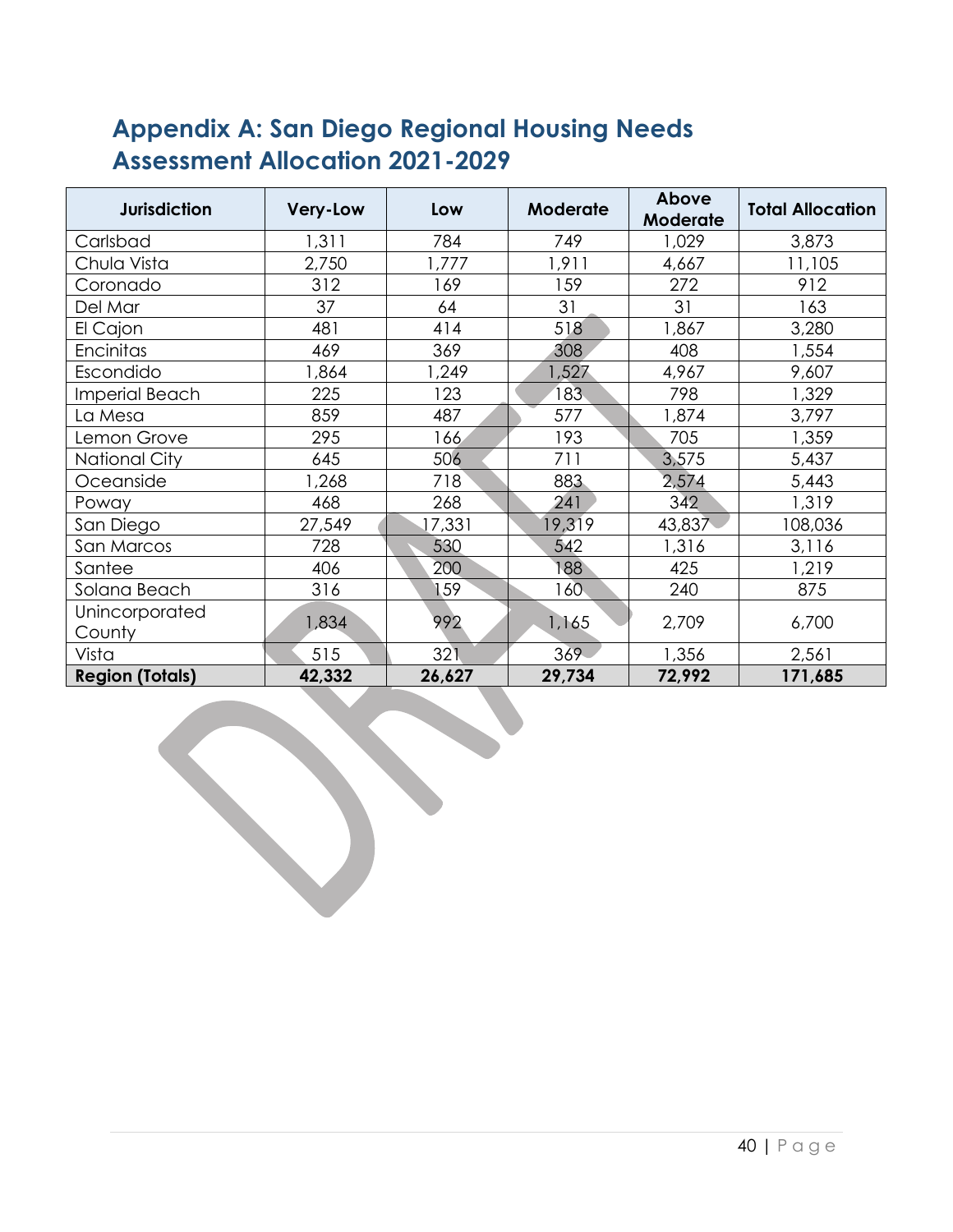# **Appendix B: Summary of National, State, and Local Frameworks and Plans**

| <b>Existing Plans</b>                                                                                                                                                                                                                                                  | <b>Goals</b>                                                                                                                                                                                                                                                                                                                 | <b>Strategies</b>                                                                                                                                                                                                                                                                                                                                                                                                                             |
|------------------------------------------------------------------------------------------------------------------------------------------------------------------------------------------------------------------------------------------------------------------------|------------------------------------------------------------------------------------------------------------------------------------------------------------------------------------------------------------------------------------------------------------------------------------------------------------------------------|-----------------------------------------------------------------------------------------------------------------------------------------------------------------------------------------------------------------------------------------------------------------------------------------------------------------------------------------------------------------------------------------------------------------------------------------------|
| <b>National</b>                                                                                                                                                                                                                                                        |                                                                                                                                                                                                                                                                                                                              |                                                                                                                                                                                                                                                                                                                                                                                                                                               |
| Home Together: The Federal<br>Strategic Plan to Prevent and<br>End Homelessness (2018)<br>United States Interagency<br>Council on Homelessness                                                                                                                         | To end homelessness among<br>$\bullet$<br>Veterans<br>To end chronic homelessness<br>$\bullet$<br>among people with disabilities<br>To end homelessness among<br>$\bullet$<br>families with children<br>To end homelessness among<br>$\bullet$<br>unaccompanied youth.<br>To end homelessness among all<br>other individuals | <b>Increasing Affordable Housing Opportunities</b><br>$\bullet$<br><b>Strengthening Prevention and Diversion Practices</b><br>$\bullet$<br>Creating Solutions for Unsheltered Homelessness<br><b>Tailoring Strategies for Rural Communities</b><br>$\bullet$<br>Helping People Who Exit Homelessness to Find<br><b>Employment Success</b><br>Learning from the Expertise of People with Lived<br>Experience                                   |
| The Framework for an Equitable<br>COVID-19 Homelessness<br>Response (2020)<br>National Alliance to End<br>Homelessness, Center on<br><b>Budget and Policy Priorities,</b><br>National Low-Income Housing<br>Coalition, National Healthcare<br>for the Homeless Council | Using a Racial Justice and Equity Lens:<br>Meet public health goals<br>$\bullet$<br>Address economic impacts<br>$\bullet$<br>Increase housing stability<br>Prevent future homelessness<br>$\bullet$                                                                                                                          | Build a System to Immediately End Any Experiences<br>of Unsheltered Homelessness<br>Reimagine and Transform Approaches to Sheltering<br>People through Non-Congregate Options and<br>Other Models<br>Provide the Scale and Range of Housing Options<br>Necessary to Meet All Housing Needs<br>Implement Diversion and Targeted Homelessness<br>$\bullet$<br>Prevention Assistance to Prevent as Many Entries<br>into Homelessness as Possible |
| <b>State</b>                                                                                                                                                                                                                                                           |                                                                                                                                                                                                                                                                                                                              |                                                                                                                                                                                                                                                                                                                                                                                                                                               |
| Action Plan for Preventing and<br>Ending Homelessness in<br>California (2021)                                                                                                                                                                                          | Homelessness in California is: rare,<br>because it is prevented whenever<br>possible; brief, ended quickly<br>whenever it does occur, through a<br>focus on Housing First approaches and<br>housing outcomes; and a one-time                                                                                                 | Strengthening Our Systems to Better Prevent and<br>$\bullet$<br>End Homelessness in California<br>Equitably Addressing the Health, Safety, and<br>Services Needs of Californians Experiencing<br>Unsheltered Homelessness                                                                                                                                                                                                                     |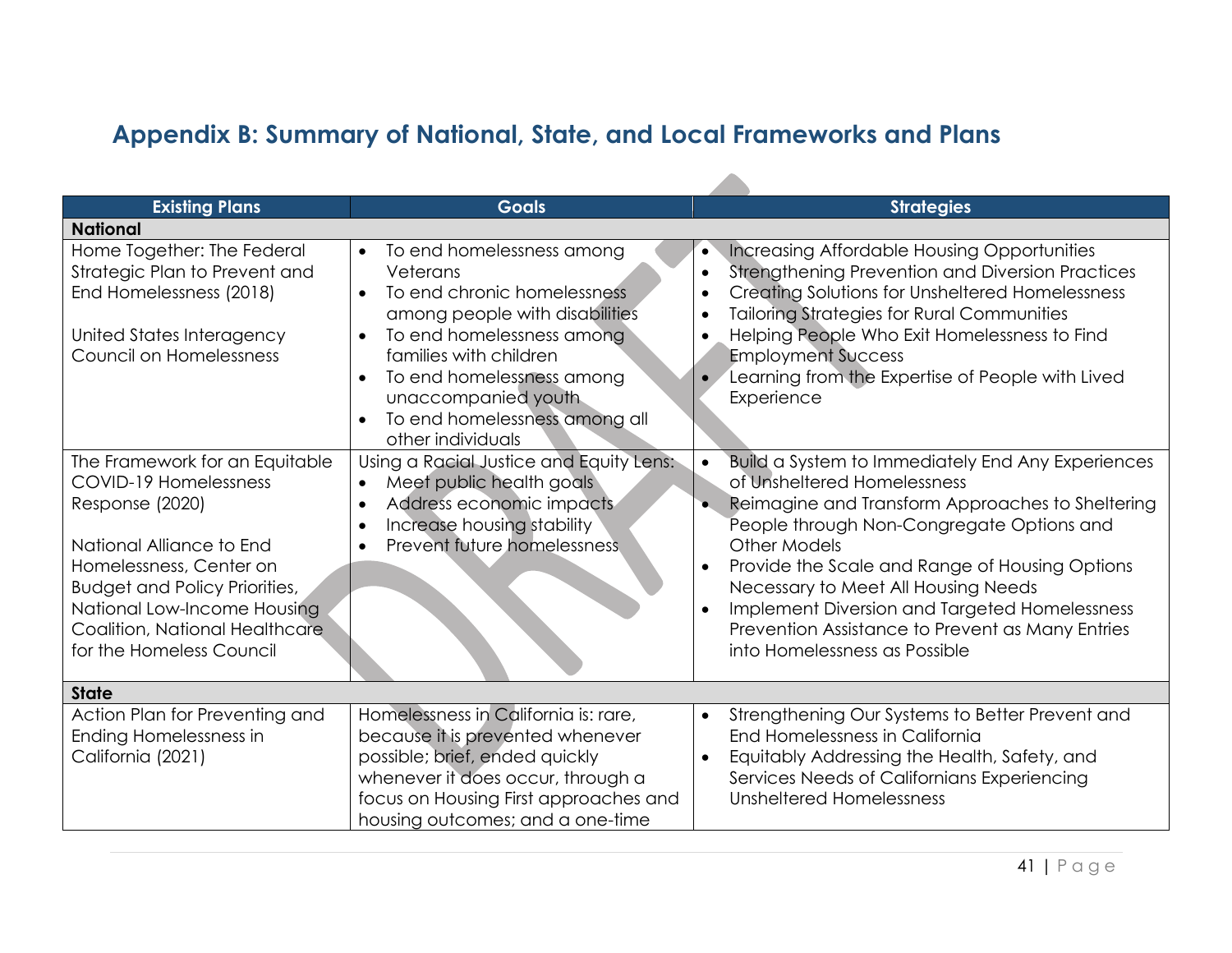|                                     | Expanding Communities' Capacity to Provide Safe<br>$\bullet$                                                                                                                                                                                                                                                                                                                                                                                                                                                                                                                                                                                                                                                                                                   |
|-------------------------------------|----------------------------------------------------------------------------------------------------------------------------------------------------------------------------------------------------------------------------------------------------------------------------------------------------------------------------------------------------------------------------------------------------------------------------------------------------------------------------------------------------------------------------------------------------------------------------------------------------------------------------------------------------------------------------------------------------------------------------------------------------------------|
|                                     | and Effective Sheltering and Interim Housing                                                                                                                                                                                                                                                                                                                                                                                                                                                                                                                                                                                                                                                                                                                   |
|                                     |                                                                                                                                                                                                                                                                                                                                                                                                                                                                                                                                                                                                                                                                                                                                                                |
|                                     | <b>Expanding and Ensuring Equitable Access to</b>                                                                                                                                                                                                                                                                                                                                                                                                                                                                                                                                                                                                                                                                                                              |
|                                     | Permanent Housing in Our Communities                                                                                                                                                                                                                                                                                                                                                                                                                                                                                                                                                                                                                                                                                                                           |
|                                     | Preventing Californians from Experiencing the Crisis                                                                                                                                                                                                                                                                                                                                                                                                                                                                                                                                                                                                                                                                                                           |
|                                     | of Homelessness                                                                                                                                                                                                                                                                                                                                                                                                                                                                                                                                                                                                                                                                                                                                                |
| Creating solutions for the full     |                                                                                                                                                                                                                                                                                                                                                                                                                                                                                                                                                                                                                                                                                                                                                                |
| diversity of people experiencing    |                                                                                                                                                                                                                                                                                                                                                                                                                                                                                                                                                                                                                                                                                                                                                                |
| homelessness;                       |                                                                                                                                                                                                                                                                                                                                                                                                                                                                                                                                                                                                                                                                                                                                                                |
|                                     |                                                                                                                                                                                                                                                                                                                                                                                                                                                                                                                                                                                                                                                                                                                                                                |
|                                     |                                                                                                                                                                                                                                                                                                                                                                                                                                                                                                                                                                                                                                                                                                                                                                |
|                                     |                                                                                                                                                                                                                                                                                                                                                                                                                                                                                                                                                                                                                                                                                                                                                                |
|                                     |                                                                                                                                                                                                                                                                                                                                                                                                                                                                                                                                                                                                                                                                                                                                                                |
|                                     |                                                                                                                                                                                                                                                                                                                                                                                                                                                                                                                                                                                                                                                                                                                                                                |
|                                     |                                                                                                                                                                                                                                                                                                                                                                                                                                                                                                                                                                                                                                                                                                                                                                |
|                                     |                                                                                                                                                                                                                                                                                                                                                                                                                                                                                                                                                                                                                                                                                                                                                                |
|                                     |                                                                                                                                                                                                                                                                                                                                                                                                                                                                                                                                                                                                                                                                                                                                                                |
|                                     |                                                                                                                                                                                                                                                                                                                                                                                                                                                                                                                                                                                                                                                                                                                                                                |
|                                     |                                                                                                                                                                                                                                                                                                                                                                                                                                                                                                                                                                                                                                                                                                                                                                |
|                                     |                                                                                                                                                                                                                                                                                                                                                                                                                                                                                                                                                                                                                                                                                                                                                                |
|                                     |                                                                                                                                                                                                                                                                                                                                                                                                                                                                                                                                                                                                                                                                                                                                                                |
|                                     |                                                                                                                                                                                                                                                                                                                                                                                                                                                                                                                                                                                                                                                                                                                                                                |
|                                     |                                                                                                                                                                                                                                                                                                                                                                                                                                                                                                                                                                                                                                                                                                                                                                |
| $\bullet$                           | Center youth in the design and oversight of all                                                                                                                                                                                                                                                                                                                                                                                                                                                                                                                                                                                                                                                                                                                |
|                                     | activities                                                                                                                                                                                                                                                                                                                                                                                                                                                                                                                                                                                                                                                                                                                                                     |
|                                     | Facilitate cross-system and cross-agency                                                                                                                                                                                                                                                                                                                                                                                                                                                                                                                                                                                                                                                                                                                       |
|                                     | collaboration and coordination                                                                                                                                                                                                                                                                                                                                                                                                                                                                                                                                                                                                                                                                                                                                 |
| through an accessible, youth-driven | Use quality data to drive decision-making<br>$\bullet$                                                                                                                                                                                                                                                                                                                                                                                                                                                                                                                                                                                                                                                                                                         |
| ecosystem of care                   | Ensure streamlined access to services for youth that                                                                                                                                                                                                                                                                                                                                                                                                                                                                                                                                                                                                                                                                                                           |
|                                     | are equitably resourced in all parts of the county                                                                                                                                                                                                                                                                                                                                                                                                                                                                                                                                                                                                                                                                                                             |
|                                     | Provide expanded housing options that support                                                                                                                                                                                                                                                                                                                                                                                                                                                                                                                                                                                                                                                                                                                  |
|                                     | youth in remaining stably housed and making                                                                                                                                                                                                                                                                                                                                                                                                                                                                                                                                                                                                                                                                                                                    |
|                                     | sustained exits from homelessness                                                                                                                                                                                                                                                                                                                                                                                                                                                                                                                                                                                                                                                                                                                              |
|                                     | Open doors to self-sufficiency and success through                                                                                                                                                                                                                                                                                                                                                                                                                                                                                                                                                                                                                                                                                                             |
|                                     | education, employment and entrepreneurialism                                                                                                                                                                                                                                                                                                                                                                                                                                                                                                                                                                                                                                                                                                                   |
|                                     | experience, ended successfully the first<br>time, so that no Californians<br>experience homelessness repeatedly.<br>Key Principles and Practices:<br>Pursuing racial equity and justice;<br>Seeking and valuing the expertise<br>of people with lived experiences of<br>homelessness;<br>Aligning State activities with<br>Housing First approaches;<br>Balancing crisis response and<br>permanent housing solutions;<br>Shared responsibility,<br>accountability, and efficiency<br>across State departments and<br>programs, in close coordination<br>with local communities<br><b>Local - Regional and Sub-Regional</b><br>By 2024 all youth experiencing<br>homelessness have safe and stable<br>homes where their journey to<br>independence is supported |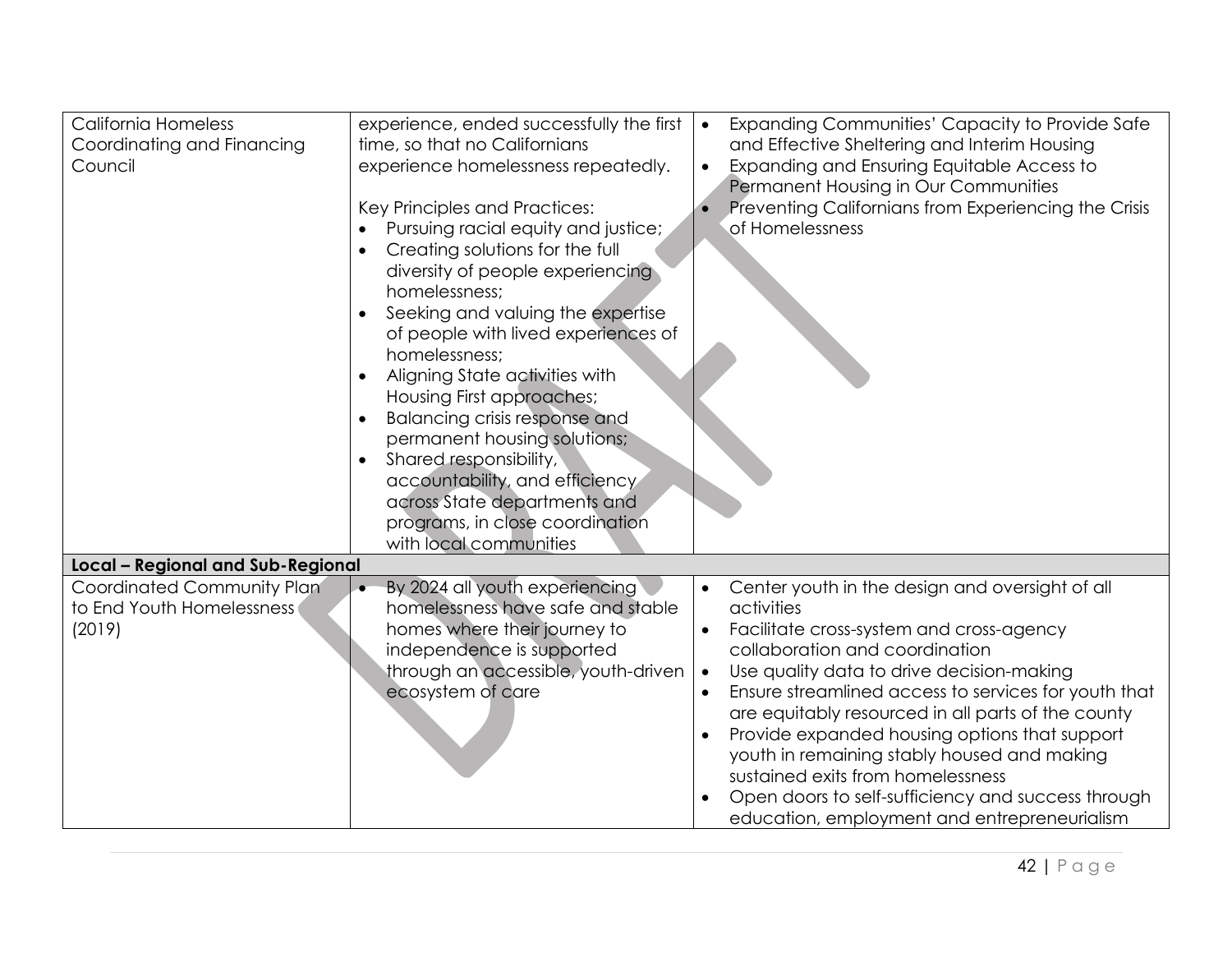|                                             |                                                                 | Support social-emotional well-being and<br>permanent connections for youth                      |
|---------------------------------------------|-----------------------------------------------------------------|-------------------------------------------------------------------------------------------------|
|                                             |                                                                 | Prevent youth from becoming homeless or                                                         |
|                                             | Reduce Unsheltered Street                                       | chronically homeless                                                                            |
| North County Homeless Action<br>Plan (2019) | $\bullet$<br>Homelessness 50% by January 2022                   | Increase City & County funding for existing shelter<br>network                                  |
|                                             | Increase Short-Term Housing                                     | Create new shelter and short-term                                                               |
|                                             | <b>Options Needed for People</b>                                |                                                                                                 |
|                                             | <b>Experiencing Homelessness Today</b>                          | accommodations / transitional housing through<br>blighted motel conversions                     |
|                                             |                                                                 | Purchase and convert blighted motels                                                            |
|                                             | Increase Long-Term Housing                                      |                                                                                                 |
|                                             | Options to End Homelessness for                                 | Identify additional opportunities to expedite and<br>develop affordable housing amidst COVID-19 |
|                                             | People Experiencing Homelessness<br>or Who Are in Shelter Today | recovery                                                                                        |
|                                             |                                                                 | Fund more social workers to address case                                                        |
|                                             |                                                                 | management needs for persons experiencing                                                       |
|                                             |                                                                 | homelessness and struggling to access housing and                                               |
|                                             |                                                                 | programs                                                                                        |
|                                             |                                                                 | Identify multiple North County Day Center locations                                             |
|                                             |                                                                 | where people can safely access and be                                                           |
|                                             |                                                                 | connected with resources                                                                        |
|                                             |                                                                 | Work with County of San Diego, Federally Qualified                                              |
|                                             |                                                                 | Healthcare Centers Medi-Cal Reform (CalAIM), and                                                |
|                                             |                                                                 | Homeless Service Providers to increase the number                                               |
|                                             |                                                                 | of person-centered case managers and social                                                     |
|                                             |                                                                 | workers who can help people in need to access                                                   |
|                                             |                                                                 | and benefit from resources that will end their                                                  |
|                                             |                                                                 | homelessness and support long-term success                                                      |
|                                             |                                                                 | Increase proven effective SOAR program, which                                                   |
|                                             |                                                                 | secures Federal disability benefits (SSI, SSDI) for                                             |
|                                             |                                                                 | homeless individuals who are unable to work                                                     |
|                                             |                                                                 | Strengthen opportunities for conservatorship for                                                |
|                                             |                                                                 | individuals with multiple disabling conditions who                                              |
|                                             |                                                                 | are unable to end their own homelessness, manage                                                |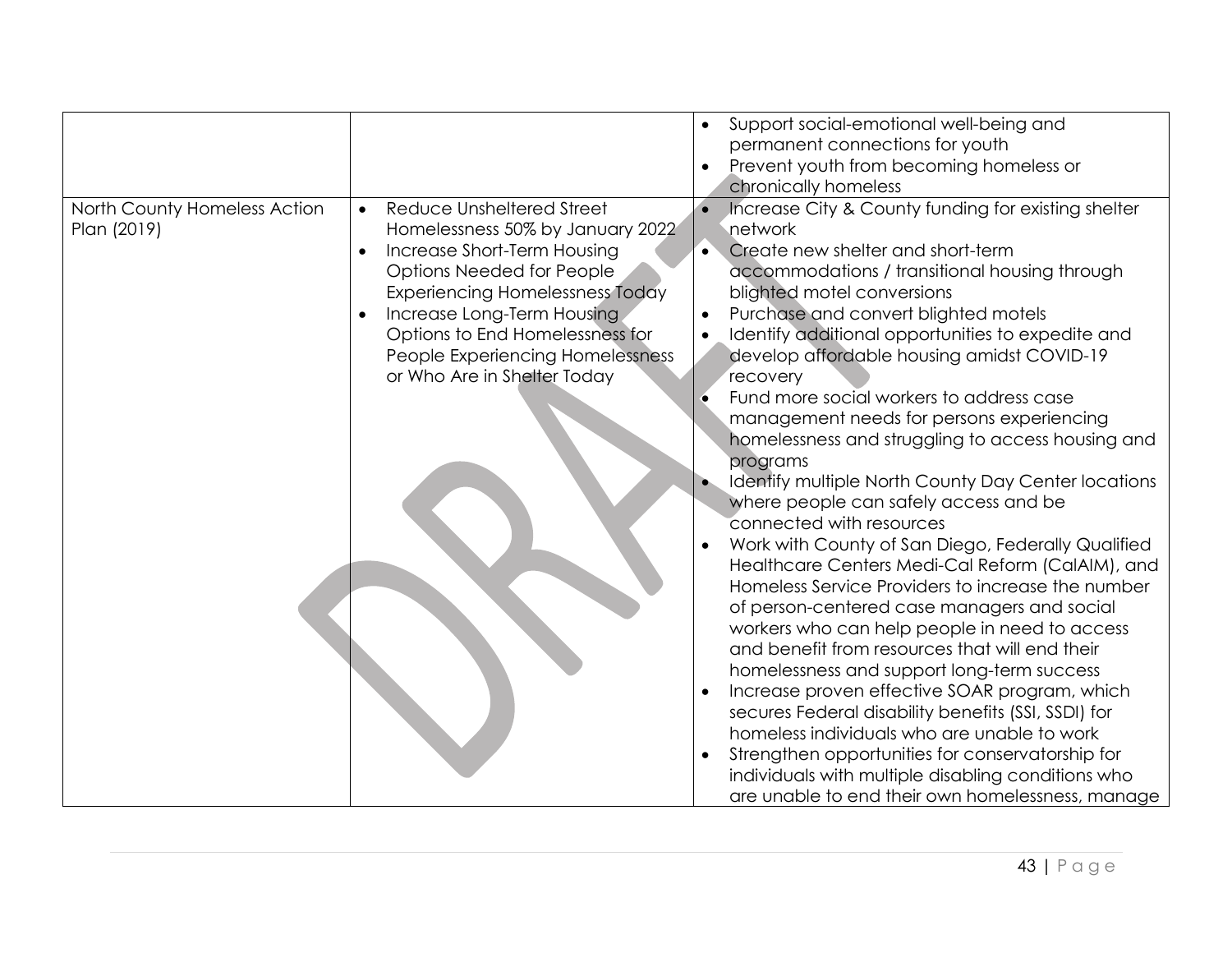|                                                  |                                                                                                                                                                                                                                                                                                                                                                                                                                                                                                                                                                                                                                                                                                     | their own health, and are a great risk to themselves<br>or others |
|--------------------------------------------------|-----------------------------------------------------------------------------------------------------------------------------------------------------------------------------------------------------------------------------------------------------------------------------------------------------------------------------------------------------------------------------------------------------------------------------------------------------------------------------------------------------------------------------------------------------------------------------------------------------------------------------------------------------------------------------------------------------|-------------------------------------------------------------------|
| <b>East County Homeless Task</b><br>Force (2020) | Increase the number of region-<br>$\bullet$<br>wide, low barrier, year-round shelter<br>beds (including wrap-around<br>services for securing and stabilizing<br>housing).<br>Increase the availability and<br>inventory of permanent supportive<br>housing and permanent affordable<br>housing.<br>Ratify a plan for long-term<br>sustainability by bringing funding to<br>the task force and its projects.                                                                                                                                                                                                                                                                                         | Same as goals                                                     |
| South Region Homeless Alliance<br>(2021)         | Partner Engagement: Ensure all<br>$\bullet$<br>South Region partners are engaged<br>in the collaborative by January,<br>2021, with ongoing engagement of<br>new partners.<br>Bridge Shelter: Open the Bridge<br>Shelter in Chula Vista, starting with<br>90 beds and eventually increasing<br>to 250, to serve all communities<br>throughout South Region by<br>December, 2021.<br>Collective Impact Model: Establish<br>a collective impact model for<br>addressing homelessness through<br>the South Region Collaborative by<br>September, 2021.<br>Coordinated Outreach: Establish a<br>collective coordination effort<br>across all jurisdictions to ensure<br>Homeless Outreach activities are | Same as goals.                                                    |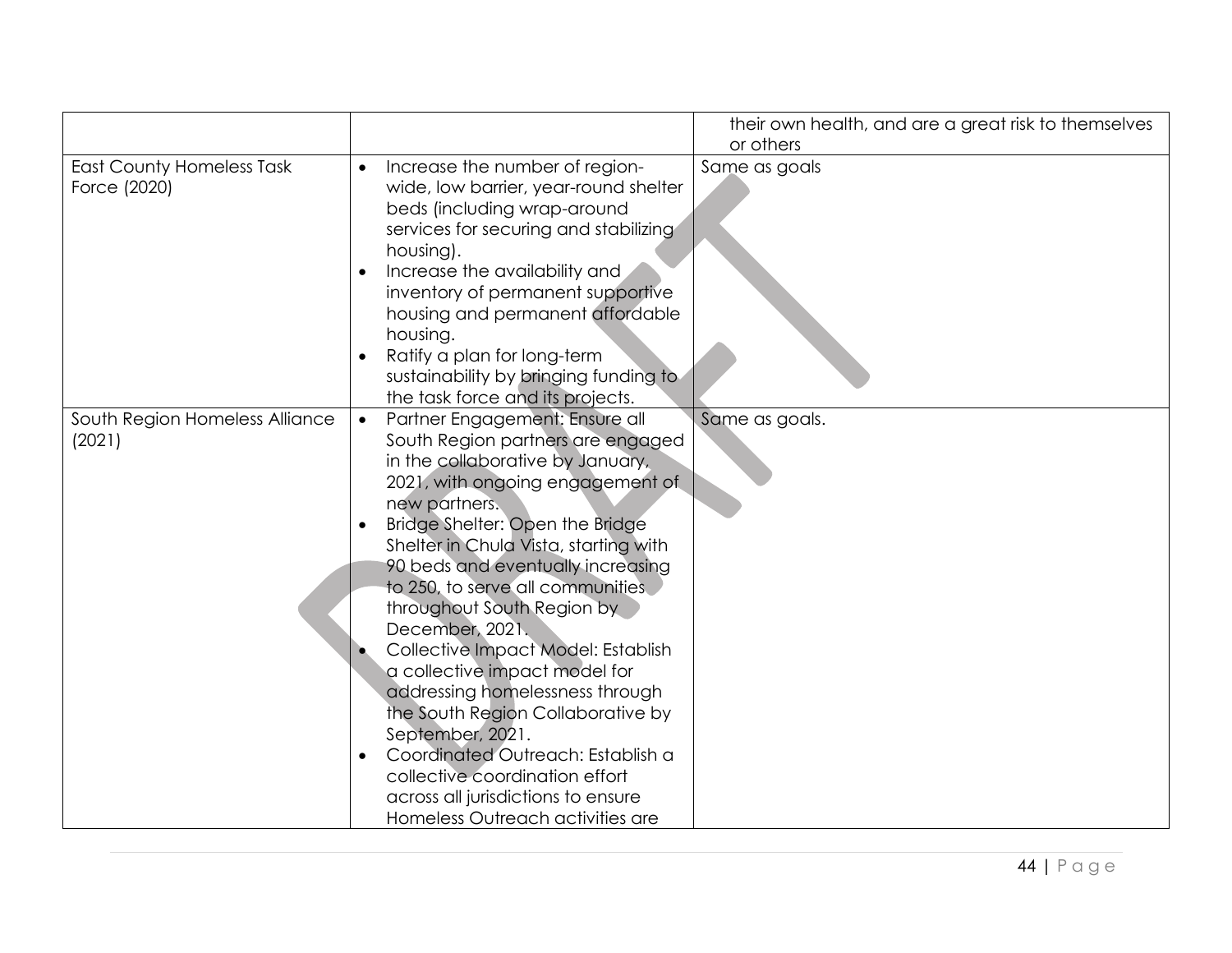|                                                   | provided comprehensively<br>throughout the region, using<br>consistent approaches by<br>December, 2021.<br>Resources and Gaps: Create a<br>South Region Resource Map<br>identifying all outreach, service,<br>and housing resources for people<br>who are homeless to identify where<br>there may be gaps and where<br>improved coordination is necessary<br>by December, 2021.<br>Regional Resource Development:<br>$\bullet$<br>Create a mechanism to identify<br>and track overall funding to support<br>homeless outreach, services, and<br>housing in the South Region, and<br>respond collectively to funding<br>opportunities by December, 2021. |                                                                                                                                                                                                                                                                                                                   |
|---------------------------------------------------|---------------------------------------------------------------------------------------------------------------------------------------------------------------------------------------------------------------------------------------------------------------------------------------------------------------------------------------------------------------------------------------------------------------------------------------------------------------------------------------------------------------------------------------------------------------------------------------------------------------------------------------------------------|-------------------------------------------------------------------------------------------------------------------------------------------------------------------------------------------------------------------------------------------------------------------------------------------------------------------|
| <b>Local - Cities</b>                             |                                                                                                                                                                                                                                                                                                                                                                                                                                                                                                                                                                                                                                                         |                                                                                                                                                                                                                                                                                                                   |
| City of Carlsbad<br>Homeless Response Plan (2017) | Enhance the quality of life for all<br>who live in Carlsbad by actively<br>leveraging and deploying city<br>resources in a compassionate and<br>effective manner, and by<br>facilitating access to resources<br>provided by others.                                                                                                                                                                                                                                                                                                                                                                                                                     | Preventing, reducing and managing homelessness<br>in Carlsbad<br>Supporting and building capacity within the city<br>and community to address homelessness<br>Encouraging collaboration within the city,<br>community partnerships and residents<br>Retaining, protecting and increasing the supply of<br>housing |
| City of Encinitas<br>Homeless Action Plan (2021)  | Increase the Capacity of the City<br>$\bullet$<br>and the Community to End<br>Homelessness in Encinitas Through<br>the Development a Collaborative<br>Community Driven Approach                                                                                                                                                                                                                                                                                                                                                                                                                                                                         | Ensure that outreach is empathetic to the condition<br>of those experiencing homelessness and that their<br>basic needs are provided.<br>Enhance interim housing system capacity based on<br>agreed upon standards for the operation of                                                                           |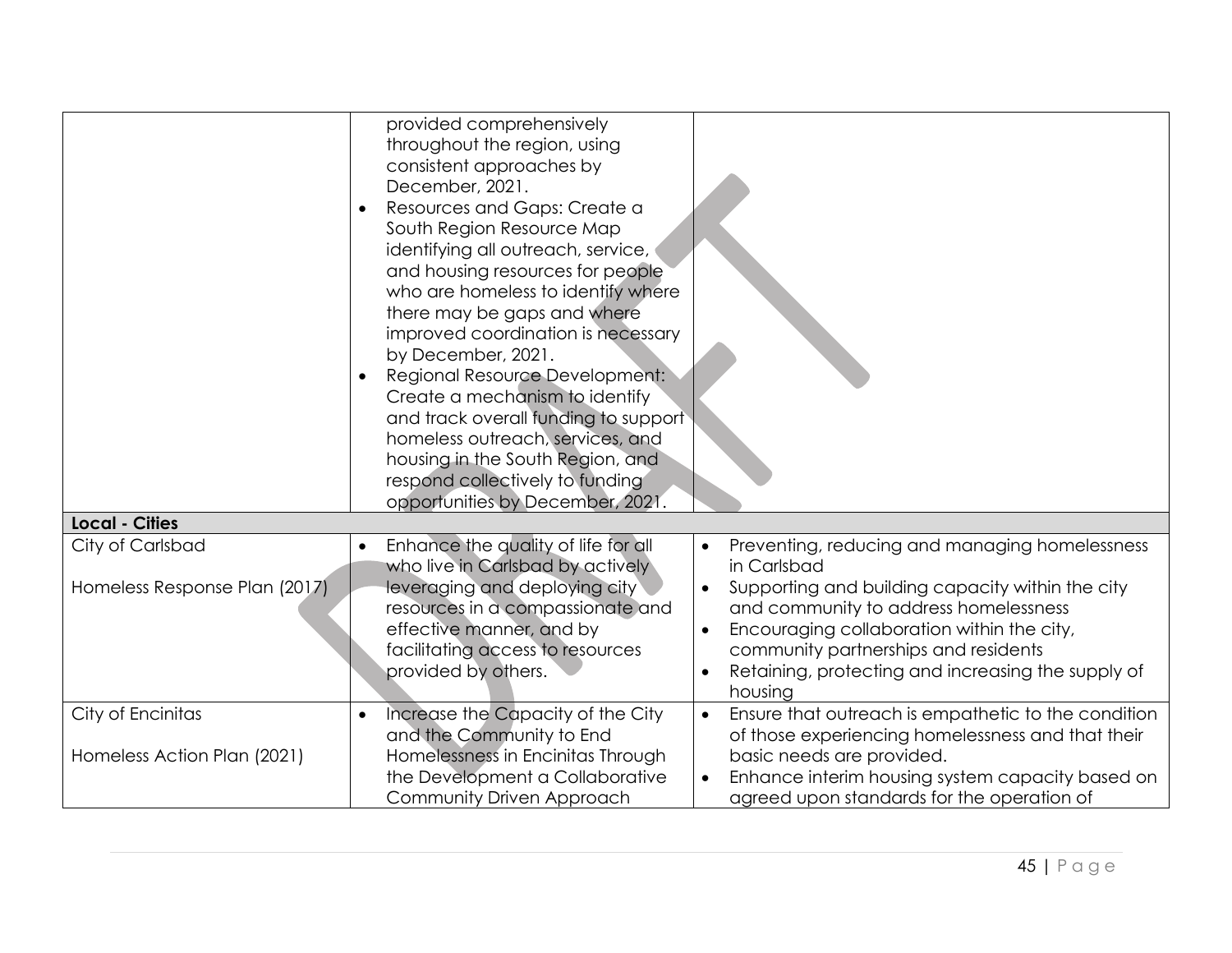|                                                     | Decrease the Number of Individuals<br>Experiencing Homelessness Through<br>Demand Driven, Person-Based<br>Homeless Response and Supportive<br><b>Housing Services System</b><br>Increase the Availability of<br>Temporary and Permanent Housing                                                                                                                                                                             | emergency shelter that reflect national best<br>practices<br>Enhance health care services for persons<br>experiencing homelessness.<br>Develop measures to address City's approach to<br>Homelessness<br>Develop strategies to maximize existing housing<br>stock and potential housing resources<br>Partner with the City of Encinitas Housing Authority<br>$\bullet$<br>to explore strategies to expand the use of Housing<br>Choice Vouchers to support households at risk of or<br>experiencing homelessness<br>Develop options to expand the number of year-<br>round shelter beds available to individuals<br>experiencing homelessness in Encinitas |
|-----------------------------------------------------|-----------------------------------------------------------------------------------------------------------------------------------------------------------------------------------------------------------------------------------------------------------------------------------------------------------------------------------------------------------------------------------------------------------------------------|------------------------------------------------------------------------------------------------------------------------------------------------------------------------------------------------------------------------------------------------------------------------------------------------------------------------------------------------------------------------------------------------------------------------------------------------------------------------------------------------------------------------------------------------------------------------------------------------------------------------------------------------------------|
| City of Escondido<br><b>Strategy for Addressing</b> | To eliminate the negative impact of<br>homelessness and transiency on our<br>community                                                                                                                                                                                                                                                                                                                                      | <b>Policy Support</b><br>$\bullet$<br><b>Public Safety</b><br>$\bullet$<br>Cleanup and Conditions                                                                                                                                                                                                                                                                                                                                                                                                                                                                                                                                                          |
| Homelessness and Transiency<br>(2021)               |                                                                                                                                                                                                                                                                                                                                                                                                                             | <b>Targeted Geographic Areas</b><br>Partnerships<br>$\bullet$<br><b>Traditional Solutions</b><br>$\bullet$                                                                                                                                                                                                                                                                                                                                                                                                                                                                                                                                                 |
| City of La Mesa<br>Homeless Action Plan (2021)      | Enhance the City's public<br>communication and coordination<br>related to the homeless<br>Improve the City's ability to prevent<br>$\bullet$<br>homelessness, provide direct<br>outreach to the homeless<br>population, address public safety,<br>and respond to nonemergency<br>calls for service.<br>Expand the City's ability to connect<br>homeless residents to transitional<br>and permanent housing<br>opportunities | Setup and maintain a homeless webpage with<br>frequently asked questions, homeless facts and<br>figures, volunteer opportunities, and information<br>about City efforts<br>Establish a unique hotline and email for residents<br>and homeless individuals to report need for<br>services.<br>Share news via City social media channels and<br>$\bullet$<br>press releases.<br>Collaborate with Sharp Grossmont Hospital to<br>$\bullet$<br>ensure SB1152 Hospital Discharge Processes<br>requirements are met. Identify gaps in services or                                                                                                                |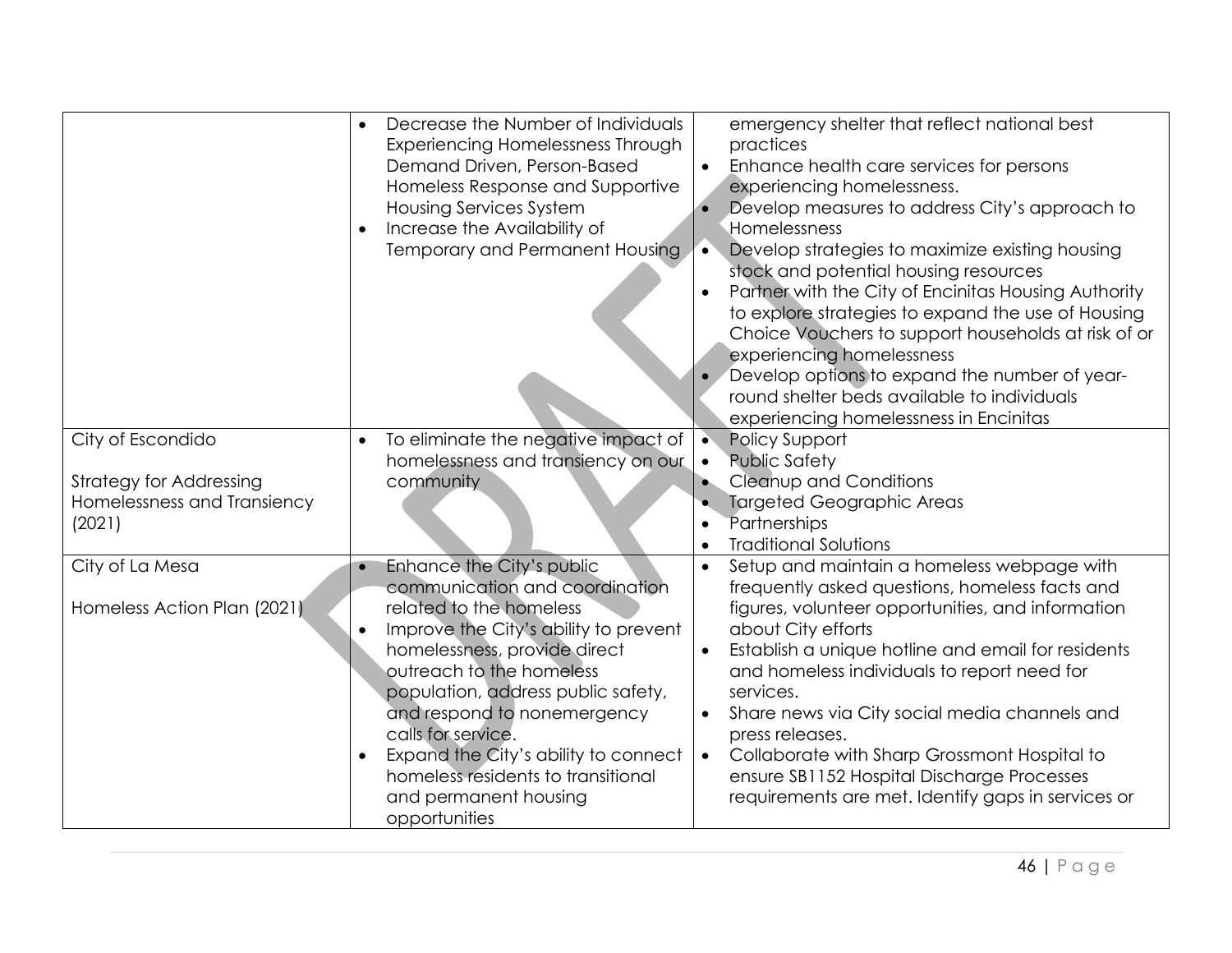| Identify viable one-time and | protocols and partner with service providers to       |
|------------------------------|-------------------------------------------------------|
| ongoing grant funding        | improve or exceed compliance mandates.                |
| opportunities                | Work with local and regional care providers to        |
|                              | identify a database that is updated in real time that |
|                              | multiple agencies share that contains information     |
|                              | about available beds, housing options, and            |
|                              | resources. Explore availability and use of Homeless   |
|                              | Management Information System (HMIS).                 |
|                              | Work with the La Mesa Library to connect patrons      |
|                              | experiencing or at risk of becoming homeless with     |
|                              | referrals to homeless outreach personnel.             |
|                              | Identify and establish consultation locations where   |
|                              | clients can meet privately with homeless outreach     |
|                              | workers and case managers.                            |
|                              | Continue regional collaboration efforts that incudes  |
|                              | San Diego East County cities and the County to        |
|                              | coordinate services and resources                     |
|                              | Develop internal coordination committee               |
|                              | comprised of Homeless Outreach Provider, local        |
|                              | nonprofits (including the faith community),           |
|                              | Grossmont Hospital, and La Mesa Police                |
|                              | Department to draft a homeless strategy, discuss      |
|                              | efforts, active cases, and coordinate information     |
|                              | Explore opportunities to provide funding to local     |
|                              | nonprofits that work to prevent homelessness;         |
|                              | serving populations that are at-risk, and providing   |
|                              | services such as meals and rental assistance to       |
|                              | families.                                             |
|                              | Contract with homeless services provider that         |
|                              | focuses on outreach, housing navigation, mental       |
|                              | health services, substance abuse and addiction        |
|                              | recovery, ongoing healthcare, case management,        |
|                              | and continuity of care. Ensure contractor partners    |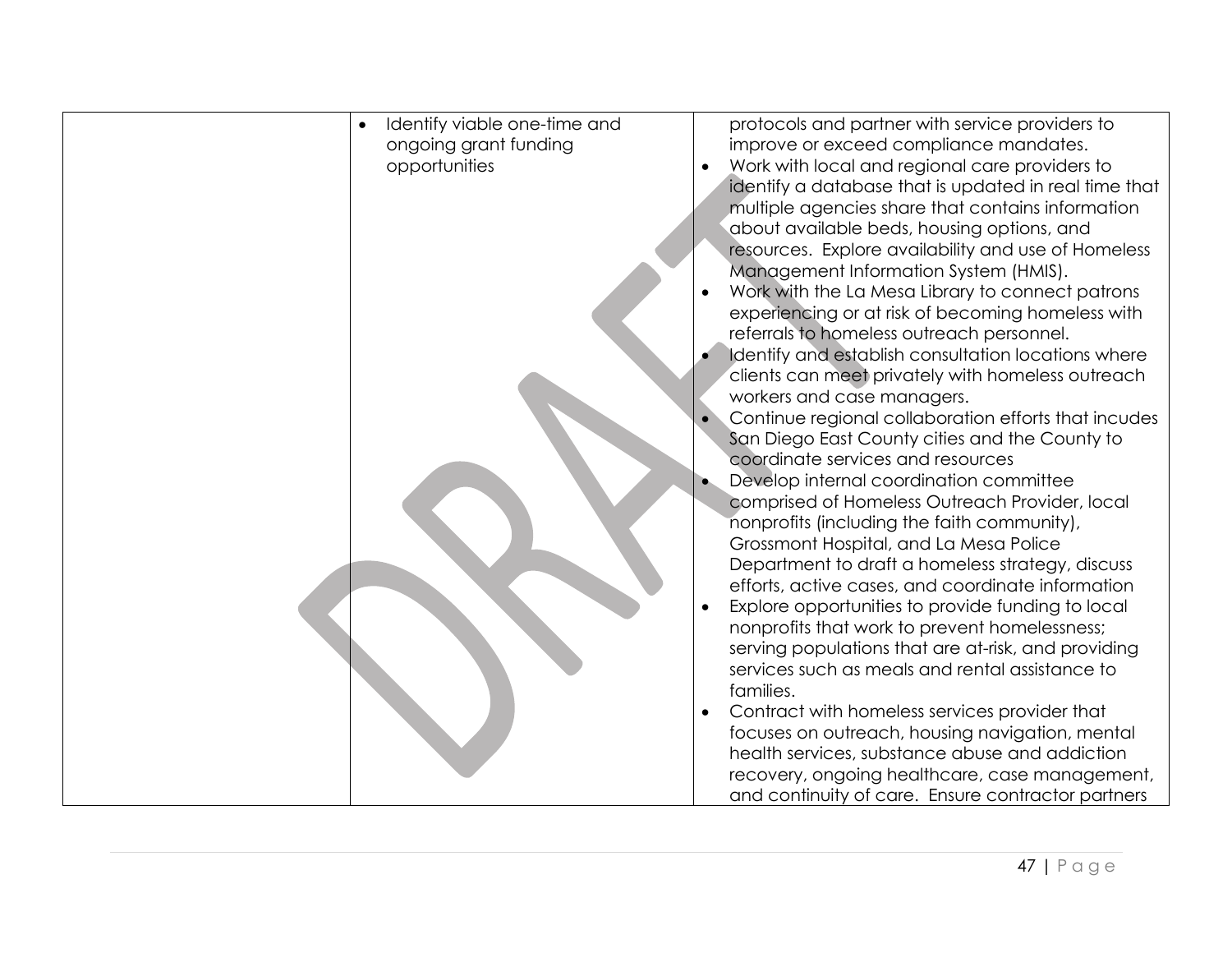| with housing and other service providers to expand     |
|--------------------------------------------------------|
| support for La Mesa's homeless residents.              |
| Outreach efforts should consider all local and         |
| regional care providers, regardless of their           |
| insurance requirements, to ensure that those           |
| experiencing homelessness receive necessary and        |
| correct treatment.                                     |
| Explore options including non-enforcement              |
| officer(s) focused on outreach, working alongside a    |
| social worker.                                         |
|                                                        |
| Offer Housing Navigation assistance to persons who     |
| are experiencing or at risk of homelessness.           |
| Improve lighting in breezeway between Library and      |
| City Hall.                                             |
| Work with MTS to increase patrol at trolley stations   |
| Adopt Housing First as a policy position; a nationally |
| recognized model that prioritizes providing            |
| permanent housing for the homeless.                    |
| Explore options with residential developers to         |
| include affordable and Permanent Supportive            |
| Housing units as components of development             |
| projects.                                              |
|                                                        |
| Pursue partnerships with neighboring jurisdictions     |
| and the County of San Diego to build new or            |
| rehabilitate existing housing stock to create          |
| permanent supportive, bridge, and other housing        |
| options for persons experiencing or at risk of         |
| homelessness in La Mesa.                               |
| Explore funding allocations, such as Federal and       |
| State grants, for permanent supportive housing,        |
| rapid re-housing, rental assistance, and similar       |
| programs.                                              |
| Continue to identify available funding and             |
|                                                        |
| resources to ensure that the recommended scope         |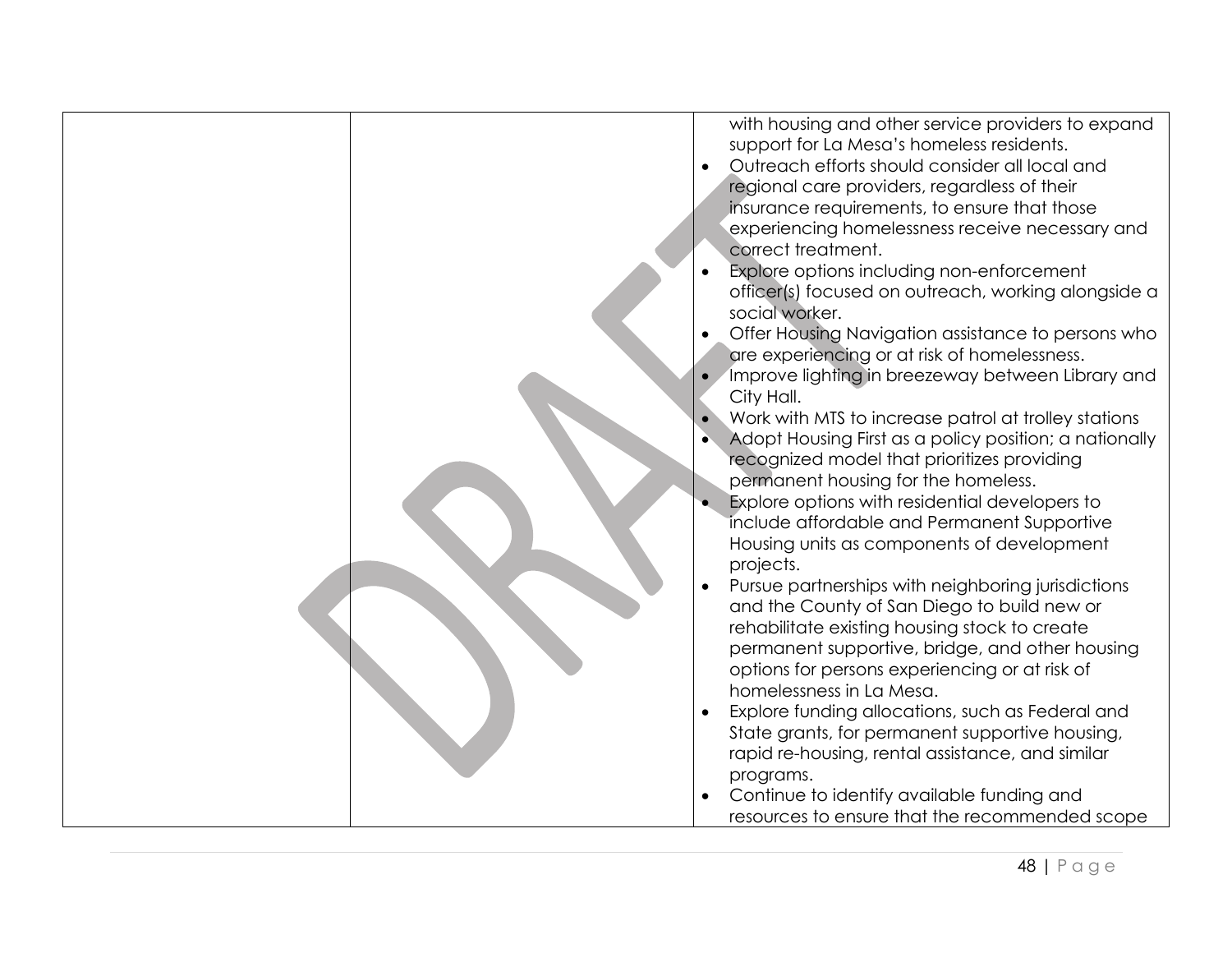| City of Oceanside<br>"Oceanside's Comprehensive<br>$\bullet$<br>Homeless Strategy serves as a<br>report on the current status of<br><b>Comprehensive Homeless</b><br>Strategy (2019)<br>homelessness in the City, its<br>impact on efforts underway, and<br>provides a framework for<br>integrated and coordinated<br>approaches to help the homeless<br>situation. The City cannot respond<br>to this County and Statewide crisis<br>on its own. Many homeless<br>individuals suffer from substance<br>abuse and/or mental health issues<br>which far exceed a City's ability to<br>$\bullet$<br>respond. Clearly, the County of<br>San Diego which is tasked with<br>"community health"<br>responsibilities, needs to take on<br>an even greater role in Oceanside<br>grants<br>and North County to make<br>meaningful progress. The State,<br>County, City, and the nonprofit<br>community need to work in<br>concert to make meaningful<br>progress."<br>$\bullet$<br>shelter | Ensure that all City departments are tracking<br>homeless-related expenditures Ensure cross-<br>departmental communications, especially with<br>Neighborhood Services, Police, Fire, City Attorney,<br>and City Manager to share information and to<br>strengthen efforts<br>Continue to build partnerships with neighboring<br>cities, agencies and organizations to build capacity<br>for future rapid rehousing and connection to<br>services<br>Create educational materials for residents and<br>businesses on how to address or report homeless-<br>related concerns<br>Protect and increase supply of affordable housing<br>in Oceanside<br>Use new forms of active outreach to landlords with<br>the goal of increasing voucher usage<br>Identify new funding options; apply for appropriate<br>Search for Bridge Housing monies<br>Search out appropriate training for City staff<br>regarding homeless issues<br>Balance the needs to keep public areas and streets<br>clean and safe with the rights and needs of people<br>who have no home<br><b>Consider expanding Winter Shelters</b><br>Work with North County Cities and elected officials<br>to analyze options for a year-round North County |
|-----------------------------------------------------------------------------------------------------------------------------------------------------------------------------------------------------------------------------------------------------------------------------------------------------------------------------------------------------------------------------------------------------------------------------------------------------------------------------------------------------------------------------------------------------------------------------------------------------------------------------------------------------------------------------------------------------------------------------------------------------------------------------------------------------------------------------------------------------------------------------------------------------------------------------------------------------------------------------------|-----------------------------------------------------------------------------------------------------------------------------------------------------------------------------------------------------------------------------------------------------------------------------------------------------------------------------------------------------------------------------------------------------------------------------------------------------------------------------------------------------------------------------------------------------------------------------------------------------------------------------------------------------------------------------------------------------------------------------------------------------------------------------------------------------------------------------------------------------------------------------------------------------------------------------------------------------------------------------------------------------------------------------------------------------------------------------------------------------------------------------------------------------------------------------------------------------------------|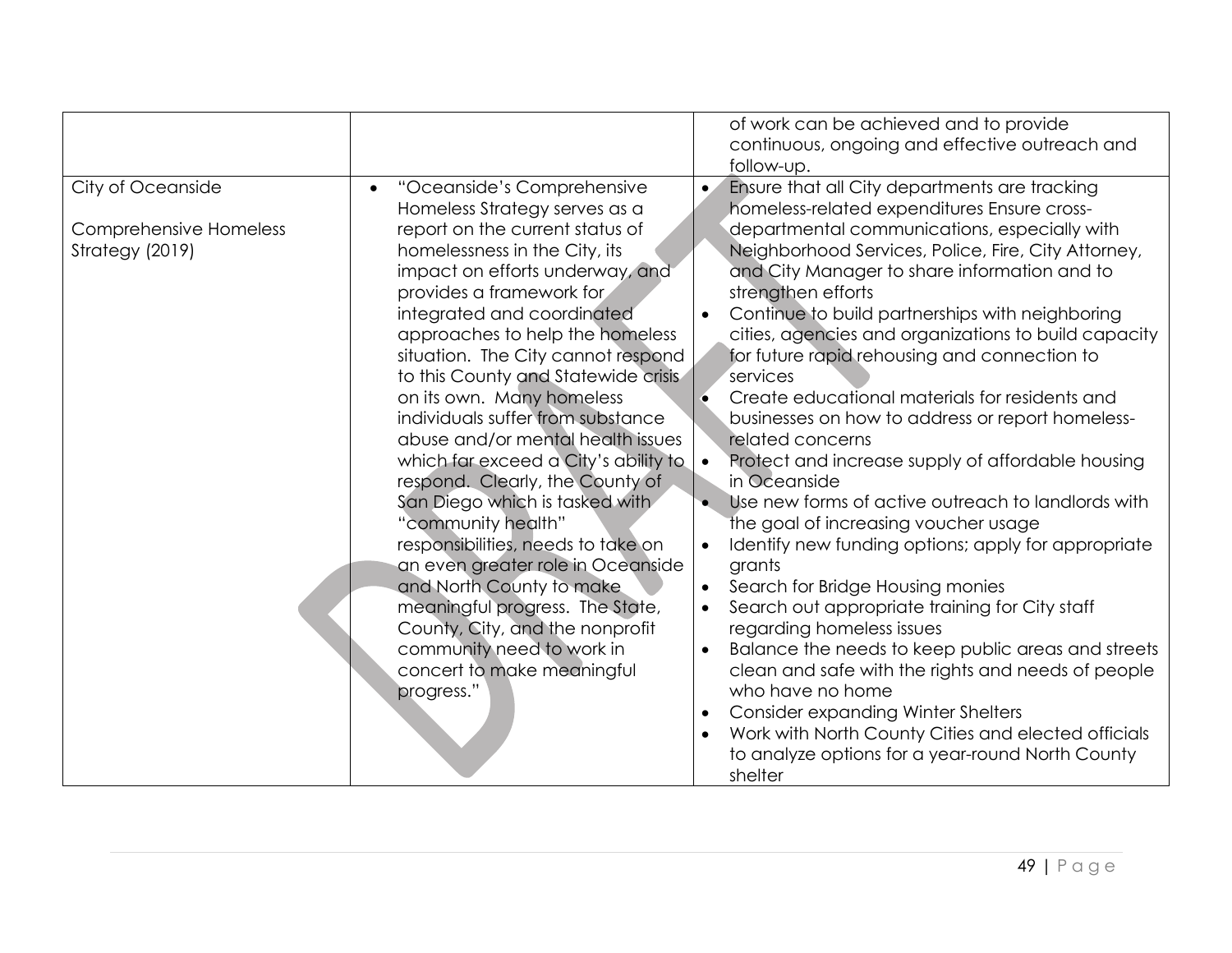|                          |                                                                |           | Engage with (and lobby) county, state and federal<br>representatives to make reducing homelessness a<br>top priority<br>Encourage the County of San Diego to allocate<br>more resources for mental illness, substance abuse,<br>affordable housing, sheltering, etc.<br>Continue to analyze best practices, such as the<br><b>Housing First model</b><br>Encourage service organizations to engage with<br>nonprofit service providers that help the homeless<br>population<br>Expand efforts to prevent homelessness through<br>Housing programs<br>Apply for State Homeless Emergency Aid Program<br>block grant funding |
|--------------------------|----------------------------------------------------------------|-----------|----------------------------------------------------------------------------------------------------------------------------------------------------------------------------------------------------------------------------------------------------------------------------------------------------------------------------------------------------------------------------------------------------------------------------------------------------------------------------------------------------------------------------------------------------------------------------------------------------------------------------|
| City of San Diego        | Decrease unsheltered<br>$\bullet$                              |           | Implement a systems-level approach to                                                                                                                                                                                                                                                                                                                                                                                                                                                                                                                                                                                      |
| Community Action Plan on | homelessness by 50 percent<br>Finish the job of ending veteran |           | homelessness planning. Build capacity and<br>infrastructure around city-level governance,                                                                                                                                                                                                                                                                                                                                                                                                                                                                                                                                  |
| Homelessness (2019)      | homelessness                                                   |           | strategic thinking and systems change to support                                                                                                                                                                                                                                                                                                                                                                                                                                                                                                                                                                           |
|                          | Prevent and end youth                                          |           | the articulated goals.                                                                                                                                                                                                                                                                                                                                                                                                                                                                                                                                                                                                     |
|                          | homelessness as outlined in the San                            | $\bullet$ | Create a client-centered homeless assistance                                                                                                                                                                                                                                                                                                                                                                                                                                                                                                                                                                               |
|                          | <b>Diego County Coordinated</b>                                |           | system. Create a homeless assistance system that                                                                                                                                                                                                                                                                                                                                                                                                                                                                                                                                                                           |
|                          | Community Plan to End Youth                                    |           | centers around clients and values client feedback                                                                                                                                                                                                                                                                                                                                                                                                                                                                                                                                                                          |
|                          | Homelessness                                                   |           | in system design and resource allocation. Decrease<br>inflow through increase of prevention and diversion.                                                                                                                                                                                                                                                                                                                                                                                                                                                                                                                 |
|                          |                                                                |           | Work with other regional systems to prevent                                                                                                                                                                                                                                                                                                                                                                                                                                                                                                                                                                                |
|                          |                                                                |           | homelessness when possible and divert people from                                                                                                                                                                                                                                                                                                                                                                                                                                                                                                                                                                          |
|                          |                                                                |           | the system altogether.                                                                                                                                                                                                                                                                                                                                                                                                                                                                                                                                                                                                     |
|                          |                                                                |           | Improve the performance of the existing system.                                                                                                                                                                                                                                                                                                                                                                                                                                                                                                                                                                            |
|                          |                                                                |           | Review current practices, performance and metrics                                                                                                                                                                                                                                                                                                                                                                                                                                                                                                                                                                          |
|                          |                                                                |           | to move from project-level thinking to system-level                                                                                                                                                                                                                                                                                                                                                                                                                                                                                                                                                                        |
|                          |                                                                |           | thinking.<br>Increase the production of/access to permanent                                                                                                                                                                                                                                                                                                                                                                                                                                                                                                                                                                |
|                          |                                                                |           | solutions. Identify low-income and affordable                                                                                                                                                                                                                                                                                                                                                                                                                                                                                                                                                                              |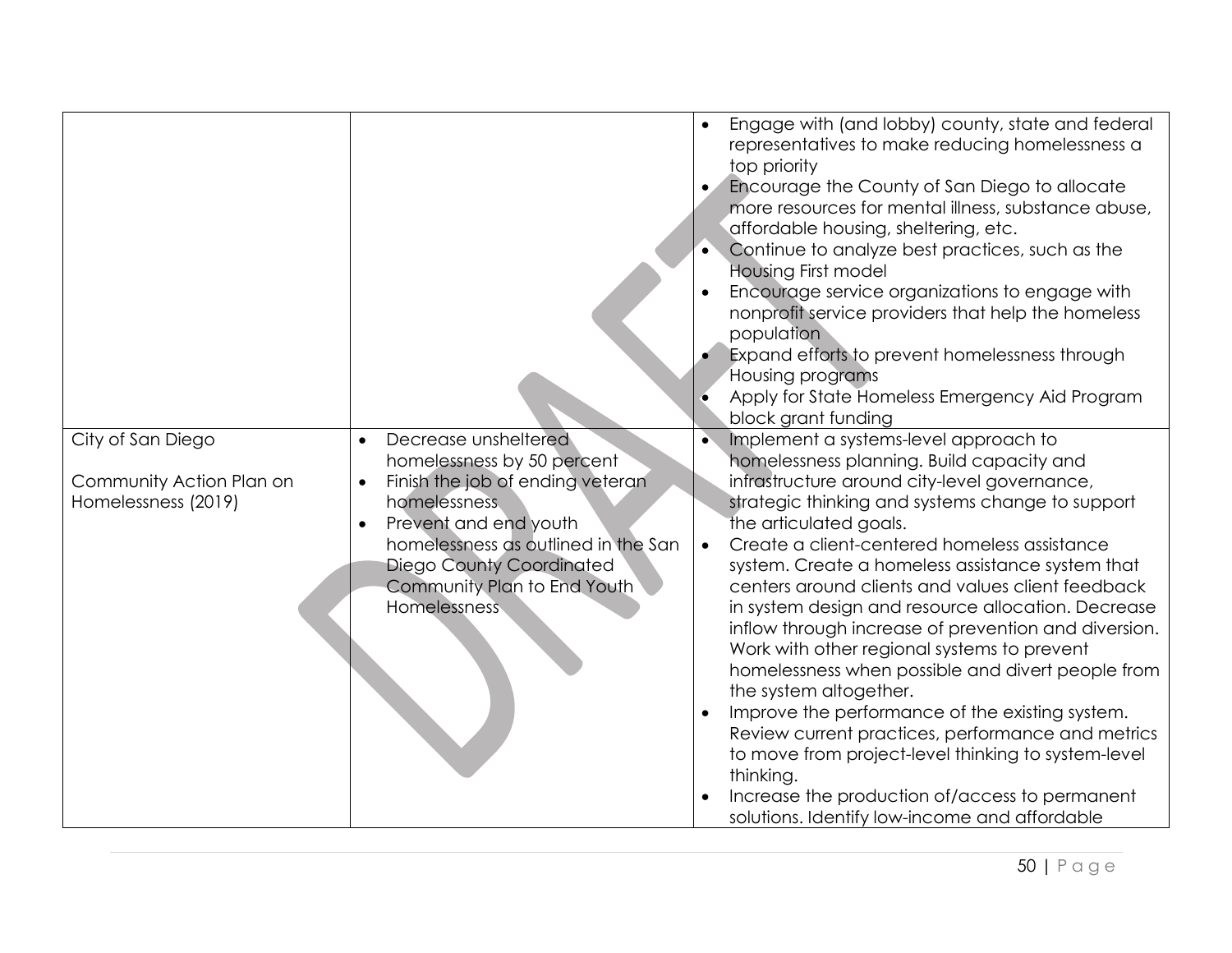|                           |                             | housing options to increase opportunities to provide<br>greater access to permanent housing. |
|---------------------------|-----------------------------|----------------------------------------------------------------------------------------------|
| City of Vista             | <b>Prevent Homelessness</b> | Develop uniform messaging and coordination                                                   |
|                           | Improve Quality of Life     | among all departments                                                                        |
| Strategic Plan to Address | Reduce Homelessness         | Identify unmet needs of each department                                                      |
| Homelessness (2020)       |                             | Define priority actions and develop strategies to                                            |
|                           |                             | achieve them                                                                                 |
|                           |                             | Identify necessary funding resources or means of                                             |
|                           |                             | accomplishing goals                                                                          |
|                           |                             | Create metrics to assure progress is being made                                              |
|                           |                             | towards achieving priority goals                                                             |
|                           |                             | Establish metrics to quantify costs incurred by the                                          |
|                           |                             | City associated with homelessness                                                            |
|                           |                             | Establish Homeless Prevention Pilot Program                                                  |
|                           |                             | Home Share Coordination Services                                                             |
|                           |                             | <b>Historic Downtown Daytime Outreach Program</b>                                            |
|                           |                             | <b>Encampment Clean-Up</b>                                                                   |
|                           |                             | Governmental and Legislative Advocacy                                                        |
|                           |                             | Secure Shelter Beds                                                                          |
|                           |                             | <b>Full-Time Social Worker with Flex Funds</b>                                               |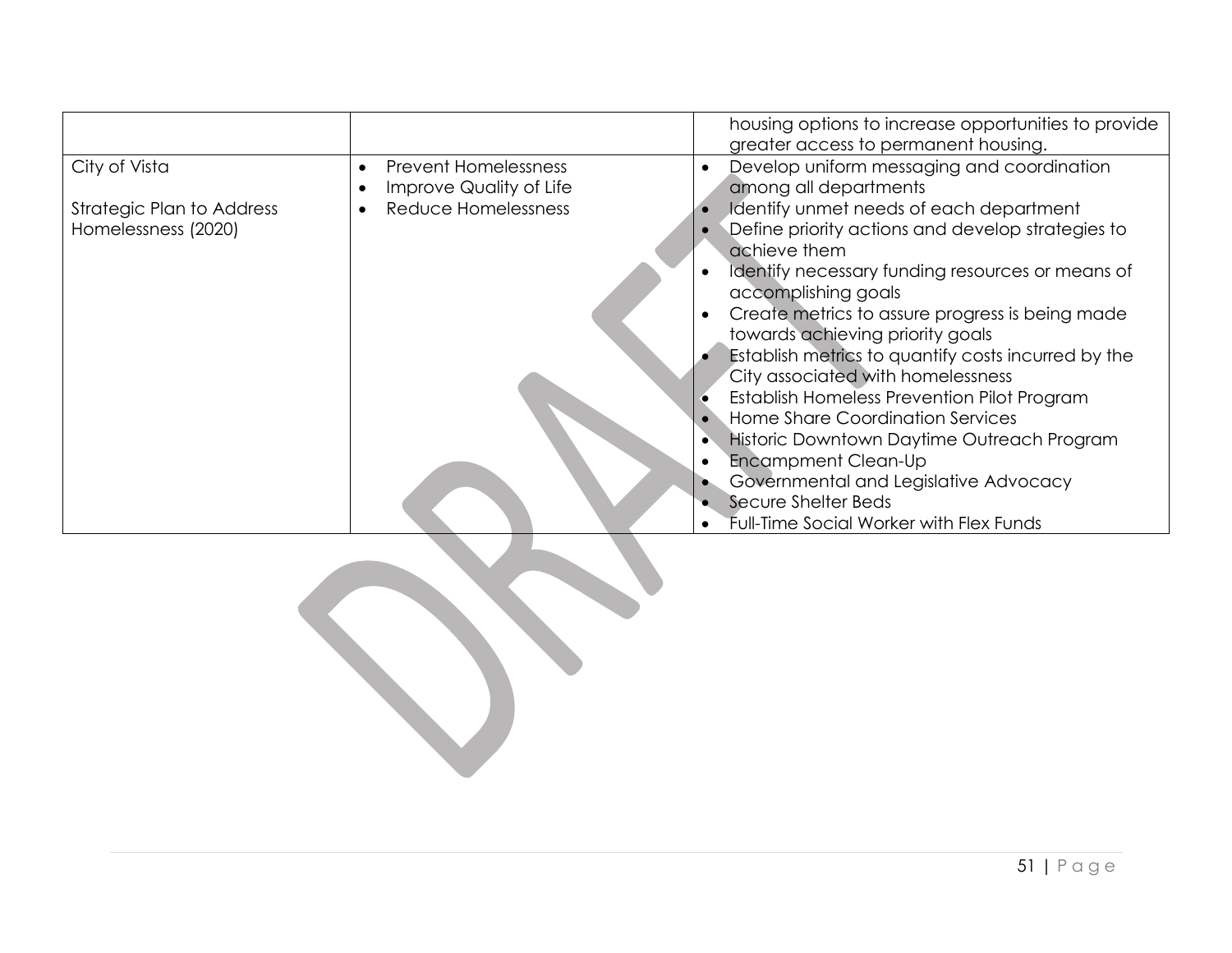# **Appendix C: Regional Funding Dedicated to Homelessness**

The following table outlines at a high level the Federal and State funding sources to address homelessness throughout the region. Funding sources are typically for specific governmental jurisdictions, as noted. The funding term is based on the most recent adopted budgets. As such, it reflects Federal Fiscal Year (FFY) 2020 or 2021, defined as October 1 to September 30. For State funds, in the majority of instances, the table reflects the State Fiscal Year (SFY) 2020, defined as July 1 to June 30. Due to the various levels of detail included in local governmental jurisdiction's budgets, local funding commitments are not included.

| <b>Funding Source</b>                                                   | <b>Allocation</b>                                                             | <b>Funding Term</b>                                                                                                                               | <b>Administering Entity</b>                                                                                                                      | <b>Eligible Uses</b>                                                                                                                                                                                                |
|-------------------------------------------------------------------------|-------------------------------------------------------------------------------|---------------------------------------------------------------------------------------------------------------------------------------------------|--------------------------------------------------------------------------------------------------------------------------------------------------|---------------------------------------------------------------------------------------------------------------------------------------------------------------------------------------------------------------------|
| <b>Federal</b>                                                          |                                                                               |                                                                                                                                                   |                                                                                                                                                  |                                                                                                                                                                                                                     |
| <b>HUD Continuum of Care</b>                                            | \$28,814,796                                                                  | FFY 2020                                                                                                                                          | San Diego Continuum<br>of Care                                                                                                                   | Transitional Housing, Rapid Re-Housing,<br>Permanent Supportive Housing, Supportive<br>Services                                                                                                                     |
| <b>HUD Youth</b><br><b>Homelessness</b><br><b>Demonstration Program</b> | Initial:<br>\$7,939,097<br>Ongoing:<br>\$3,969,549                            | December 2019-November<br>2021<br>Beginning December 2021,<br>funds will become part of the<br>annual Continuum of Care<br>allocation through HUD | <b>RTFH</b>                                                                                                                                      | Youth system navigators, prevention and<br>diversion, crisis response host homes, and<br>non-time limited housing which may<br>include rapid rehousing, permanent<br>housing, or joint transitional-rapid rehousing |
| <b>Emergency Solutions</b><br><b>Grants</b>                             | \$1,774,346<br>\$6,102,437<br>(COVID I)<br>\$38,061,177 FFY 2020<br>(COVID 2) | FFY 2021<br><b>FFY 2020</b>                                                                                                                       | <b>Specific Allocations</b><br>for: County of San<br>Diego, and the Cities<br>of Chula Vista,<br>Escondido and San<br>Diego                      | Street Outreach, Emergency Shelter, Rapid<br>Re-Housing, Homelessness Prevention,<br>Homeless Management Information System                                                                                         |
| <b>HOME</b>                                                             | \$12,106,659<br>\$43,877,183<br>(American<br>Rescue<br>Plan)                  | <b>FFY 2021</b><br>FFY 2021                                                                                                                       | <b>Specific Allocations</b><br>for: County of San<br>Diego and allocations<br>for the cities of Chula<br>Vista, El Cajon,<br>Escondido, National | Tenant-based rental assistance, housing<br>rehabilitation, assistance to homebuyers,<br>and new construction of housing.                                                                                            |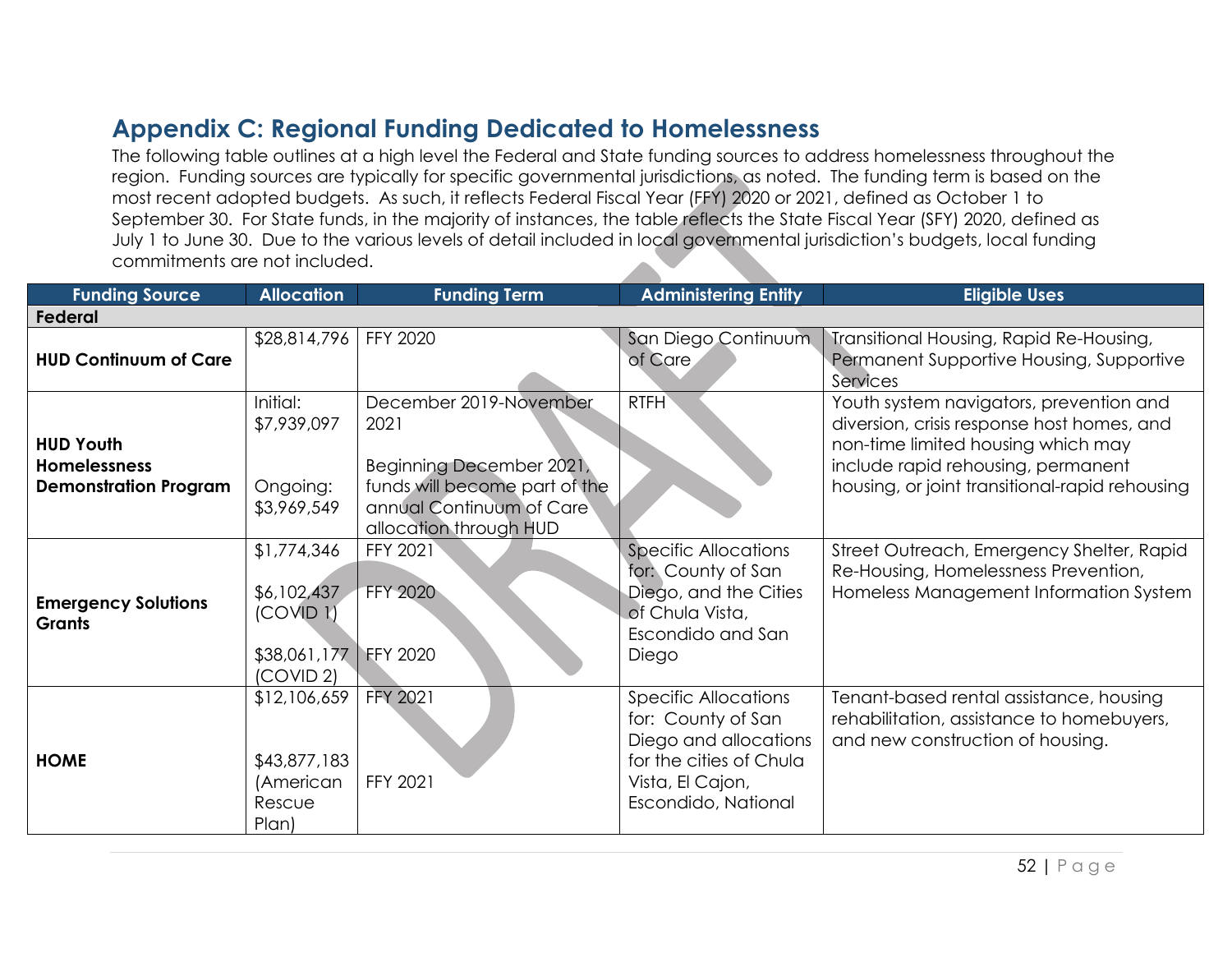|                                                        |                           |                 | City, Oceanside, San                                                 |                                                                                                                                                                      |
|--------------------------------------------------------|---------------------------|-----------------|----------------------------------------------------------------------|----------------------------------------------------------------------------------------------------------------------------------------------------------------------|
|                                                        |                           |                 | Diego                                                                |                                                                                                                                                                      |
|                                                        | \$5,253,183               | FFY 2021        | County of San Diego                                                  | Rental housing assistance, including<br>emergency and transitional housing,                                                                                          |
|                                                        | \$682,662<br>(CV)         | <b>FFY 2020</b> | City of San Diego<br>Note: County and                                | shared housing, community residences and<br>single room occupancy dwellings for<br>people with HIV/AIDS. Eligible activities<br>include housing information resource |
| <b>Housing Opportunities</b><br>for People with AIDS   |                           |                 | City allocations are to                                              | identification, and permanent housing                                                                                                                                |
| (HOPWA)                                                |                           |                 | serve entire San Diego<br>region                                     | placement; acquisition, rehabilitation,<br>conversion, lease, and repair of facilities to                                                                            |
|                                                        |                           |                 |                                                                      | provide short-term shelter and services; new<br>construction; project or tenant-based                                                                                |
|                                                        |                           |                 |                                                                      | rental assistance, including for shared<br>housing; short-term rent, mortgage, and<br>utility payments.                                                              |
|                                                        | \$27,804,814              | FFY 2021        | <b>Specific Allocations</b><br>for: County of San                    | Broad range of eligible activities and each<br>jurisdiction determines use of funds. At least                                                                        |
|                                                        | \$16,300,026<br>(COVID 1) | <b>FFY 2020</b> | Diego, and the Cities<br>of Carlsbad, Chula                          | 70% of funds must benefit low-and<br>moderate-income people. Examples of                                                                                             |
| Community<br><b>Development Block</b><br><b>Grants</b> | \$26,464,364<br>(COVID 2) | <b>FFY 2020</b> | Vista, Encinitas,<br>Escondido, El Cajon,<br>La Mesa, National       | eligible uses which may benefit people<br>who are homeless include: Acquisition of<br>real property, relocation and demolition;                                      |
|                                                        |                           |                 | City, Oceanside,<br>Santee, San Diego,                               | rehabilitation of residential and non-<br>residential structures                                                                                                     |
|                                                        |                           |                 | San Marcos and Vista                                                 |                                                                                                                                                                      |
| <b>State</b>                                           |                           |                 |                                                                      |                                                                                                                                                                      |
| <b>Bringing Families Home</b>                          | \$1,669,546               | <b>SFY 2020</b> | County of San Diego<br>(requires a dollar for<br>dollar match by the | Rapid Rehousing and supportive services<br>for homeless families in the child welfare<br>system                                                                      |
|                                                        |                           |                 | County)                                                              |                                                                                                                                                                      |
| <b>CalAIM</b>                                          | <b>TBD</b>                | <b>TBD</b>      | Medi-Cal Managed<br>Care Plans                                       | Within CalAIM there are two programs -<br>Enhanced Care Management (ECM) and                                                                                         |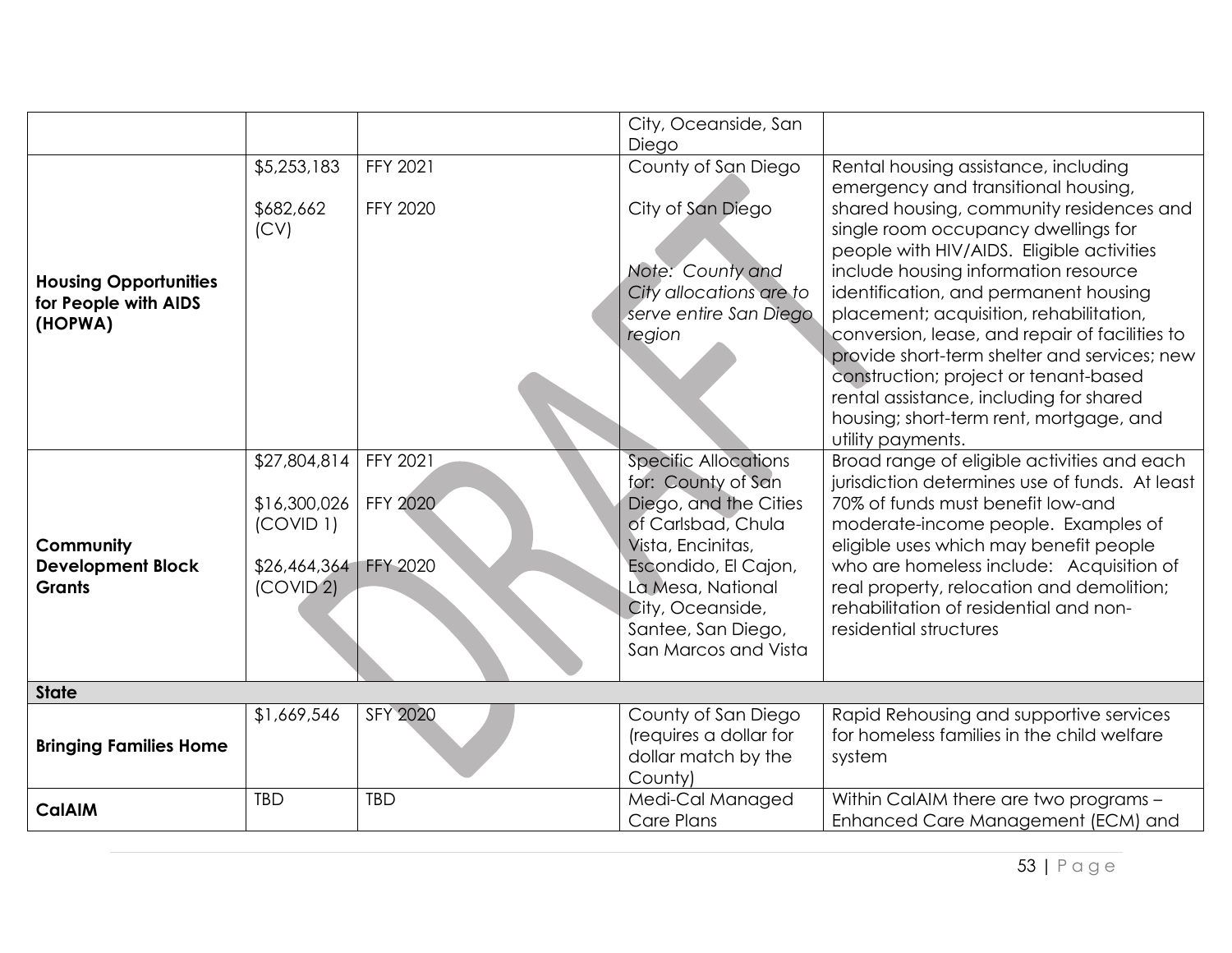|                                                                |                                                      |                                                    |                                                                                           | In Lieu of Services (ILOS) that are relevant to<br>the homeless system. ECM providers those<br>with complex health conditions with care<br>management services. ILOS can pay for<br>housing transition and housing tenancy<br>supports, medical respite care, housing<br>deposits, and other housing services.                                                                                                                                                       |
|----------------------------------------------------------------|------------------------------------------------------|----------------------------------------------------|-------------------------------------------------------------------------------------------|----------------------------------------------------------------------------------------------------------------------------------------------------------------------------------------------------------------------------------------------------------------------------------------------------------------------------------------------------------------------------------------------------------------------------------------------------------------------|
| <b>Home Safe</b>                                               | \$500,000                                            | SFY 2017-2020                                      | County of San Diego                                                                       | Housing related intensive case<br>management, short-term housing related<br>financial assistance, eviction prevention,<br>and other supportive services for adults<br>being served by Adult Protective Services<br>and at-risk of homelessness                                                                                                                                                                                                                       |
| <b>Homeless Housing</b><br><b>Assistance and</b><br>Prevention | Round 1:<br>\$43,279,020<br>Round 2:<br>\$20,308,092 | Round 1: 7/1/20-6/30/25<br>Round 2: 7/1/21-6/30/26 | <b>Specific Allocations</b><br>for RTFH, County of<br>San Diego, and City<br>of San Diego | Rental assistance and rapid rehousing<br>2. Operating subsidies in new and existing<br>affordable housing units, emergency<br>shelters, and navigation centers.<br>Landlord incentives<br>3.<br>Outreach and coordination<br>4.<br>5.<br>Systems support for regional partnerships<br>6. Permanent housing and innovative<br>housing solutions<br>7. Prevention and shelter diversion to<br>permanent housing<br>8. New navigation centers and<br>emergency shelters |
| <b>Housing and Disability</b><br><b>Advocacy Program</b>       | \$1,414,902                                          | <b>SFY 2020</b>                                    | County of San Diego<br>(requires a dollar for<br>dollar match by the<br>County)           | Outreach, case management, benefits<br>advocacy and housing supports to people<br>who are disabled or likely disabled and are<br>experiencing homelessness                                                                                                                                                                                                                                                                                                           |
| <b>Housing Assistance</b>                                      | Ongoing<br>benefit-                                  | Ongoing                                            | County of San Diego                                                                       | Payments for temporary shelter, security<br>deposit and up two months of rent arrears<br>for families who are receiving CalWORKs                                                                                                                                                                                                                                                                                                                                     |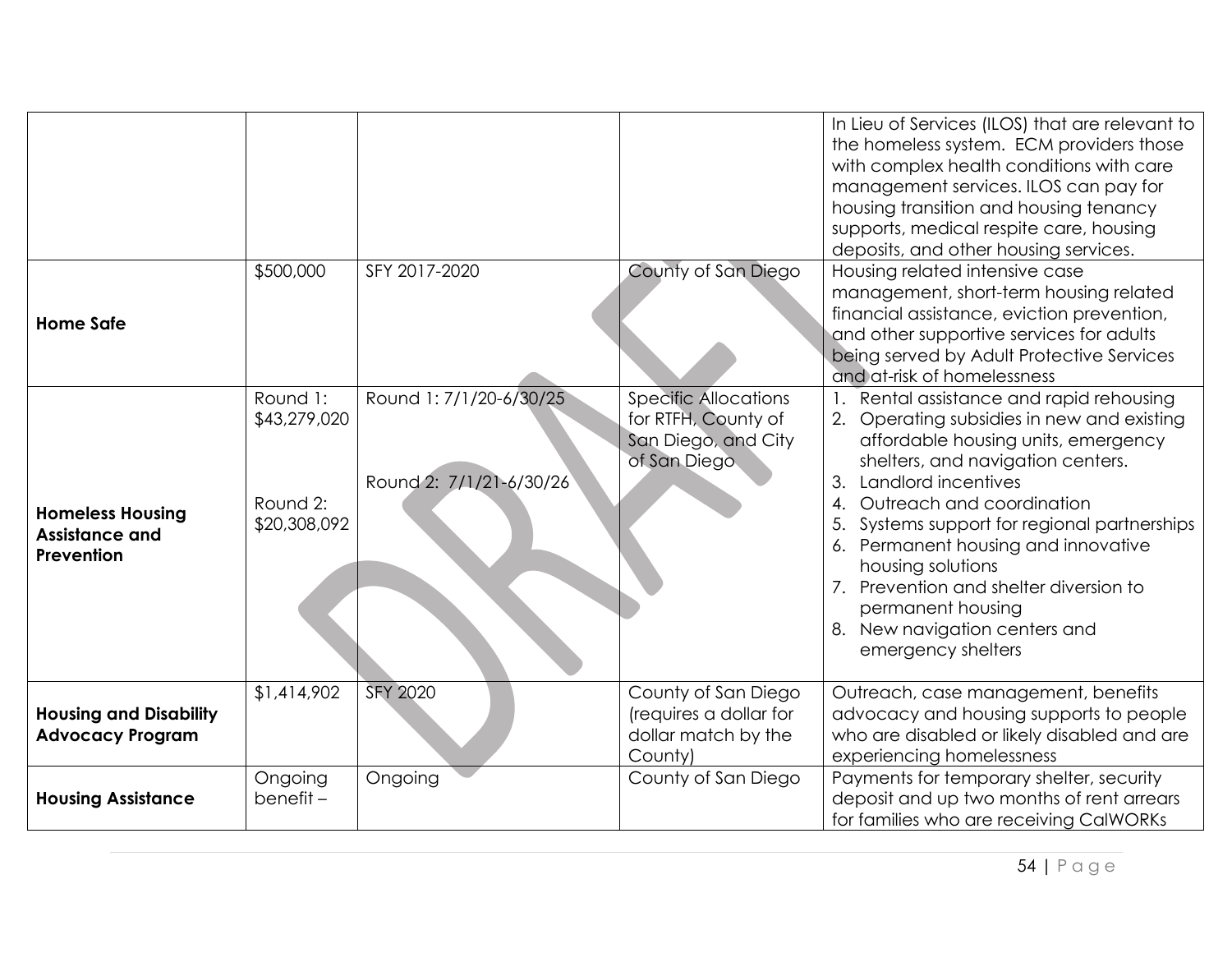|                                                     | no specific<br>allocation |                                                                                                                    |                                                                                                                                                                                                                                   |                                                                                                                                                                                                                                                                                                                                                                                                                                                                                                                                                                                                                                                               |
|-----------------------------------------------------|---------------------------|--------------------------------------------------------------------------------------------------------------------|-----------------------------------------------------------------------------------------------------------------------------------------------------------------------------------------------------------------------------------|---------------------------------------------------------------------------------------------------------------------------------------------------------------------------------------------------------------------------------------------------------------------------------------------------------------------------------------------------------------------------------------------------------------------------------------------------------------------------------------------------------------------------------------------------------------------------------------------------------------------------------------------------------------|
| <b>Housing Support</b><br>Program                   | \$4,771,875               | SFY 2020                                                                                                           | County of San Diego                                                                                                                                                                                                               | Rapid Rehousing and supportive services<br>for families who are receiving CalWORKs                                                                                                                                                                                                                                                                                                                                                                                                                                                                                                                                                                            |
| No Place Like Home                                  | \$80,700,000              | Through 2024                                                                                                       | County of San Diego                                                                                                                                                                                                               | Permanent Supportive Housing for people<br>who are experiencing or at-risk of<br>homelessness and who have a serious<br>mental illness                                                                                                                                                                                                                                                                                                                                                                                                                                                                                                                        |
| <b>Permanent Local</b><br><b>Housing Allocation</b> | \$77,040,816              | 2019-2024                                                                                                          | <b>Specific Allocations</b><br>for: County of San<br>Diego, and the Cities<br>of Carlsbad, Chula<br>Vista, El Cajon,<br>Encinitas, Escondido,<br>La Mesa, National<br>City, Oceanside, San<br>Diego, San Marcos,<br>Santee, Vista | 1. Predevelopment, development,<br>acquisition, rehabilitation, and preservation<br>of multifamily, residential live-work, rental<br>housing, including Accessory Dwelling Units<br>that is affordable to extremely low-, very<br>low-, low-, or moderate income<br>households, including necessary operating<br>subsidies<br>2. Rapid re-housing, rental assistance,<br>supportive/case management services<br>that allow people to obtain and retain<br>housing, operating and capital costs for<br>navigation centers and emergency<br>shelters, and the new construction,<br>rehabilitation, and preservation of<br>permanent<br>and transitional housing |
| <b>Project Homekey</b>                              | \$37,690,283              | Funds had to be spent by<br>June, 2021; Governor's<br>proposed budget includes<br>an additional \$50m<br>statewide | City of San Diego                                                                                                                                                                                                                 | Acquisition and rehabilitation of motels,<br>hotels, or hostels<br>Master leasing<br>Acquisition of other sites including<br>apartment or homes among others<br>Conversion of units from nonresidential<br>$\mathbf{A}$ .<br>to residential as a motel, hotel, or hostel                                                                                                                                                                                                                                                                                                                                                                                      |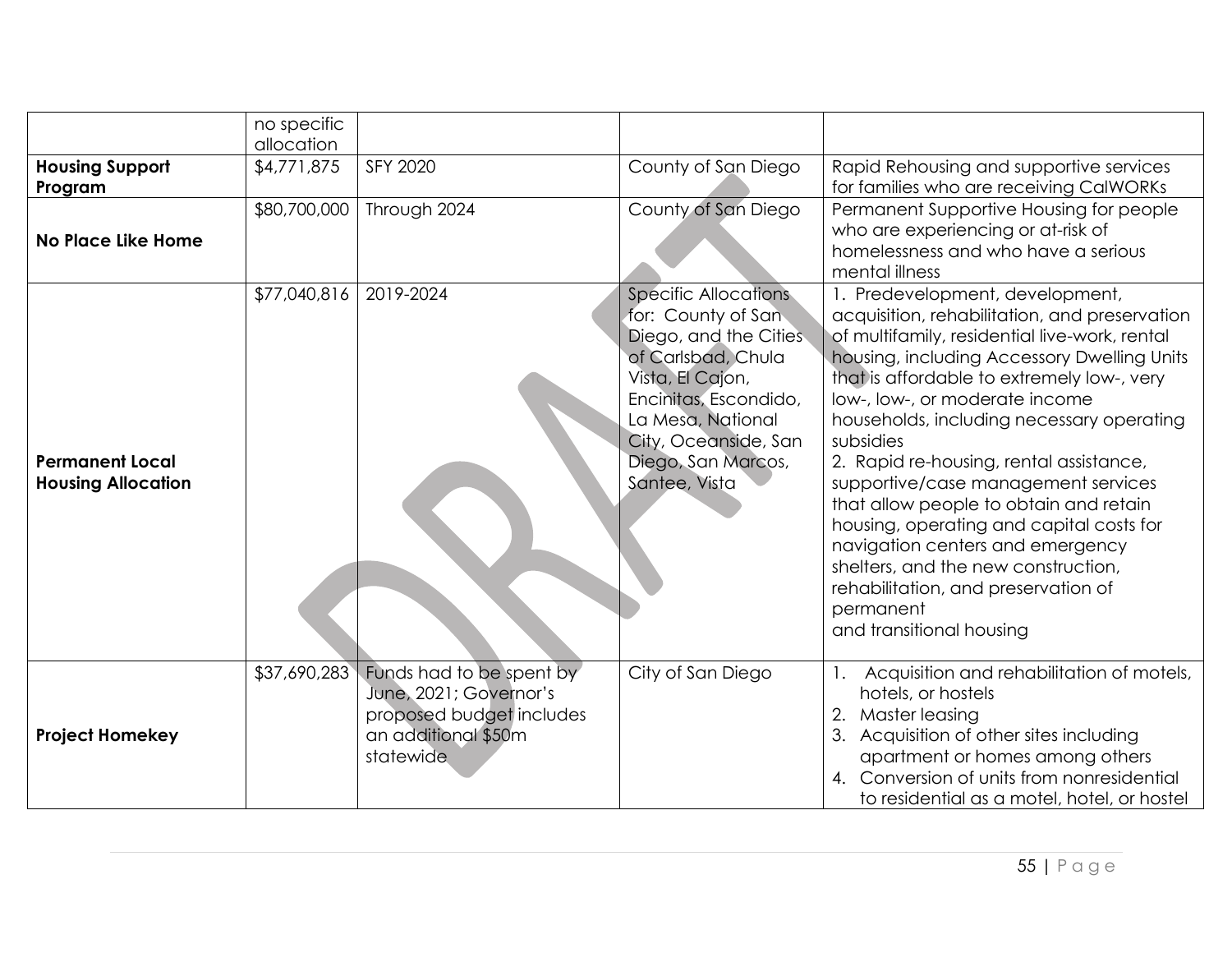|                                                                |                                                      |          |                                                                                 | 5. Relocation costs for individual being<br>displaced duet to rehabilitation of<br>existing units<br>6. Capitalized operating subsidies                                                                                                       |
|----------------------------------------------------------------|------------------------------------------------------|----------|---------------------------------------------------------------------------------|-----------------------------------------------------------------------------------------------------------------------------------------------------------------------------------------------------------------------------------------------|
| <b>Transitional Housing</b><br><b>Program for Foster Youth</b> | Ongoing<br>$b$ enefit –<br>no specific<br>allocation | Ongoing  | County of San Diego                                                             | Funding to support transitional housing for<br>youth between the ages of 18-24 who are<br>exiting the foster care system                                                                                                                      |
| <b>Whole Person Wellness</b>                                   | \$4,600,000                                          | SFY 2020 | County of San Diego<br>(requires a dollar for<br>dollar match by the<br>County) | Intensive care coordination and tenancy<br>supports for people who are high utilizers of<br>Medi-Cal are homeless, and who have<br>either a serious mental illness, substance<br>use disorder, and/or a chronic physical<br>health condition. |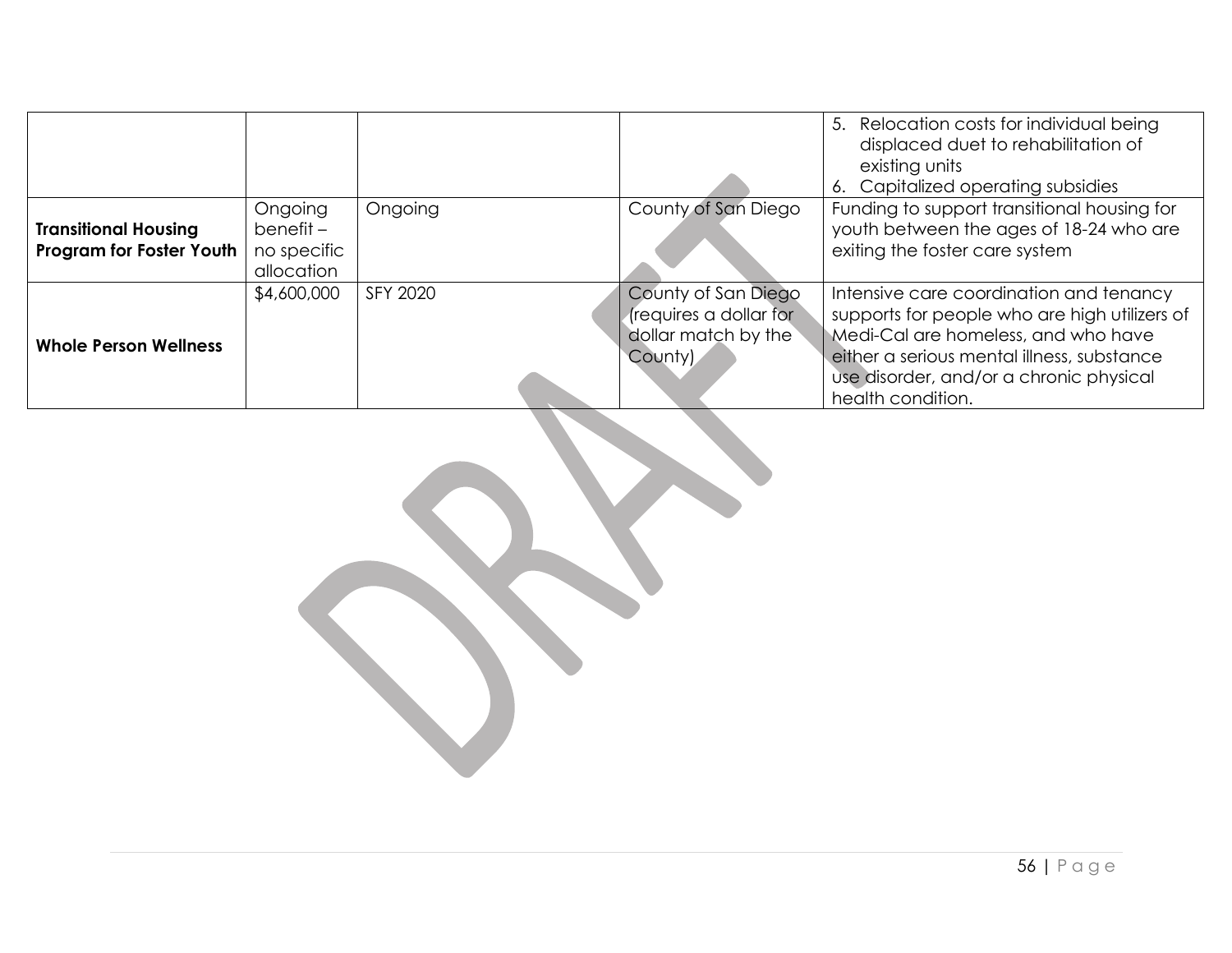# **Appendix D: Crisis Response System: System Infrastructure**

In addition to core homeless interventions, the homeless crisis response system also includes system infrastructure to support the network of housing and services.

*Policy and Planning:* One of the primary roles of the CoC is to set regional policies that support evidence-based practices for ending homelessness. A critical role of the CoC is to act as a regional planning body. This includes continuously reviewing and analyzing the homelessness system, conducting gaps analyses, engaging in rapid planning activities, and leading and coordinating targeted initiatives. The RTFH as the lead agency for the CoC has dedicated staff and can support the region with many policy and planning activities, inclusive of some of the core requirements for the CoC below.

**Point-In-Time Count:** The PIT Count is a HUD CoC mandated activity, and while it is not perfect science, it is still one of the primary methods for understanding the scope and need of the population in San Diego. San Diego has moved to using an "engaged count" method that focuses on engaging each person during the PIT rather than simply doing head counts, a methodology HUD is now promoting as a national best practice. While the PIT in San Diego is a key planning tool, it is also critical that we understand the PIT data in context with other data, specifically the HMIS.

**Housing Inventory Count:** The Housing Inventory Count (HIC) is another HUD CoC mandated activity. While the PIT count enumerates people, the HIC quantifies the number of housing interventions available within the homelessness crisis response system. The HIC includes all programs in the region not just those that receive federal or state funding. The HIC specifically counts the number of emergency shelter beds, transitional housing, rapid re-housing, and permanent supportive housing beds. The HIC also breaks down the beds by single adults, families, and special populations such as Veterans and youth.

**HUD CoC NOFA and Funding Coordination:** The CoC is responsible for annual application to HUD for federal CoC funds. The RTFH, as lead agency, is responsible for working with partners and submitting the application and monitoring funded projects. The CoC is also responsible for coordinating with other public sector partners for federal Emergency Solutions Grant (ESG) funds and other state funds for homeless assistance.

*Coordinated Entry System:* The Coordinated Entry System (CES) is a HUD mandated system structure that ensures all individuals and families at-risk of or experiencing homelessness have access to the homelessness crisis response system and can efficiently be connected to the most appropriate housing intervention based on need. This is done through a standardized assessment process, prioritization of people based on need, and referral to permanent housing programs. The CoC has adopted CES Policies and Procedures that outline core components, details, and specific processes for San Diego's CES. As the lead agency for the CoC, the RTFH is responsible for oversite and implementation of CES with community partners. It is critical that CES also ensures a racial equity lens in regard to assessment, prioritization, and referral.

#### *Technology Infrastructure:*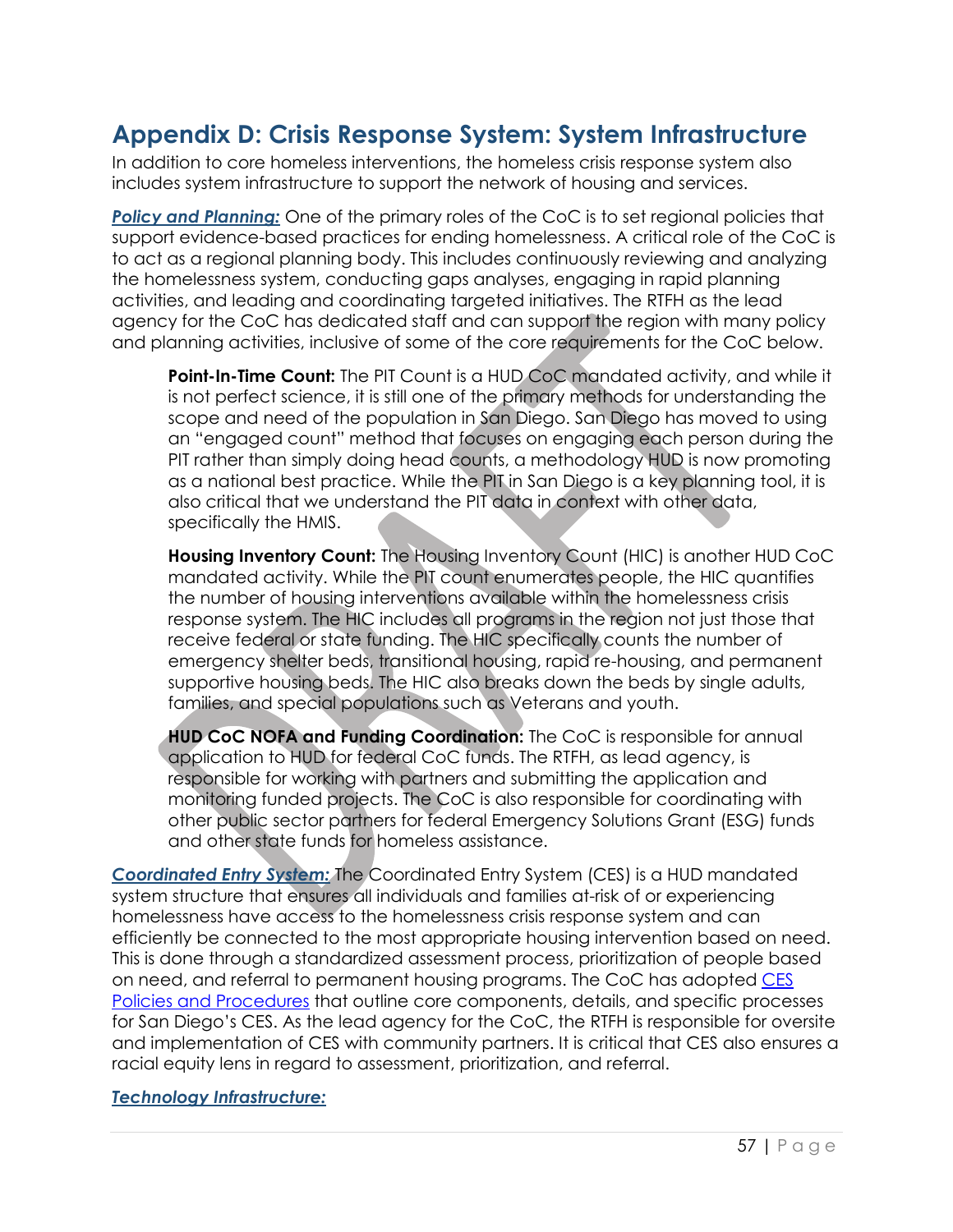**Homeless Management Information System:** HMIS is a local web-based information system the San Diego CoC uses to collect client-level data on the provision of housing and services to individuals and families through the homelessness crisis response system. RTFH serves as the CoC's HMIS Lead Agency and in this role, RTFH sets policy, performs executive functions and provides strategic direction and oversight for San Diego's HMIS. This includes oversight of technical design, implementation and operation of the HMIS, managing the day-to-day system operations, and providing training and technical support for all HMIS users. The HMIS can also be used for monitoring system and program performance and conducting ongoing evaluation. Understanding the critical role that data plays in San Diego's system, the RTFH recently switched HMIS vendors and worked with the community to do so in record time.

**Data Dashboards and Reporting:** The RTFH is responsible for supporting the CoC with public data dashboards that provide a high-level understanding of the population experiencing homelessness in San Diego and the performance of the both the system and individual projects using HMIS. Within HMIS, the CoC is also able to utilize HUD reports such as the Longitudinal System Analysis (LSA) and tools such as Stella, which helps visualize system performance data.

**Community Information Exchange:** The Community Information Exchange (CIE), administered by 211 San Diego, is a collaborative ecosystem, trusted partner network, and technology platform that integrates data from disparate databases for enhanced care coordination across sectors. The CIE connects data from health, housing, workforce, food, and other social determinant of health sectors to create a single person-centered record for care planning and facilitating a multidisciplinary approach to services. 211 San Diego serves as the backbone for the CIE and coordinates over 100 organizational partners across San Diego, including the RTFH who works with 211 to share data on persons who have opted in to sharing their information within the HMIS. The HMIS and CIE integration serves as an innovative model communities across the country are working to replicate. About a quarter of the participating CIE partners are homeless services providers.

**ConnectWellSD:** The County of San Diego operates ConnectWellSD, a data system that connects various County data systems including Behavioral Health Services, Eligibility, Child Welfare Services, and Aging and Independence Services, among others for the purposes of delivering person-centered care coordination. It is used by County staff and County contractors many whom are providing homeless services.

*Standards, Learning Collaborative, and Training:* The CoC sets standards for the provision of homeless services. The CoC Community Standards outlines minimum expectations for providing quality housing and services and are based on proven best practices. The CoC also supports the system with adhering to and practicing the standards. In the last few years the RTFH has taken a lead role with creating focused learning collaboratives and contracting with national experts to provide training in diversion, street outreach, and rapid re-housing.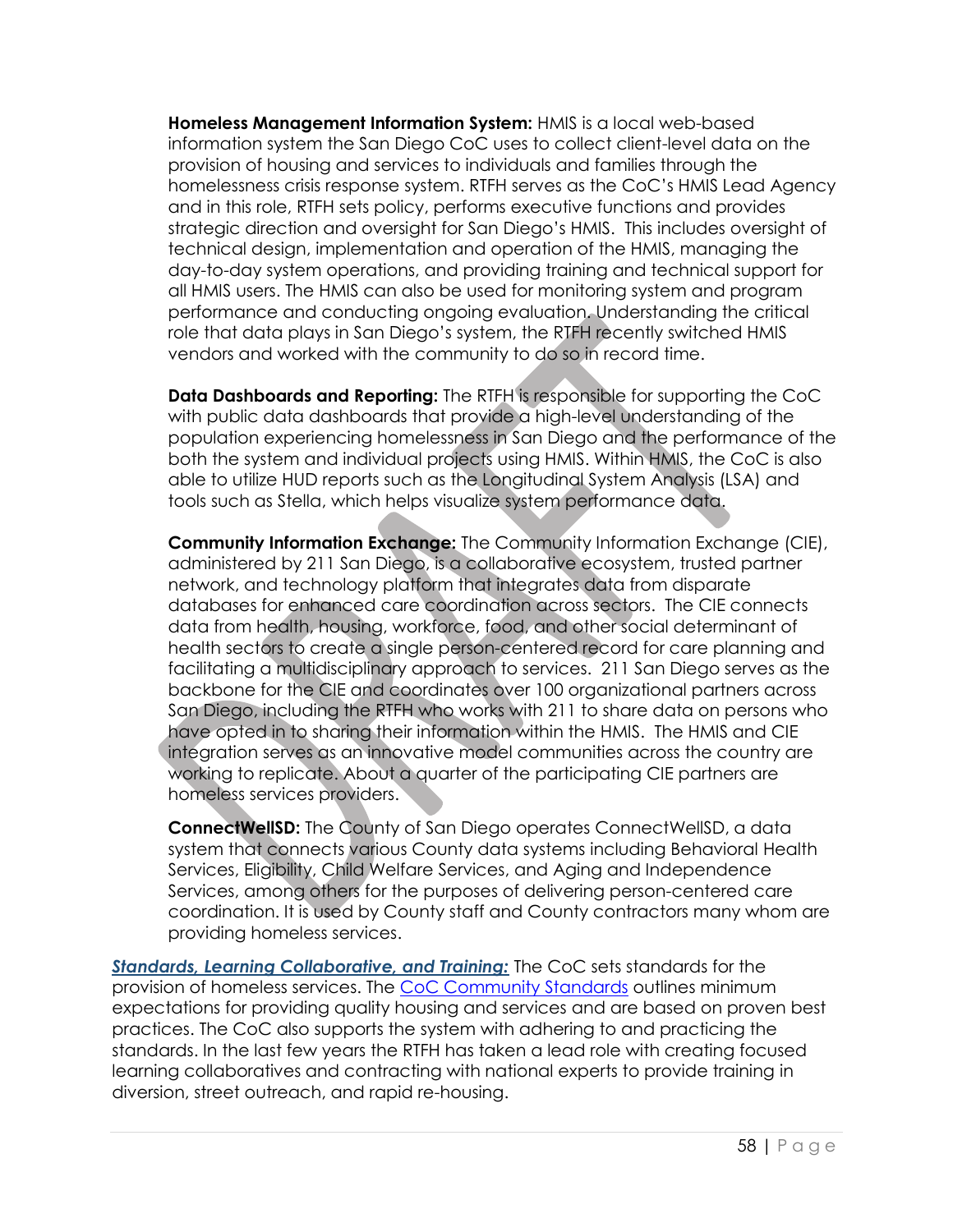# **Appendix E: Crisis Response System: Innovative Housing Strategies**

While the homeless crisis response system includes core components, orientations, and infrastructure, there are additional innovative system strategies that enhance the effectiveness of the core interventions.

*Coordinated Homelessness Prevention System:* Using HEAP funds the RTFH contracted with the Salvation Army, 211 San Diego, and six other organizations to operate a coordinated homelessness prevention pilot. The model included using 2-1-1 as a central intake and referral for homelessness prevention services with all providers agreeing to use a single tool for assessment and coordinating together to provide regional services.

*Diversion:* The RTFH has contracted with national consultant/expert Ed Boyte to provide training and promote a culture of diversion in San Diego. Diversion is a set of practices that can be used across interventions such as street outreach, shelter, and other housing programs that focuses on identifying safe housing options immediately building on each person's strengths and networks, as opposed to entering shelter or staying unsheltered. The focused Diversion work has been happening in San Diego for the past several years.

*Regional Flexible Housing Pool:* In 2020 the RTFH launched the Flexible Housing Pool (FHP) with the purpose of engaging community-based landlords, securing units in the private rental market, having flexible funding to pay for housing related expenses, and provide housing tenancy supports. RTFH contracted with Brilliant Corners, a nationally known non-profit that operates similar models in other major markets including Los Angeles. The FHP operates regionally throughout San Diego County.

Currently the FHP is partnering with the VA's HUD VASH program in the City, County, and Oceanside, youth providers operating rapid re-housing programs through YHDP, and the County's Local Rent Subsidy Program in the County Public Housing Authority (PHA) jurisdiction. In addition to the RTFH, the County of San Diego, and Funders Together to End Homelessness San Diego is contributing to the model.

*Shared Housing:* Shared housing is simply defined as two or more people choosing to live together and share housing costs. In San Diego, an estimated 40% of the adult general population live with roommates. RTFH is coordinating efforts to create a shared housing system in San Diego and to promote a culture of using shared housing – specifically building a culture across homeless services providers to implement shared housing models within their various programs such as rapid re-housing. RTFH hosted a shared housing forum in the Fall of 2020, developed a Shared Housing White Paper that provides an overview of core components, created two system tools – engaging clients and engaging landlords, and funded San Diego's participation in a national learning collaborative that provided training to over 40 staff across 18 organizations.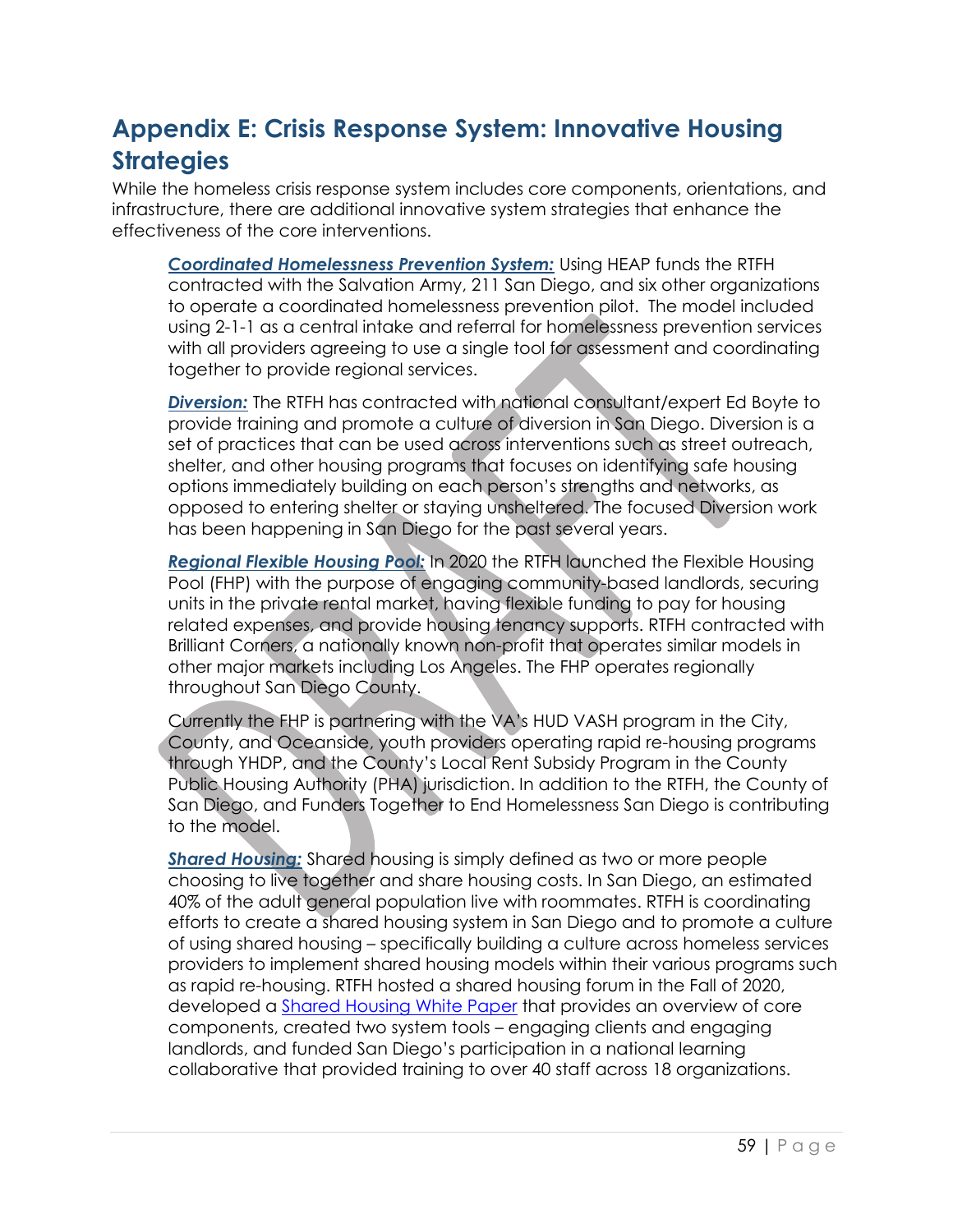*Shallow Subsidies:* Shallow subsidies are an emerging permanent housing intervention that provide just enough rental assistance to cover the gap amount between someone's monthly income and their rent. For example, a shallow subsidy might cover the \$300-\$500 each month that allows for a senior to remain housed month over month. Currently SDHC and the VA's Supportive Services for Veteran Families (SSVF) have shallow subsidy programs.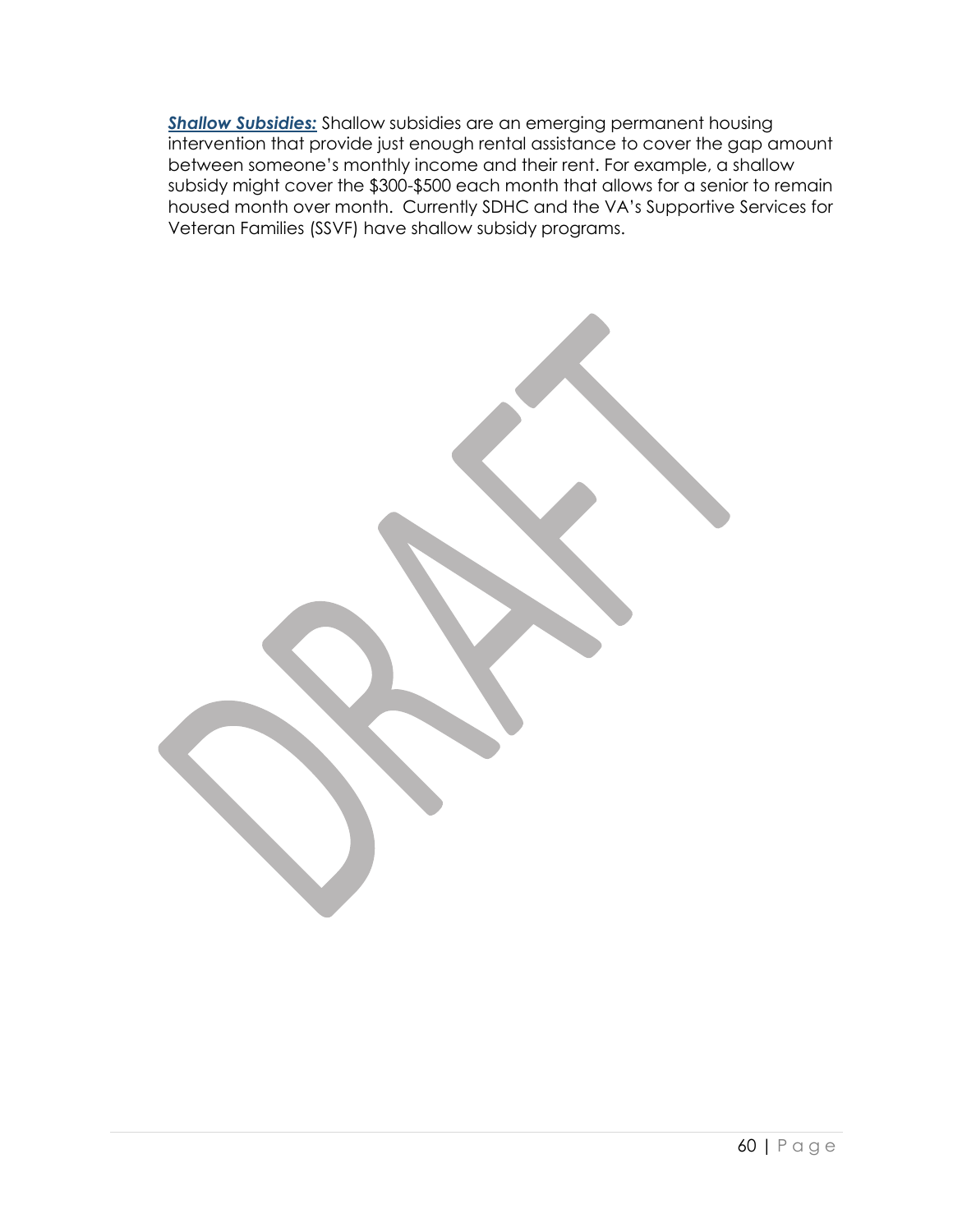# **Appendix F: Regional Needs: Sub-Populations**

The following describes the current needs and system responses for certain subpopulations in San Diego. These populations include Veterans, youth, unsheltered persons, older adults, and families.

## **Veterans\_\_\_\_\_\_\_\_\_\_\_\_\_\_\_\_\_\_\_\_\_\_\_\_\_\_\_\_\_\_\_\_\_\_\_\_\_\_\_\_\_\_\_\_\_\_\_\_\_\_\_\_\_\_\_\_\_\_\_\_\_\_\_**

San Diego has consistently ranked as one of the communities with the largest numbers of Veterans experiencing homelessness. In the 2020 PIT count there were 940 Veterans experiencing homelessness in San Diego, only second to Los Angeles nation-wide



**Figure 5. Veteran Unsheltered and Sheltered Point-In-Time Count Trends**

#### *Note: In 2021 the CoC did not conduct an unsheltered PIT Count due to COVID-19. The 2021 PIT Count only included the sheltered count.*

Veteran homelessness has steadily decreased over the last several years as a result of increased focus on the issue, local initiatives, and increased funding from the VA, particularly in housing first interventions including the HUD VASH and SSVF programs.

## **What's in Place to Address Veteran Homelessness?**

*Committed leadership at the VA San Diego Healthcare System:* Local VA staff are members of the CoC Advisory Board and co-chair the CoC Veterans Consortium Committee and committed to the goal of ending Veteran homelessness. VA staff are very active in the regions Built for Zero initiative.

*City of San Diego Goal to End Veteran Homelessness:* The City of San Diego has committed to a goal of ending Veteran homelessness within three years (estimated end date of March 2024).

*HUD VASH Program:* Three PHA's administer the HUD VASH program in the region in partnership with the VA: San Diego Housing Commission, County of San Diego, and the City of Oceanside. As a region, utilization of the VASH program has improved and is higher than several large PHAs across the state. Targeted efforts to maximize voucher utilization are underway.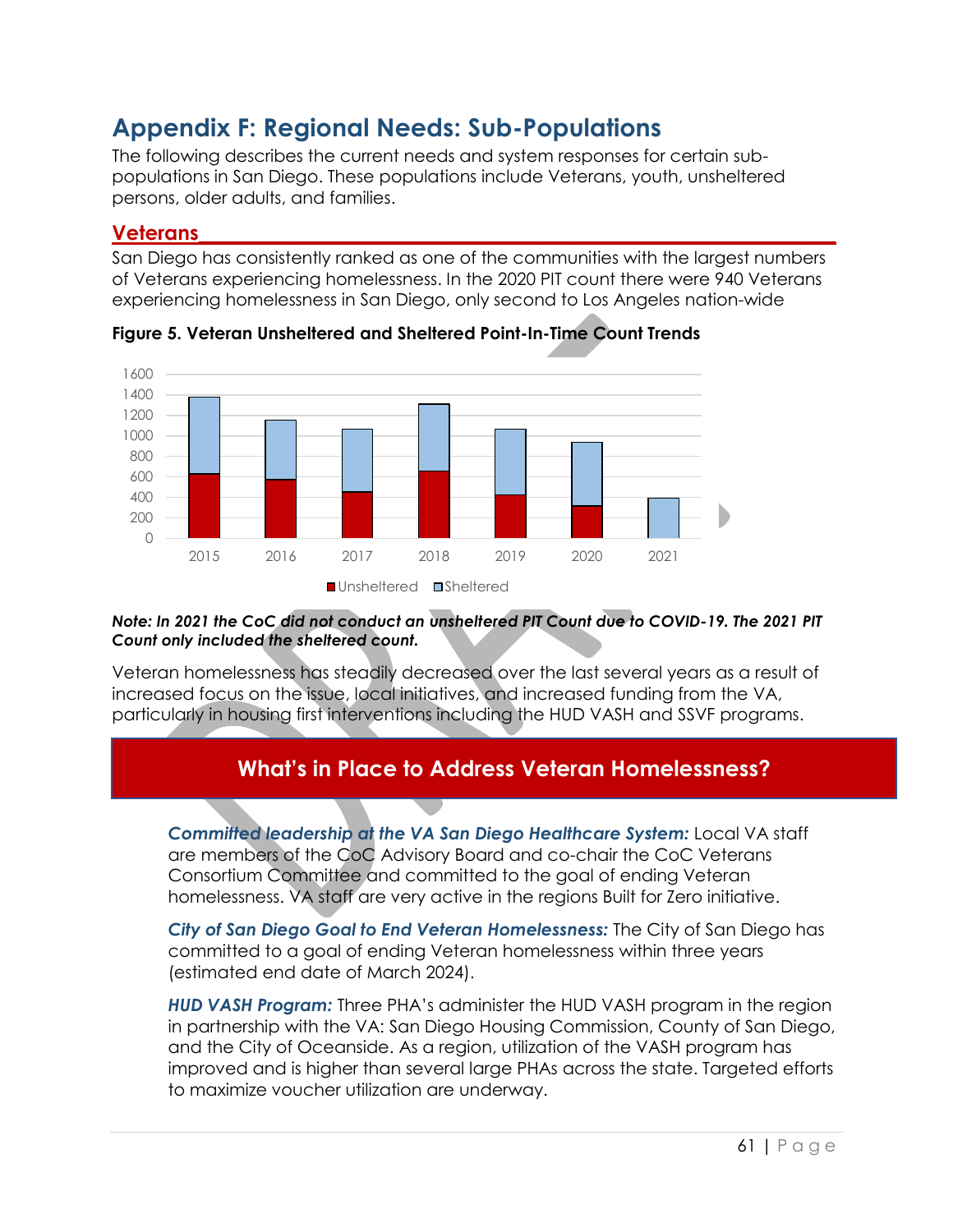*Stand Down:* North County Standdown

*Network of SSVF and Grant and Per Diem Partners:* There are three main providers that operate the SSVF programs locally: Veterans Community Services, Veterans Village of San Diego, and People Assisting the Homeless (PATH). SSVF is VA funded rapid re-housing and homelessness prevention for eligible Veterans. San Diego is also one of 13 communities currently implementing a shallow subsidy pilot within the SSVF program that allows for use of shallow subsidies to help with housing stability as a taper off of the rapid re-housing rental assistance. San Diego also has a diverse array of VA Grant and Per Diem (GPD) and VA Contracted Residential (CRS) programs. This includes beds for low-demand shelter, recuperative care, bridge housing, clinical substance use treatment, and service-intensive transitional housing

*Built For Zero Initiative:* To help realize the City of San Diego goal, RTFH engaged Community Solutions to participate in the national Built For Zero (BFZ) initiative, a proven process to help communities reach functional-zero for targeted subpopulations. The local initiative includes leadership from the VA San Diego Healthcare System, Veteran homeless services providers, local government agencies, and dedicated staff at Community Solutions and RTFH supported through grant funding from Kaiser Permanente. The goal is to expand the BFZ initiative region-wide.

## Youth and Young Adults

Addressing homelessness among youth and young adults is a priority in San Diego County. Strategies are outlined in the regional Coordinated Community Plan to End Youth Homelessness (CCP). While PIT counts have indicated reductions in the number of youth experiencing homelessness (including unaccompanied minors and youth up to age 24) over the last several years, youth service providers approach these numbers with skepticism. Young people are generally less visible and harder to count, move in and out of homelessness and precariously housed situations such as "couch surfing," and often times blend in with their non-homeless peers.





*Note: In 2021 the CoC did not conduct an unsheltered PIT Count due to COVID-19. The 2021 PIT Count only included the sheltered count.*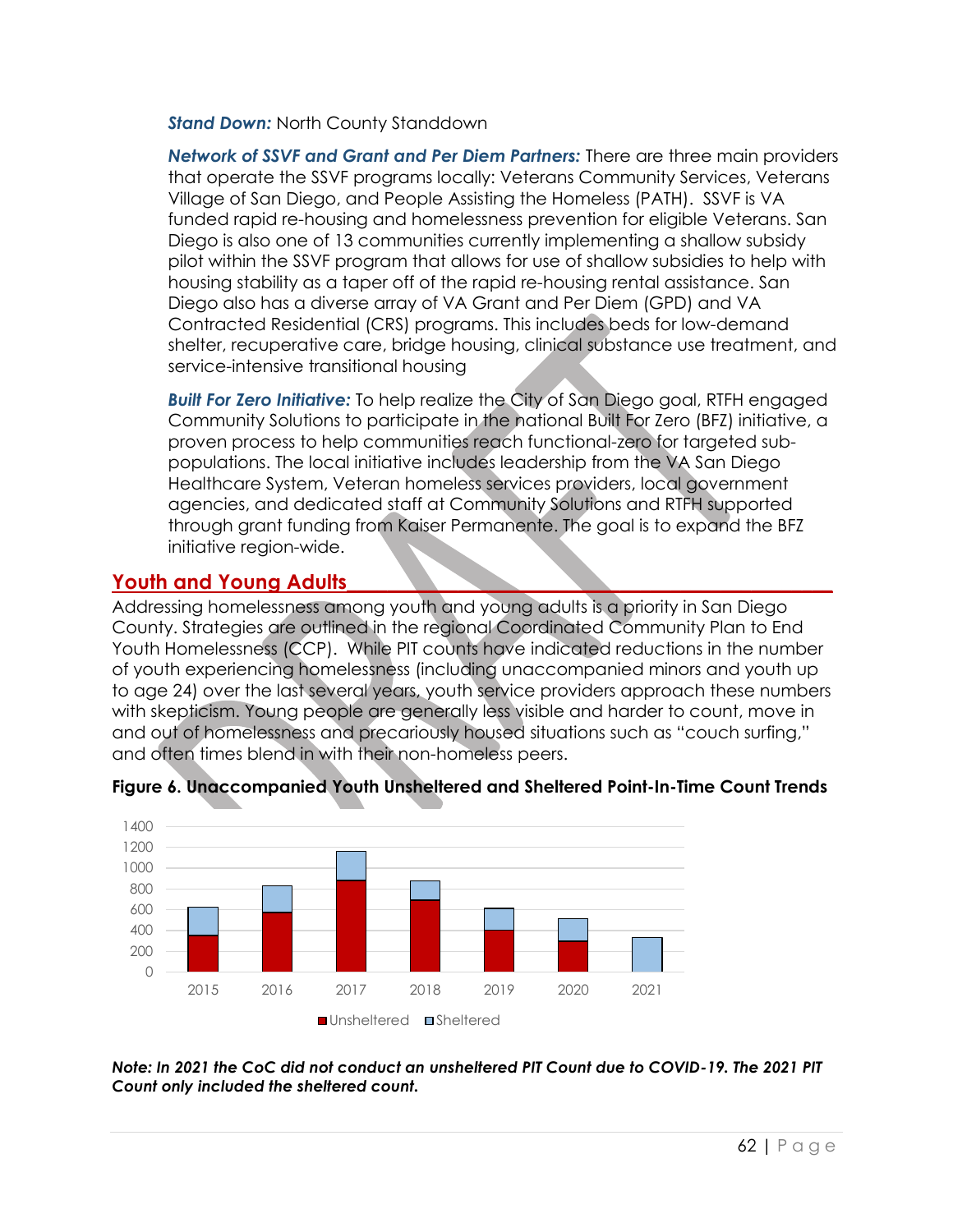## **What's in Place to Address Youth Homelessness?**

*Coordinated Community Plan:* In 2019 regional partners convened to create the CCP to end to youth homelessness by 2024. The CCP includes goals and strategies to accomplish the vision. The City of San Diego Action Plan included a goal to end youth homelessness in alignment with the CCP.

*Youth Homelessness Demonstration Program:* San Diego was awarded the largest YHDP grant in the nation in 2018, with the RTFH serving as the grant recipient. YHDP enabled the community to build a youth-driven ecosystem of care utilizing new housing models and scaling existing interventions. The YHDP grant ends in November 2021, but on-going funding will be included in the CoC annual renewal allocation.

*San Diego Youth Homelessness Consortium*: The San Diego Youth Homelessness Consortium is a collaborative network of providers, young people, and stakeholders committed to preventing and ending youth homelessness in San Diego County by creating a multi-disciplinary, community-wide system to serve youth ages 24 and under.

*Youth Focused Organizations:* San Diego has many homeless services providers dedicated to serving young people such as Homestart, North County Lifeline, San Diego Youth Services, SBCS, Urban Street Angels, and the YMCA.

*Youth Set-Aside in State Funding:* The State of California has required a minimum set-aside for youth of state funding sources such as the Homeless Emergency Aid Program and its successor the Homeless Housing Assistance and Prevention (HHAP). These funds have helped launch local youth models such as the County of San Diego's Housing Our Youth (HOY) program.

*Built For Zero Initiative:* Similar to the Veteran iniative, the region is using the BFZ model to measure an end to youth homelessness as identified in the CCP.

#### **Individuals Experiencing Unsheltered Homelessness\_\_\_\_\_\_\_\_\_\_\_\_\_\_\_\_\_\_\_\_\_\_**

San Diego and many other California CoCs, have consistently ranked near the top in the number of people experiencing unsheltered homelessness in the country. In January 2020, pre-pandemic, there were a minimum of 3,673 people living outside – on the streets, and in canyons, encampments, and vehicles - in San Diego County on a single night. Living unsheltered exacerbates health concerns, is extremely traumatic and dangerous, and is a top concern for the general public. Many people living unsheltered have significant physical and/or behavioral health conditions and are considered chronically homeless – having lengthy and/or repeated episodes of homelessness and a disabling condition.

#### **Figure 7. Single Adults Experiencing Unsheltered Homelessness Point-In-Time Count Trends**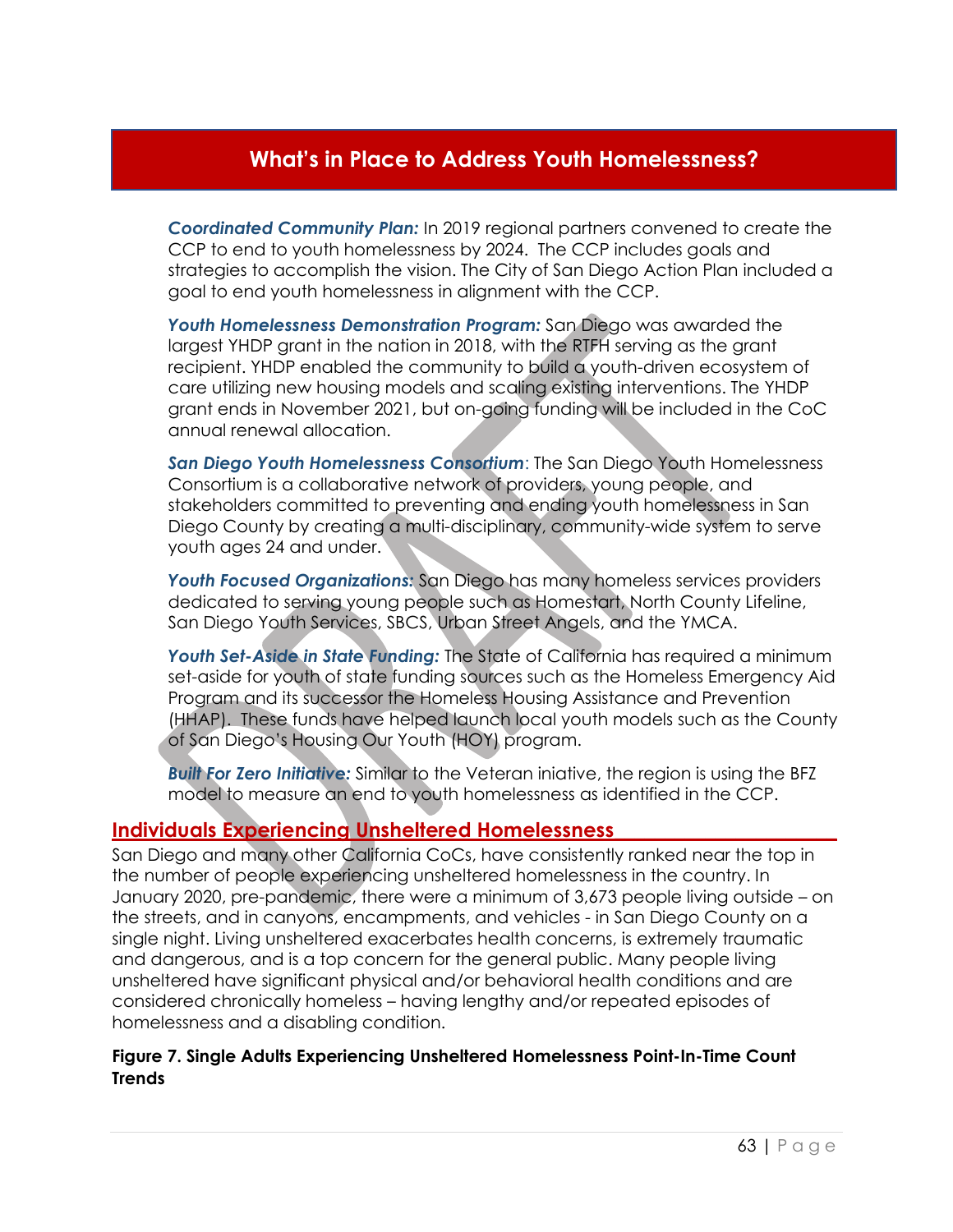

*Note: In 2021 the CoC did not conduct an unsheltered PIT Count due to COVID-19. The 2021 PIT Count only included the sheltered count.* 

## **What's in Place to Address Unsheltered Homelessness?**

*City of San Diego Goal to Reduce Unsheltered Homelessness:* The City of San Diego committed to a goal of reducing unsheltered homelessness by 50% in three years. This has led to increased funding for street outreach and enhanced outreach coordination infrastructure within the City.

*Sub-Regional Focuses:* All sub-regional efforts include strategies to address unsheltered homelessness. Many cities in the County have developed partnerships and dedicated resources for implementing city-focused outreach responses.

*CoC Policy Guidelines on Unsheltered Homelessness:* In January 2020 the CoC Advisory Board adopted a set of Policy Guidelines for Regional Response for Addressing Unsheltered Homelessness and Encampments Throughout San Diego County that outline policy expectations to meet the needs of people experiencing unsheltered homelessness based on national best practices. The policy includes ending activities that criminalize homelessness, promoting the use of non-law enforcement personnel to engage people on the street, and taking a clearance with support framework for encampments that requires coordination across all partners for successful resolution. The RTFH developed the policy in consultation with community partners and HUD technical assistance staff.

*Street Outreach Standards:* Building on the unsheltered policy, the RTFH contracted with OrgCode to implement best-practices for the provision of street outreach services and re-orient San Diego's outreach efforts.In the Fall of 2020 the CoC Advisory Board adopted an enhanced set of Street Outreach Standards for the CoC that outline service expectations for street outreach workers across the region. The standards focus on ensuring a housing focused, trauma-informed, relationship-based engagement. Many public funders, including the City and County of San Diego, include the standards in their contract requirements for providing street outreach services.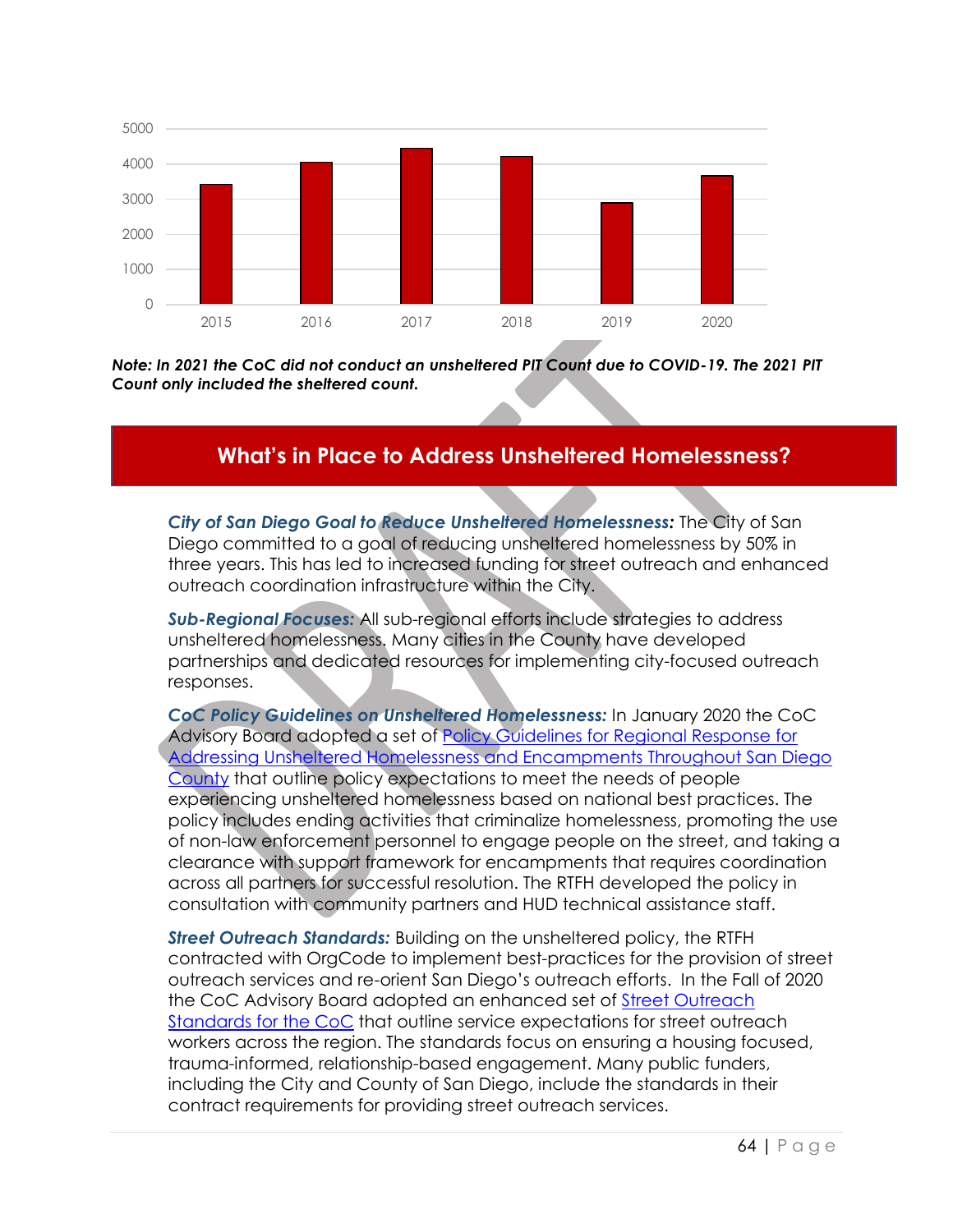*Coordinated Street Outreach:* Organizations providing and funding outreach are coordinating more than ever before. In the City of San Diego, the City funded a position dedicated to outreach coordination, staff and administered by SDHC, and funds PATH to provide housing-focused, neighborhood-based outreach teams and rapid response. Additionally, the RTFH has a position dedicated to outreach coordination, and the need for coordination is called out in the street outreach standards at sub-regional levels.

*Changing Role of Law Enforcement in Street Outreach Services:* Street outreach services led by trained service providers have expanded significantly across the region. The City of San Diego has increased street outreach and the County is investing new resources to expand its current commitment. While law enforcement remains a critical partner, the goal is for provider staff to take the lead on engagement with law enforcement supporting as necessary.

*Physical/Behavioral Health Partnerships:* Addressing the physical and behavioral health needs of those living unsheltered is critical. Programs and partnerships have been developing with FQHC's and behavioral health partners. Some programs such as Street Medicine or Street Health provide basic health services as well as innovative strategies such as street-based Medication Assisted Treatment (MAT) for opioid use.

*Homeless Management Information System Innovations:* RTFH and community partners are currently piloting new GIS technology within the HMIS to map where street outreach interactions are occurring and the location of homeless encampments. This new technology will allow the community to better plan, coordinate, and track street outreach efforts.

## **Seniors and Older Adults\_\_\_\_\_\_\_\_\_\_\_\_\_\_\_\_\_\_\_\_\_\_\_\_\_\_\_\_\_\_\_\_\_\_\_\_\_\_\_\_\_\_\_\_\_\_\_\_**

 $\overline{a}$ 

Nationally, the homeless population is aging and there is significant concern that the cost to serve them will increase exponentially in the coming years.<sup>11</sup> The needs of older adults drew more attention during the pandemic as age was correlated with an increased risk of illness and death from COVID-19. In 2020, over a quarter of the persons served in homeless programs including street outreach, day shelters, and temporary housing programs were age 55 and above. Additionally, the 2020 PIT Count identified that 27% of the unsheltered population were 55 and up and of those, 43% reported being homeless for the first time.

#### **Figure 8. Age Percentages of those Served in in Non-Permanent Housing Projects in 2020<sup>12</sup>**

<sup>11</sup> Culhane et al (2019) The Emerging Crisis of Aged Homelessness: Could Housing Solutions Be Funded by Avoidance of Excess Shelter, Hospital, and Nursing Home Costs?

<sup>&</sup>lt;sup>12</sup> This includes persons served in street outreach, day shelters, emergency shelter, transitional housing, and safe havens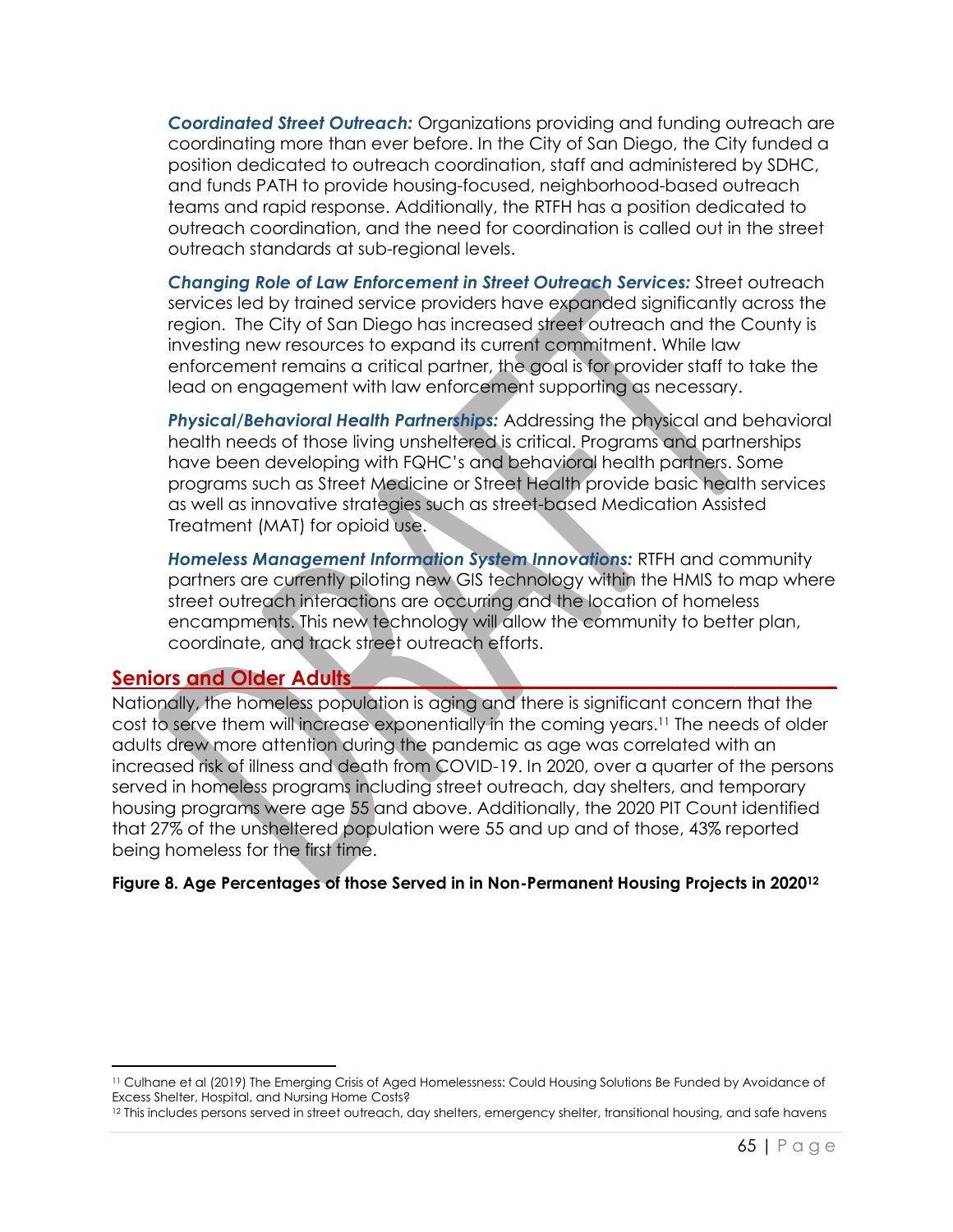

#### **What's in Place to Address Older Adult Homelessness?**

*Serving Seniors Homelessness and Housing Initiative:* Serving Seniors launched a progressive effort to reduce senior homelessness in San Diego. The first phase of the initiative is a comprehensive needs assessment. The needs assessment will help inform the design a homeless system focused on the needs of older adults.

*CoC Ad Hoc Committee on Aging Homelessness:* The CoC established an Ad Hoc Committee devoted to addressing homelessness among older adults.

*County of San Diego Age Well Action Plan:* In 2018 the County Board of Supervisors adopted the Age Well Action Plan that outlines actions to create an age-friendly community. Housing is identified as a key theme with the following strategies:

- 1. Implement zoning ordinances and design requirements that create accessible, mixed-use villages with a variety of housing types and services.
- 2. Implement policies and programs to prevent and overcome homelessness.
- 3. Institutionalize a coordinated approach to creating and financing affordable housing stock.
- 4. Develop comprehensive supports associated with housing for successfully aging in community.

*Dedicated Affordable/Supportive Housing for Seniors:* There are various affordable and supportive housing projects dedicated to an older adult lowincome/homeless population. Properties include North Park Seniors by Community Housing Works, Talmadge Gateway by Wakeland Housing and Development Corporation, and Potiker Senior Residence by Serving Seniors, and others.

*Network of Critical Partners:* A solid network of organizations including Serving Seniors, Elder Help, Program of All Inclusive Care for the Elderly (PACE), the County of San Diego Aging and Independence Services, and various health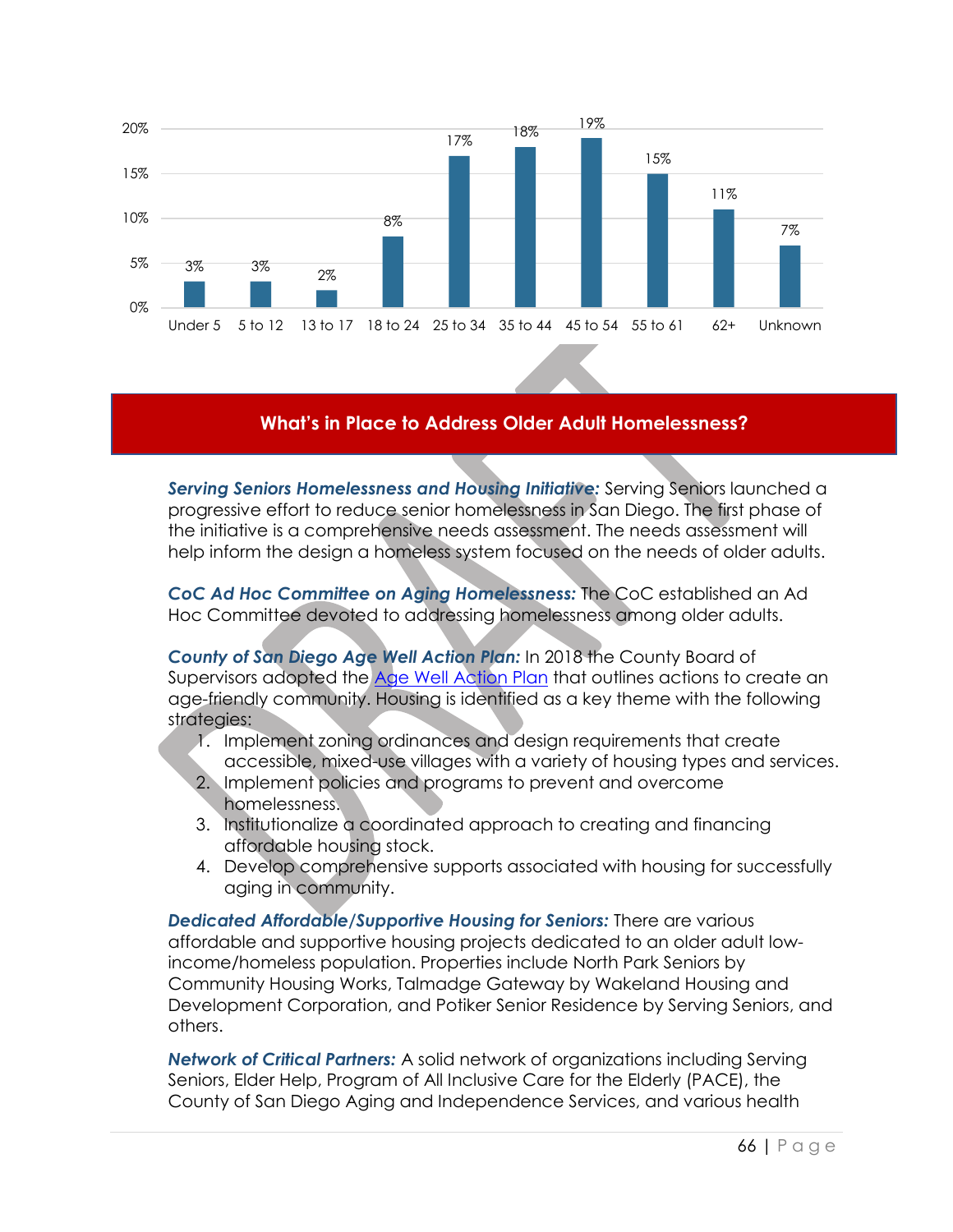centers, nursing homes, and other care facilities provide services to low-income seniors and those experiencing homelessness.

*Medical Respite Care:* Medical Respite Care or Recuperative Care provides short-term shelter with medical services for individuals experiencing homelessness who no longer need an acute hospital setting, but still need a safe and supportive environment to heal. San Diego has various respite care programs such as Interfaith Community Services model in North County. While these programs are not specifically targeted to seniors, it is a needed service for older adults facing homelessness given their complex health needs.

## **Families\_\_\_\_\_\_\_\_\_\_\_\_\_\_\_\_\_\_\_\_\_\_\_\_\_\_\_\_\_\_\_\_\_\_\_\_\_\_\_\_\_\_\_\_\_\_\_\_\_\_\_\_\_\_\_\_\_\_\_\_\_\_\_\_**

Though the number of families experiencing homelessness counted in the PIT count has decreased over the last several years, the numbers are still too high. And like youth, families can be difficult to count because homeless families are less likely than single adults to stay in unsheltered locations because they fear their children will be removed from their custody. In San Diego, the number of families living unsheltered counted in the 2020 PIT count was very small –15 families with many of those living in vehicles. Governor Newsome recently proposed state funding that seeks to end family homelessness in five years. San Diego needs to prioritize homeless families and utilize the state funds to drive an end to family homelessness locally.



**Figure 9. Families Unsheltered and Sheltered Point-In-Time Count Trends**

*Note: In 2021 the CoC did not conduct an unsheltered PIT Count due to COVID-19. The 2021 PIT Count only included the sheltered count.* 

## **What's in Place to Address Family Homelessness?**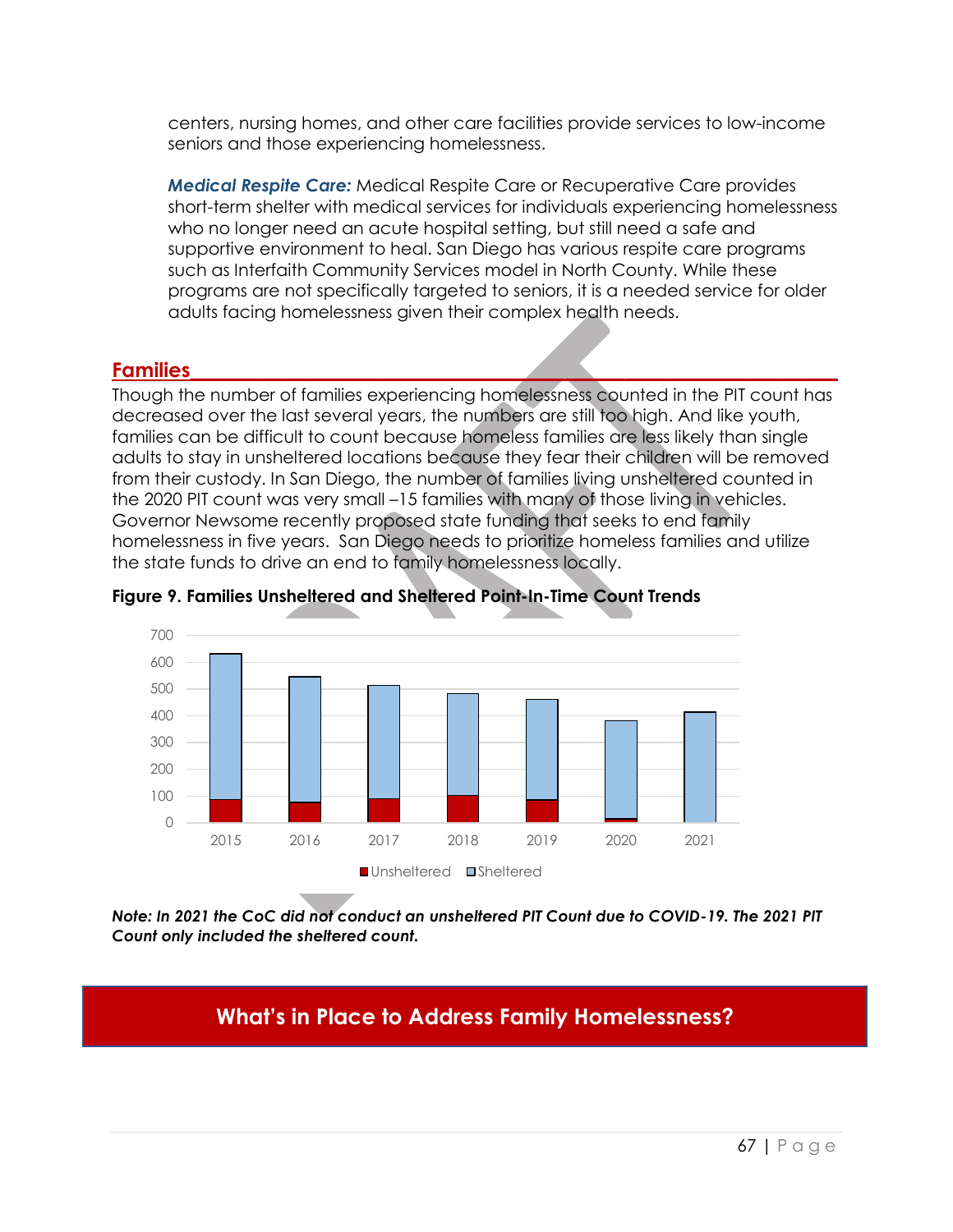*Dedicated Shelter Beds for Families:* San Diego has dedicated shelter beds for homeless families throughout the region. These include beds operated by Alpha Project, Father Joe's Villages, the San Diego Rescue Mission, SBCS, Operation HOPE, and various non-congregate hotel shelter programs throughout the region funded by the County of San Diego.

*Safe Parking Programs:* There are a few safe parking programs that operate throughout the region that provide safe places for households living in cars to park overnight and connect with services and other resources. Many of these households are families. Organizations such as Jewish Family Services and Dreams For Change operate robust models.

*Domestic Violence Network:* San Diego has a strong network of domestic violence partners and victim service agencies. Organizations such as SBCS, YMCA, Community Resource Center, and others provide shelter and services to families fleeing domestic violence. This includes shelter, rapid re-housing programs, and other services such as legal services and relocation assistance.

*HUD CoC Domestic Violence Coordinated Entry System Grant:* In 2018, the CoC was awarded a Domestic Violence Bonus Project grant in the CoC NOFA for CES. The RTFH as the CoC lead agency is responsible for administering this award.

*Rapid Re-Housing:* Rapid re-housing is a primary intervention for families. San Diego has a strong network of organizations proving families with rapid rehousing assistance including Father Joe's Villages, Alpha Project, SDHC, Salvation Army, and the largest is the Public Consulting Group that serves families enrolled in CalWorks programs.

*County of San Diego:* The County of San Diego's Health and Human Services Agency provides a variety of assistance to homeless families including benefits, employment assistance, rapid re-housing through CalWORKs, and various services through the Department of Child Welfare Services.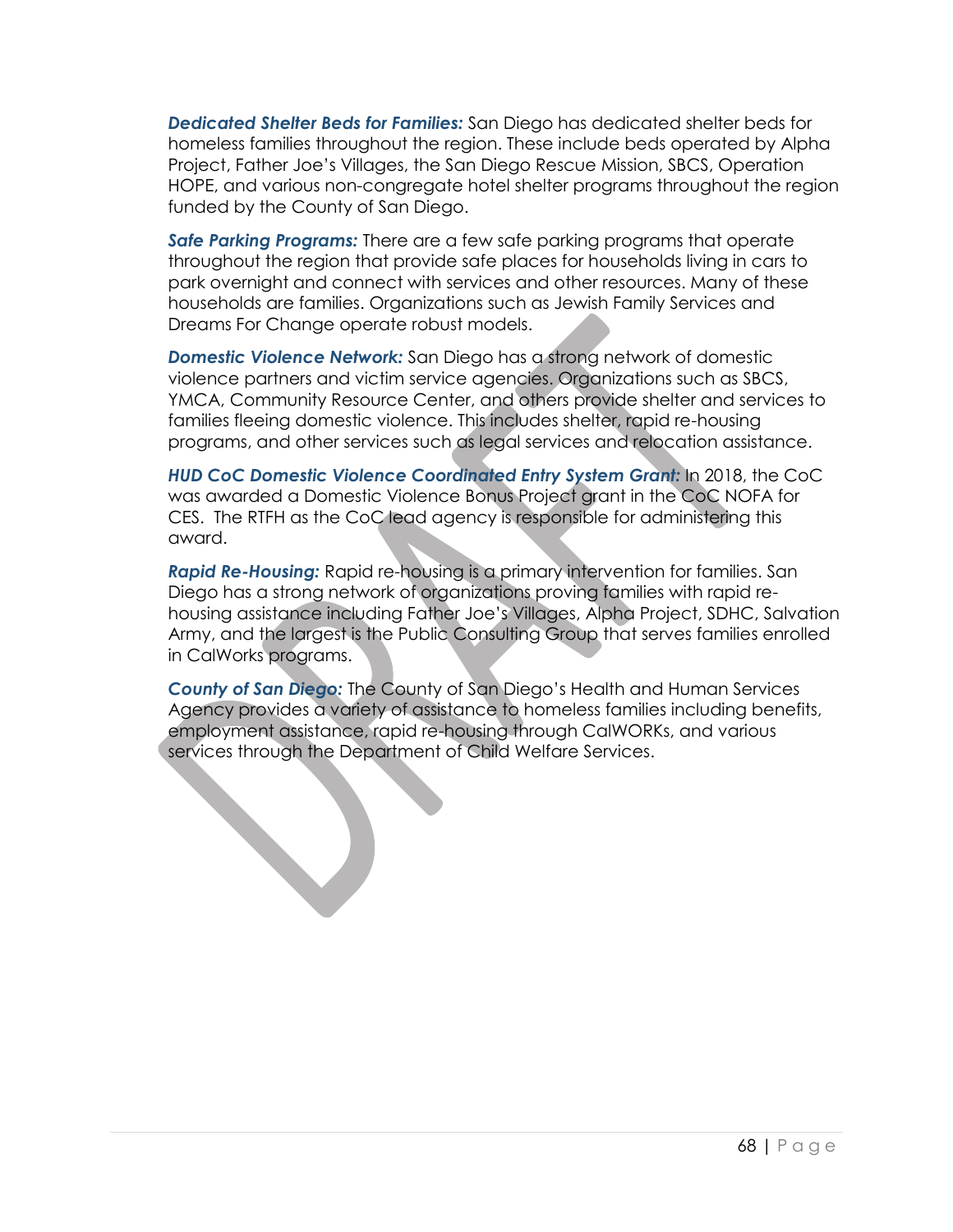# **Appendix G: Regional Needs: Addressing Racial Disparities**

Significant racial disparities exist in San Diego's homeless population, especially among Black people. It is estimated that 5.5% of the San Diego's general population is Black compared to 21% of those living unsheltered, and 30% of those in shelter. Initial data shows that Black San Diegans are prioritized for interventions such as rapid re-housing at higher rates and permanent supportive housing at lower rates compared to other races.<sup>13</sup> Additionally, during the CES process, Black people spend on average more days finding a unit in the community to lease than white people, and once in permanent housing, return to homelessness within two years at slightly higher rates.



#### **Figure 10. Racial Demographics of San Diego General and Homeless Populations**

#### *Taking Action*

 $\overline{\phantom{a}}$ 

In July 2020 the CoC board established the Ad Hoc Committee on Addressing Homelessness Among Black San Diegans. The purpose of the Ad Hoc Committee is to explore the factors contributing to disparities among Black persons experiencing homelessness by analyze system and program-level data within the homeless system and other sectors, and to listen and engage in extensive public dialogue with community stakeholders. Based on findings the Ad Committee will develop a series of recommendations that the CoC can take to better address the impacts of systemic racism and its effects within the homeless crisis response system.

In January 2021 the County of San Diego declared racism a public health crisis. Both the County and the City of San Diego have created offices dedicated to ensuring racial equity and social justice.

<sup>&</sup>lt;sup>13</sup> RTFH CES Racial Equity Analysis Presentation for the Ad Hoc Committee on Addressing Homelessness Among Black San Diegans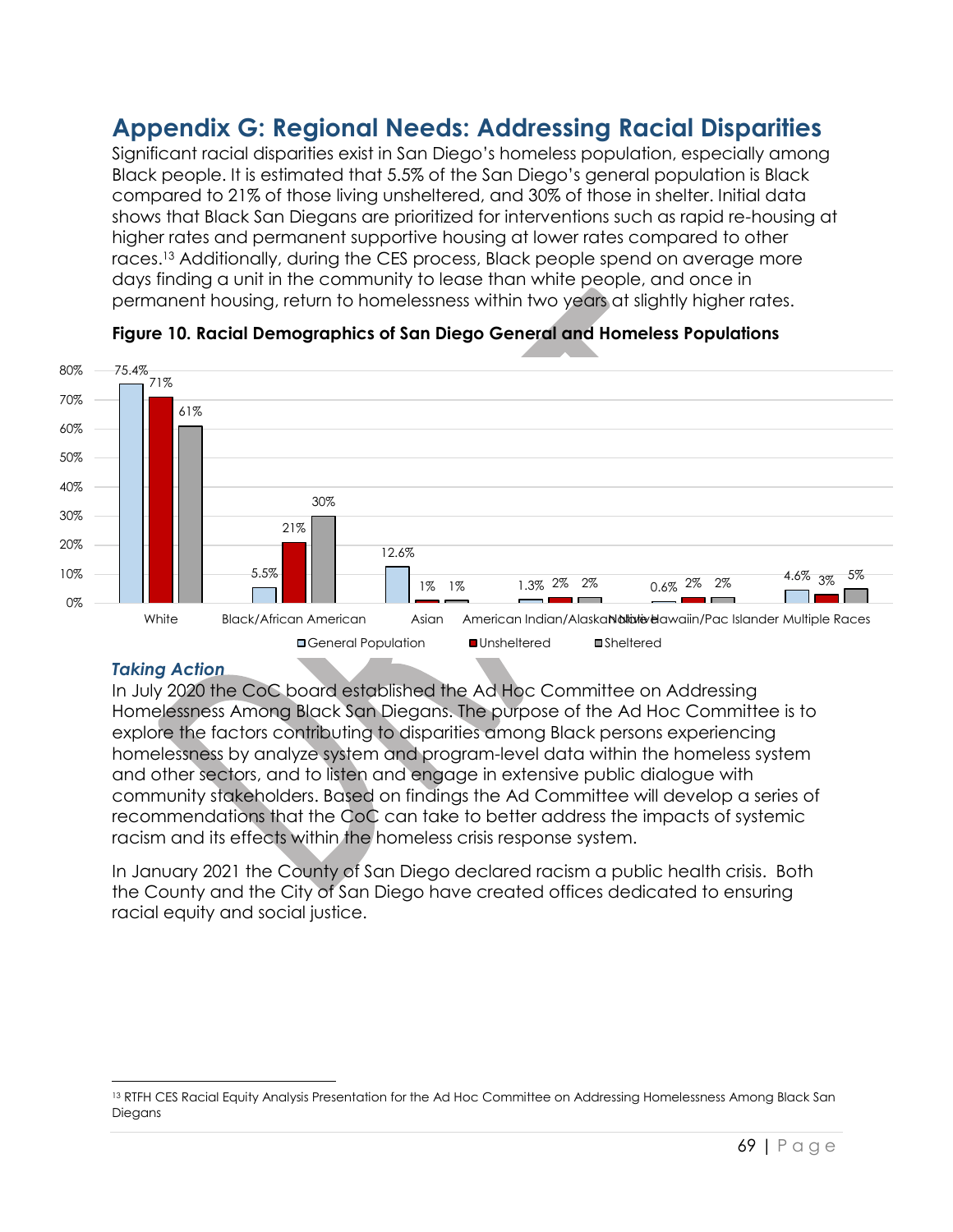# **Appendix H: Regional Needs: Geographic Sub-Regions in San Diego**

In San Diego, most people experiencing homelessness are in the City of San Diego, primarily in the downtown area. However, homelessness in San Diego is not just a downtown or a City of San Diego problem. Homelessness is very much a regional issue with all sub-regions – North County, East County, and South County – having acute problems. Cities including El Cajon, Escondido, Oceanside, Chula Vista, and National City are impacted by unsheltered homelessness. While homelessness is a regional issue, a critical challenge is that most homeless services and homeless services providers are located in the City of San Diego. This presents a challenge for people experiencing homelessness, especially those seeking shelter, with many of the options being located in downtown San Diego.

This is changing. In recent years, sub-regional efforts have gained momentum. The cities across North County have a long history of working together, beginning with the establishment of a shared investment in a regional rotational shelter program. More recently, a group of elected leaders across North County convened to develop the North County Action Plan. In East County, the East County Homeless Taskforce, sponsored by the East County Chamber of Commerce, has convened key partners and created a framework to move forward strategies. And in South County, partners including cities, the County, and non-profits are gathered at the table and have established the South Region Homelessness Alliance and created an Action Plan to guide their efforts.

Much of the needs, goals, and strategies for the central region of San Diego are embedded within the City of San Diego's Community Action Plan on Homelessness that was adopted in 2019. Goals include ending Veteran and youth homelessness and reducing unsheltered homelessness. Additionally, the Corporation for Supportive Housing (CSH) worked with the City of San Diego to project the numbers of homeless and housing interventions needed to meet current and future demand. This included a range of about 350-500 emergency shelter beds and over 3,000 units (including vouchers) of permanent supportive housing.

The following summaries provide a snapshot of the needs, partners, goals, strategies, and existing housing resources in the sub-regions. The summaries do not include an estimate of the projected need as CSH did for the City of San Diego. The RTFH will be working with CSH to produce this analysis and make it available for the sub-regions by the end of 2021.

## **Sub-Regional Focus: North County\_\_\_\_\_\_\_\_\_\_\_\_\_\_\_\_\_\_\_\_\_\_\_\_\_\_\_\_\_\_\_\_\_\_\_\_\_\_\_**

About 16% of the region's homeless population on any given night is in North County (North County coastal and inland areas) with cities such as Escondido, Oceanside, Carlsbad, Vista, and Encinitas and unincorporated areas such as Fallbrook experiencing large populations of unsheltered homelessness.

North County represents the largest sub-region in San Diego with a diverse geography with some of the most expensive housing in all of the County located along the coastal cities of Solana Beach, Del Mar, Encinitas, and Carlsbad, while inland areas are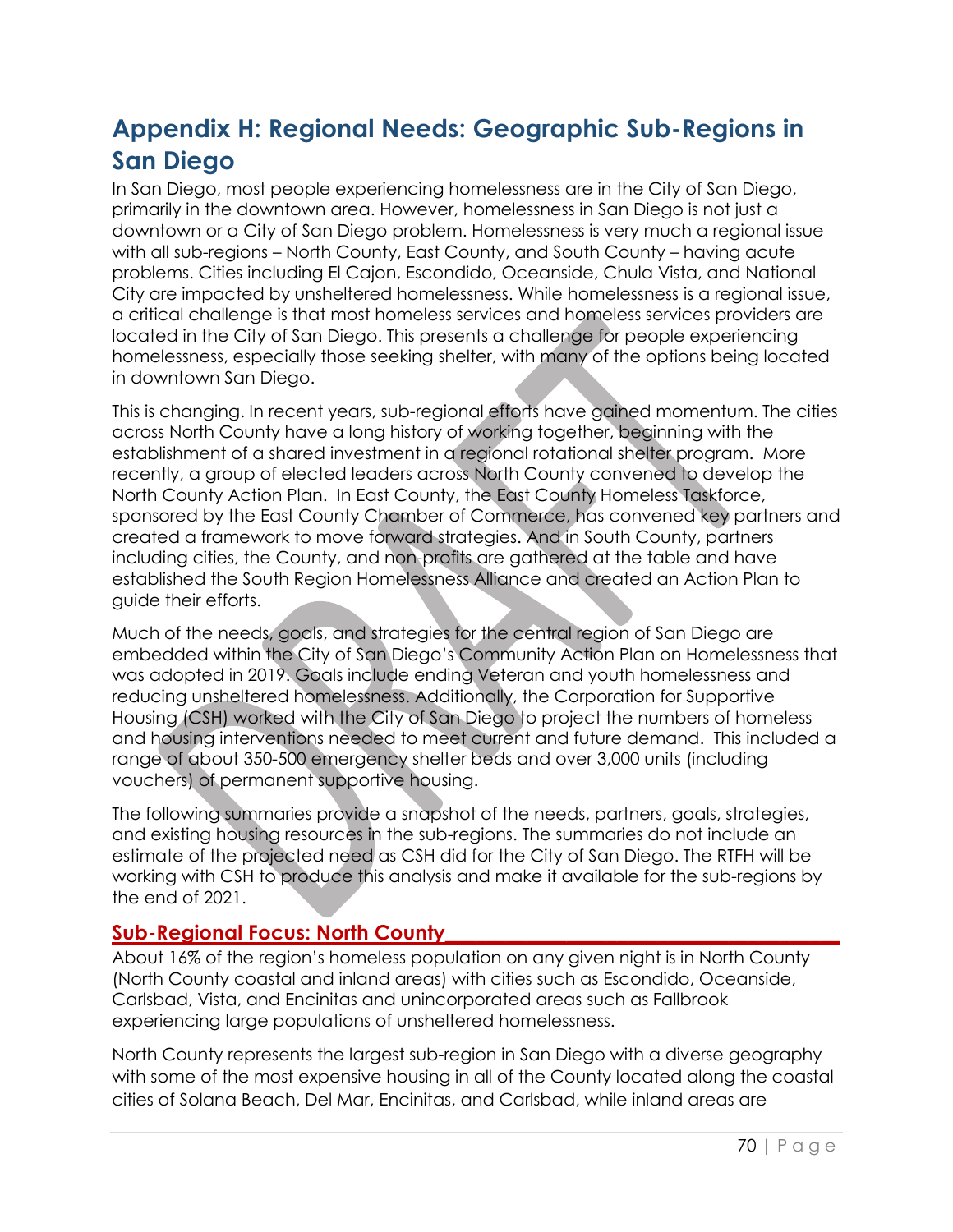relatively less expensive, but still out of reach for a lot of households. Although diverse, cities across North County are coming together to create partnerships and work on common goals and there is a strong network of homeless services providers operating services across the sub-region.

| <b>North County Cities</b> | <b>North County Homeless Services Providers</b><br>(Not Exhaustive) | <b>North County Housing</b><br><b>Authorities</b> |
|----------------------------|---------------------------------------------------------------------|---------------------------------------------------|
| City of Carlsbad           | Alpha Project, Catholic Charities, Community                        | City of Carlsbad <sup>14</sup><br>$\bullet$       |
| City of Del Mar            | Resource Center, Community Housing Works,                           | City of Encinitas<br>$\bullet$                    |
| City of Encinitas          | Exodus Recovery, Interfaith Community                               | City of Oceanside                                 |
| City of Escondido          | Services, Interfaith Shelter Network, McAlister                     | County of San<br>$\bullet$                        |
| City of Oceanside          | Institute, Mental Health Systems, North County                      | Diego                                             |
| City of San Marcos         | Lifeline, Operation HOPE, Veterans Village of                       |                                                   |
| City of Solana Beach       | San Diego, YMCA                                                     |                                                   |
| City of Vista              |                                                                     |                                                   |
| Unincorporated Area of     |                                                                     |                                                   |
| <b>Fallbrook</b>           |                                                                     |                                                   |



## **Figure 11. North County Unsheltered and Sheltered PIT Count**

Since 2015 there has not been a significant increase in the number of homeless dedicated interventions. The total number of emergency shelter beds, rapid rehousing, and permanent supportive housing has remained relatively flat while North County has seen a significant decline in transitional housing beds (See figure 11).

## **Figure 11. North County Homeless Housing Inventory Count**

 $\overline{\phantom{a}}$ 14 The City of Carlsbad is not a Public Housing Authority but does have a housing department that administers limited housing voucher programs and rental assistance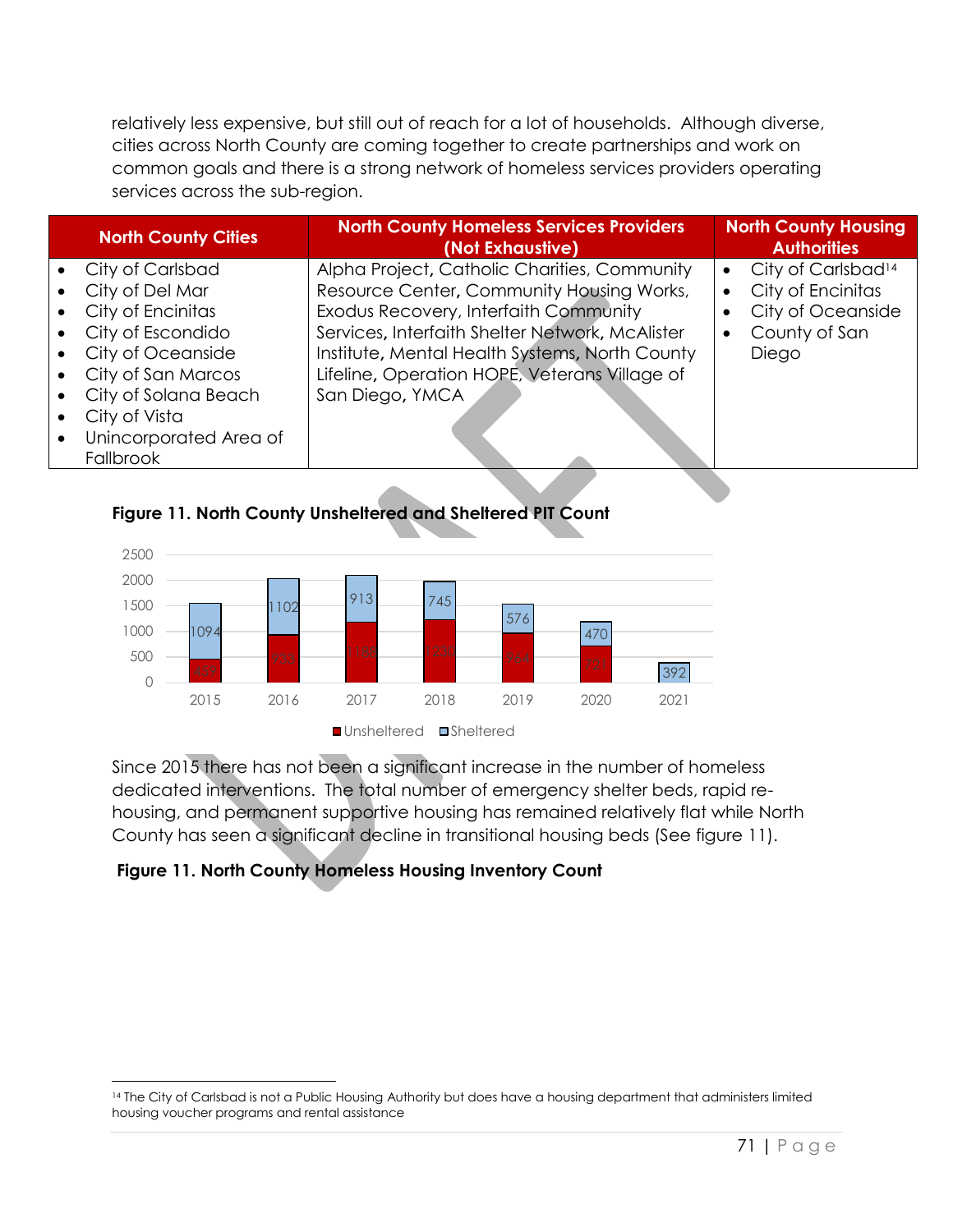

While TH has decreased throughout the region in recent years, North County has not seen commensurate nor any significant increase in other PHS, RRH, or ES resources, likely contributing to the increase in visible street homelessness in North County. In North County, a group of mayors and other key stakeholders has been regularly convening and in 2020 adopted a North County Homeless Action Plan that identified the following goals:

- 1. Reduce Unsheltered Street Homelessness 50% by January 2022
- 2. Increase Short-Term Housing Options Needed for People Experiencing Homelessness Today
- 3. Increase Long-Term Housing Options to End Homelessness for People Experiencing Homelessness or Who Are in Shelter Today

| <b>North County Strengths</b>                    | <b>Overview of Strengths</b>                                                                                                                                                                                                                                                                                                                                      |
|--------------------------------------------------|-------------------------------------------------------------------------------------------------------------------------------------------------------------------------------------------------------------------------------------------------------------------------------------------------------------------------------------------------------------------|
| <b>Strong Political Will</b>                     | North County elected leaders have been convening on the issue of<br>homelessness led by Escondido Mayor Paul McNamara and former<br>Carlsbad City Councilmember Cori Schumacher along with the<br>Alliance for Regional Solutions represented by Interfaith Community<br>Services CEO Greg Anglea. This group has created a North County<br>Homeless Action Plan. |
| <b>City Homeless Plans</b>                       | The cities of Carlsbad, Encinitas, Escondido, Oceanside, and Vista have<br>all adopted plans to address homelessness in recent years                                                                                                                                                                                                                              |
| <b>Alliance for Regional</b><br><b>Solutions</b> | The Alliance for Regional Solutions is a regional collaborative focused<br>on addressing community needs such as homelessness. ARS convenes<br>the Bridge to Housing Committee bringing together a diverse group of<br>dedicated homeless services providers in the region.                                                                                       |
| <b>City Staff are Coming</b><br>Together         | City staff responsible for homelessness across North County are<br>regularly convening, planning, and learning from their peers on what<br>are key challenges and how each are addressing.                                                                                                                                                                        |
| <b>County of San Diego</b>                       | The County of San Diego is actively involved with North County cities.<br>Recently the County Board of Supervisors recommended the funding<br>of 10 new social workers dedicated to addressing homelessness in the<br>region.                                                                                                                                     |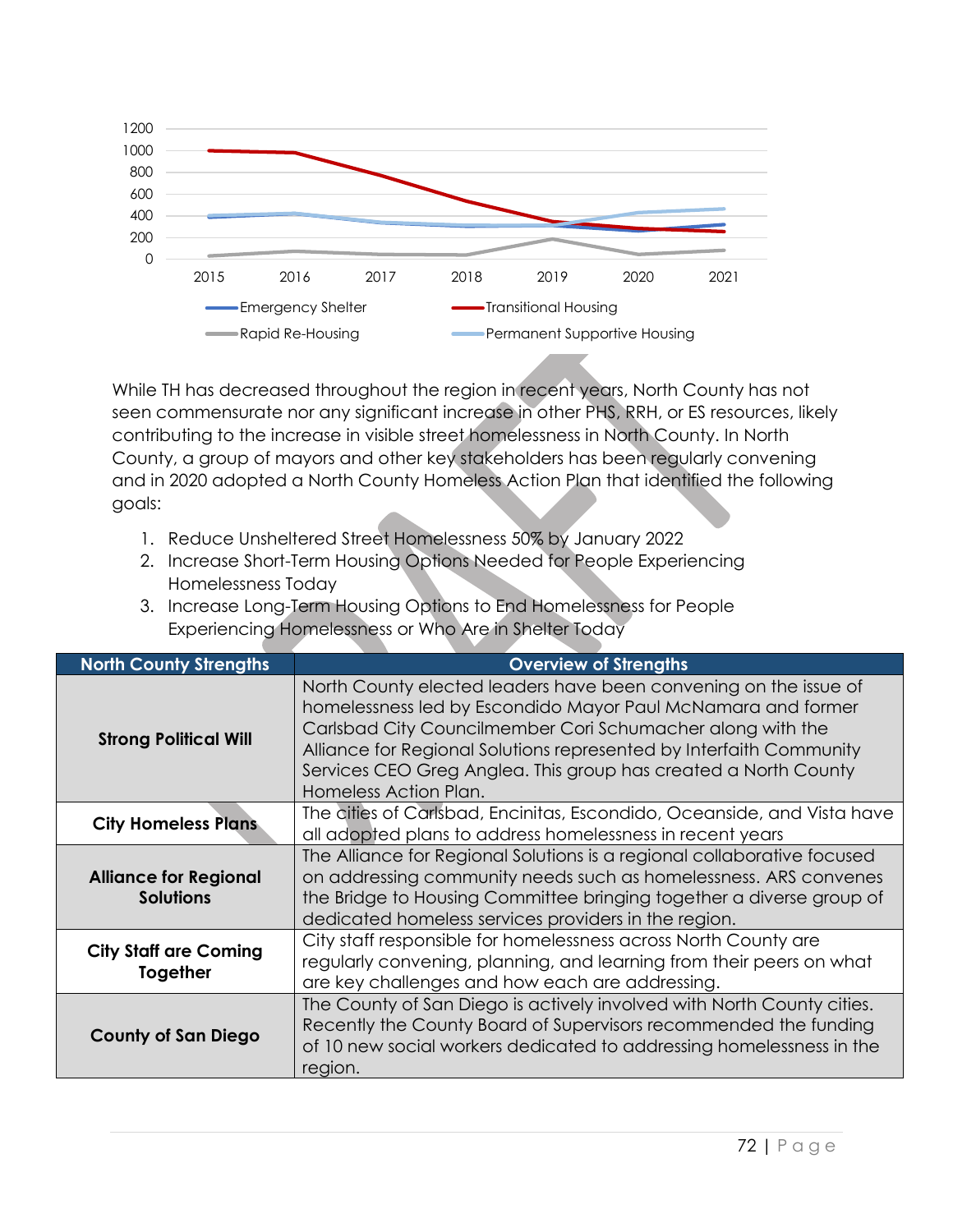The region will need to use these identified strengths to address specific needs to meet the goals identified by North County Leaders.

| <b>North County Needs</b>                                       | <b>Overview of Needs</b>                                                                                                                                                                                                                                                                                                                   |
|-----------------------------------------------------------------|--------------------------------------------------------------------------------------------------------------------------------------------------------------------------------------------------------------------------------------------------------------------------------------------------------------------------------------------|
| <b>Housing Focused Street</b><br>Outreach                       | Although the commitment from the Board of Supervisors will increase<br>the number of staff providing outreach and services, there will still be a<br>need for more street outreach services in North County. This will be<br>critical to engaging an unsheltered population effectively and moving<br>them towards housing.                |
| Low-Barrier Shelter for<br><b>Single Adults</b>                 | The City of Oceanside recently approved a plan to create 50 new<br>beds of low-barrier shelter, however with this and existing programs in<br>Carlsbad and Escondido, there is still not enough low-barrier year-<br>round shelter to meet the need, especially for single adults who make<br>up the majority of those living unsheltered. |
| <b>Permanent Housing</b><br><b>Options</b>                      | There is limited supply of permanent supportive housing in the region<br>given the need. And while supply is increasing, it's not at levels to meet<br>the need. Additionally, there is limited rapid re-housing to help<br>households especially families exiting homelessness                                                            |
| Local Infrastructure and<br><b>Backbone to Realize</b><br>Goals | While there are various partners in North County coordinating together,<br>there is not a single dedicated entity for moving the adopted goals<br>forward.                                                                                                                                                                                 |

# **Sub-Regional Focus: East County\_\_\_\_\_\_\_\_\_\_\_\_\_\_\_\_\_\_\_\_\_\_\_\_\_\_\_\_\_\_\_\_\_\_\_\_\_\_\_**

East County represents the second largest sub-region in the County with the highest numbers of persons experiencing homelessness. The cities of El Cajon and La Mesa as well as Spring Valley have large numbers of individuals living outside.



## **Figure 12. East County Unsheltered and Sheltered PIT Count**

Much of the recent momentum for preventing and ending homelessness in East County has been through the East County Homeless Task Force (ECHTF), a collaboration sponsored by the East County Chamber Foundation. The ECHTF brings together cities and County, homeless services providers, private funders, business sector representatives, faith-based organizations, and others to implement shelter and housing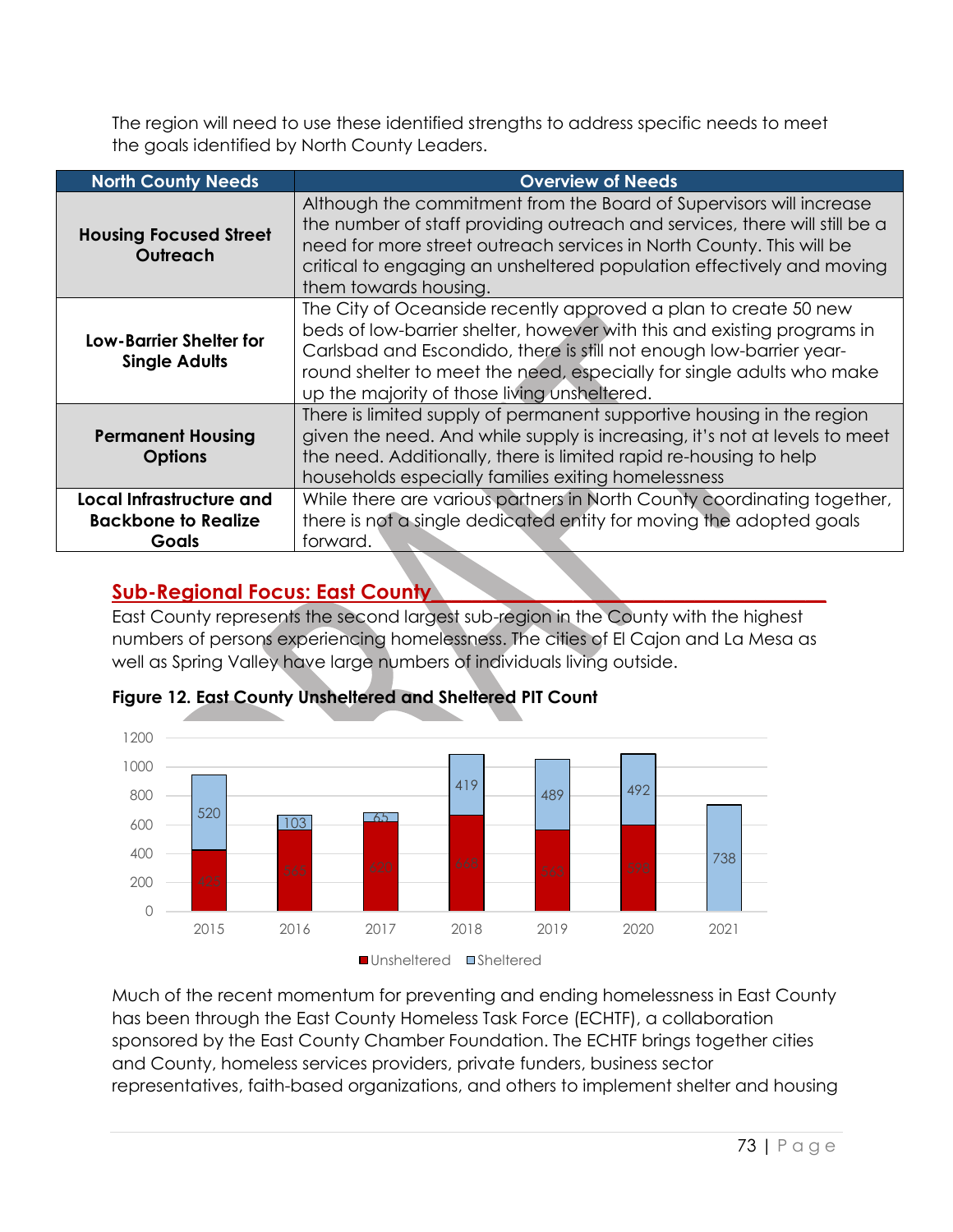solutions in East County. –The ECHTF has recently adopted three goals to drive efforts in the region.

- 1. Increase the number of region-wide, low barrier, year-round shelter beds (including wrap-around services for securing and stabilizing housing).
- 2. Increase the availability and inventory of permanent supportive housing and permanent affordable housing.
- 3. Ratify a plan for long-term sustainability by bringing funding to the task force and its projects.

The number of temporary housing beds in East County – emergency shelter and transitional housing - has been increasing in past years. Much of the increase in emergency shelter from 2020 to 2021 is due in part to non-congregate shelter the County has created. Rapid re-housing has been increasing, however, the number of permanent supportive housing in the region is dismal and non-existent.



**Figure 13. East County Homeless Housing Inventory Count**

In East County, much of the recent momentum has been led by the East County Homeless Task Force (ECHTF), a program of the East County Chamber Foundation. The ECHTF brings together public and private sector stakeholders to develop solutions to the homeless problem in East County. This includes local government – cities and County, homeless services providers, private funders, business sector, faith-based organizations, and others.

| <b>East County Cities</b> | <b>East County Homeless Services Providers</b><br>(Not Exhaustive) | <b>East County</b><br><b>Housing Authority</b> |
|---------------------------|--------------------------------------------------------------------|------------------------------------------------|
| City of El Cajon          | Alpha Project, Crisis House, East County                           | County of San                                  |
| City of La Mesa           | Transitional Living Center, Equus Workforce                        | Diego                                          |
| City of Lemon Grove       | Solutions, Homestart, McAlister Institute, Mental                  |                                                |
| City of Poway             | Health Systems, PATH, and Volunteers of                            |                                                |
| City of Santee            | America                                                            |                                                |
| Unincorporated Areas of   |                                                                    |                                                |
| Alpine, Lakeside,         |                                                                    |                                                |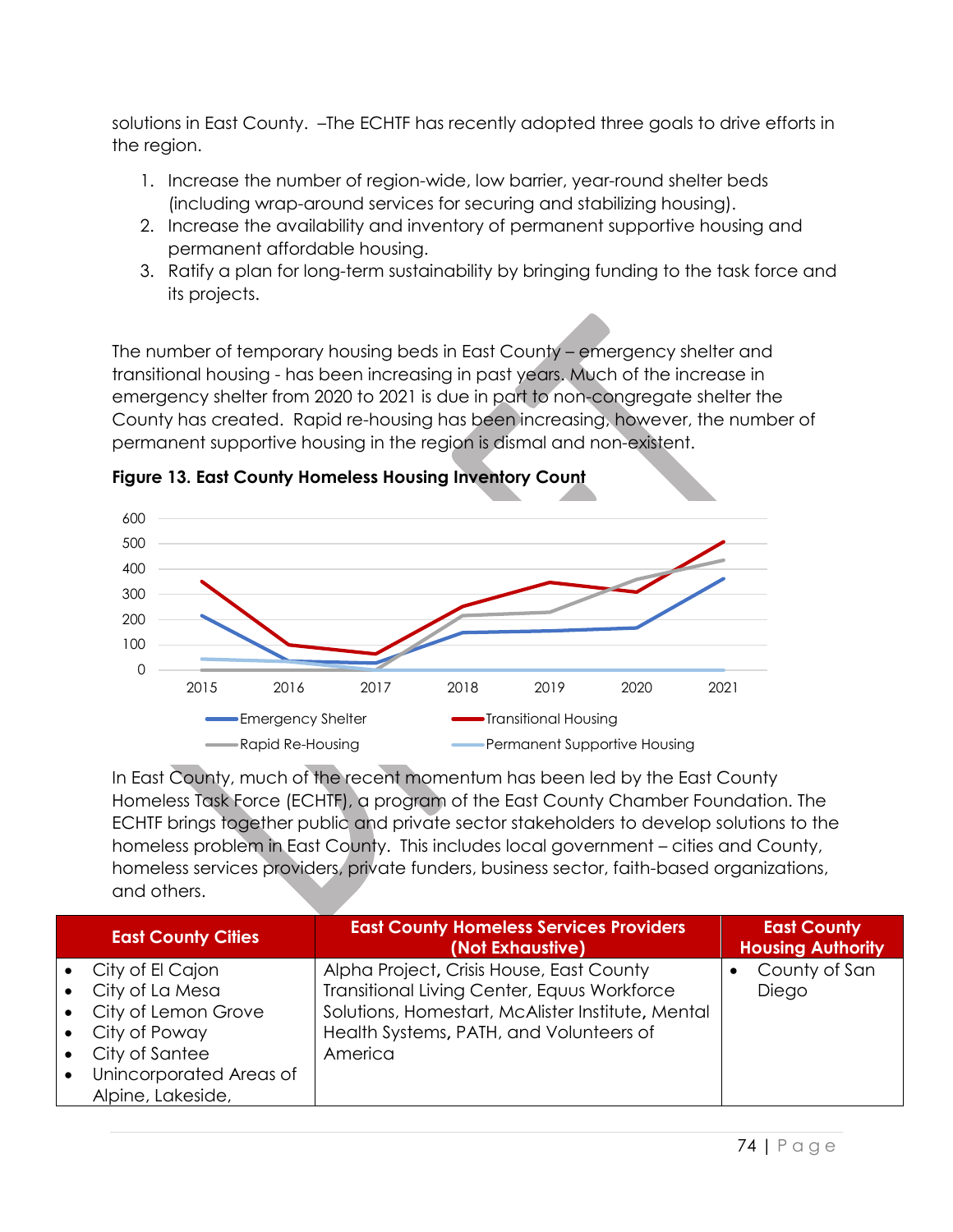| Ramona, and Spring |  |
|--------------------|--|
| Valley             |  |

| <b>East County Strengths</b>                    | <b>Overview of Strengths</b>                                                                                                                                                                                                                                                                                                                              |
|-------------------------------------------------|-----------------------------------------------------------------------------------------------------------------------------------------------------------------------------------------------------------------------------------------------------------------------------------------------------------------------------------------------------------|
| <b>East County Homeless</b><br><b>Taskforce</b> | ECHTF has operated for several years and regularly convenes using a<br>collective impact framework. It is the lead entity coordinating efforts<br>and pushing strategies in East County. The ECHTF Steering Committee<br>has a mix of both local leaders and regional partners such as the<br>County, Funders Together to End Homelessness, and the RTFH. |
| <b>City Engagement</b>                          | The cities of El Cajon, Lemon Grove, and Santee are part of the ECHTF<br>Steering Committee and are pursuing strategies in their cities. The City<br>of La Mesa has an adlaopted plan and is implementing innovative<br>programs especially street outreach models.                                                                                       |
| <b>County of San Diego</b>                      | The County has helped launch non-congregate shelter programs in the<br>region and is in discussion with key stakeholders on additional shelter<br>and permanent housing sites.                                                                                                                                                                            |

The needs identified below align with the existing goals already adopted by the ECHTF.

| <b>East County Needs</b>                  | <b>Overview of Needs</b>                                                                                                                                                                                                                       |  |
|-------------------------------------------|------------------------------------------------------------------------------------------------------------------------------------------------------------------------------------------------------------------------------------------------|--|
| <b>Housing Focused Street</b><br>Outreach | With a large unsheltered population, the region has increased street<br>outreach staff, through more will likely be needed. The effectiveness of<br>existing street outreach programs is hindered by a lack of shelter and<br>housing options. |  |
| Low-Barrier Shelter for                   | While new non-congregate sheltering options have been stood up, the                                                                                                                                                                            |  |
| <b>Single Adults</b>                      | region still needs additional low-barrier shelter beds for single adults.                                                                                                                                                                      |  |
| <b>Permanent Housing</b>                  | There is a critical need to create new units of permanent supportive                                                                                                                                                                           |  |
| <b>Options</b>                            | housing to house the most vulnerable individuals in the region.                                                                                                                                                                                |  |
|                                           | There are a limited number of homeless services providers operating in                                                                                                                                                                         |  |
| <b>Expansion of Homeless</b>              | East County. Long-time agencies such as Crisis House and Homestart                                                                                                                                                                             |  |
| <b>Services Providers</b>                 | have deep roots in the community but they may not have the                                                                                                                                                                                     |  |
|                                           | capacity to take on what is needed.                                                                                                                                                                                                            |  |

# **Sub-Regional Focus: South County\_\_\_\_\_\_\_\_\_\_\_\_\_\_\_\_\_\_\_\_\_\_\_\_\_\_\_\_\_\_\_\_\_\_\_\_\_\_**

Roughly 6% of the region's homeless population is in South County according to PIT Count figures, with the cities of Chula Vista and National City being severely impacted. In recent years, South County has been home to several large homeless encampments in the riverbeds and along different freeways.

### **Figure 14. South County Unsheltered and Sheltered PIT Count**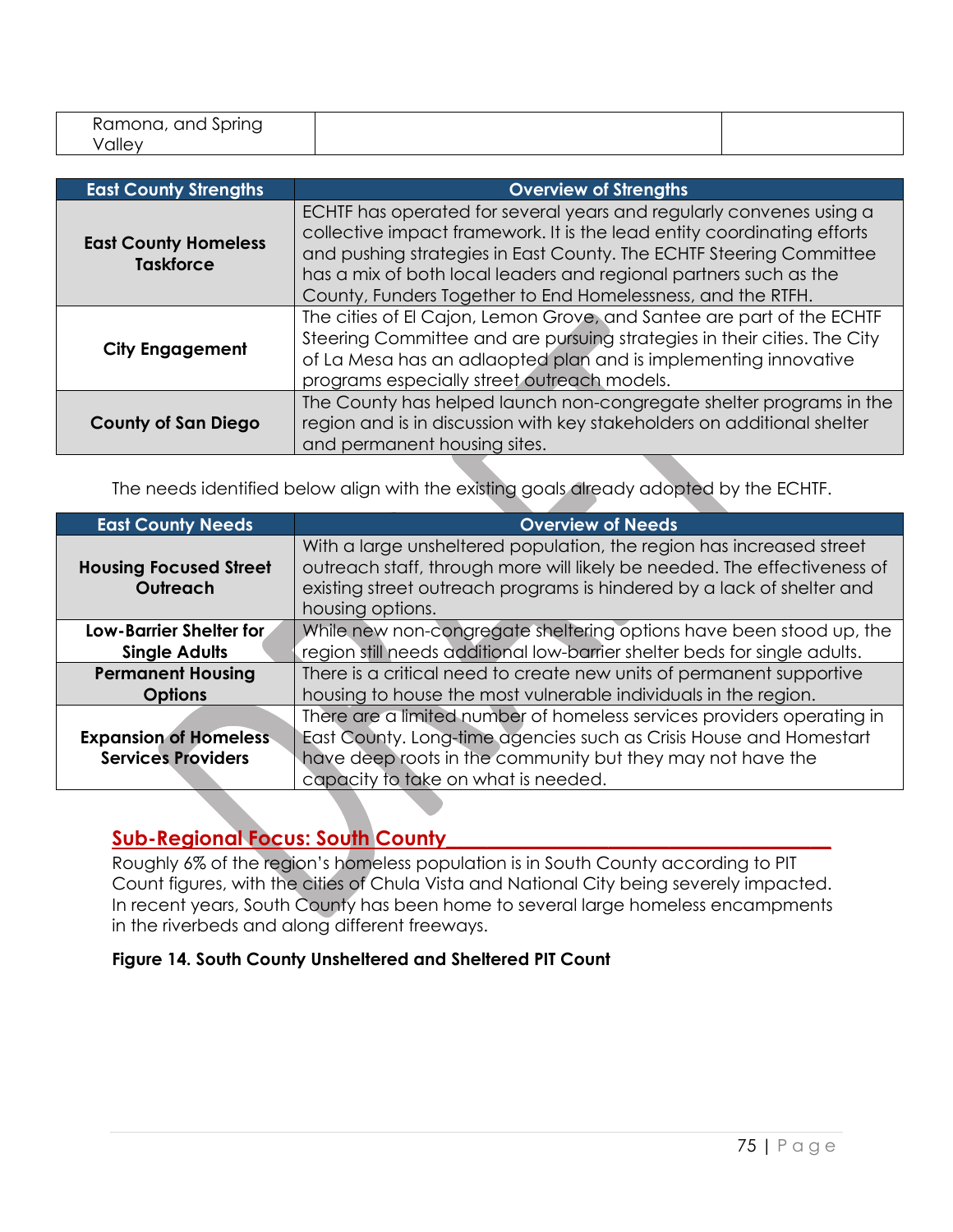

In South County, there is still very limited housing resources in the form of temporary housing such as shelter and permanent housing such as permanent supportive housing and rapid re-housing. However, the City of Chula Vista is actively working to stand up a low-barrier shelter program by the end of 2021 which will provide much need shelter beds in the region for single adults.



**Figure 15. South County Homeless Housing Inventory Count**

Within the last year, South County stakeholders have begun to more formally organize themselves to collectively address homelessness. This has been done with the support of County HHSA and the RTFH with the cities of Chula Vista and National City playing critical roles. This group, the South Region Homeless Alliance, is in the process of developing a sub-regional plan with goals and strategies.

| <b>South County Cities</b> | <b>South County Homeless Services Providers</b><br>(Not Exhaustive) | <b>South County Housing</b><br><b>Authority</b> |
|----------------------------|---------------------------------------------------------------------|-------------------------------------------------|
| City of Chula Vista        | Alpha Project, Casa Familiar, Communities                           | City of National                                |
| City of Coronado           | Through Hope, IB Neighbor Center, Interfaith                        | City                                            |
| City of Imperial Beach     |                                                                     |                                                 |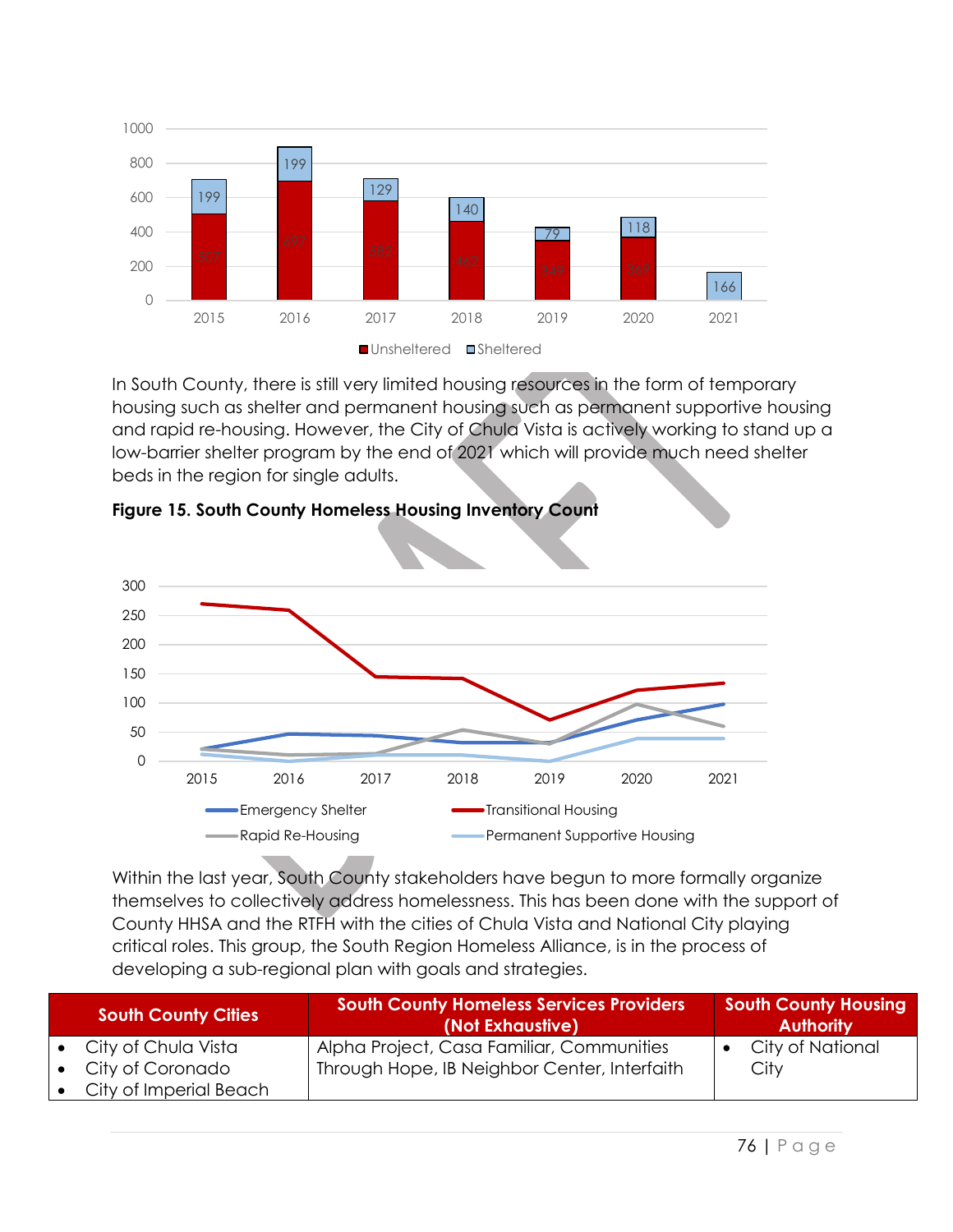| City of National City |
|-----------------------|
|                       |

• City of San Diego (San Ysidro)

Although early in its development, the South Region Homeless Alliance has adopted the following goals:

- 1. **Partner Engagement:** Ensure all South Region partners are engaged in the collaborative by January, 2021, with ongoing engagement of new partners.
- 2. **Bridge Shelter:** Open the Bridge Shelter in Chula Vista, starting with 90 beds and eventually increasing to 250, to serve all communities throughout South Region by December, 2021.
- 3. **Collective Impact Model:** Establish a collective impact model for addressing homelessness through the South Region Collaborative by September, 2021.
- 4. **Coordinated Outreach:** Establish a collective coordination effort across all jurisdictions to ensure Homeless Outreach activities are provided comprehensively throughout the region, using consistent approaches by December, 2021.
- 5. **Resources and Gaps:** Create a South Region Resource Map identifying all outreach, service, and housing resources for people who are homeless to identify where there may be gaps and where improved coordination is necessary by December, 2021.
- 6. **Regional Resource Development:** Create a mechanism to identify and track overall funding to support homeless outreach, services, and housing in the South Region, and respond collectively to funding opportunities by December, 2021.

| <b>South County Strengths</b>                   | <b>Overview of Strengths</b>                                                                                                                                                                                                                                                                                                                                                                                |  |
|-------------------------------------------------|-------------------------------------------------------------------------------------------------------------------------------------------------------------------------------------------------------------------------------------------------------------------------------------------------------------------------------------------------------------------------------------------------------------|--|
| <b>South Region Homeless</b><br><b>Alliance</b> | While the South Region Homeless Alliance is still in the early forming<br>stages, it has the potential to be the collaborative table to help move<br>forward strategies in the region.                                                                                                                                                                                                                      |  |
| <b>City Engagement</b>                          | The large cities of Chula Vista and National City are actively engaged<br>in addressing homelessness. Chula Vista as an entitlement jurisdiction<br>receives funding to address housing and homelessness. Additionally,<br>National City is one of only a few Public Housing Authorities in the<br>county and recently has been awarded new Emergency Housing<br>Vouchers targeted to homeless populations. |  |
| <b>County of San Diego</b>                      | The County of San Diego is actively engaged in the south region and<br>helping to coordinate the work of the South County Homeless Alliance.                                                                                                                                                                                                                                                                |  |
| <b>Local Providers</b>                          | SBCS (Formerly South Bay Community Services) is a well-known non-<br>profit organization providing an array of homeless and other social<br>services in the region. SBCS has deep roots in the South County. In<br>addition, there are several grass roots community organizations<br>operating in the South County, particularly in the smaller cities and the<br>unincorporated area.                     |  |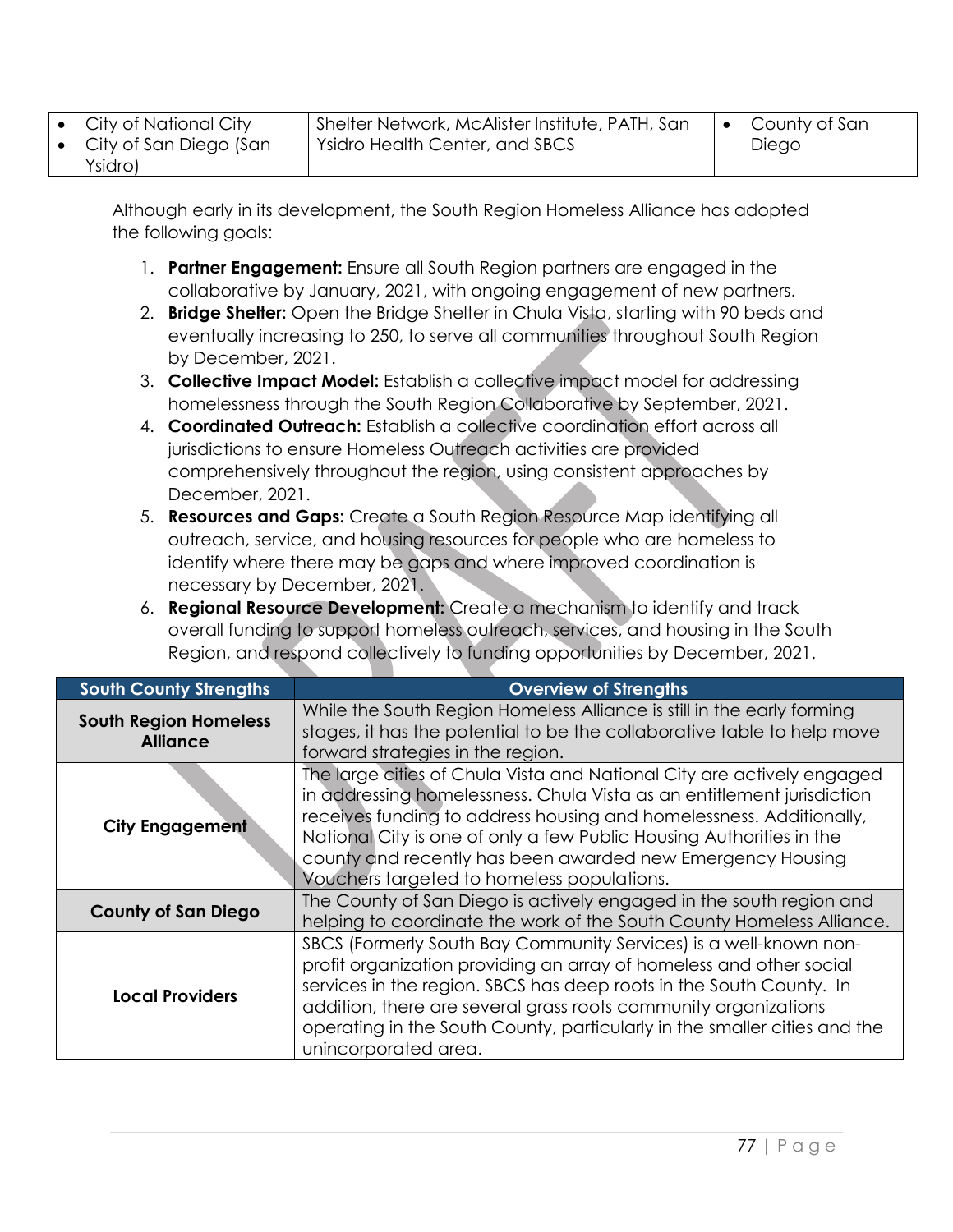The needs identified below align with the existing goals being developed by the South Region Homeless Alliance.

| <b>South County Needs</b>                                              | <b>Overview of Needs</b>                                                                                                                                                                                                                                                                                  |  |
|------------------------------------------------------------------------|-----------------------------------------------------------------------------------------------------------------------------------------------------------------------------------------------------------------------------------------------------------------------------------------------------------|--|
| Local Infrastructure and<br><b>Backbone to Realize</b><br><b>Goals</b> | There will need to be a formal backbone organization to help support<br>the work of the South Region Homeless Alliance.                                                                                                                                                                                   |  |
| <b>Expansion of Homeless</b><br><b>Services Providers</b>              | While SBCS is a long-standing provider, there is a need for additional<br>homeless services providers to operate in the region, that provide<br>housing, especially those focused on working with single adults.                                                                                          |  |
| <b>Open Shelter in Chula</b><br><b>Vista and Reassess Needs</b>        | The City of Chula Vista is in the process of opening a low-barrier shelter<br>to serve the region. There will be a need to understand the impact in<br>the region once the shelter has been in operation for a little while. It is<br>expected that the shelter will increase its bed capacity over time. |  |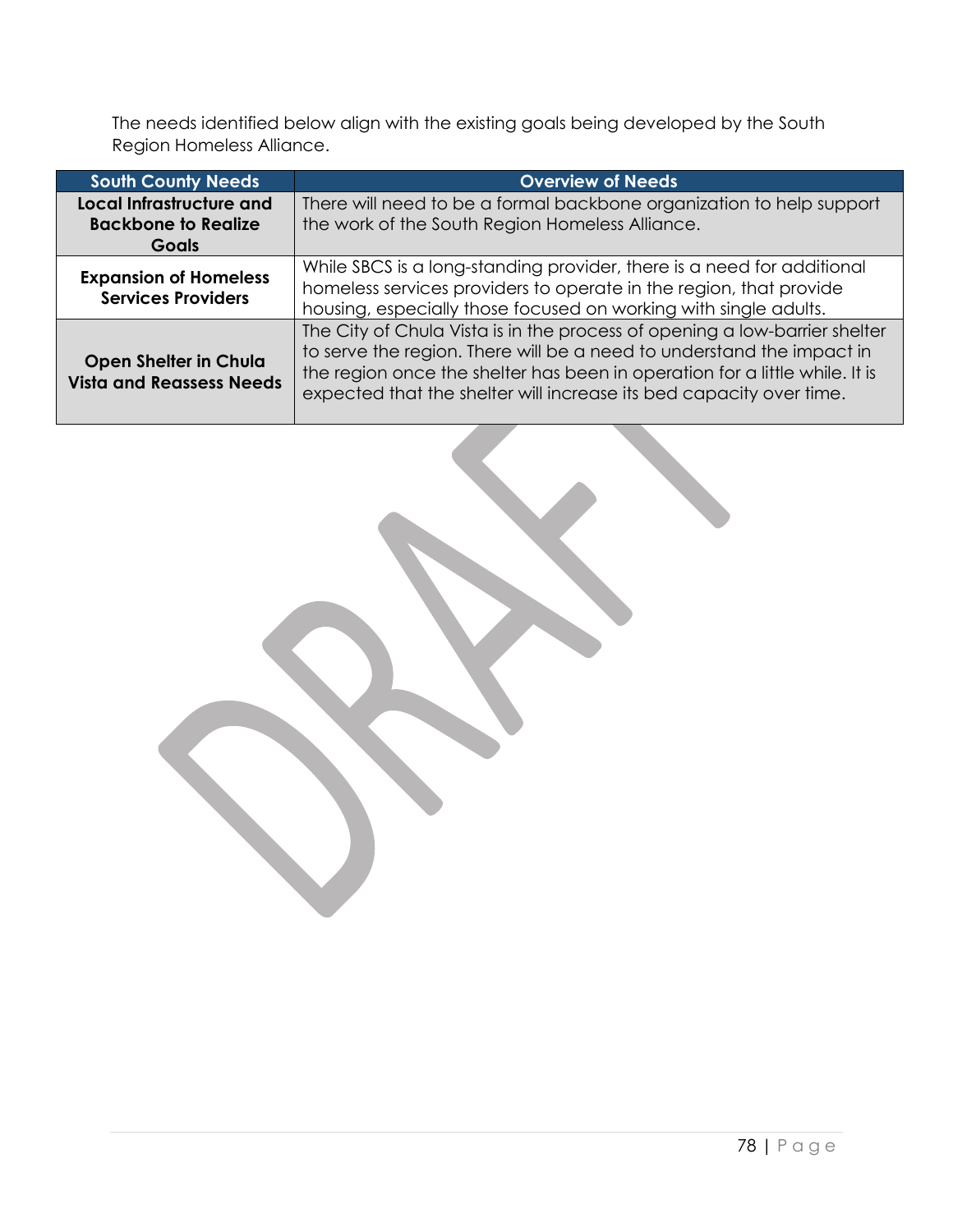# **Appendix I: Regional Needs: Intersection with Other Systems**

Individuals experiencing homelessness often interact with and/or receive services from multiple systems simultaneously. Two critical systems are the healthcare and criminal justice sectors. There is a critical need for the homeless system to partner and coordinate better with each of these systems. While below only provides highlights of the healthcare and criminal justice systems, it is important that the homelessness system enhance coordination with other systems such as the employment/workforce sector, education, foster care, and others.

### **Healthcare System\_\_\_\_\_\_\_\_\_\_\_\_\_\_\_\_\_\_\_\_\_\_\_\_\_\_\_\_\_\_\_\_\_\_\_\_\_\_\_\_\_\_\_\_\_\_\_\_\_\_\_\_\_**

Housing is a key social determinant of health and housing can improve health outcomes and decrease health costs. National and local research has demonstrated that people experiencing homelessness with complex health needs disproportionately access emergency health services that are costly to the community. San Diego has a strong history of coordination across the health and housing system going back to Project 25, a frequent user pilot led by the United Way of San Diego County. While Project 25 was a successful pilot, the healthcare landscape has significantly shifted over the past decade as a result of the implementation of the Affordable Care Act (ACA). One of the key components of the ACA was that it expanded health coverage for Medi-Cal to adults with incomes up to 138% of the federal poverty level, and California opting into Medicaid expansion. This basically made anyone experiencing homelessness in California eligible for Medi-Cal.

#### **What's in Place?**

*Healthy San Diego and CalAIM:* Currently San Diego has seven Medi-Cal Managed Care Plans – Aetna, Community Health Group, Health Net, Kaiser Permanente, Molina, Promise/Blue Shield, and United Healthcare. Healthy San Diego was established as a partnership across the Health Plans to promote communication, coordination and consistency in services across the region. The MCP's are responsible for working with partners and implementing California Advancing and Innovating Medi-Cal (CalAIM) a multi-year state initiative to improve the quality of life and health outcomes of California's Medi-Cal population. CalAIM draws upon the approaches that have been used in Whole Person Care pilots across the State, including in San Diego, to provide personcentered services to high health care utilizers. Two of the components of CalAIM are very relevant for the homeless system – Enhanced Care Management (ECM) and In Lieu of Services (ILOS). Both of these efforts provide Medi-Cal funding to provide services for vulnerable populations including homelessness. While Enhanced Care Management will be an entitled benefit to Medi-Cal members identified as high utilizers, the ILOS is optional for Medi-Cal Plans to provide. Locally, Healthy San Diego has been working with community partners to solicit input on the array of services to be provided through ILOS, which may include tenancy supports, housing deposits, medical respite care, and others. ECM will absorb the current Health Homes program and Whole Person Care, each of which provides care coordination and supports to targeted Medi-Cal members including individuals experiencing homelessness.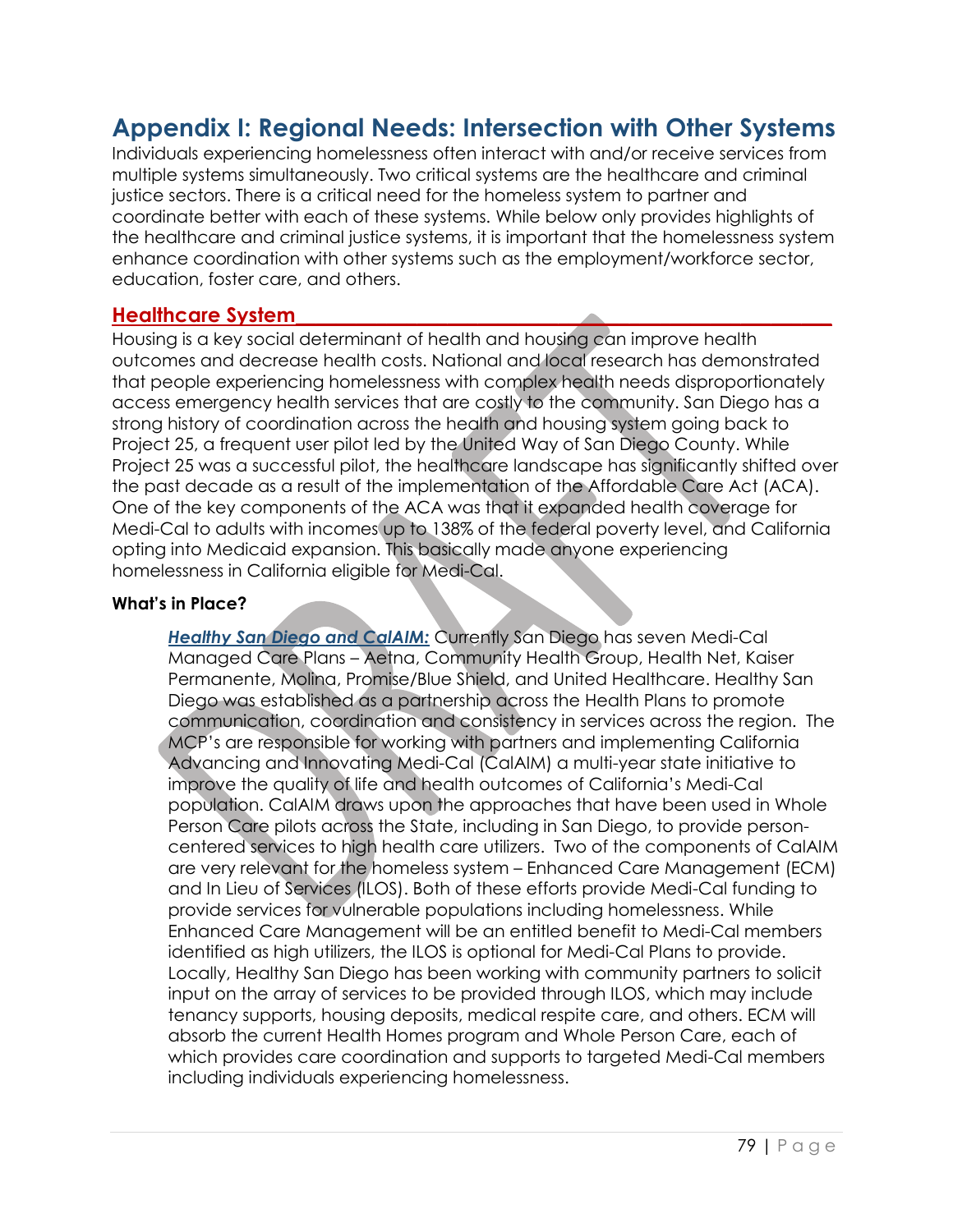*CoC Ad Hoc Committee on Health and Homelessness:* In spring 2021, the CoC Board formed an Ad Hoc Committee on Health and Homelessness. The committee includes CoC Advisory Board members and other stakeholders that have a vested interest in meaningfully connecting the health and housing systems.

*Hospital System:* The network of local hospitals has been a key partner with the homeless system for years. Partners such as the Hospital Association of San Diego and Imperial Counties (HASDIC) and hospitals such as UCSD, Scripps Health, and Sharp Healthcare have been strong partners. The passage of SB-1152 in 2018 required hospitals to develop specific discharge processes for individuals experiencing homelessness.

*County of San Diego Behavioral Health Services:* While most physical health conditions and mild to moderate mental health are the responsibility of MCP's, the County of San Diego is responsible for the behavioral health needs of individuals with severe and persistent mental illness, and people with substance use disorders. County Behavioral Health Services (BHS) has been a strong partner with the homeless system for many years. Much of the permanent supportive housing in the region is a partnership with BHS through the Mental Health Services Act (MHSA) and more funding has come from the state for housing homeless individuals with mental illness through No Place Like Home. BHS has also embedded homeless outreach throughout the region through both substance use disorder and mental health programs.

*Whole Person Wellness and Health Homes:* The Whole Person Wellness (WPW) administered by the County of San Diego was a five-year pilot as part of the federal 1115 waiver. WPW targeted Medi-Cal beneficiaries who were high utilizers and experiencing homelessness with a significant physical and/or behavioral health condition. PATH and Exodus Recovery provided a supportive services model to work with individuals and help them access and maintain stable housing. Whole Person Wellness will be transitioning to ECM administered by the Health Plans in January 2021.

Additionally the Health Homes Program that is administered by the Managed Care Plans provides care coordination, care management, and other supports to Medi-Cal beneficiaries with complex conditions, many of whom are also experiencing housing instability and homelessness. Health Homes will be transitioning to CalAIM in January 2021.

*Federally Qualified Health Centers:* San Diego has a strong network of Federally Qualified Health Centers (FQHC's), many of which provide critical health care and supportive services to individuals and families experiencing homelessness. Organizations such as Family Health Centers of San Diego, La Maestra Clinic, San Ysidro Health, Vista Community Clinic, Father Joe's Villages, and others provide care. Some FQHC's operate Healthcare for the Homeless programs that provide special health services targeted to people experiencing homelessness. Health Center Partners of Southern California help coordinate the work of the FQHC's in the region.